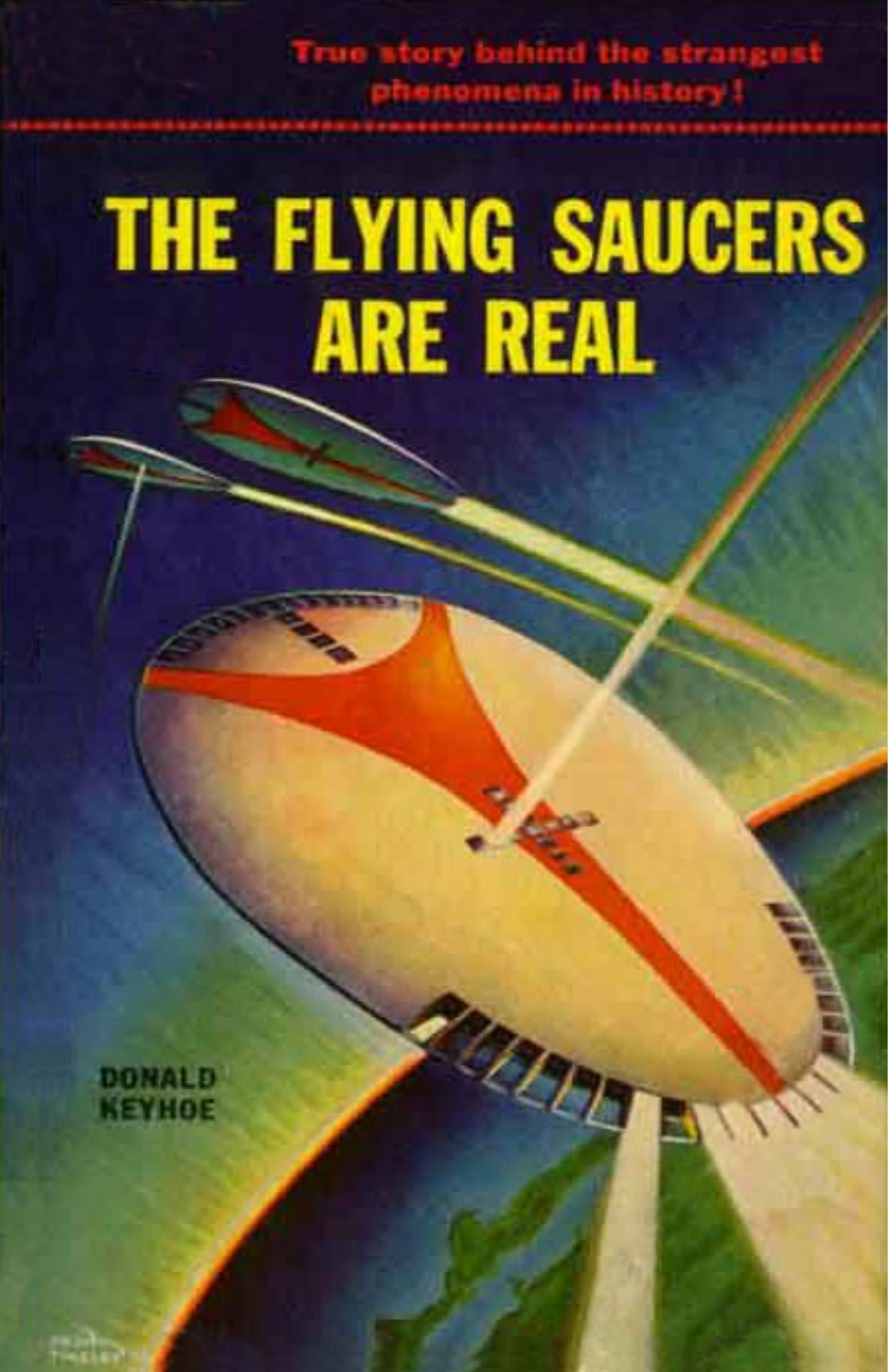*THIS EDITION COURTESY OF*

## THE DAILY GRAIL

www.dailygrail.com

*AND*

# THE FLYING SAUCERS ARE REAL

## DONALD KEYHOE

# SUB ROSA MAGAZINE

subrosa.dailygrail.com

(FREE PDF MAGAZINE)

DAILY GRAIL PUBLISHING

*This work is in the public domain*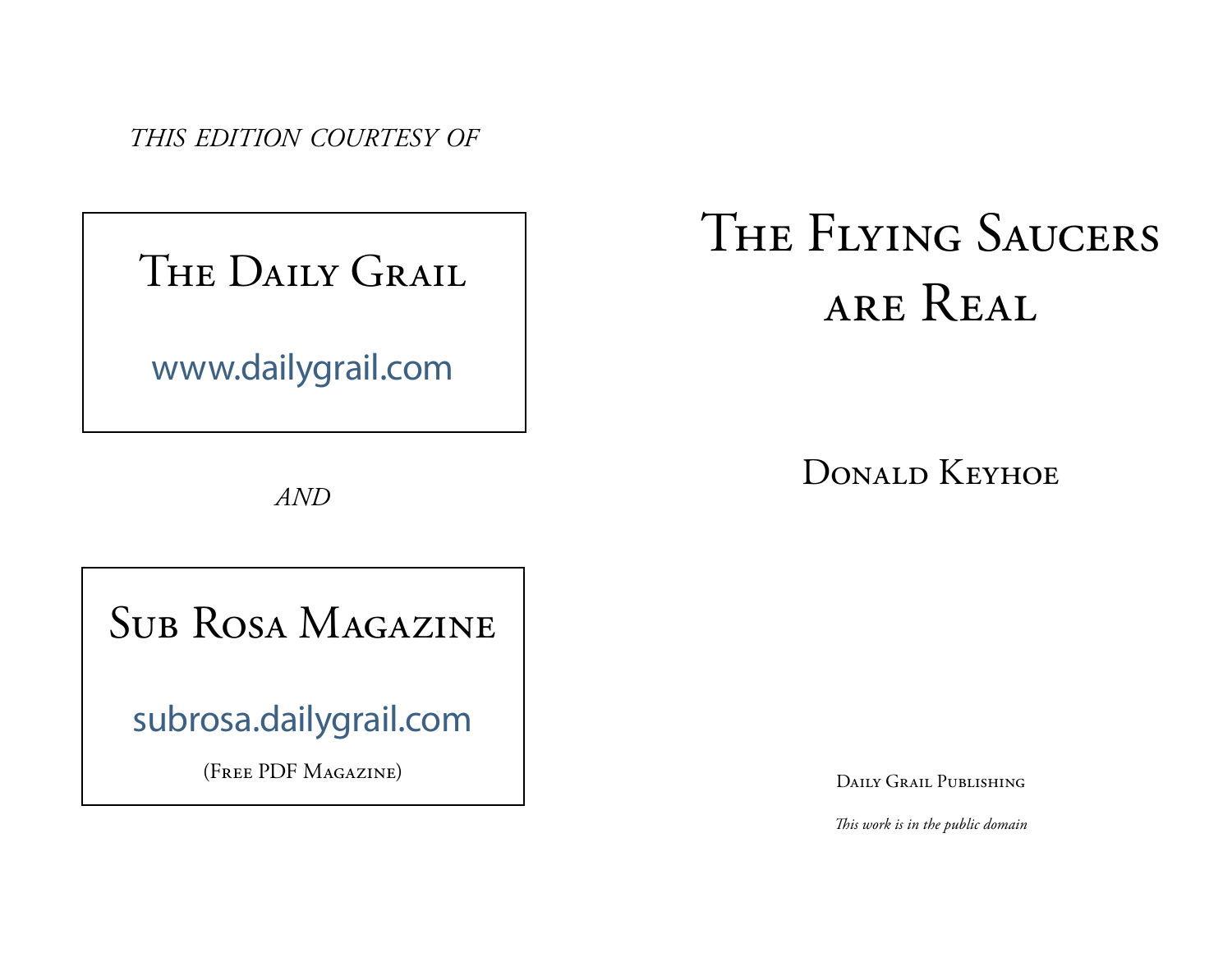## CHAPTER ONE

It was a strange assignment. I picked up the telegram from my desk and read it a third time. **L** desk and read it a third time.

*NEW YORK, N.Y., MAY 9, 1949* 

*HAVE BEEN INVESTIGATING FLYING SAUCER MYSTERY. FIRST TIP HINTED GIGANTIC HOAX TO COVER UP OFFICIAL SECRET. BELIEVE IT MAY HAVE BEEN PLANTED TO HIDE REAL ANSWER. LOOKS LIKE TERRIFIC STORY. CAN YOU TAKE OVER WASHINGTON END?* 

#### *KEN W. PURDY, EDITOR, TRUE MAGAZINE*

I glanced out at the Potomac, recalling the first saucer story. As a pilot, I'd been skeptical of flying disks. Then reports had begun to pour in from Air Force and airline pilots. Apparently alarmed, the Air Force had ordered fighters to pursue the fastflying saucers. In one mysterious chase, a pilot had been killed, and his death was unexplained. That had been seventeen months ago. Since then, the whole flying-saucer riddle had been hidden behind a curtain of Air Force secrecy. And now, an assignment from *True* magazine on flying saucers.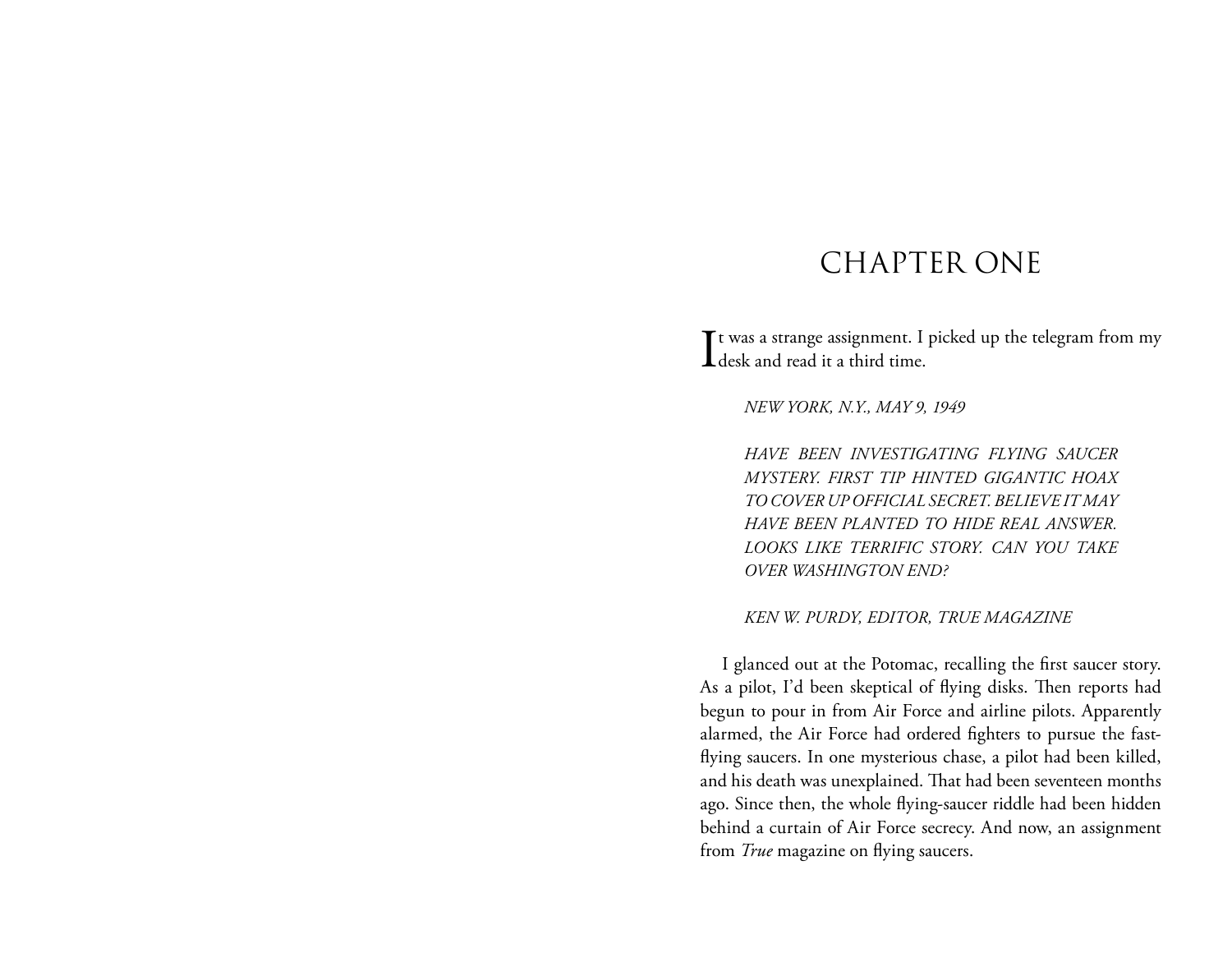Twenty-four hours later, I was in Ken Purdy's office. "I've had men on this for two months," he told me. "I might as well warn you, it's a tough story to crack."

"You think it's a Russian missile?" I asked him. "Or an Air Force secret?"

"'We've had several answers. None of them stacks up. But I'm positive one was deliberately planted when they found we were checking."

He told me the whole story of the work that had been done by the staff of True and of the reports sent in by competent writers. The deeper he delved into the mystery, the tougher the assignment got. The more I learned about flying saucers, the less I knew.

"There's one angle I want rechecked," Purdy said. "You've heard of the Mantell case?" I nodded. "O.K. Try to get the details of Mantell's radio report to Godman Tower. Before he was killed, he described the thing he was chasing - we know that much. Project 'Saucer' gave out a hint, but they've never released the transcript. Here's another lead. See if you can find anything about a secret picture, taken at Harmon Field, Newfoundland it was around July 1947. I'll send you other ideas as I get them."

Before I left, Purdy wished me luck and told me that he would work in closest harmony with me. "But watch out for fake tips," he said. "You'll probably run into some people at the Pentagon who'll talk to you 'off the record.' That handcuffs a writer. Look out they don't lead you into a blind alley. Even the Air Force statements and the Project 'Saucer' report contradict each other."

For six months, I worked with other investigators to solve the mystery of the disks. We checked a hundred sighting reports, frequently crossing the trail Project "Saucer" teams and F.B.I. agents. Old records gave us fantastic leads. So did Air Force plans for exploring space. Rocket experts, astronomers, Air Force officials and pilots gave us clues pointing to a startling solution.

Many intelligent persons - including scientists - believe that the saucers contain spies from another planet.

When this first phase was ended, we were faced with a hard decision. We had uncovered important facts We knew the saucers were real. If it was handled carefully we believed the story would be in line with a secret Air Force policy.

It was finally decided to publish certain alternate conclusions. The Air Force was informed of True's intentions, no attempt was made to block publication.

In the January 1950 issue of *True*, I reported that we had reached the following conclusions:

- The earth has been observed periodically by visitors from another planet.
- This observation has increased markedly in the past two years. •

"The only other possible explanation," I wrote, "is that the saucers are extremely high-speed, long-range devices developed here on earth. Such an advance (which the Air Force has denied) would require an almost incredible leap in technical progress even for American scientists and designers."

Nation-wide press and radio comment followed the appearance of the article. This publicity was obviously greater than the Air Force had expected. Within twenty-four hours the Pentagon was deluged with telegrams, letters and long-distance calls. Apparently fearing a panic the Air Force hastily stated that flying-saucer reports - even those made by its own pilots and high-ranking officers - were mistakes or were caused by hysteria.

But three days later, when it was plain that many Americans calmly accepted *True's* disclosures, the Air Force released a secret Project "Saucer" file containing this significant statement: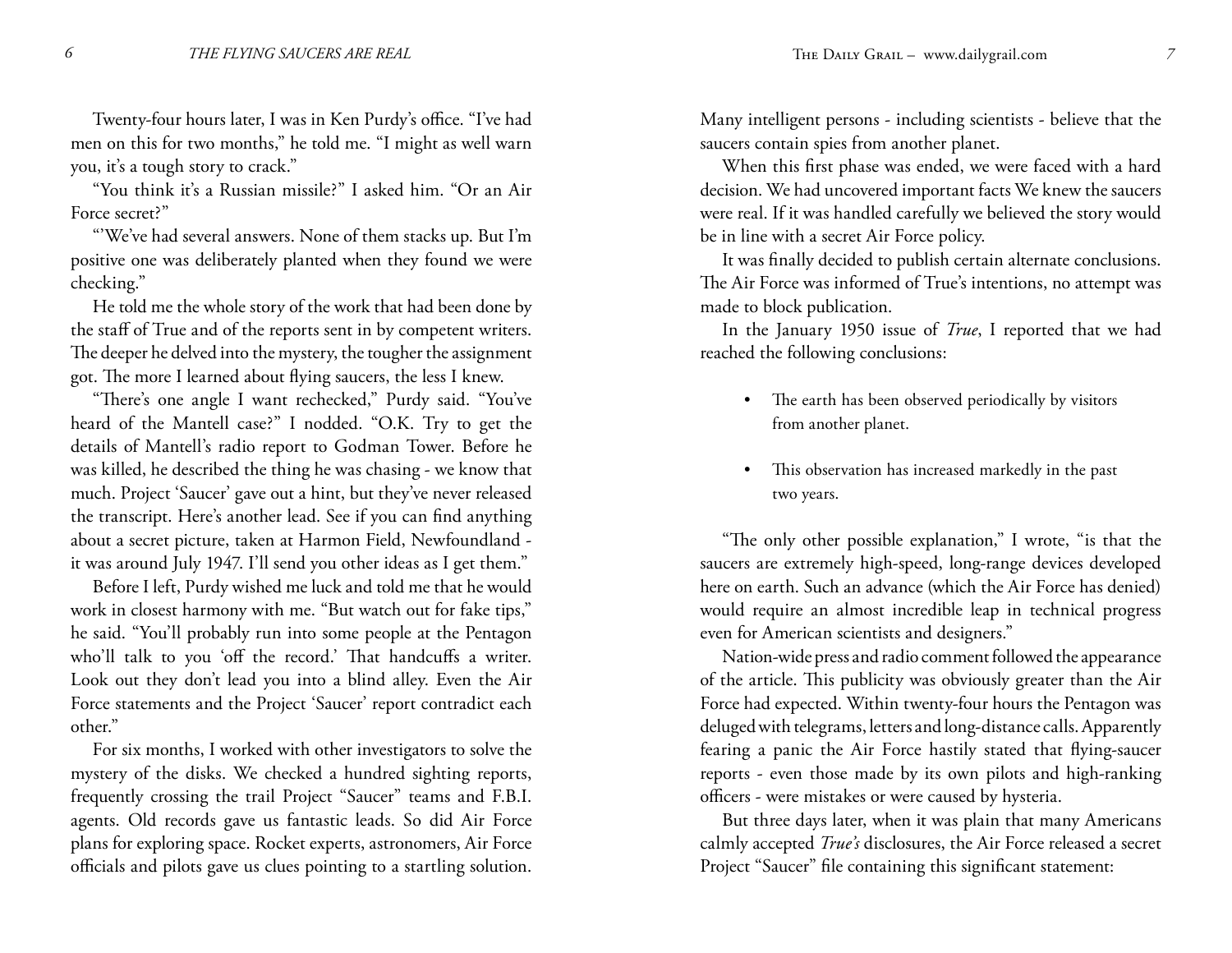*It will never be possible to say with certainty that any individual did not see a space ship, an enemy missile or other object.*

In this same document there appears a confidential analysis of Air Intelligence reports. It is this summary that contains the official suggestion of space visitors' motives After stating that such a civilization would obviously be far ahead of our own, the report adds:

*Since the acts of mankind most easily observed from a distance are A-bomb explosions, we should expect some relation to obtain between the time of the A-bomb explosions, the time at which the space ships are seen, and the time required for such ships to arrive from and return to home base.*

*(In a previous report , which alternately warned and reassured the public, the Air Force stated that space travel outside the solar system is almost a certainty.)*

Since 1949 there has been a steady increase in saucer sightings. Most of them have been authentic reports, which Air Force denials cannot disprove. In January, mystery disks were reported over Kentucky, Indiana, Texas, Pennsylvania, and several other states. On the Seattle Anchorage route, an air freighter was paced for five minutes by a night-flying saucer. When the pilots tried to close in, the strange craft zoomed at terrific speed. Later, the airline head reported that Intelligence officers had quizzed the pilots for hours.

"From their questions," he said, "I could tell they had a good idea of what the saucers are. One officer admitted they did, but he wouldn't say any more."

Another peculiar incident occurred at Tucson, Arizona, on February 1. Just at dusk, a weird, fiery object raced westward over the city, astonishing hundreds in the streets below. The Tucson Daily Citizen ran the story next day with a doublebanner headline:

#### *FLYING SAUCER OVER TUCSON?*

#### *B-29 FAILS TO CATCH OBJECT*

*Flying saucer? Secret experimental plane? Or perhaps a scout craft from Mars? Certainly the strange aircraft that blazed a smoke trail over Tucson at dusk last night defies logical explanation. It was as mystifying to experienced pilots as to groundlings who have trouble in identifying conventional planes.*

*Cannonballing through the sky, some 30,000 feet aloft, was a fiery object, shooting westward so fast it was impossible to gain any clear impression of its shape or size...*

*At what must have been top speed the object spewed out light colored smoke, but almost directly over Tucson it appeared to hover for a few seconds. The smoke puffed out an angry black and then became lighter as the strange missile appeared to gain speed.*

*The radio operator in the Davis-Monthan air force base control tower contacted First Lt. Roy L. Jones, taking off for a cross-country flight: in a B-29, and asked him to investigate. Jones revved up his swift aerial tanker and still the unknown aircraft steadily pulled away toward California.*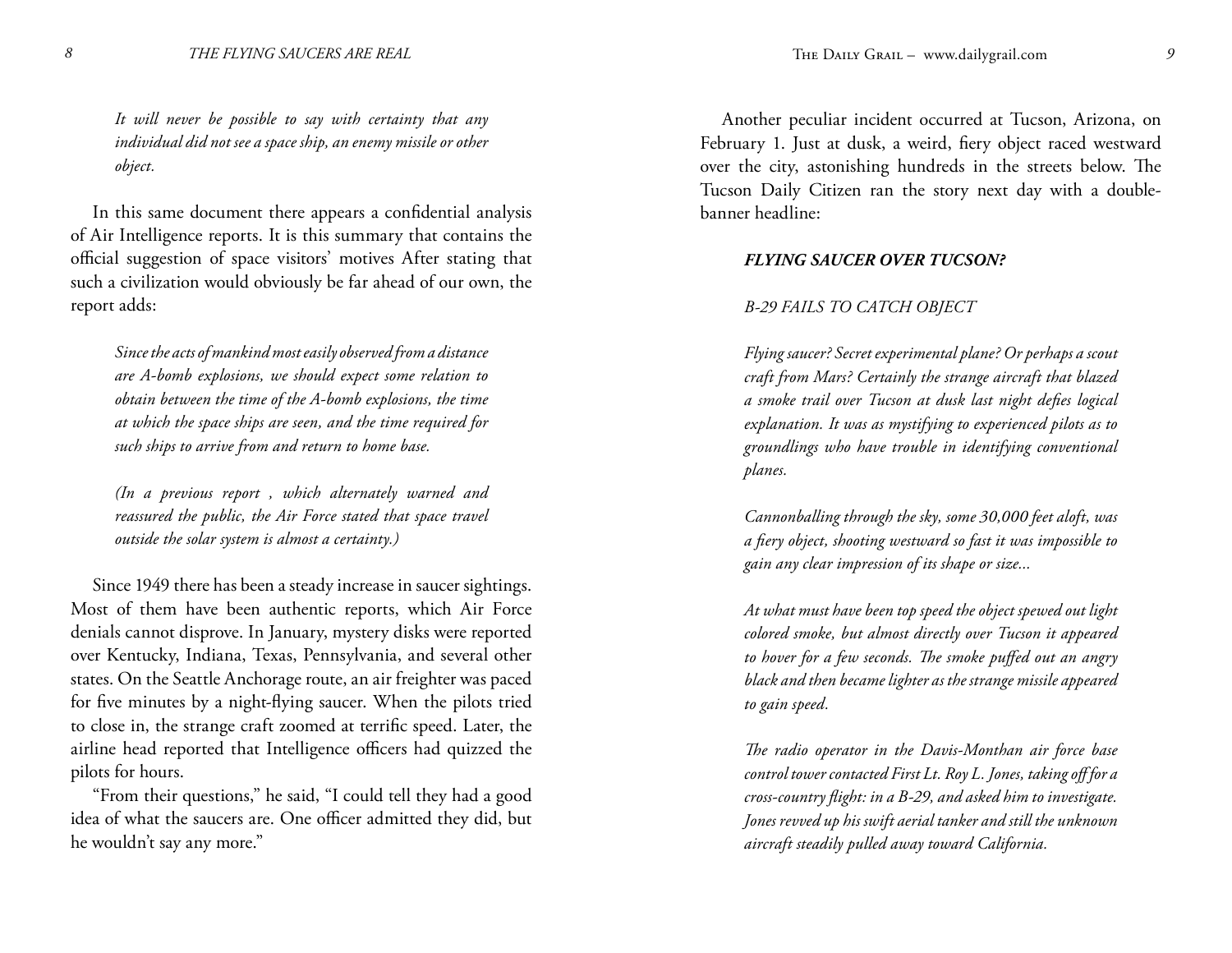*Dr. Edwin F. Carpenter, head of the University of Arizona department of astronomy, said he was certain that the object was not a meteor or other natural phenomenon...*

#### *SWITCHBOARDS SWAMPED*

*Switchboards at the Pima county sheriff's office and Tucson police station were jammed with inquiries. Hundreds saw the object. Tom Bailey, 1411 E. 10th Street thought it was a large airplane on fire. [A later check showed no planes missing.)*

*He said it wavered from left to right as it passed over the mountains. Bailey also noticed that the craft appeared to slow perceptibly over Tucson. He said the smoke apparently came out in a thin, almost invisible stream, gaining substance within a few seconds.*

This incident had an odd sequel the following day. Its significance was not lost on the Daily Citizen. It ran another front-page story, headlined:

#### *WHAT DO YOU MEAN ONLY VAPOR TRAIL?*

*As though to prove itself blameless for tilting hundreds of Tucson heads skyward, the U.S. Air Force yesterday afternoon spent hours etching vapor trails through the skies over the city.*

*The demonstration proved conclusively to the satisfaction of most that the strange path of dark smoke blazed across the evening sky at dusk Wednesday was no vapor trail and did not emanate from any conventional airplane.*

*The Wednesday night spectacle was entirely dissimilar. Then, heavy smoke boiled and swirled in a broad, dark ribbon fanning out at least a mile in width and stretching across the sky in a straight line. Since there was no proof as to what caused the strange pre-dark manifestation, and because even expert witnesses were unable to explain the appearance, the matter remains a subject for interesting speculation.*

There is strong evidence that this story was deliberately kept off the press wires. The Associated Press and other wire services in Washington had no report. Requests for details by Frank Edwards, Mutual newscaster, and other radio commentator ran into a blank wall. At the Pentagon I was told that the Air Force had no knowledge of the sighting or the vapor-trail maneuvers.

On February 22 two similar glowing objects were seen above Boca Chica Naval Air Station at Key West. A plane sent up to investigate was hopelessly outdistanced; it was obvious the things were at a great height. Back at the station, radarmen tracked the objects as they hovered for a moment above Key West. They were found to be at least fifty miles above the earth. After a few seconds, they a accelerated at high speed and streaked out of sight.

On the following day Commander Augusto Orrego, a Chilean naval officer, reported that saucers had flown above his Antarctic base. "During the bright Antarctic night," he said, "we saw flying saucers, one above the other, turning at tremendous speeds. We have photographs to prove what we saw."

Early in March, Ken Purdy phoned the latest developments in the investigation. He had just received a tip predicting a flurry of saucer publicity during March. It had come from an important source in Washington.

"You know what it probably means," he said. "The same thing we talked about last month. But why were we tipped off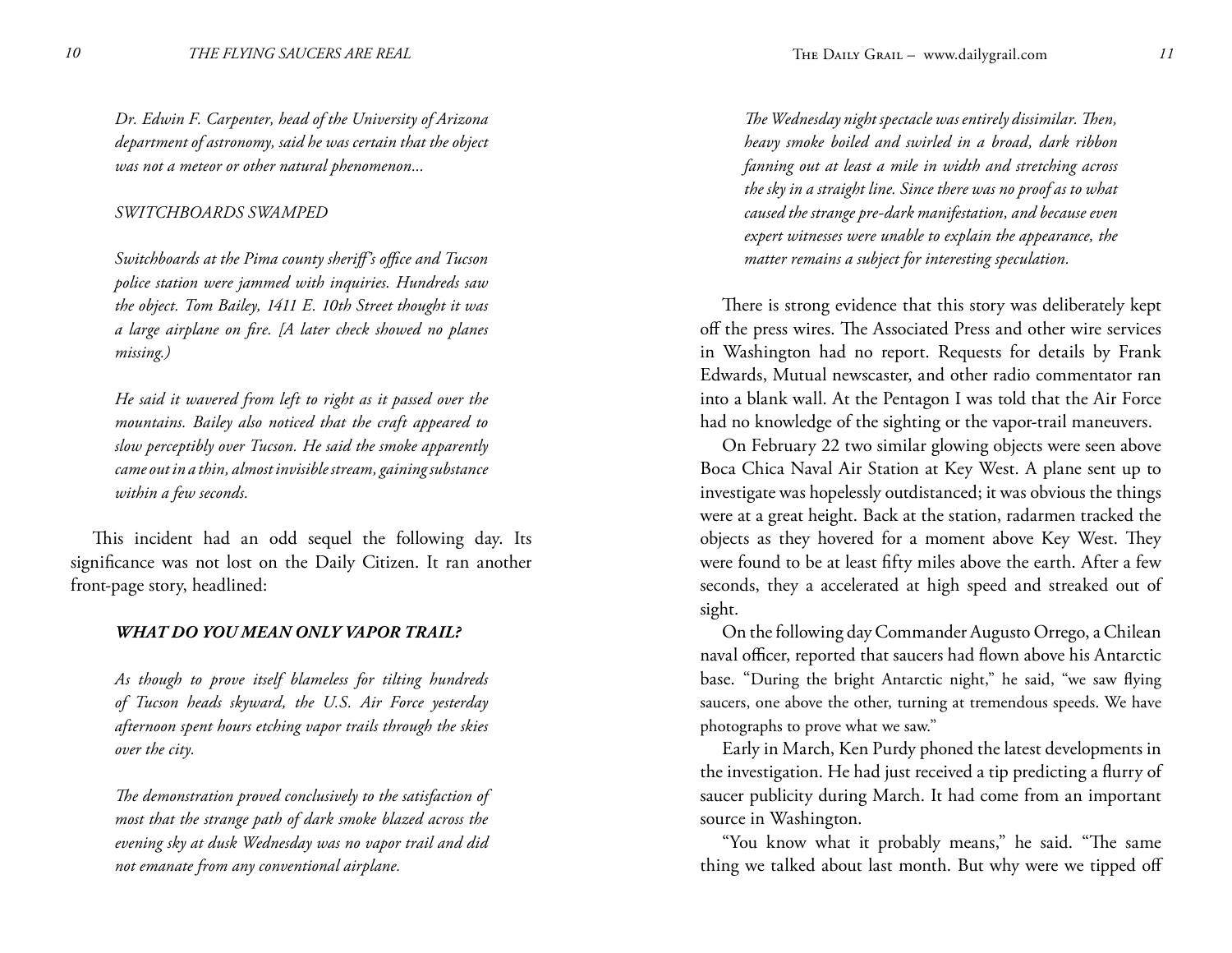#### in advance?"

"It's one more piece in the pattern," I said. "If the tip's on the level, then they're stepping up the program."

Within three days, reports began to pour in - from Peru, Cuba, Mexico, Turkey, and other parts of the world. Then on March 9 a gleaming metallic disk was sighted over Dayton, Ohio. Observers at Vandalia Airport phoned Wright Patterson Field. Scores of Air Force pilots and groundmen watched the disk, as fighters raced up in pursuit The mysterious object streaked vertically skyward, hovered for a while miles above the earth, and then disappeared. A secret report was rushed to the Civil Aeronautics Authority in Washington, then turned over to Air Force Intelligence.

Soon after this Dr. Craig Hunter, director of a medical supply firm, reported a huge elliptical saucer flying at a low altitude in Pennsylvania. He described it as metallic, with a slotted outer rim and a rotating ring just inside. On top of this sighting, thousands of people at Farmington, New Mexico, watched a large formation of disks above the city.

Throughout all these reports, the Air Force refused to admit the existence of flying saucers. On March 18 it flatly denied they were Air Force secret missiles or space-exploration devices. Three days later, a Chicago and Southern airliner crew saw a fast-flying disk near Stuttgart, Arkansas. The circular craft, blinking a strange blue-white light, pulled up in an arc at terrific speed. The two pilots said they glimpsed lighted ports on the lower side as the saucer zoomed above them. The lights had a soft fluorescence, unlike anything they had seen.

There was one peculiar angle in the Arkansas incident. There was no apparent attempt to muzzle the two pilots, as in earlier airline cases. Instead, a United Press interview was quickly arranged, for nation-wide publication. In this wire story Captain Jack Adams and First Officer C. W. Anderson made two statements:

*We firmly believe that the flying saucer we saw over Arkansas was a secret experimental type aircraft - not a visitor from outer space...*

*We know the Air Force has denied there is anything to this flying-saucer business, but we're both experienced pilots and we're not easily fooled.*

The day after this story appeared, I was discussing it with an airline official in Washington. "That's an odd thing," he said. "The Air Force could have persuaded those pilots - or the line president - to hush the thing up. It looks as if they wanted that story broadcast."

"You mean the whole thing was planted?"

"I won't say that, though it could have been. Probably they did see something. But they might have been told what to say about it."

"Any idea why?"

He looked at me sharply. "You and Purdy probably know the answer. At a guess, I'd say it might have planned to offset that Navy commander's report - the one on the White Sands sightings."

The White Sands case had puzzled many skeptics, because the Pentagon had cleared the published report. The author, Commander R. B. McLaughlin, was a regular Navy officer. As a Navy rocket expert, he had been stationed at the White Sands Rocket Proving Ground in New Mexico. In his published article he described three disk sightings at White Sands.

One of the disks, a huge elliptical craft, was tracked by scientists with precision instruments at five miles per second. That's 18,000 miles per hour. It was found to be flying fifty-six miles above the earth. Two other disks, smaller types, were watched from five observation posts on hills at the proving ground. Circling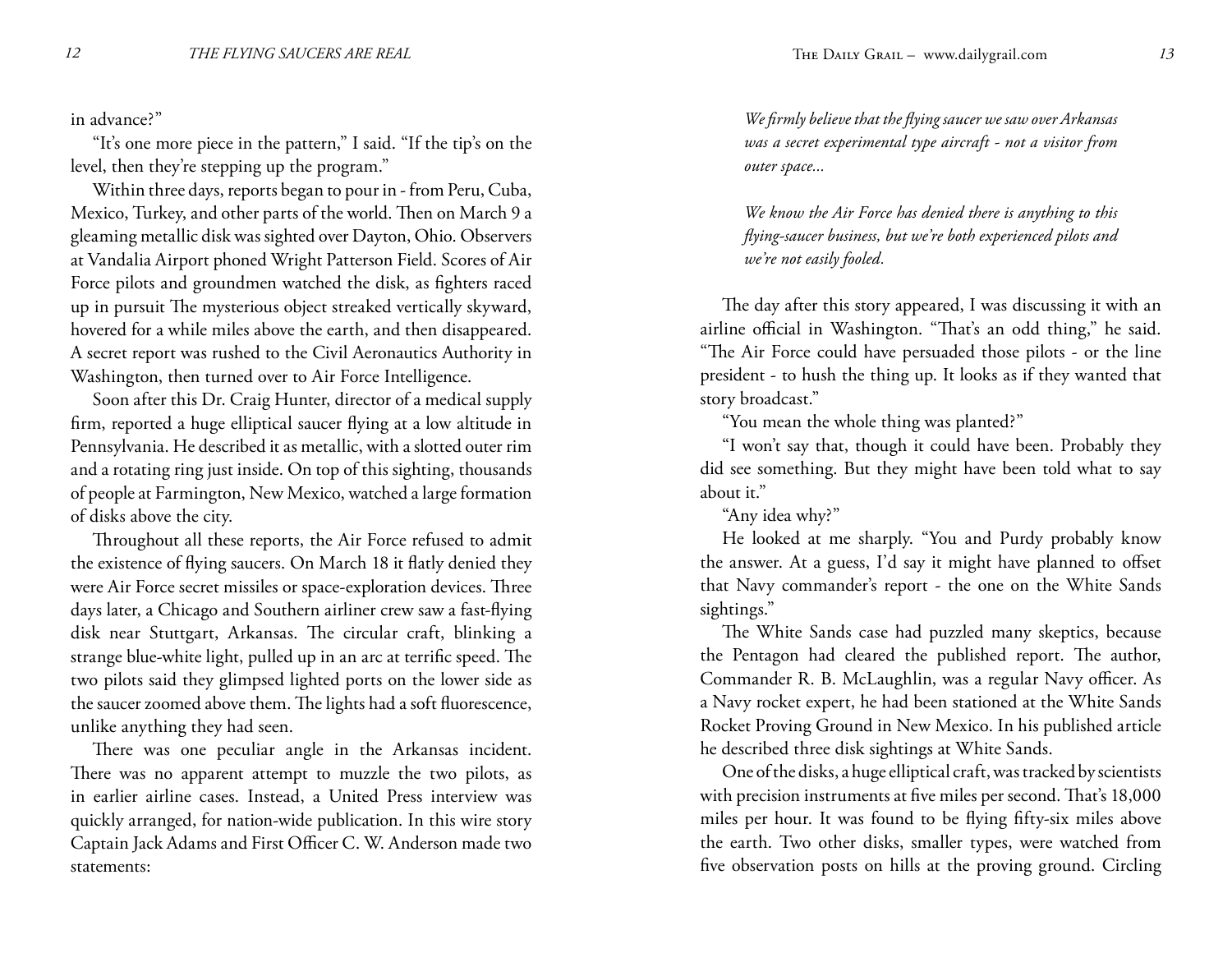at incredible speed, the two disks paced an Army high-altitude rocket that had just been launched, then speeded up and swiftly outclimbed the projectile.

Commander McLaughlin's report, giving dates and factual details, was cleared by the Department of Defense. So was a later nation-wide broadcast. Then the Air Force made its routine denial.

Why was McLaughlin, a regular Navy officer subject to security screening, permitted to give out this story? Was it an incredible slip-up? Or was it part of some carefully thought-out plan? I believe it was part of an elaborate program to prepare the American people for, a dramatic disclosure.

For almost a year I have watched the behind-the-scenes maneuvers of those who guide this program. In the following chapters I have tried to show the strange developments in our search for the answer; the carefully misleading tips, the blind alleys we entered, the unexpected assistance, the confidential leads, and the stunning contradictions.

It has been a complicated jigsaw puzzle. Only by seeing all parts of this intricate picture can you begin to glimpse the reasons for this stubbornly hidden secret.

The official explanation may be imminent. When it is finally revealed, I believe the elaborate preparation - even the wide deceit involved - will be fully justified in the minds of the American people.

## CHAPTER TWO

It has been over two years since the puzzling death of Captain<br>Thomas Mantell. Mantell died mysteriously in the skies south  $\mathbf{T}$ t has been over two years since the puzzling death of Captain of Fort Knox. But before his radio went silent, he sent a strange message to Godman Air Force Base. The men who heard it will never forget it.

It was January 7, 1948. Crowded into the Godman Field Tower, a group of Air Force officers stared up at the afternoon sky. For just an instant, something gleamed through the broken clouds south of the base.

High above the field, three P-51 fighters climbed with swift urgency. Heading south, they quickly vanished. The clock in the tower read 2:45. Colonel Guy Hix, the C.O., slowly put down his binoculars. If the thing was still there, the clouds now hid it All they could do was wait.

The first alarm had come from Fort Knox, when Army M.P.'s had relayed a state police warning. A huge gleaming object had been seen in the sky, moving toward Godman Field. Hundreds of startled people had seen, it , at Madisonville, ninety miles away. Thirty minutes later, it had zoomed up over the base.

Colonel Hix glanced around at the rest of the men in tower. They all had a dazed look. Every man there had seen the thing, as it barreled south of the field. Even through the thin clouds, its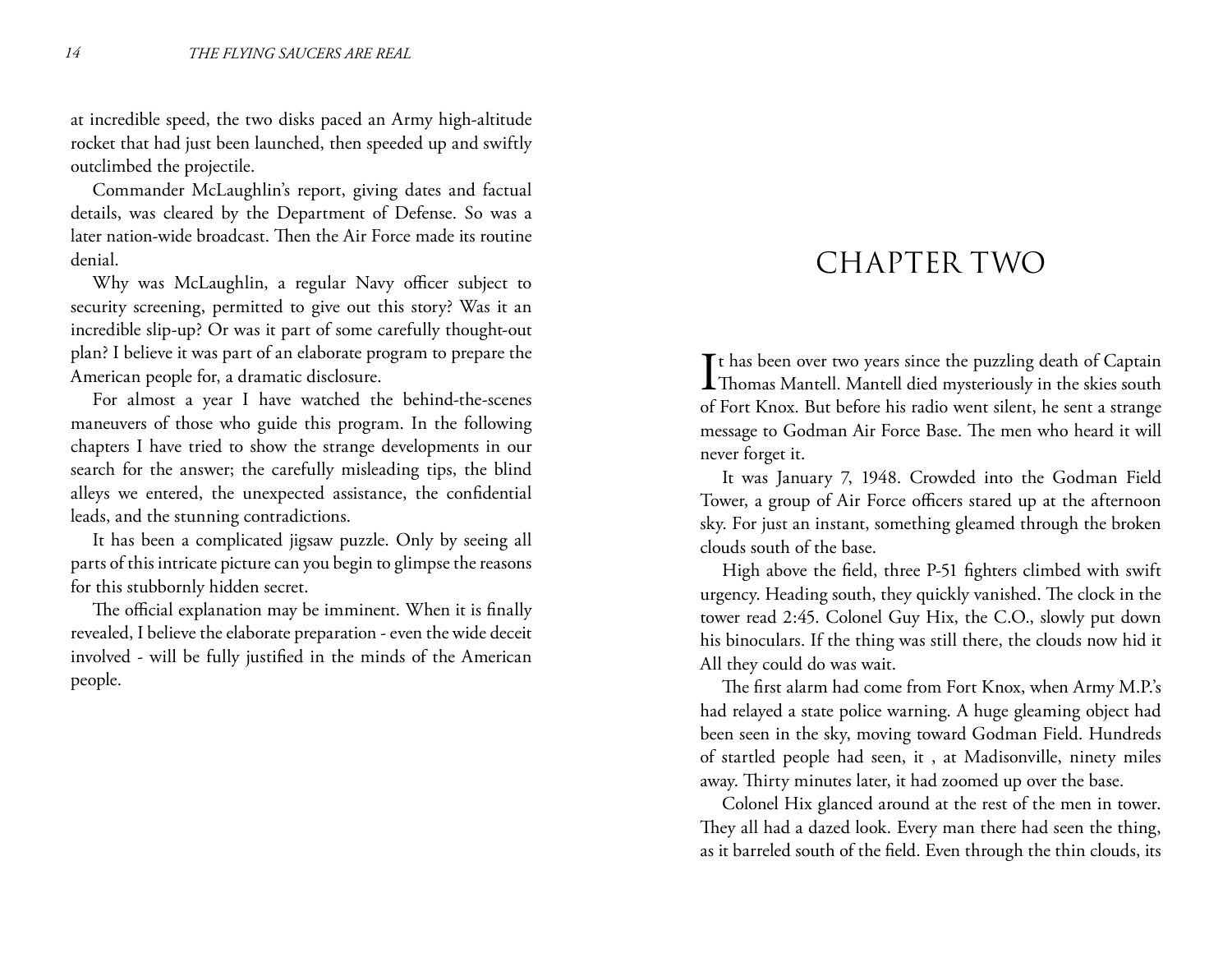intermittent red glow had hinted at some mysterious source of power. Something outside their understanding.

It was Woods, the exec, who had estimated its size. Hix shook his head. That was unbelievable. But something had hung over Godman Field for almost an hour. The C.O. turned quickly as the loudspeaker, tuned to the P-51's, suddenly came to life.

"Captain Mantell to Godman Tower ... Mantell to..." The flight leader's voice had a strained tone.

"I've sighted the thing!" he said. "It looks metallic – and it's tremendous in size!" The C.O. and Woods stared at each other. No one spoke.

"The thing's starting to climb," Mantell said swiftly. "It's at twelve o'clock high, making half my speed. I'll try to close in."

In five minutes, Mantell reported again. The strange metallic object had sped up, was now making 360 or more. At 3:08, Mantell's wingman called in. Both he and the other pilot had seen the weird object. But Mantell had outclimbed them and was lost in the clouds.

Seven minutes dragged by. The men in the tower sweated out the silence. Then, at 3:15, Mantell made a hasty contact. "It's still above me, making my speed or better. I'm going up to twenty thousand feet. If I'm no closer, I'll abandon chase."

It was his last report. Minutes later, his fighter disintegrated with terrific force. The falling wreckage was scattered for thousands of feet.

When Mantell failed to answer the tower, one of his pilots began a search. Climbing to 33,000 feet, he flew a hundred miles to the south. But the thing that lured Mantell to his death had vanished from the sky.

Ten days after Mantell was killed, I learned of a curious sequel to the Godman affair. An A.P. account in the *New York Times* had caught my attention. The story, released at Fort Knox, admitted Mantell had died while chasing a flying saucer. Colonel Hix was

quoted as having watched the object, which was still unidentified. But there was no mention of Mantell's radio messages - no hint of the thing's tremendous size.

Though I knew the lid was probably on, I went to the Pentagon. When the scare had first broken, in the summer of '47' I had talked with Captain Tom Brown, who was handling saucer inquiries. But by now Brown had been shifted, and no one in the Press Branch would admit knowing the details of the Mantell saucer chase.

"We just don't know the answer," a security officer me. "There's a rumor," I said, "it's a secret Air Force missile that sometimes goes out of control."

"Good God, man!" he exploded. "If it was, do you think we'd be ordering pilots to chase the things?"

"No - and I didn't say I believed it." I waited until he cooled down. "This order you mentioned - is it for all Air Force pilots, or special fighter units?"

"I didn't say it was a special order," he answered quickly. "All pilots have routine instructions to report unusual items."

"They had fighters alerted on the Coast, when the scare first broke," I reminded him. "Are those orders still in force?"

He shook his head. "No, not that I know of." After a moment he added, "All I can tell you is that the Air Force is still investigating. We honestly don't know the answer."

As I went out the Mall entrance, I ran into Jack Daly, one of Washington's veteran newsmen. Before the war, Jack and I had done magazine pieces together, usually on Axis espionage and communist activity. I told him I was trying to find the answer to Mantell's death.

"You heard anything?" I asked him. "Only what was in the A.P. story," said Jack. "But an I.N.S. man told me they had a saucer story from Columbus, Ohio - and it might have been the same one they saw at Fort Knox."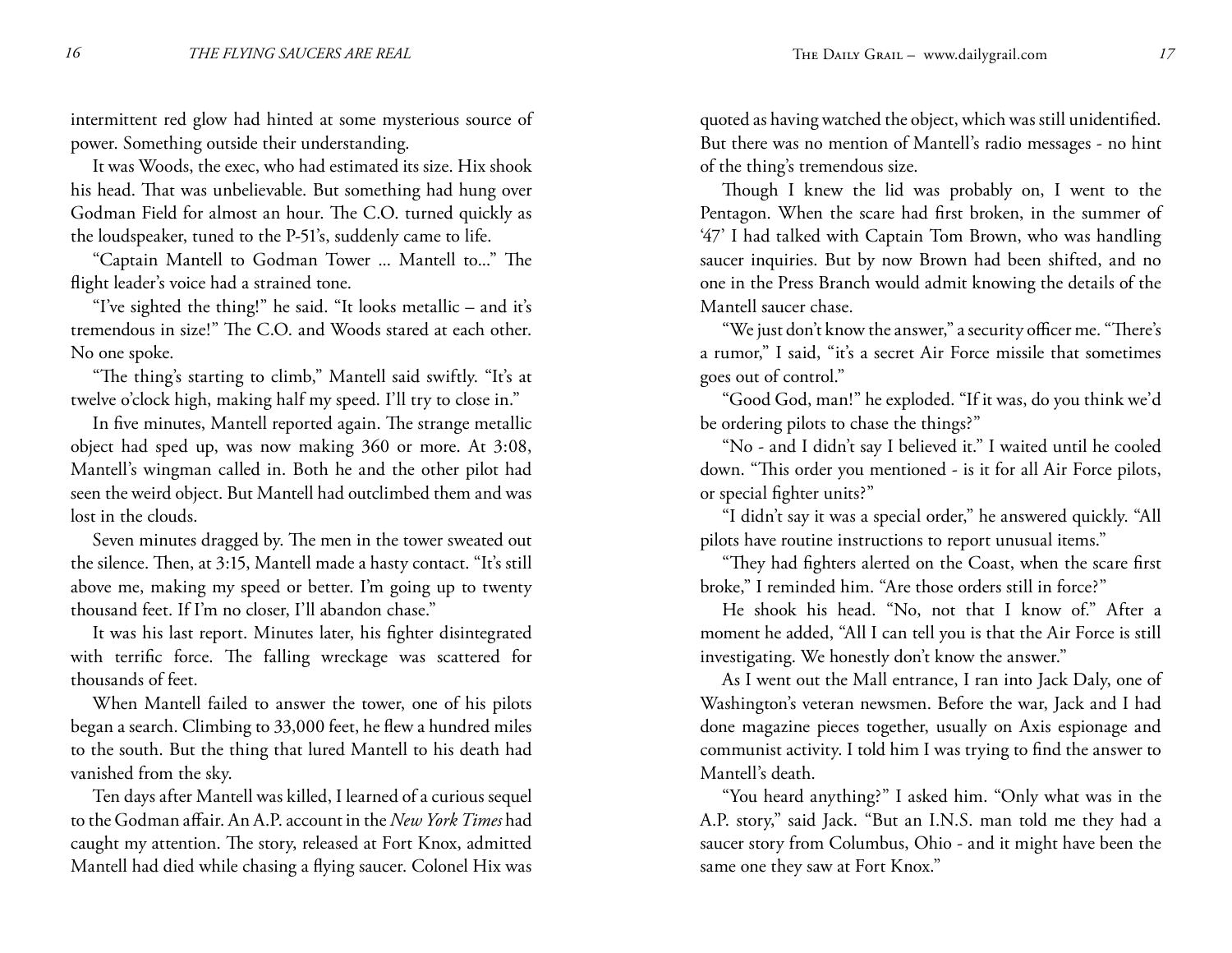"I missed that. What was it?"

"They sighted the thing at the Air Force field outside of Columbus. It was around sundown, about two after that pilot was killed in Kentucky."

"Anybody chase it?" I asked.

"No. They didn't have time to take off, I guess. This I.N.S. guy said it was going like hell. Fast as a jet, anyway."

"Did he say what it looked like?"

"The Air Force boys said it was as big as a C-47," said Jack. "Maybe bigger. It had a reddish-orange exhaust streaming out behind. They could see it for miles."

"If you hear any more, let me know," I said. Jack promised he would. "What do you think they are?" he asked me.

"It's got me stumped. Russia wouldn't be testing missiles over here. Anyway, I can't believe they've got anything like that. And I can't see the Air Force letting pilots get killed to hide something we've got."

One week later, I heard that a top-secret unit had been set up at Wright Field to investigate all saucer reports. When I called the Pentagon, they admitted this much, and that was all.

In the next few months, other flying disk stories hit the front pages. Two Eastern Airline pilots reported a double-decked mystery ship sighted near Montgomery, Alabama. I learned of two other sightings, one over the Pacific Ocean and one in California. The second one, seen through field glasses, was described as rocket-shaped, as large as a B-29. There were also rumors of disks being tracked by radar, but it was almost a year before I confirmed these reports.

When Purdy wired me, early in May of '49, I had half forgotten the disks. It had been months since any important sightings had been reported. But his message quickly revived my curiosity. If he thought the subject was hot, I knew he must have reasons. When I walked into his office at 67 West 44th, Purdy stubbed out his cigarette and shook hands. He looked at me through his glasses for a moment. Then he said abruptly: "You know anything about the disks?"

"If you mean what they are - no." He motioned for me to sit down. Then he swiveled his chair around, his shoulders hunched forward, and frowned out the window. "Have you seen the Post this week?"

I told him no. "There's something damned queer going on. For fifteen months, Project 'Saucer' is buttoned up tight. Top secret. Then suddenly, Forrestal gets the Saturday Evening Post to run two articles, brushing the whole thing off. The first piece hits the stands - and then what happens?"

Purdy swung around, jabbed his finger at a document on his desk. "That same day, the Air Force rushes out this Project Saucer report. It admits they haven't identified the disks in any important cases. They say it's still serious enough - wait a minute-" he thumbed through the stapled papers - " 'to require constant vigilance by Project "Saucer" personnel and the civilian population.' "

"You'd think the Post would make a public kick," I said. "I don't mean it's an out-and-out denial," said Purdy. "It doesn't mention the Post- just contradicts it. In fact, the report contradicts itself. It looks as if they're trying to warn people and yet they're scared to say too much."

I looked at the title on the report: "A Digest of Preliminary Studies by the Air Materiel Command, Wright Field, Dayton, Ohio, on 'Flying Saucers'."

"Have the papers caught it yet?" I asked Purdy.

"You mean it's contradicting the Post?" He shook his head. "No, the Pentagon press release didn't get much space. How many editors would wade through a six-thousand-word government report? Even if they did, they'd have to compare it, item for item, with the Post piece."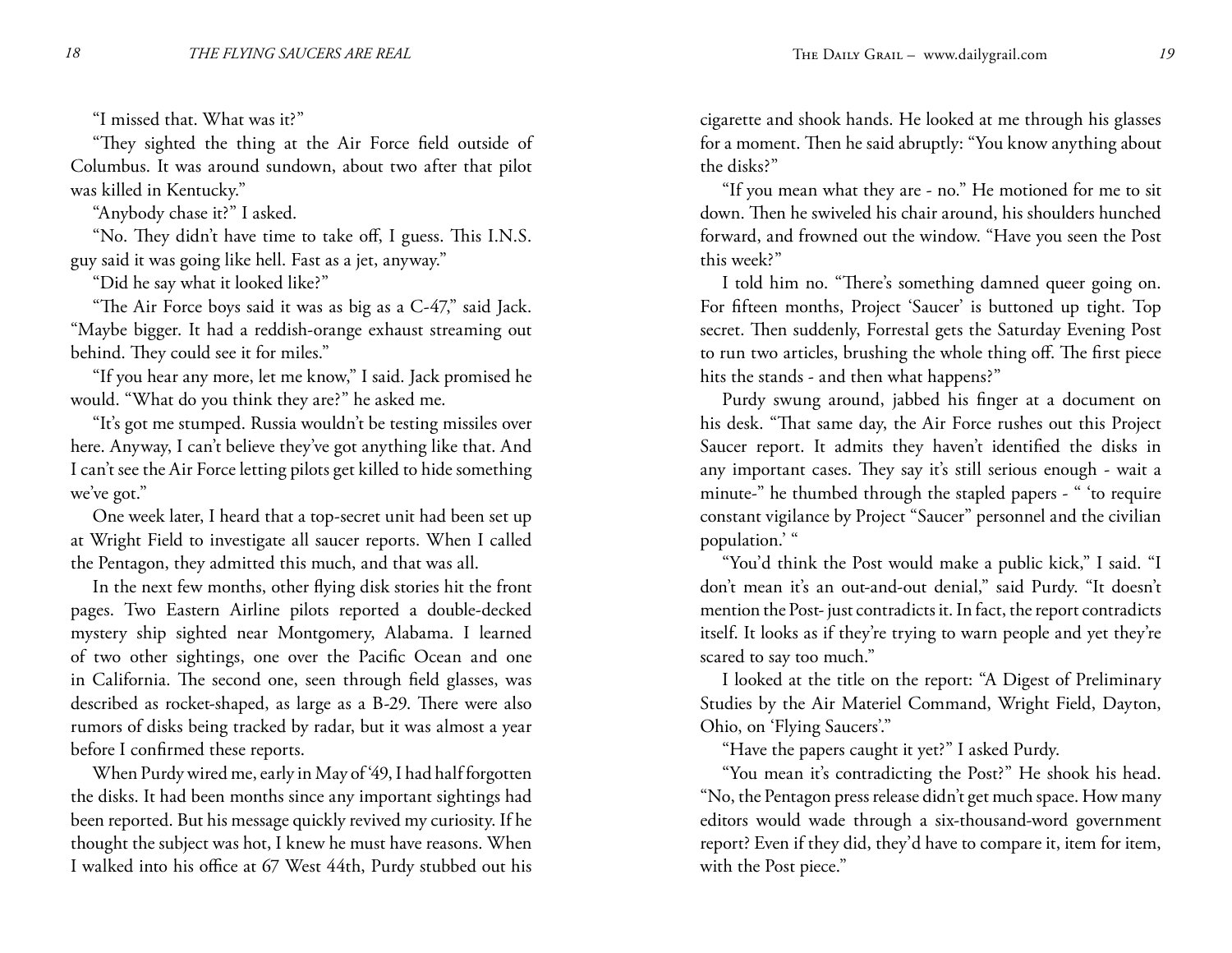"Who wrote the Post story?"

Purdy lit a cigarette and frowned out again at the skyscrapers.

"Sidney Shallett - and he's careful. He had Forrestal's backing. The Air Force flew him around, arranged interviews, supposedly gave him inside stuff. He spent two months on it. They O.K.'d his script, which practically says the saucers are bunk. Then they reneged on it."

"Maybe some top brass suddenly decided it was the wrong policy to brush it off," I suggested.

"Why the quick change?" demanded Purdy. "Let's say they sold the Post on covering up the truth, in the interests of security. It's possible, though I don't believe it - they could simply have fed them a fake story. Either way, why did they rush this contradiction the minute the Post hit the stands?"

"Something serious happened," I said, "after the Post went to press."

"Yes, but what?" Purdy said impatiently. "That's what we've got to find out."

"Does Shallett's first piece mention Mantell's death?"

"Explains it perfectly. You know what Mantell was chasing? The planet Venus!"

That's the Post's answer?" I said, incredulously.

"It's what the Air Force contract astronomer told Shallett. I've checked with two astronomers here. They say that even when Venus is at full magnitude you can hardly see it in the daytime even when you're looking for it. It was only half magnitude that day, so it 'was practically invisible."

"How'd the Air Force expect anybody to believe that answer?" I said. Purdy shrugged. "They deny it was Venus in this report. Rut that's what they told Shallett - that all those Air Force officers, the pilots, the Kentucky state police, and several hundred people at Madisonville mistook Venus for a metallic disk several hundred feet in diameter."

"It's a wonder Shallett believed it."

"I don't think he did. He says if it wasn't Venus it must have been a balloon."

"What's the Air Force answer?" I asked Purdy.

"Look in the report. They say whatever Mantell chased - they call it a 'mysterious object' - is still unidentified."

I glanced through the case report, on page five. It quoted Mantell's radio report that the thing was metallic and tremendous in size. Linked with the death of Mantell was the Lockbourne, Ohio, report, which tied in with what Jack Daly had told me, over a year before. I read the report:

"On the same day, about two hours later, a sky phenomenon was observed by several watchers over Lockbourne Air Force Base, Columbus, Ohio. It was described as 'round or oval, larger than a C-47, and traveling in level flight faster than 500 miles per hour.' The object was from the Lockbourne observation tower for more than 20 minutes. Observers said it glowed from white, to amber, leaving an amber exhaust trail five times its own length. It made motions like an elevator and at one time appeared to touch the ground. No sound was heard. Finally, the object faded and lowered toward the horizon."

Purdy buzzed for his secretary, and she brought me a copy of the first Post article. "You can get a copy of this Air Force report in Washington," Purdy told me. "This is the only one I have. But you'll find the same answer for most of the important cases - the sightings at Muroc Air Base, the airline pilots' reports, the disks Kenneth Arnold saw - they're all unidentified."

"I remember the Arnold case. That was the first sighting."

"You've got contacts in Washington," Purdy went on. "Start at the Pentagon first. They know we're working on it. Sam Boal, the first man on this job, was down there for a day or two."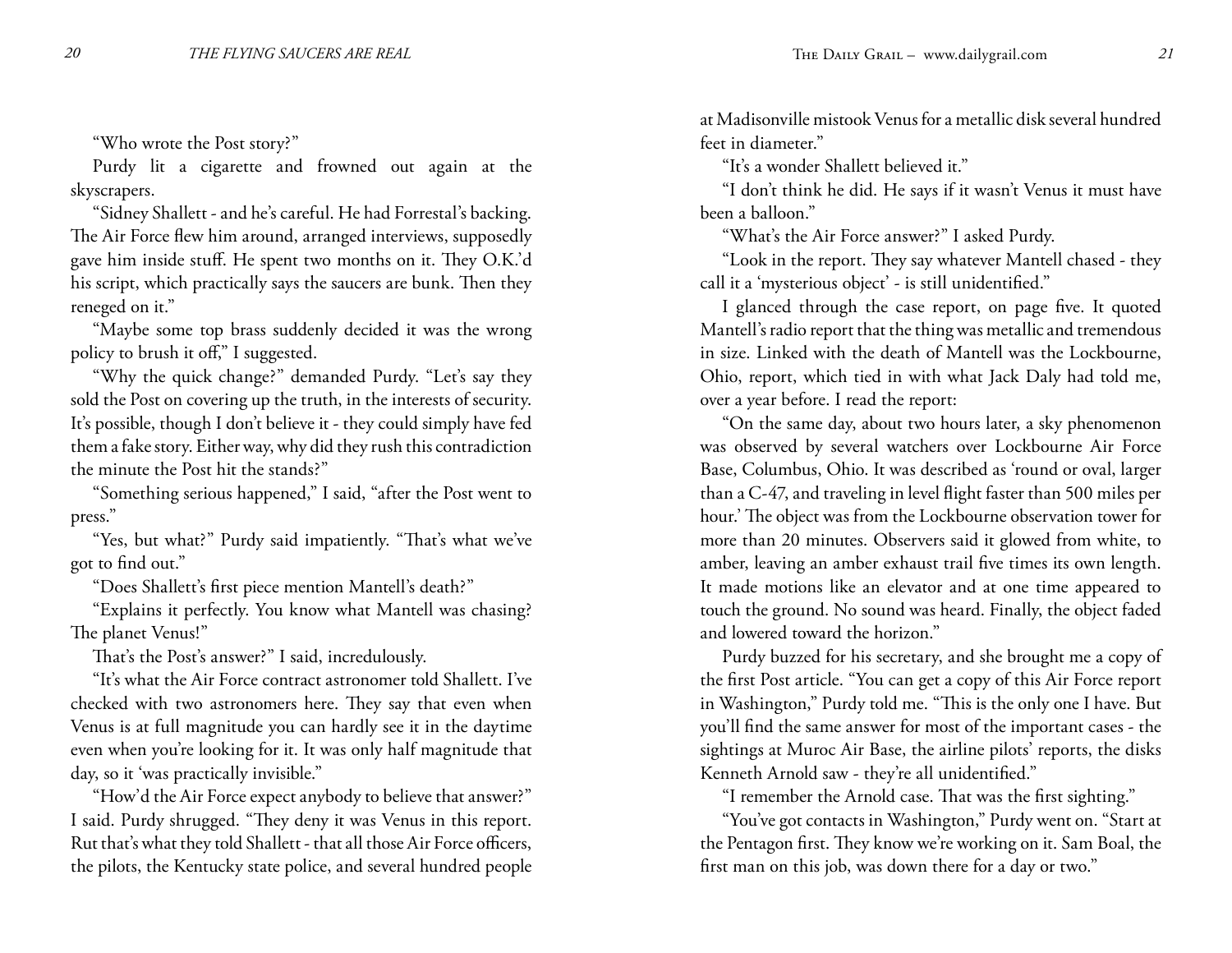"What did he find out?"

"Symington told him the saucers were bunk. Secretary Johnson admitted they had some pictures - we'd heard about a secret photograph taken at Harmon Field, Newfoundland. The tip said this saucer scared hell out of some pilots and Air Force men up there. A major took Boal to some Air Force colonel and Boal asked to see the pictures. The colonel said they didn't have any. He turned red when the major said Symington had told Boal about the pictures."

"Did Boal get to see them?" I said.

"No," grunted Purdy, "and I'll bet twenty bucks you won't, either. But try, anyway. And check on a rumor that they've tracked some disks with radar. One case was supposed to be at an Air Force base in Japan."

As I was leaving, Purdy gave me a summary of sighting reports. "Some of these were published, some we dug up ourselves," he said. "We got some confidential stuff from airline pilots, It's pretty obvious the Air Force has tried to keep them quiet."

"All right," I said. "I'll get started. Maybe things aren't sewed up so tightly, now this report is out."

"We've found out some things about Project 'Saucer,' " said Purdy. "Whether it's a cover-up or a real investigation, there's a lot of hush-hush business to it. They've got astronomers and astrophysicists working for them, also rocket experts, technical analysts, and Air Force Special Intelligence. We've been told they can call on any government agency for help and I know they're using the F.B.I."

It was building up bigger than I had thought. "If national security is involved," I told Purdy, "they can shut us up in a hurry."

"If they tell me so, O.K.," said Purdy. He added grimly, "But I think they're making a bad mistake. They probably think they're doing what's right. But the truth might come out the wrong

#### way."

"It is possible," I thought, "that the saucers belong to Russia. If it turns out to be a Soviet missile, count me out. We'd have the Pentagon and the F.B.I. on our necks."

"All right, if that's the answer." He chuckled. "But you may be in for a jolt."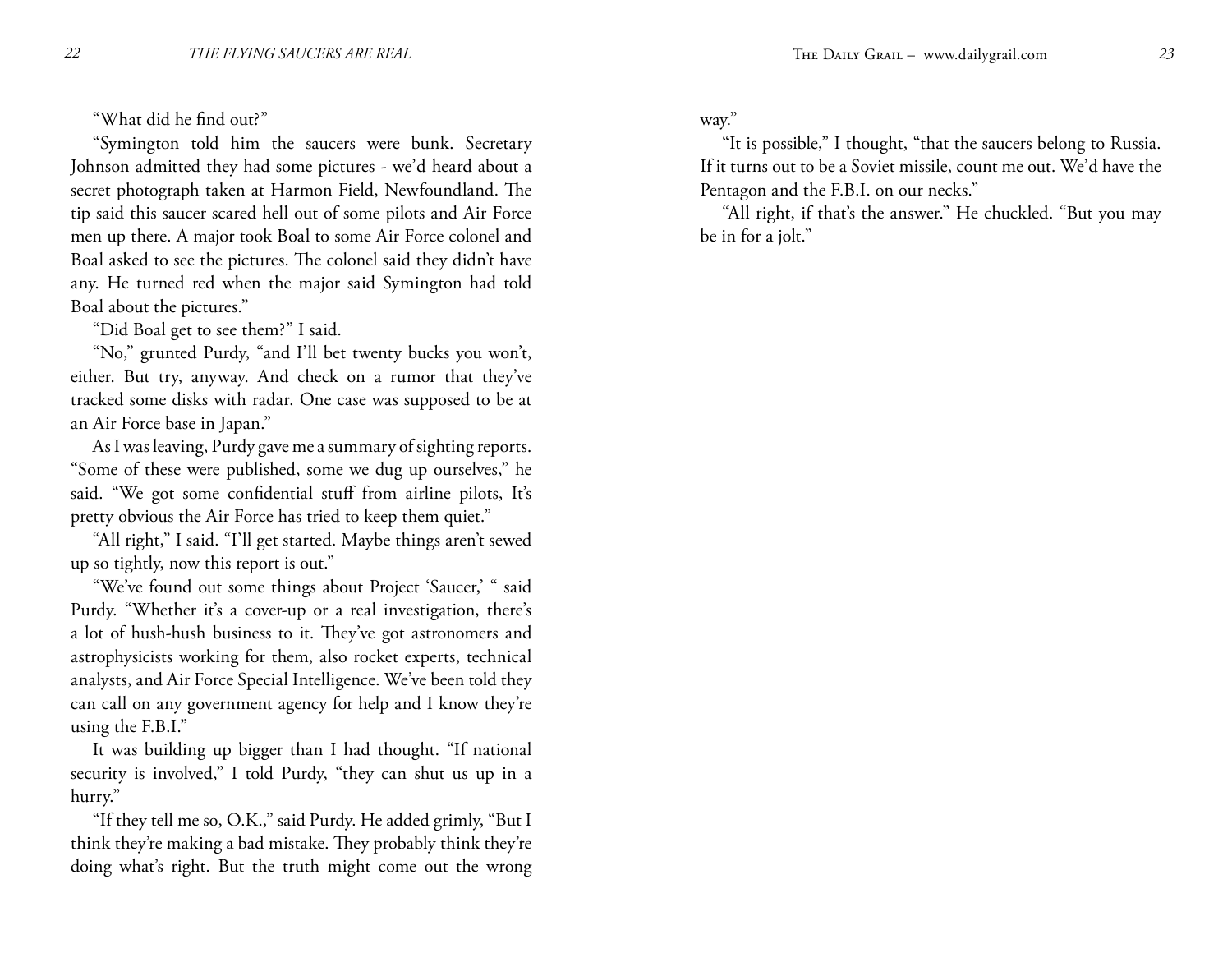## CHAPTER THREE

J ust the idea of gigantic flying disks was incredible enough. It was almost as hard to believe that such missiles could have been developed without something leaking out Yet we had produced the A-bomb in comparative secrecy, and I knew we were working on long-range guided missiles. There was already a plan for a three- thousand-mile test range. Our supersonic planes had hit around two thousand miles an hour. Our two stage rockets had gone over two hundred miles high, according to reports. If an atomic engine had been secretly developed, it could explain the speed and range of the saucers.

But I kept coming back to Mantell's death and the Air Force orders for pilots to chase the saucers. If the disks were American missiles, that didn't jibe.

When I reached the lobby, I found it was ten after four. I caught a taxi and made the Congressional Limited with just one minute to spare. In the club car, I settled down to look at Purdy's summary.

Skipping through the pages, I saw several familiar cases. Here and there, Purdy had scrawled brief comments or suggestions. Beside the Eastern Airline report of a double-decked saucer, he had written: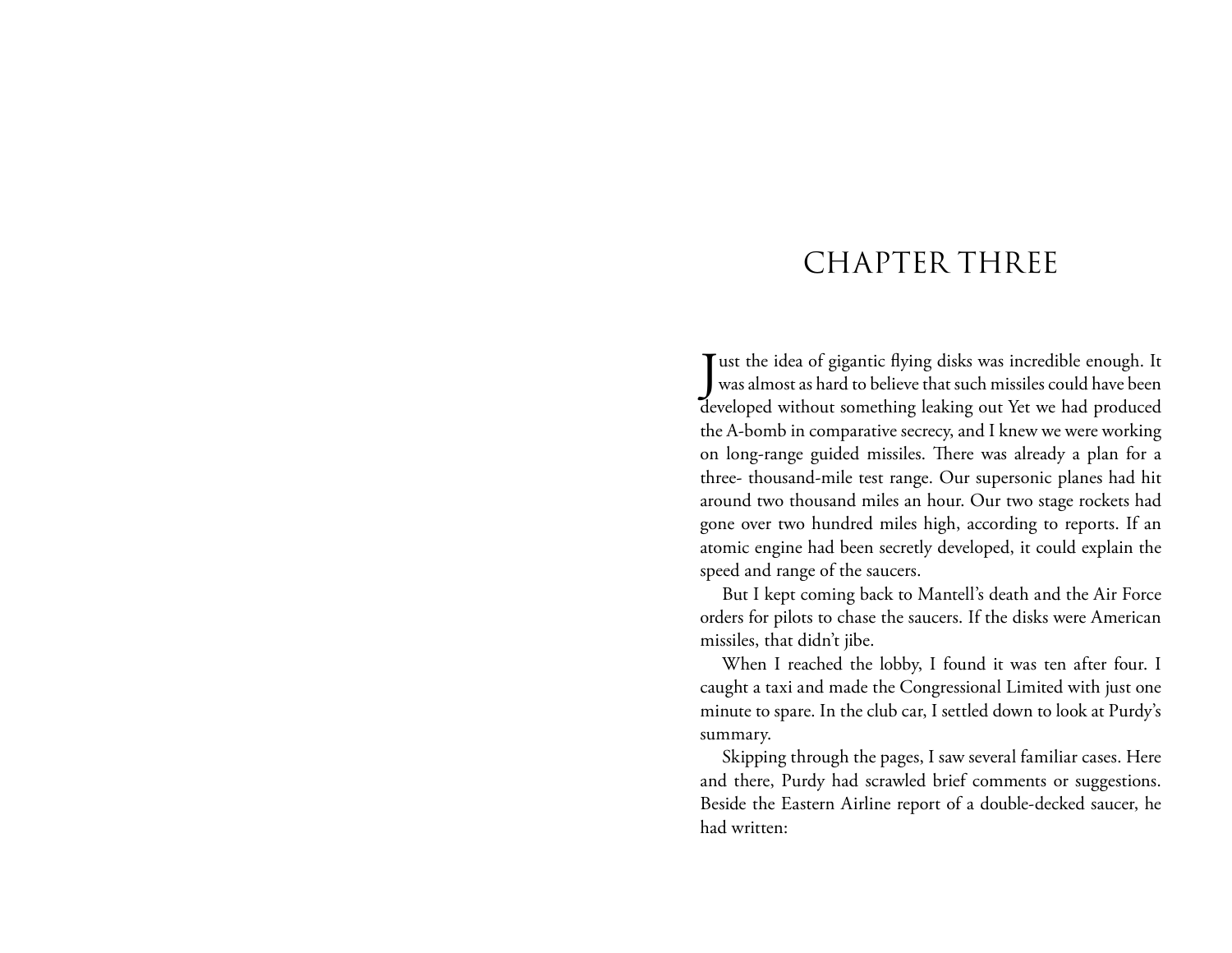*Check rumor same type seen over Holland about this date. Also, similar Philippine Islands report-date unknown.*

I went back to the beginning. The first case listed was that of Kenneth Arnold, a Boise businessman, who had set off the saucer scare. Arnold was flying his private plane from Chehalis to Yakima; Washington, when he saw a bright flash on his wing.

Looking toward Mount Rainier, he saw nine gleaming disks outlined against the snow, each one about the size of a C-54. "They flew close to the mountaintops, in a diagonal chainlike line," he said later. "It was as if they were linked together." The disks appeared to be twenty to twenty-five miles away and moving at fantastic speed. Arnold's estimate was twelve hundred miles an hour.

"I watched them about three minutes," he said. They were swerving in and out around the high mountain peaks. They were flat, like a pie pan, and so shiny they reflected the sun like a mirror. I never saw anything so flat." The date was June 24, 1947.

On this same day there was another saucer report, which received very little notice. A Portland prospector named Fred Johnson, who was working up in the Cascade Mountains, spotted five or six disks banking in the sun He watched them through his telescope several seconds then he suddenly noticed that the compass hand on his special watch was weaving wildly from side to side. Johnson insisted he had not heard of the Arnold report, which was not broadcast until early evening.

Kenneth Arnold's story was generally received with amusement. Most Americans were unaware that the Pentagon had been receiving disk reports as early as January. The news and radio comments on Arnold's report brought several other incidents to light, which observers had kept to themselves for fear of ridicule.

At Oklahoma City, a private pilot told Air Force investigators he had seen a huge round object in the sky during the latter part of May. It was flying three times faster than a jet, he said, and without any sound. Citizens of Weiser, Idaho, described two strange fast-moving objects they had seen on June 12. The saucers were heading southeast, now and then dropping to a lower altitude, then swiftly climbing again. Several mysterious objects were reported flying at great speed near Spokane, just three days before Arnold's experience. And four days after his encounter, an Air Force pilot flying near Lake Meade, Nevada, was startled to see half a dozen saucers flash by his plane.

Even at this early point in the scare, official reports were contradicting each other. Just after Arnold's story broke, the Air Force admitted it was checking on the mystery discs. On July 4th the Air Force stated that no further investigation was needed; it was all hallucination. That same day, Wright Field told the Associated Press that the Air Materiel Command was trying to find the answer.

The Fourth of July was a red-letter day in the flying saucer mystery. At Portland, Oregon, hundreds of citizens, including former Air Force pilots, police, harbor pilots, and deputy sheriffs, saw dozens of gleaming disks flying at high speed. The things appeared to be at least forty thousand feet in the air - perhaps much higher.

That same day, disks were sighted at Seattle, Vancouver, and other northwest cities. The rapidly growing reports were met with mixed ridicule and alarm. One of the skeptical group was Captain E. J. Smith, of United Airlines. "I'll believe them when I see them," he told airline employees, before taking off from Boise the afternoon of the Fourth.

Just about sunset, his airliner was flying over Emmett, Idaho, when Captain Smith and his copilot, Ralph Stevens, saw five queer objects in the sky ahead. Smith rang for the stewardess,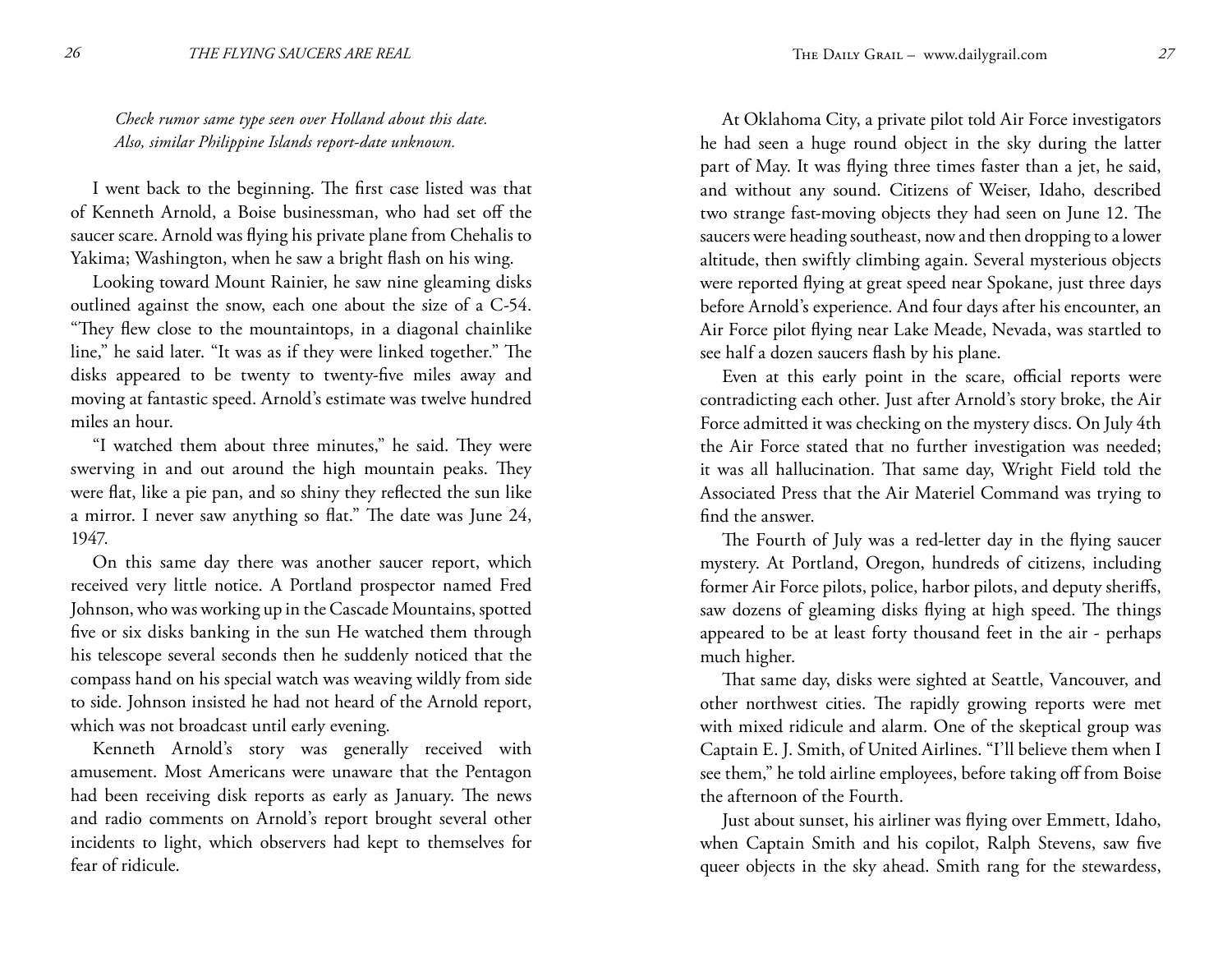Marty Morrow, and the three of them watched the saucers for several minutes. Then four more of the disks came into sight. Though it was impossible to tell their size, because their altitude was unknown, the crew was sure they were bigger than the plane they were in. After about ten minutes the disks disappeared.

The Air Force quickly denied having anything resembling the objects Captain Smith described. "We have no experimental craft of that nature in Idaho - or anywhere else," an official said in Washington. "We're completely mystified."

The Navy said it had made an investigation, and had no answers. There had been rumors that the disks were "souped up" versions of the Navy's "Flying Flapjack," a twin-engined circular craft known technically as the XF 5-U-1. But the Navy insisted that only one model had been built, and that it was now out of service.

In Chicago, two astronomers spiked guesses that the disks might be meteors. Dr. Girard Kieuper, director of the University of Chicago observatory, said flatly that they couldn't be meteors. "They're probably man-made," he told the A.P.

Dr. Oliver Lee, director of Northwestern's observatory, agreed with Kuiper. "The Army, Navy, and Air Force are working secretly on all sorts of things," he said. "Remember the A bomb secrecy-and the radar signals to the moon."

As I went through Purdy's summary, I recalled my own reaction after the United Airlines report. After seeing the Pentagon comment, I had called up Captain Tom Brown, at Air Force Public Relations.

"Are you really taking this seriously?" I asked him. "Well, we can't just ignore it," he said. "There are too many reliable pilots telling the same story - flat, round objects able to outmaneuver ordinary planes, and faster than anything we have. Too many stories tally."

I told him I'd heard that the Civil Air Patrol in Wisconsin and

other states was starting a sky search. "We've got a jet at Muroc, and six fighters standing by at Portland right now," Brown said. "Armed?"

"I've no report on that. But I know some of them carry photographic equipment."

Two days later an airline pilot from the Coast told me that some fighters had been armed and the pilots ordered to bring down the disks if humanly possible. That same day, Wright Field admitted it was checking stories of disk-shaped missiles seen recently in the Pacific north-west and in Texas.

Following this was an A.P. story, dated July 7, quoting an unnamed Air Force official in Washington:

*The flying saucers may be one of three things:*

*1. Solar reflection on low-hanging clouds. [A Washington scientist, asked for comment, said this was hardly possible.]*

*2. Small meteors which break up, their crystals catching the rays of the sun. But it would seem that they would have been spotted falling and fragments would have been found.*

*3. Icing conditions could have formed large hailstones; and they might have flattened out and glided a bit, giving the impression of horizontal movement even though falling vertically.*

By this time everyone was getting into the act. "The disks are caused by the transmutation of atomic energy." said an anonymous scientist, supposed to be on the staff of California Tech. The college quickly denied it.

Dr. Vannevar Bush, world-famous scientist, and Dr. Merle Tuve, inventor of the proximity fuse, both declared they would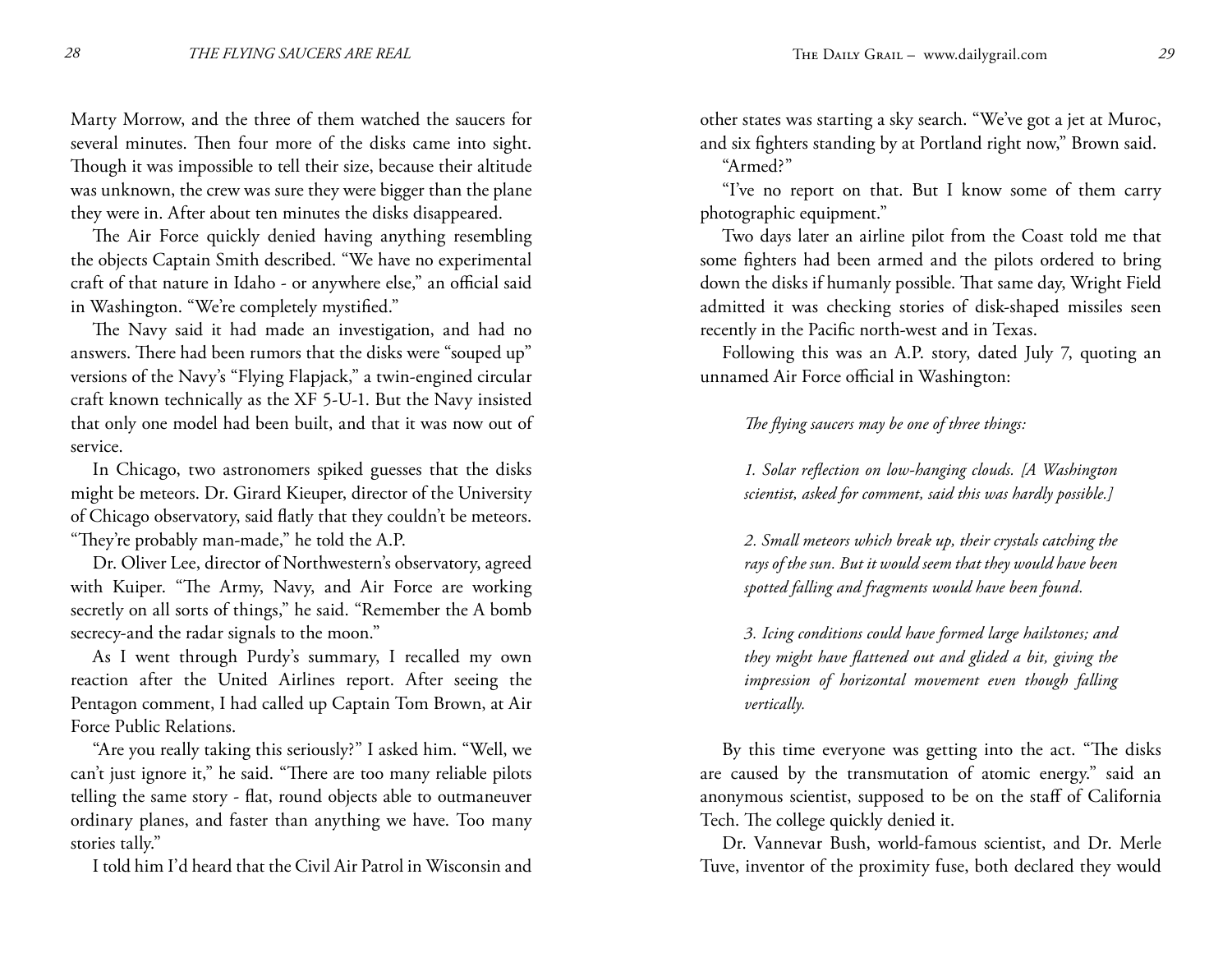know of any secret American missiles - and didn't. At Syracuse, New York, Dr. Harry Steckel, Veterans Administration psychiatrist, scoffed at the suggestion of mass hysteria:

*Too many sane people are seeing the things. The government is probably conducting some revolutionary experiments.*

On July 8 more disks were reported. Out at Muroc Air Force Base, where top-secret planes and devices are tested, six fastmoving silvery-white saucers were seen by pilots and ground officers.

That afternoon the Air Force revealed it was working on a case involving a Navy rocket expert named C. T. Zohm. While on a secret Navy mission to New Mexico, in Connection with rocket tests, Zohm had seen a bright silvery disk flying above the desert. He was crossing the desert with three other scientists when he saw the strange object flashing northward at an altitude of about ten thousand feet.

"I'm sure it was not a meteor," said Zohm. "It could have been a guided missile, but I never heard of anything like it."

By this time, saucer reports had come in from almost forty states. Alarm was increasing, and there were demands that radar be used to track the disks. The Air Force replied that there was not enough radar equipment to blanket the nation, but that its pilots were on the look out for the saucers.

One report mentioned a curious report from Twin Falls Idaho. The disk sighted there was said to have flown so low that the treetops whirled as if in a violent storm. Someone had phoned Purdy about a disk tracked by weather-balloon observers at Richmond, Va. There was another note on a sighting at Hickam Field, Honolulu, and two reports of unidentified objects seen near Anchorage, Alaska.

A typed list of world-wide sightings had been made by the staff

at *True*. It contained many cases that were new to me, reports from Paraguay, Belgium, Turkey; Holland, Germany, and the Scandinavian countries. At the bottom of this memo Purdy had written: "Keep checking on rumor that the Soviet has a Project Saucer; too. Could be planted."

From the mass of reports, John DuBarry, the aviation editor of *True*, had methodically worked out an average picture of the disks:

*The general report is that they are round or oval (this could be an elliptical object seen end-on), metallic looking, very bright - either shining white or silvery colored, They can move at extremely high speed, hover, accelerate rapidly, and outmaneuver ordinary aircraft.*

*The lights are usually seen singly - very few formations reported. They seem to have the same speed, acceleration, and ability to maneuver. In several cases they have been able to evade Air Force planes in night encounters.*

Going over the cases, I realized that Purdy and his staff had dug up at least fifty reports that had not appeared in the papers (a few of these proved incorrect, but a check with the Air Force case reports released on December 30, 1949, showed that True's files contained all the important items). These cases included sightings at eleven Air Force bases and fourteen American airports, reports from ships at sea, and a score of encounters by airline and private pilots.

Witnesses included Army, Navy, Marine Corps, and Air Force officers; state and city police; F.B.I. agents; weather observers, shipmasters, astronomers, and thousands of good solid American citizens, I learned later that many witnesses had been investigated by the F.B.I. to weed out crackpot reports.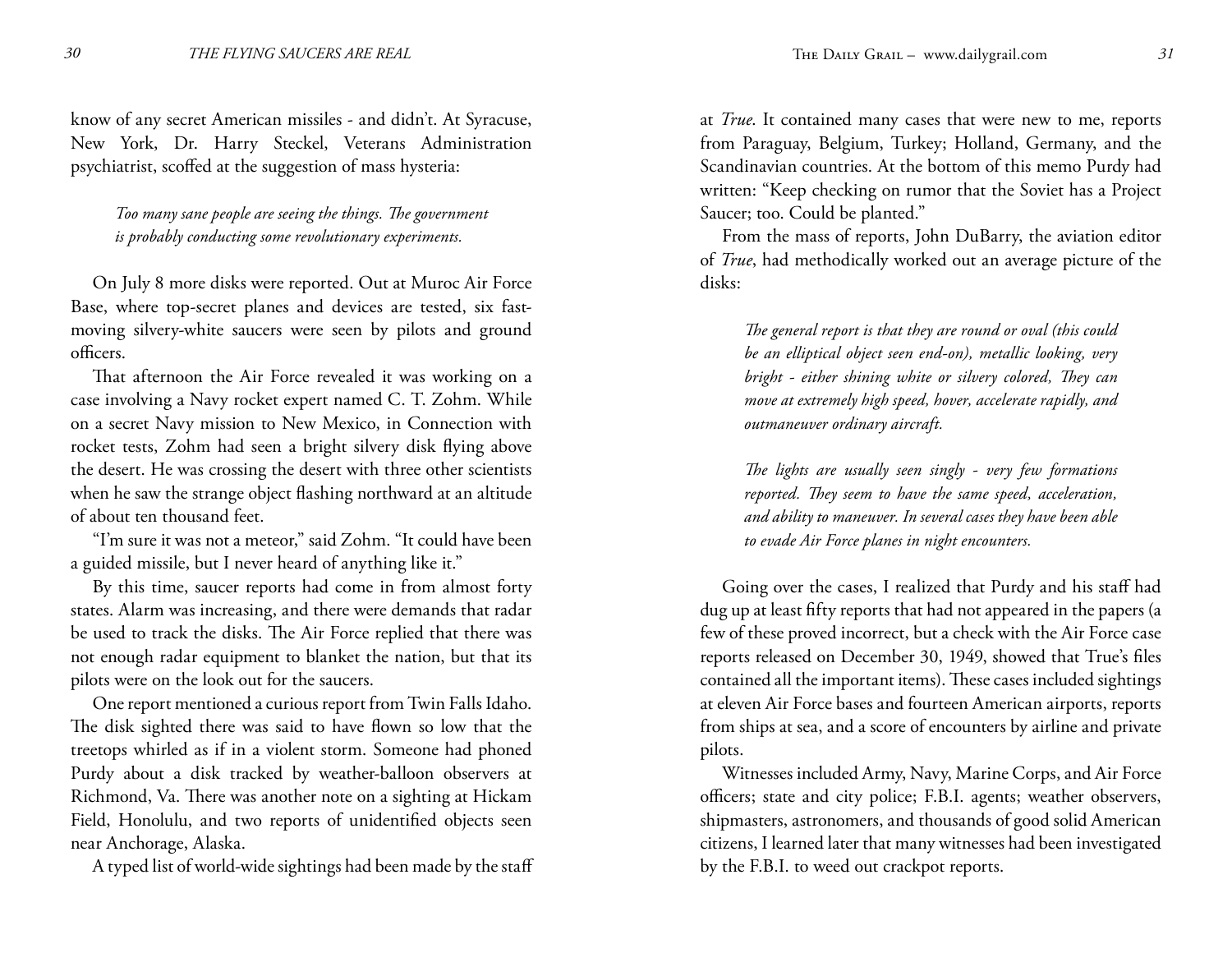I ended up badly puzzled. The evidence was more impressive than I had suspected. It was plain that many reports had been entirely suppressed, or at least kept out of the papers. There was something ominous about it. No matter what the answer, it was serious enough to be kept hidden.

If it were a Soviet missile, I thought, God help us. They'd scooped up a lot of Nazi scientists and war secrets. And the Germans had been far ahead of us on guided missiles. But why would they give us a two-year warning, testing the things openly over America? It didn't make sense.

## CHAPTER FOUR

I went to the Pentagon the next morning. I didn't expect to learn much, but I wanted to make sure we weren't tangling with security. I'd worked with Al Scholin and Orville Splitt, in the magazine section of Public Relations, and I thought they'd tell me as much as anyone. When I walked in, I sprang it on them cold.

"What's the chance of seeing your Project 'Saucer' files?" Al Scholin took it more or less dead-pan. Splitt looked at me a moment and then grinned.

"Don't tell me you believe the things are real?"

"Maybe," I said. "How about clearing me with Project 'Saucer'?"

Al shook his head. "It's still classified secret."

"Look, Don," said Splitt, "why do you want to fool with that saucer business? There's nothing to it."

"That's a big change from what the Air Force was saying in 1947," I told him.

He shrugged that off. "The Air Force has spent two years checking into it. Everybody from Symington down will tell you the saucers are bunk."

"That's not what Project 'Saucer' says in that April report."

"That report was made up a long time ago," said Splitt. "They just got around to releasing it."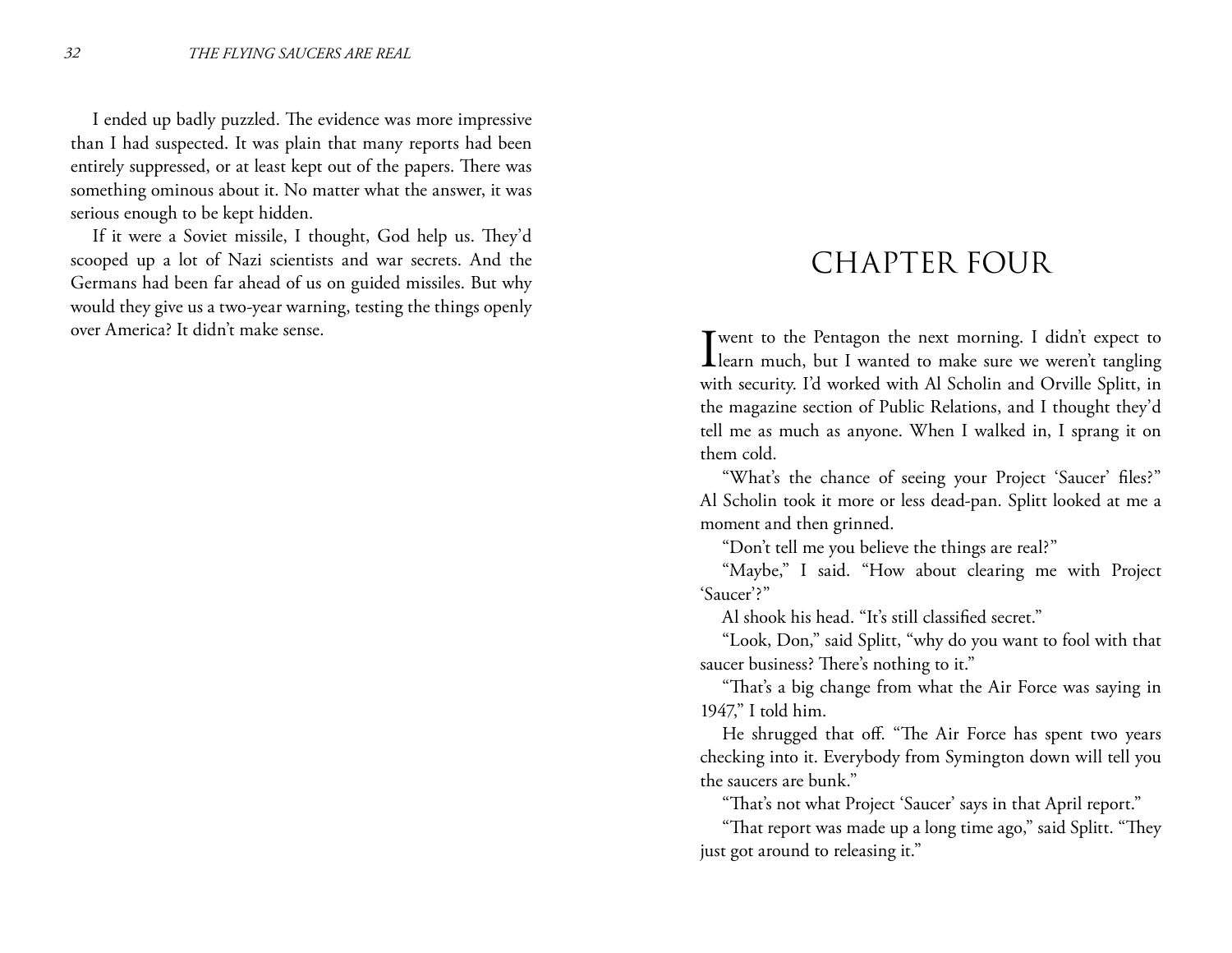"Then they've got all the answers now?"

"They know there's nothing to it," Splitt repeated.

"In that case," I said, "Project 'Saucer' shouldn't object to my seeing their files and pictures."

"What pictures?"

"That one taken at Harmon Field, Newfoundland, for a starter."

"Oh, that thing," said Splitt. "It wasn't anything - just a shadow on a cloud. Somebody's been kidding you."

"If it's just a cloud shadow, why can't I see it?"

Splitt was getting a little nettled.

"Look, you know how long it takes to declassify stuff. They just haven't got around to it. Take my word for it, the flying saucers are bunk. I went around with Sid Shallett on some of his interviews. What he's got in the Post is absolute gospel."

"It's funny about that April twenty-seventh report," I said, "the way it contradicts the Post."

"I tell you that was an old report."

"I wouldn't say that," Al Scholin put in. "The Air Force doesn't claim it has all the answers. But they've proved a lot of the reports were hoaxes or mistakes."

"Just the same," I said, "the Air Force is on record, as of April 27th, that it's serious enough for everybody to be vigilant. And they admit most of the things in the important cases, are still unidentified. Including the saucer Mantell was chasing."

"That business at Godman Field was some kind of hallucination," insisted Splitt.

"I suppose all those pilots and Godman Field officers were hypnotized? Not to mention several thousand people at Madisonville and Fort Knox?"

"Take it easy, you guys," said Al Scholin. "You've both got a right to your opinions."

"Oh sure," said Splitt. He looked at me, with his grin back. "I

don't care if you think they're men from Mars."

"Let's not go off the deep end," I said. "Tell me this: Did Shallett get to see any secret files at Wright Field?"

"Absolutely not."

"Then he had to take the Air Force word for every thing?"

"Not entirely. We set up some interviews for him."

"One more thing - and don't get mad. If it's all bunk, why haven't they closed Project 'Saucer'?"

"How do I know? Probably no one wants to take the responsibility."

"Then somebody high up must not think it's bunk," I said. Splitt laughed. "Have it your own way."

Before I left, I told them I was working with *True*. "I want to be on record," I said, "as having told you this. If there's any security involved - if you tell me it's something you're working on - naturally I'd lay off."

Al Scholin said emphatically, "it's not an Air Force device, if that's what you mean."

"Some people think it's Russian."

"If it is, I don't know it," said Al, "and neither does the Air Force."

After I left the magazine section, I tried several officers I knew. Two of them agreed with Splitt. The third didn't. "I've been told it's all bunk," he said, "but you get the feeling they've trying to convince themselves. They act like people near a haunted house. They'll swear it isn't haunted - but they won't go near it."

Later, I asked a security major for a copy of the Project "Saucer" report. "We're out of copies right now," he said. "I'll send you one next week."

I asked him bluntly what he thought the saucers were, "I doubt if anybody has the full answer," he said seriously. "There's been some hysteria - also a few mistakes. But many reports have been made by reliable pilots, including our own. You can't laugh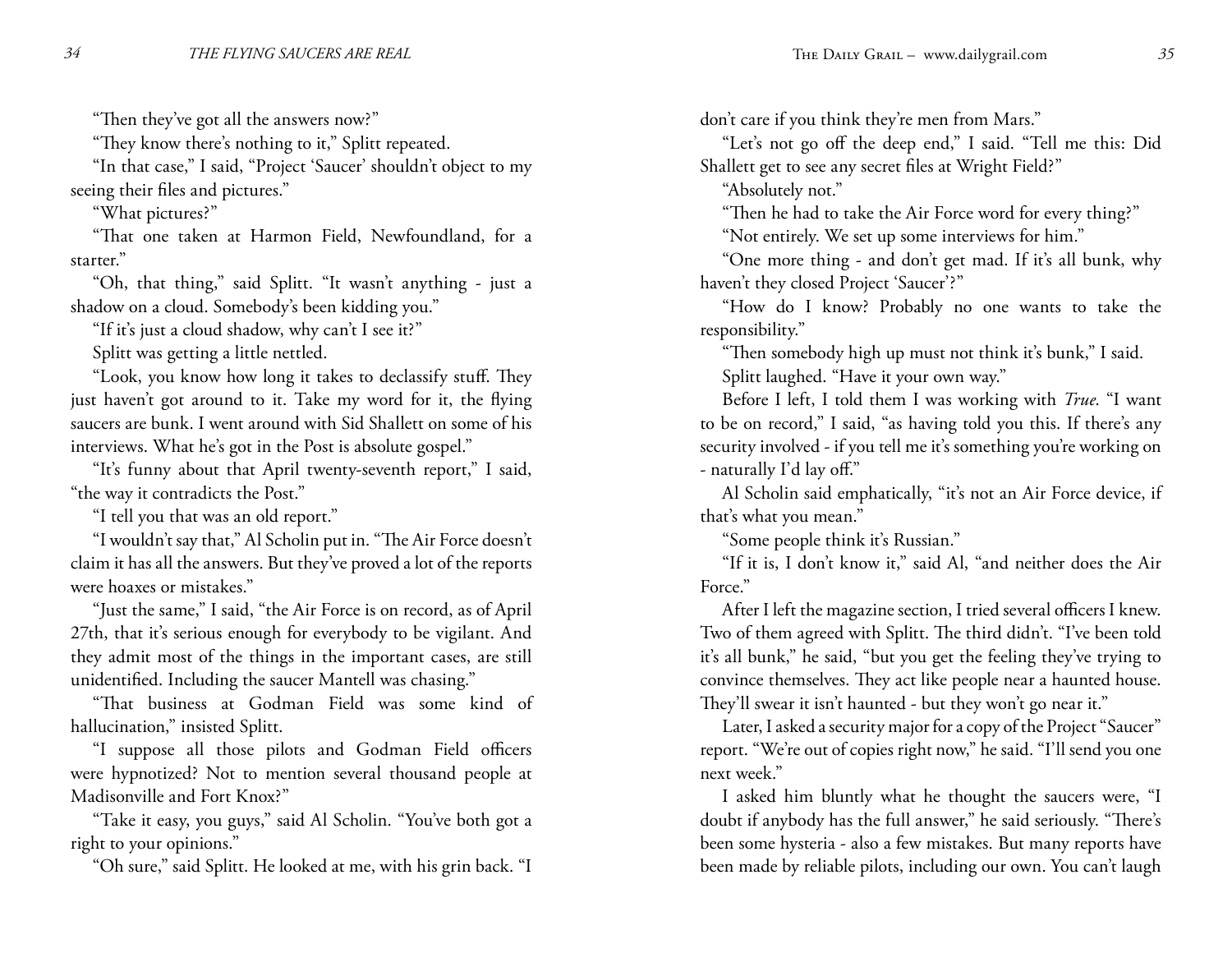those off."

As I drove home, I thought over what I'd heard. All I had learned was that the Air Force seemed divided. But that could be a smoke screen In less than twenty-four hours, I received my first suspicious tip. It was about 10 A.M, when my phone rang.

"Mr. Keyhoe? This is John Steele," said the voice at the other end. (Because of the peculiar role he played, then and later, I have not used his real name.) "I'm a former Air Force Intelligence officer. I was in the European theater during the war."

I waited. He hesitated a moment. "I heard you're working on the flying-saucer problem," he said quickly. "I may have some information - that would interest you."

"Mind telling me who told you I was on it?" I asked.

"No one, directly. I just happened to hear it mentioned at the Press Club. Frankly, I've been curious about the flying saucers ever since '45"'

That startled me, but I didn't tell him so. "Do you have any idea what they are?" Mr. Steele said.

"No, I've just begun checking. But I'd be glad to hear what you've got."

"I may be way off," said Steele. "But I've always wondered about the 'foo fighters' our pilots saw over Europe near the end of the war."

I thought for a second. "Wasn't that some kind of missile fired from the ground?"

"No. Intelligence never did get any real answer, so far as I know. They were some kind of circular gadgets, they actually chased our planes a number of times. We thought they were something the Nazis had invented - and I still think so."

"Then who's launching them now?"

"Well, it's obviously either Russia or us. If it is the Soviet well, that's what's worried me. I don't think it should be treated like a joke, the way some people in Pentagon take it."

I stared at the phone, trying to figure him out. "I'd like to talk it over with you," I said. "Maybe you've got something."

"I've given you about all I know," Steele answered. "There was an Intelligence report you might try to see - the 8th Air Force files should have it."

"Wait a minute," I said. "Give me your number, in case I find anything." He gave it to me without apparent hesitation. I thanked him and hung up, still wondering.

If it was an attempt at a plant, it was certainly crude. The mention of his former Air Force connection would be enough to arouse suspicion. unless he counted on his apparent frankness to offset it.

And what about the Press Club angle? That would indicate Steele was a newspaperman. Could this be merely an attempt to pump me and get a lead on *True's* investigation? But that would be just as crude as the other idea. Of course, he might be sincere. But regardless of his motives, it looked bad. And who had told him about me?

I thought about that for a minute. Then I picked up the phone and dialed Jack Daly's number. "Jack, do you know anyone named John Steele?" I asked him. "I think he's a newspaperman."

"Nobody I know," said Jack. "Why, what's up?"

I explained, and added, "I thought maybe you knew him, and he'd heard about it from you."

"Hell, no," said Jack. "You ought to know I wouldn't leak any tip like that."

"It wouldn't be a tip - I don't know anything about this deal yet. By the way, when you were on the *Star* did you handle anything on 'foo fighters'?"

"No, that was after I left there. Bill Shippen would have covered that, anyway."

I told him I would look it up in the *Star's* morgue. Jack said he would meet me there at three o'clock; in the meantime he would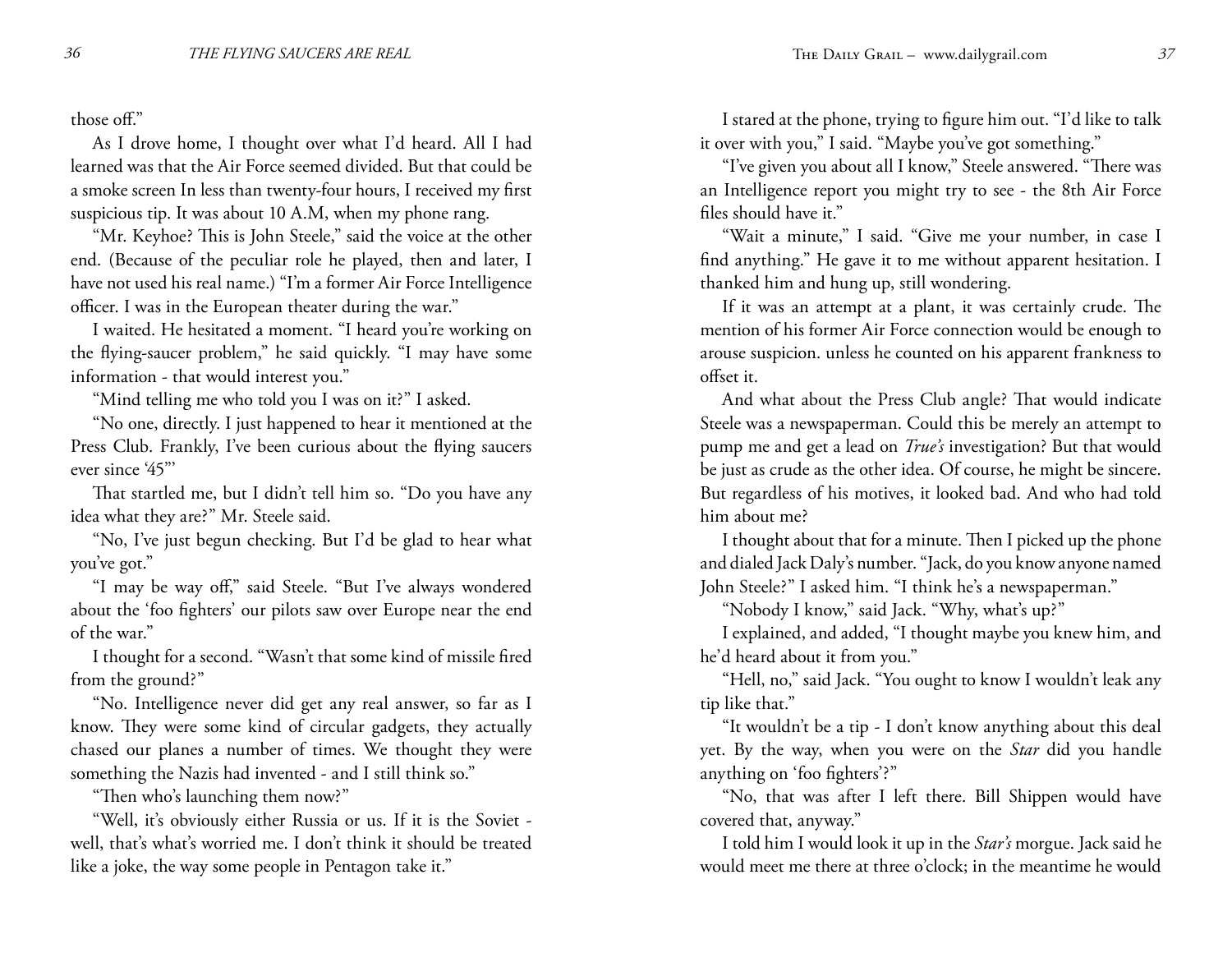see what he could find out about Steele.

Jack was a little late, and I went over the *Star's* file on the foo fighters. Most of the facts were covered in a story dated July 6th, 1947, which had been inspired by the outbreak of the saucer scare. I copied it for later use:

*During the latter part of World War Two, fighter pilots in England were convinced that Hitler had a new secret weapon. Yanks dubbed these devices ' foo fighters" or "Kraut fireballs." One of the Air Force Intelligence men now assigned to check on the saucer scare was an officer who investigated statements of military airmen that circular foo fighters were seen over Europe and also on the bombing route to Japan.*

*It was reported that intelligence officers have never obtained satisfactory explanation of reports of flying silver balls and disks over Nazi-occupied Europe in the winter of 1944-45. Later, crews of B-29's on bombing runs to Japan reported seeing somewhat similar objects.*

*In Europe, some foo fighters danced just off the Allied fighters' wingtips and played tag with them in power dives. Others appeared in precise formations and on one occasion a whole bomber crew saw about 15 following at a distance, their strange glow flashing on and off. One foo fighter chased Lieutenant Meiers of Chicago some 20 miles down the Rhine Valley, at 300 m.p.h., an A.P. war correspondent reported. Intelligence officers believed at that time that the balls might be radar-controlled objects sent up to foul ignition systems or baffle Allied radar networks.*

*There is no explanation of their appearance here, unless the objects could have been imported for secret tests in this* 

#### *country.*

I read the last paragraph twice. This looked like a strong lead to the answer, in spite of the Air Force denials. There was another, less pleasant possibility. The Russians could have seized the device and developed it secretly, using Nazi scientists to help them. Perhaps the Nazis had been close to an atomic engine, even if they did fail to produce the bomb.

Jack Daly came in while I was reading the story again. "I got the dope on Steele," he said. "He does pieces for a small syndicate, and I found out he was in the Air Force. I think he was a captain. People who know him say he's O.K. - a straight shooter."

"That still wouldn't keep him from giving me a fake tip, if somebody told him it was the right thing to do."

"Maybe not," said Jack, "but why would they want to plant this foo-fighter idea?"

I showed him the clipping. He read it over and shook his head. "That's a lot different from disks three hundred feet in diameter."

"If we got the principle - or Russia did - building big ones might not be too hard."

"I still can't swallow it," said Jack. "These things have been seen all over the world. How could they control them that far away - and be sure they wouldn't crash, where somebody could get a look and dope out the secret?"

We argued it back and forth without getting anywhere. "I'd give a lot to know Steele's angle," I said, "If you hear anything more on him, give me a buzz."

Jack nodded. "I'll see what I can do. But I can't dig too hard, or he'll hear about it."

On the way out, I found a phone booth and called Splitt. "Foo fighters?" he said. "Sure, I remember those stories. You think those are your flying saucers?" I could hear him snicker. "Just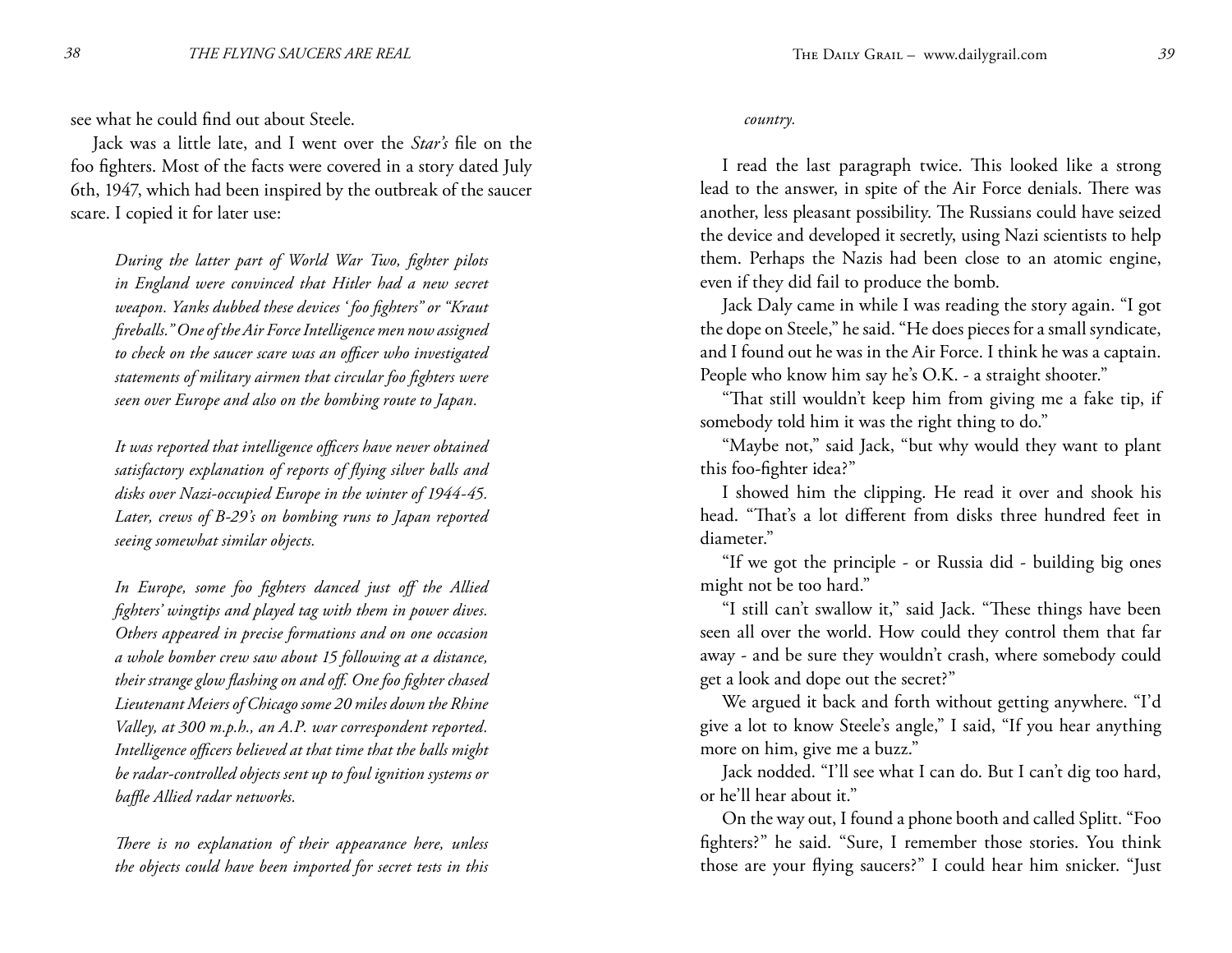checking angles," I said. "Didn't the Eighth Air Force investigate the foo fighters?"

"Yes, and they found nothing to back up the pilots' yarns. Just war nerves, apparently."

"How about a look at the Intelligence report?" I asked.

"Wait a minute." Splitt was gone for twice that time, then he came back. "Sorry, it's classified."

"If all this stuff is bunk, why keep the lid on it?" I demanded. I was getting sore again.

"Look, Don," said Splitt, "I don't make the rules."

"Sure, I know - sorry," I said. I had a notion to ask him if he knew John Steele, but hung up instead. There was no use in banging my head against the Air Force wall.

The next day I decided to analyze the Mantell case, from beginning to end. It looked like the key to one angle: the question of an Air Force secret missile. Unless there was some slip-up, so that Mantell and his pilots had been ordered to chase the disk by mistake, then it would be cold murder.

I couldn't believe any Air Force officer would give such an order, no matter how tremendous the secret to be hidden. But I was going to find out, if possible.

### CHAPTER FIVE

For more than two weeks, I checked on the Godman Field tragedy. One fact stood out at the start: The death of Mantell had had a profound effect on many in the Air Force. A dozen times I was told:

*I thought the saucers were a joke - until Mantell was killed chasing that thing at Fort Knox.*

Many ranking officers who had laughed at the saucer scare stopped scoffing. One of these was General Sory Smith, now Deputy Director of Air Force Public Relations. Later in my investigation, General Smith told me:

*It was the Mantell case that got me. I knew Tommy Mantell very well - also Colonel Hix, the C.O. at Godman. I knew they were both intelligent men -not the kind to be imagining things.*

For fifteen months, the Air Force kept a tight-lipped silence. Meantime, rumors began to spread. One report said that Mantell had been shot, his body riddled with bullets; his P-51 also riddled, had simply disintegrated. Another rumor reported Mantell as having been killed by some mysterious force; this same force had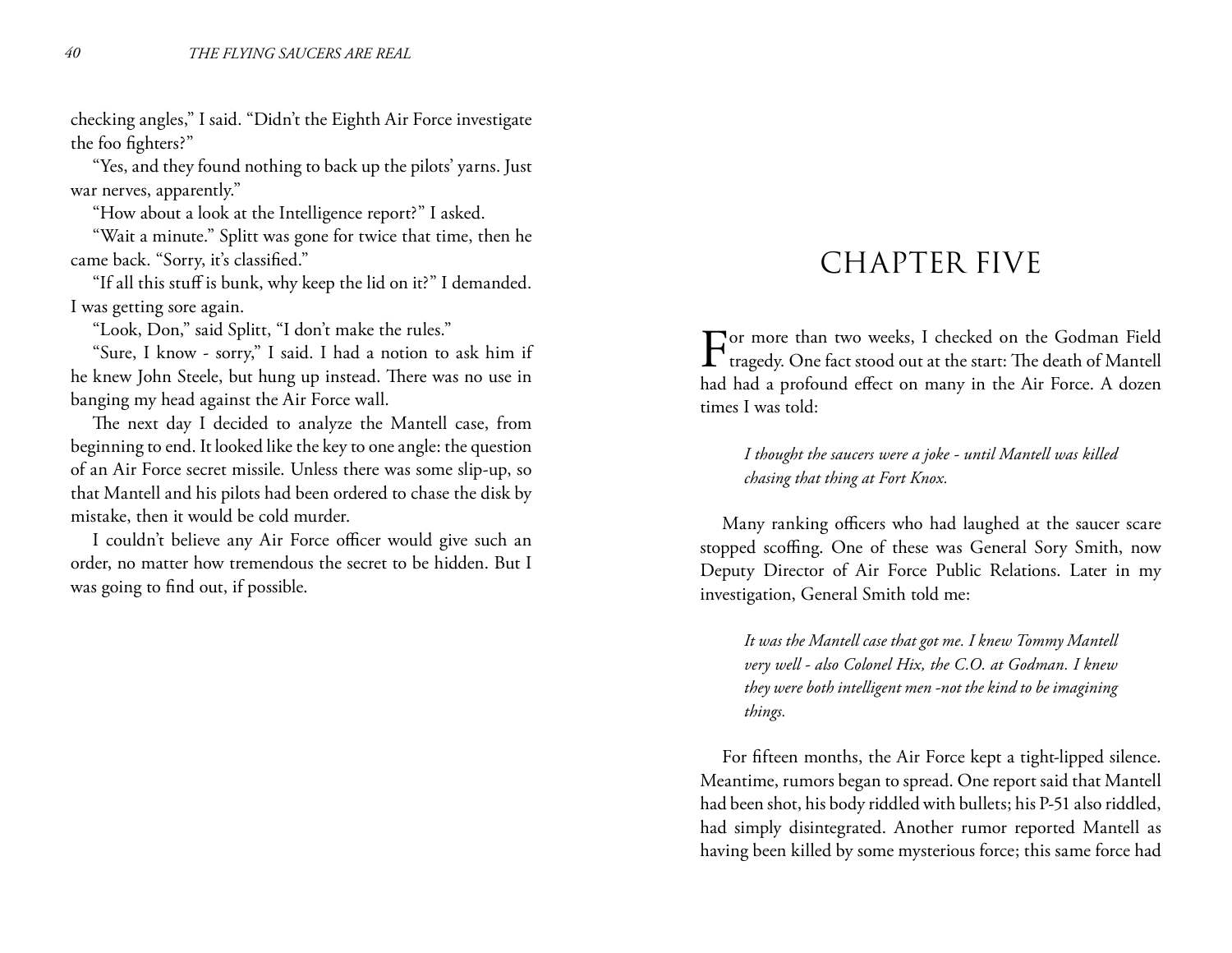also destroyed his fighter. The Air Force, the rumors said, had covered up the truth by telling Mantell's family he had blacked out from lack of oxygen.

Checking the last angle, I found that this was the explanation given to Mantell's mother. Just after his death, she was told by Standiford Field officers that he had flown too high in chasing the strange object.

Shallet, in the Saturday Evening Post articles, described Project "Saucer's" reconstruction of the case. Mantell was said to have climbed up to 25,000 feet, despite his firm decision to end the chase at 20,000, since he carried no oxygen. Around 25,000 feet, Shallett quoted the Air Force investigators, Mantell must have lost consciousness. After this, his pilotless plane climbed on up to some 30,000 feet, then dived. Between 20,000 and 10,000 feet, Shallet suggested, the P-51 began to disintegrate, obviously from excessive speed. The gleaming object that hypnotized Mantell into this fatal climb was, Shallett said, either the planet Venus or a Navy cosmic-ray research balloon.

The Air Force Project "Saucer" report of April 27, 1949, released just after the first Post article, makes these statements:

*Five minutes after Mantell disappeared from his formation, the two remaining planes returned to Godman. A few minutes later, one resumed the search, covering territory 100 miles to the south as high as 33,000feet, but found nothing.*

*Subsequent investigation revealed that Mantell had probably blacked out at 20,000 feet from lack of oxygen and had died of suffocation before the crash.*

*The mysterious object which the flyer. chased to his death was first identified as the Planet Venus. However, further* *probing showed the elevation and azimuth readings of Venus and the object at specified time intervals did not coincide.*

*It is still considered 'Unidentified.'*

The Venus explanation, even though now denied, puzzled me. It was plain that the Air Force had seriously considered offering it as the answer, then abandoned it. Apparently someone had got his signals mixed and let Shallett use the discarded answer. And for some unknown reason, the Air Force had found it imperative to deny the Venus story at once.

In these first weeks of checking, I had run onto the Venus explanation in other cases. Several Air Force officers repeated it so quickly that it had the sound of a stock alibi. But in the daytime cases this was almost ridiculous.

I knew of a few instances in World War II when bomber crews and antiaircraft gunners had loosed a few bursts at Venus. But this was mostly at night, when the planet was at peak brilliance. And more than one gunner later admitted firing to relieve long hours of boredom. Since enemy planes did not carry lights, there was no authentic case, to my knowledge, where plane or ground gunners actually believed Venus was an enemy aircraft.

Checking the astronomer's report, I read over the concluding statement:

*It simply could not have been Venus. They must have been desperate even to suggest it in the first place.*

Months later, in the secret Project "Saucer" report released December 30, 1949, I found official confirmation of this astronomer's opinions. Since it has a peculiar bearing on the Mantell case, I am quoting it now: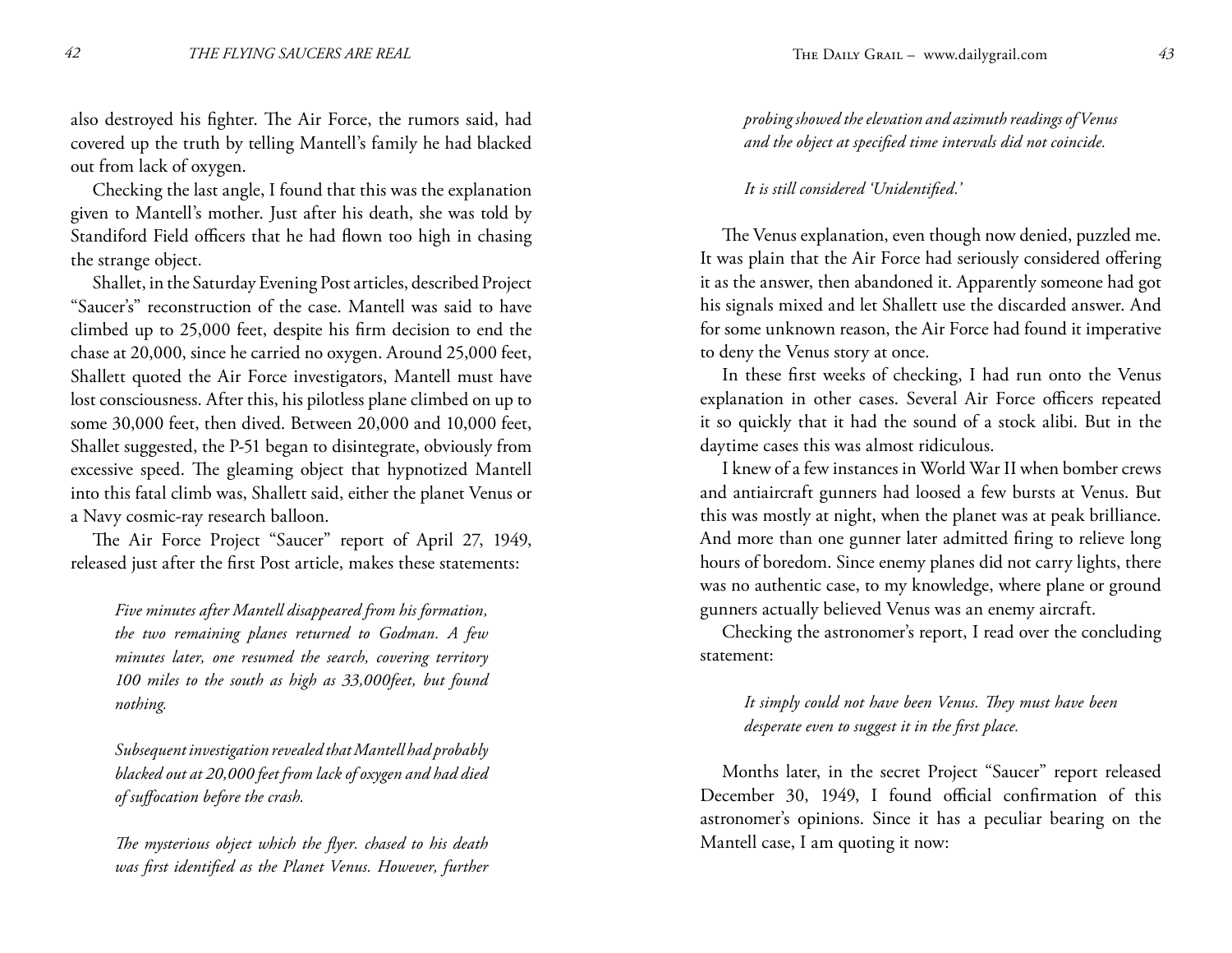*When Venus is at its greatest brilliance, it is possible to see it during daytime when one knows exactly where to look. But on January 7, 1948, Venus was less than half as bright as its peak brilliance. However, under exceptionally good atmospheric conditions, and with the eye shielded from direct rays of the sun, Venus might be seen as an exceedingly tiny bright point of light. However, the chances of looking at just the right spot are very few.*

*It has been unofficially reported that the object was a Navy cosmic-ray research balloon. If this can be established, it is to be preferred as an explanation. However, if one accepts the assumption that reports from various other localities refer to the same object, any such device must have been a good many miles high - 25 to 50 - in order to have been seen clearly, almost simultaneously, from places 175 miles apart.*

*If all reports were of a single object, in the knowledge of this investigator no man-made object could have been large enough and far enough away for the approximate simultaneous sightings. It is most unlikely, however, that so many separated persons should at that time have chanced on Venus in the daylight sky. It seems therefore much more probable that more than one object was involved.*

*The sighting might have included two or more balloons (or aircraft) or they, might have included Venus and balloons. For reasons given above, the latter explanation seems more likely.* 

Two things stand out in his report:

- The obvious determination to fit some explanation, no matter how farfetched, to the Mantell sighting. •
- The impossibility that Venus a tiny point of light, seen only with difficulty - was the tremendous metallic object described by Mantell and seen by Godman Field officers. •

With Venus eliminated, I went to work on the balloon theory. Since I had been a balloon pilot before learning to fly planes, this was fairly familiar ground.

Shallett's alternate theory that Mantell had chased a Navy research balloon was widely repeated by readers unfamiliar with balloon operation. Few thought to check the speeds, heights, and distances involved. Cosmic-ray research balloons are not powered; they are set free to drift with the wind. This particular Navy type is released at a base near Minneapolis. The gas bag is filled with only a small percent of its helium capacity before the take-off.

In a routine flight, the balloon ascends rapidly to a very high altitude - as high as 100,000 feet. By this time the gas bag has swelled to full size, about 100 feet high and 70 feet in diameter. At a set time, a device releases the case of instruments under the balloon. The instruments descend by parachute, and the balloon, rising quickly, explodes from the sudden expansion.

Occasionally a balloon starts leaking, and it then remains relatively low. At first glance, this might seem the answer to the Kentucky sightings. If the balloon were low enough, it would loom up as a large circular object, as seen from directly below. Some witnesses might estimate its diameter as 250 feet or more, instead of its actual 70 feet. But this failure to recognize a balloon would require incredibly poor vision on the part of trained observers, state police, Army M.P.'s, the Godman Field officers,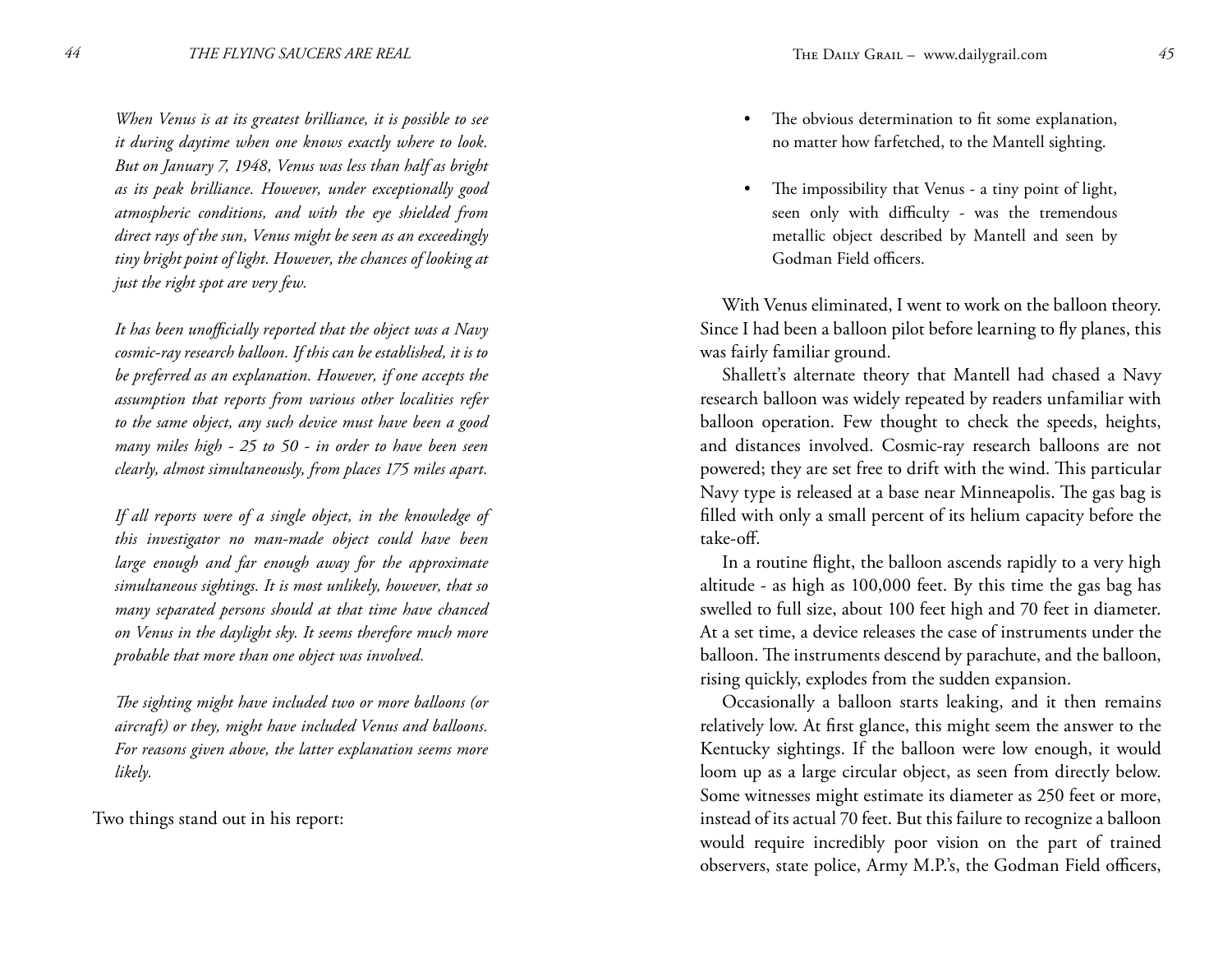Mantell and his pilots.

Captain Mantell was a wartime pilot, with over three thousand hours in the air. He was trained to identify a distant enemy plane in a split second. His vision was perfect, and so was that of his pilots. In broad daylight, they could not fail to recognize a balloon during their thirty-minute chase.

Colonel Hix and the other Godman officers watched the object with high-powered glasses for long periods. It is incredible that they would not identify it as a balloon.

Before its appearance over Godman Field, the leaking balloon would have drifted, at a low altitude, over several hundred miles (a leak large enough to bring it down from high altitude would have caused it to land and be found). Drifting at a low altitude, it would have been seen by several hundred thousand people, at the very least. Many would have reported it as a balloon. But even if this angle is ignored it still could not possibly have been a balloon at low altitude. The fast flight from Madisonville, the abrupt stop and hour-long hovering at Godman Field, the quick bursts of speed Mantell reported make it impossible. To fly the 90 miles from Madisonville to Fort Knox in 30 minutes, a balloon would require a wind of 180 m.p.h. After traveling at this hurricane speed, it would then have had to come to a dead stop above Godman Field. As the P-61's approached, it would have had to speed up again to 180, then to more than 360 to keep ahead of Mantell.

The three fighter pilots chased the mysterious object for half an hour. (I have several times chased balloons with a plane, overtaking them in seconds.) In a straight chase, Mantell would have been closing in at 36o; the tail wind acting on his fighter would nullify the balloon's forward drift.

But even if you accept these improbable factors, there is one final fact that nullifies the balloon explanation. The strange object had disappeared when Mantell's wingman searched the sky, just after the leader's death. If it had been a balloon held stationary for an hour at a high altitude, and glowing brightly enough to be seen through clouds, it would have remained visible in the same general position. Seen from 33,000 feet, it would have been even brighter, because of the clearer air.

But the mysterious object had completely vanished in those few minutes. A search covering a hundred miles failed to reveal a trace. Whether at a high or low altitude, a balloon could not have escaped the pilot's eyes. It would also have continued to be seen at Godman Field and other points, through occasional breaks in the clouds.

I pointed out these facts to one Air Force officer at the Pentagon. Next day he phoned me: "I figured it out. The timing device went off and the balloon exploded. That's why the pilot didn't see it."

"It's an odd coincidence," I said, "that it exploded in those five minutes after Mantell's last report."

"Even so, it's obviously the answer," he said. Checking on this angle, I found:

- No one in the Kentucky area had reported a descending parachute.
- No cosmic-ray research instrument case or parachute was found in the area.
- No instruments were returned to the Navy from this •region. And all balloons and instruments released at that time were fully accounted for.

Even if it had been a balloon, it would not explain the later January 7th reports - the simultaneous sightings mentioned by Professor Hynek in the Project "Saucer" report. This includes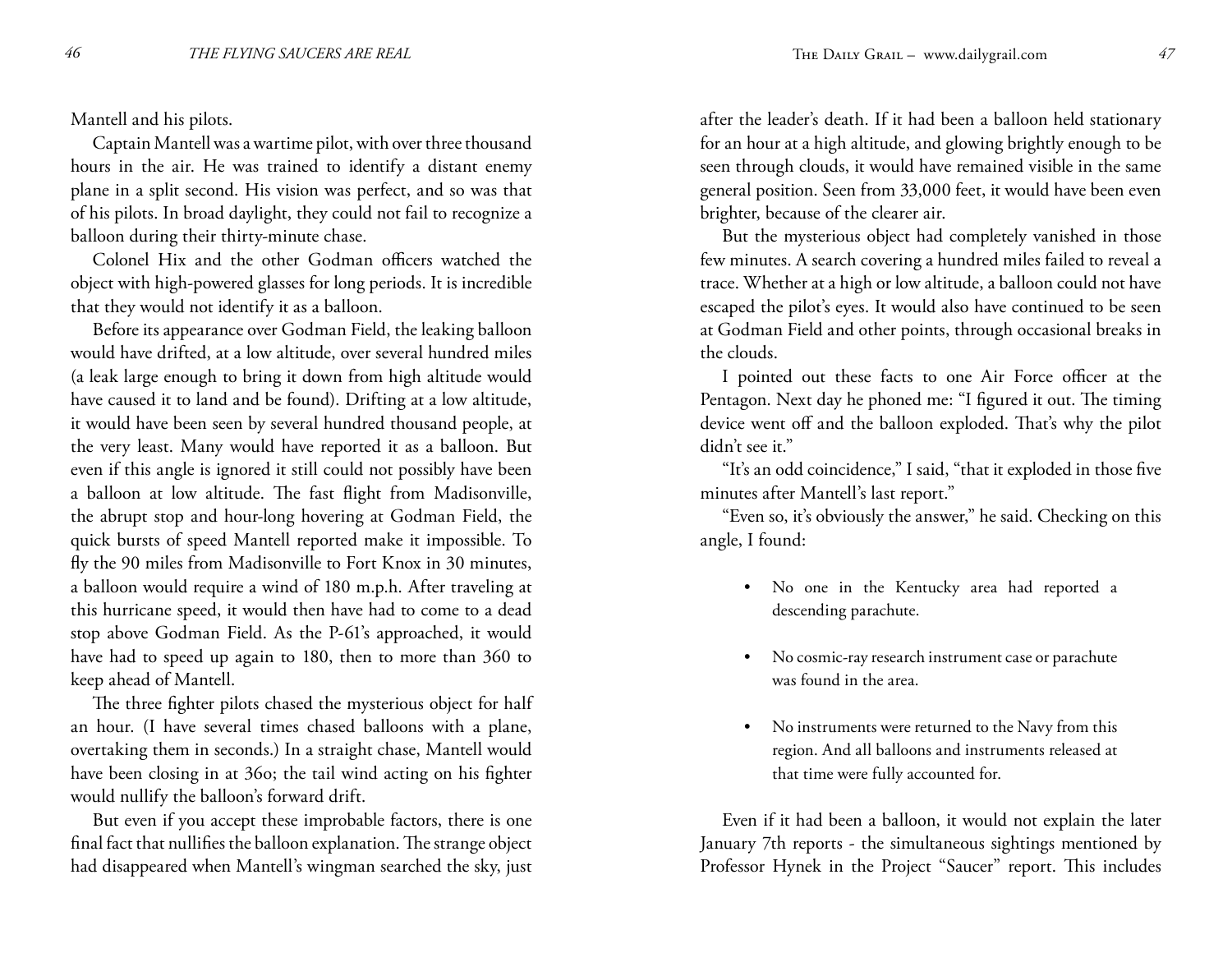the thing seen at Lockbourne Air Force Base two hours after Mantell's death.

Obviously, the saucer seen flying at 500 m.p.h. over Lockbourne Field could not have been a balloon. Even if there had been several balloons in this area (and there were not, by official record), they could not have covered the courses reported. In some cases, they would have been flying against the wind, at terrific speed.

Then what was the mysterious object? And what killed Mantell? Both the Air Force and the Post articles speculate that Mantell carelessly let himself black out.

Since some explanation had to be given, this might seem a good answer. But Mantell was known for cool-headed judgment. As a wartime pilot, he was familiar with signs of anoxia (oxygen starvation). That he knew his tolerance for altitude is proved by his firmly declared intention to abandon the chase at 20,000 feet, since he had no oxygen equipment.

Mantell had his altimeter to warn him. From experience, he would recognize the first vague blurring, narrowing of vision, and other signs of anoxia. Despite this, the "blackout" explanation was accepted as plausible by many Americans.

While investigating the Mantell case, I talked with several pilots and aeronautical engineers. Several questioned that a P-51 starting a dive from 20,000 feet would have disintegrated so thoroughly.

"From thirty thousand feet, yes," said one engineer. "If the idea was to explain it away, I'd pick a high altitude to start from. But a pilotless plane doesn't necessarily dive, as you know. It might slip off and spin, or spiral down, and a few have even landed themselves. Also, if the plane started down from twenty thousand, the pilot wouldn't be too far blacked out. The odds are he'd come to when he got into thicker air - admitting he did blur out, which is only an Air Force guess. I don't see why they're so positive Mantell died before he hit the ground - unless they know; something we don't."

One of the pilot group put it more bluntly. "It looks like a cover-up to me. I think Mantell did just what he said he would - close in on the thing. I think he either collided with it, or more likely they knocked him out of the air. They'd think he was trying to bring them down, barging in like that."

Even if you accept the blackout answer, it still does not explain what Mantell was chasing. It is possible that, excited by the huge, mysterious object, he recklessly climbed beyond the danger level, though such an act was completely at odds with his character.

But the identity of the thing remains -officially - a mystery. If it was some weird experimental craft or a guided missile, then whose was it? Air Force officers had repeatedly told me they had no such device. General Carl Touhy Spaatz, former Air Force chief, had publicly insisted that no such weapon had been developed in his regime. Secretary Symington and General Hoyt Vandenberg, present Air Force Chief, had been equally emphatic. Of course, official denials could be expected if it were a top level secret. But if it were a secret device, would it be tested so publicly that thousands would see it?

If it were an Air Force device, then I could see only one answer for the Godman Field incident: The thing was such a closely guarded secret that even Colonel Hix hadn't known. That would mean that most or all Air Force Base C.O.'s were also in ignorance of the secret device.

Could it be a Navy experiment, kept secret from the Air Force? I did a little checking. Admiral Calvin Bolster, chief of aeronautics research experimental craft, was an Annapolis classmate of mine. So was Captain Delmer S. Fahrney, head of the Navy guided-missile program. Fahrney was at Point Mugu, missile testing base in California, and I wasn't able to see him. But I knew him as a careful, conscientious officer; I can't believe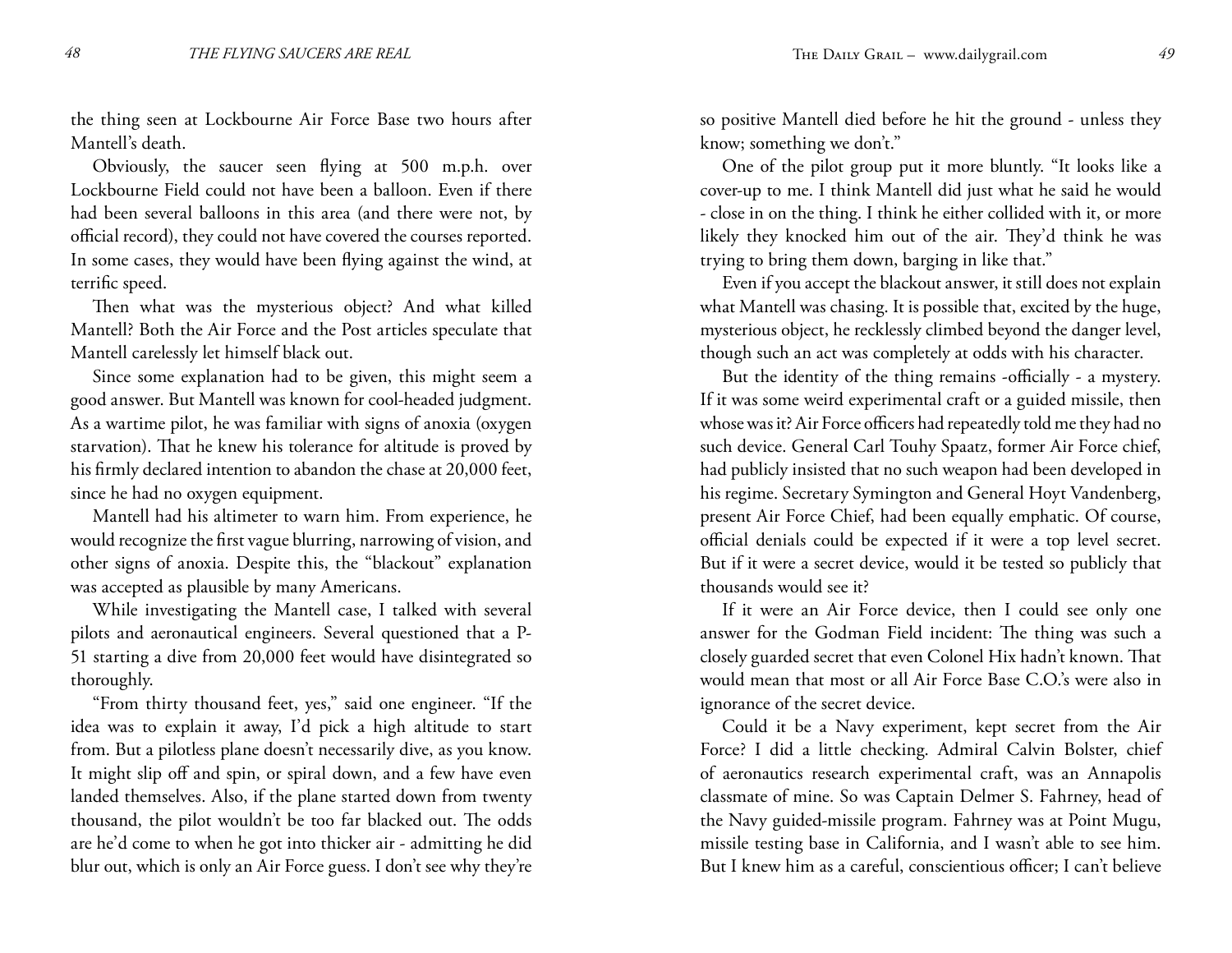he would let such a device, piloted or not, hover over an Air Force base with no warning to its C.O.

I saw Admiral Bolster. His denial seemed genuine; unless he'd got to be a dead-pan poker player since our earlier days, I was sure he was telling the truth.

The only other alternate was Russia. It was incredible that they would develop such a device and then expose it to the gaze of U.S. Air Force officers. It could be photographed, its speed and maneuverability checked; it might crash, or antiaircraft fire might bring it down. The secret might be lost in one such test flight.

There was one other explanation: The thing was not intended to be seen; it had got out of control. In this event, the long hovering period at Godman Field was caused by the need for repairs inside the flying saucer, or repairs to remote-control apparatus.

If it were Air Force or Navy, that would explain official concern; even if completely free of negligence, the service responsible would be blamed for Mantell's death. If it were Russian, the Air Force would of course try to conceal the fact for fear of public hysteria.

But if the device was American, it meant that Project 'Saucer" was a cover-up unit. While pretending to investigate, it would actually hush up reports, make false explanations, and safeguard the secret in every possible way. Also, the reported order for Air Force pilots to pursue the disks would have to be a fake. Instead, there would be a secret order telling them to avoid strange objects in the sky.

By the time I finished my check-up, I was sure of one thing: This particular saucer had been real.

I was almost positive of one other point - that the thing had been over 30 miles high during part of its flight. I found that after Mantell's death it was reported simultaneously from Madisonville, Elizabethtown, and Lexington - over a distance of 175 miles. (Professor Hynek's analysis later confirmed this.)

How low it had been while hovering over Godman, and during Mantell's chase, there was no way to determine. But all the evidence pointed to a swift ascent after Mantell's last report.

Had Mantell told Godman Tower more than the Air Force admitted? I went back to the Pentagon and asked for a full transcript of the flight leader's radio messages. I got a quick turn-down. The reports, I was told, were still classified as secret. Requests for pictures of the P-51 wreckage, and for a report on the condition of Mantell's body, also drew a blank. I had heard that some photographs were taken of the Godman Field saucer from outside the tower. But the Air Force denied knowledge of any such pictures.

Puzzling over the riddle, I remembered John Steele, the former Intelligence captain. If by any chance he was a plant, it would be interesting to suggest the various answers and watch his reaction. When I phoned him to suggest luncheon, Steele accepted at once. We met at the Occidental, on Pennsylvania Avenue. Steele was younger than I had expected - not over twenty-five. He was a tall man, with a crew haircut and the build of a football player. Looking at him the first time, I expected a certain breeziness. Instead, he was almost solemn.

"I owe you an apology," he said in a careful voice after we'd ordered. "You probably know I'm a syndicate writer?"

I wondered if he'd found out Jack Daly was checking on him. "When you mentioned the Press Club," I said, "I gathered you were in the business."

"I'm afraid you thought I was fishing for a lead." Steele looked at me earnestly. "I'm not working on the story - I'm tied up on other stuff."

"Forget it," I told him.

He seemed anxious to reassure me. "I'd been worried for some time about the saucers. I called you that night on an impulse."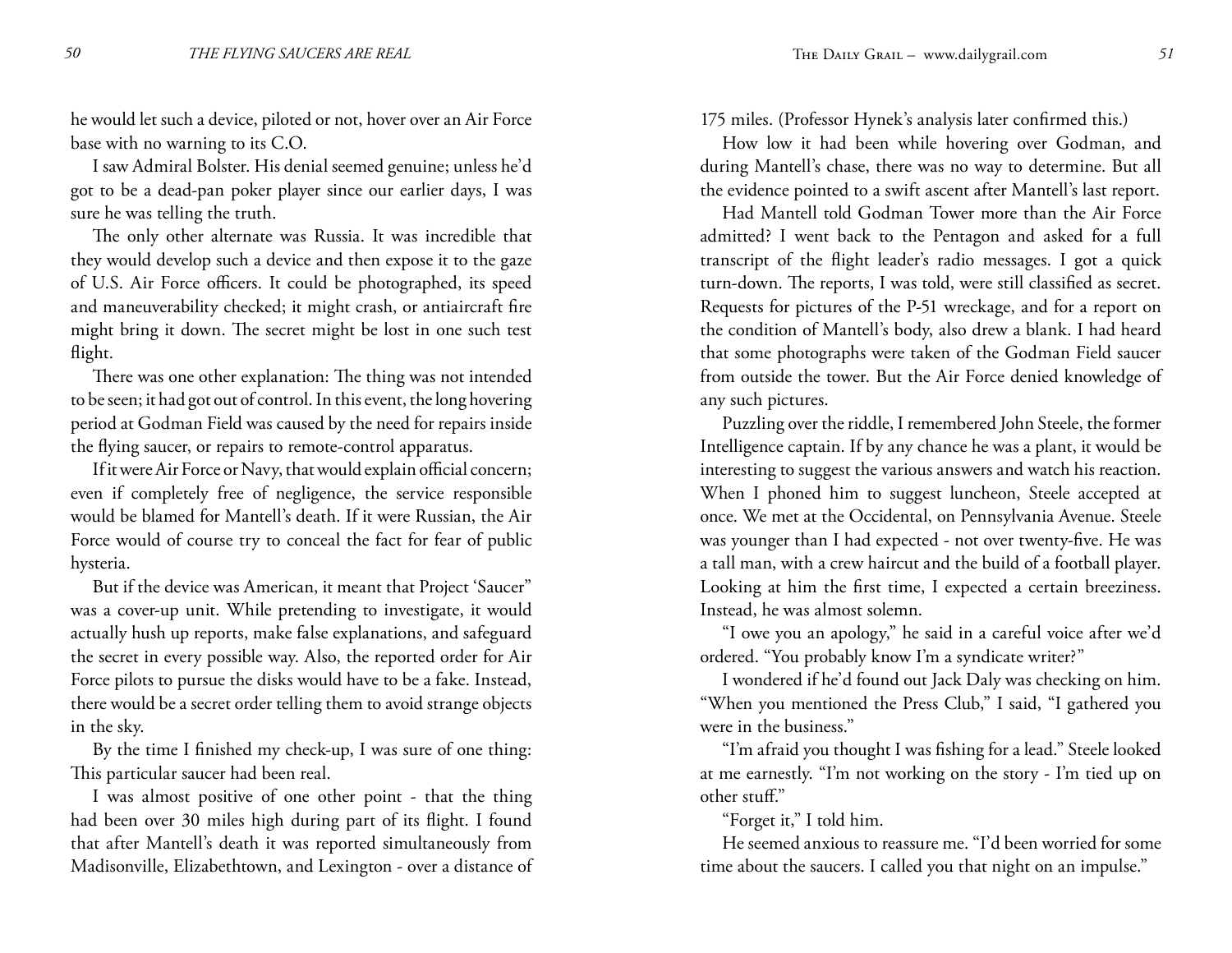"Glad you did," I said. "I need every tip I can get."

"Did it help you any?"

"Yes, though it still doesn't fit together. But I can tell you this: The saucers are real, or at least one of them."

"Which one?"

"The thing Captain Mantell was chasing near Fort Knox, before he died."

"Oh, that one." Steele looked down at the roll he was buttering. "I thought that case was fully explained. Wasn't he chasing a balloon?"

"The Air Force says it's still unidentified." I told him what I had learned, "Apparently you're right - it's either an American or a Soviet missile."

"After what you've told me," said Steele, "I can't believe it's ours. It must be Russian."

"They'd be pretty stupid to test it over here."

"You said it was probably out of control."

"That particular one, maybe. But there have been several hundred seen over here. If they found their controls were haywire, they wouldn't keep testing the things until they'd corrected that."

The waiter came with the soup, and Steele was silent until he left. "I still can't believe it's our weapon," he said slowly. "They wouldn't have Air Force pilots alerted to chase the things. And I happen to know they do."

"There's something queer about this missile angle," I said. "That saucer was seen at the same time by people a hundred and seventy-five miles apart. To be that high in the sky, and still look more than two hundred and fifty in diameter, it must have been enormous."

Steele didn't answer for a moment. "Obviously, that was an illusion," he finally answered. "I'd discount those estimates."

"Even Mantell's? And the Godman Field officers'?"

"Not knowing the thing's height, how could they judge accurately?"

"To be seen at points that far apart, it had to be over thirty miles high," I told him. "It would have to be huge to show up at all."

He shook his head. "I can't believe those reports are right. It must have been sighted at different times."

I let it drop.

"What are you working on now?" Steele asked, after a minute or two. I said I hadn't decided. Actually, I planned a trip to the coast, to interview pilots who had sighted flying disks.

"What would you do if you found it wasn't a Soviet missile?" said Steele. He sounded almost too casual.

"If security was involved, I'd keep still. But the Air Force and the Navy swear they haven't any such things."

Steele looked at me thoughtfully. "You know, *True* might force something into the open that would be better left secret." He smiled ironically. "I realize that sounds peculiar, since I suggested the Russian angle. But if it isn't Russian - though I still think it is - then we have nothing to worry about."

I was almost sure now that he was a plant. During the rest of the luncheon, I tried to draw him out, but Steele was through talking. When we parted, he gave me a sober warning. "You and *True* should consider your moral responsibility, no matter what you find. Even if it's not actual security, there may be reasons to keep still."

After he left me, I tried to figure it out. If the Air was back of this, they must not think much of my intelligence. Or else they had been in such a hurry to get on True's investigation that they had no choice but to use Steele. Of course, it was still possible he was doing this on his own.

Either way, his purpose was obvious. He hoped to have us swallow the Soviet-missile answer. If we did, then we would have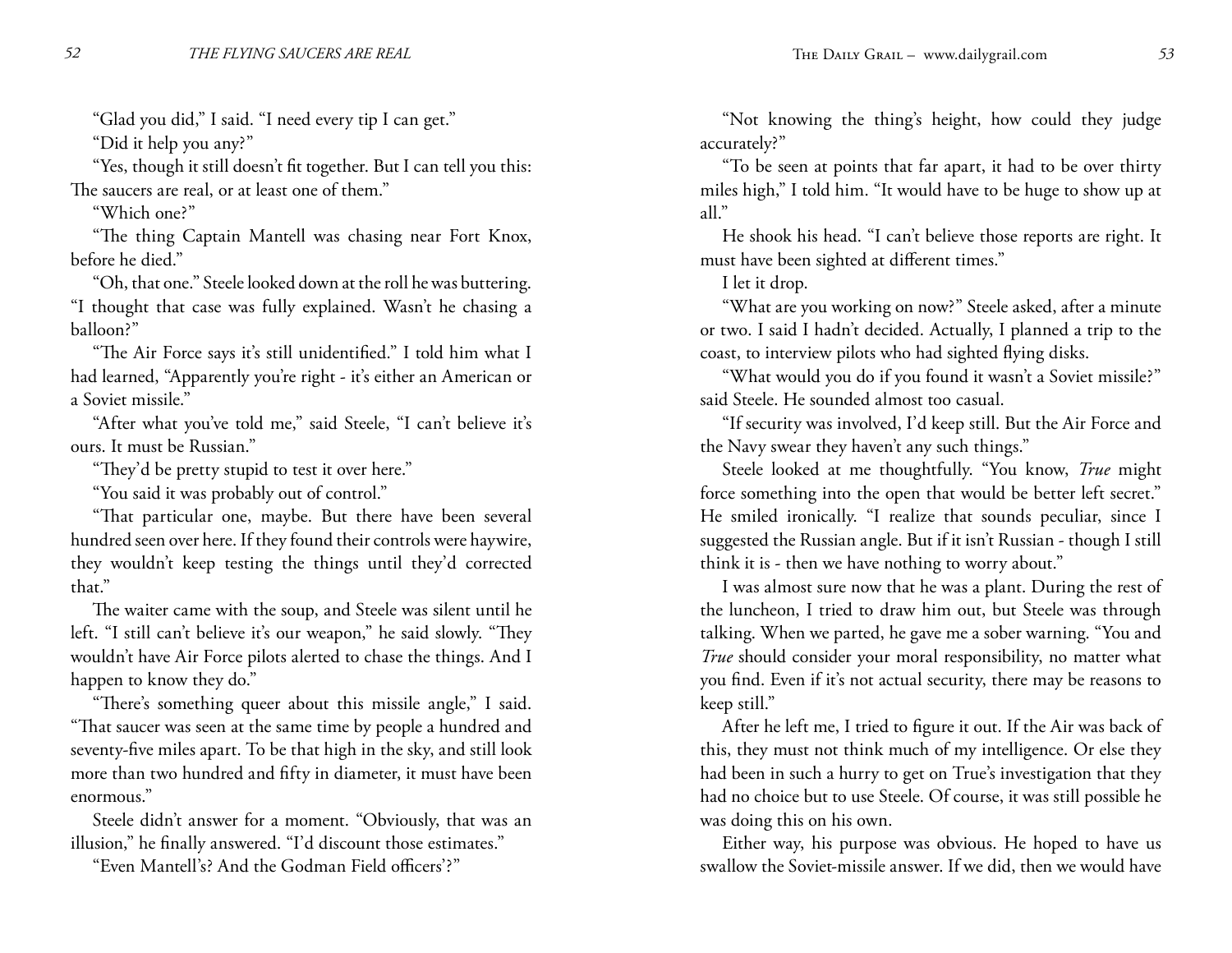to keep still, even though we found absolute proof. Obviously, it would be dangerous to print that story.

Thinking back, I recalled Steele's apparent attempt to dismiss the Mantell case. I was convinced now. The Godman Field affair must hold an important clue that I had overlooked. It might even be the key to the whole flying saucer riddle.

## CHAPTER SIX

Shortly after my talk with Steele, I flew to the Coast. For three weeks I investigated sightings that had been reported by airline and private pilots and other competent witnesses. At first, the airline pilots were reluctant to talk. Most of them remembered the ridicule that had followed published accounts by other airline men. One pilot told me he had been ordered to keep still about his experience - whether by the company or the Air Force, he would not say. But most of them finally agreed to talk, if I kept their names out of print.

One airline captain - I'll call him Blake - had encountered a saucer at night. He and his copilot had sighted the object, gleaming in the moonlight, half a mile to their left. "We were at about twelve thousand feet," he said, "when we saw this thing pacing us. It didn't have any running lights, but we could see the moonlight reflecting from something like bright metal. There was a glow along the side, like some kind of light, or exhaust."

"Could you make out the shape?" I asked.

Blake grinned crookedly. "You think we didn't try? I cut in toward it. It turned in the same direction. I pulled up about three hundred feet, and it did the same. Finally, I opened my throttles and cut in fast, intending to pull up if we got too close. I needn't have worried. The thing let out a burst of reddish flame and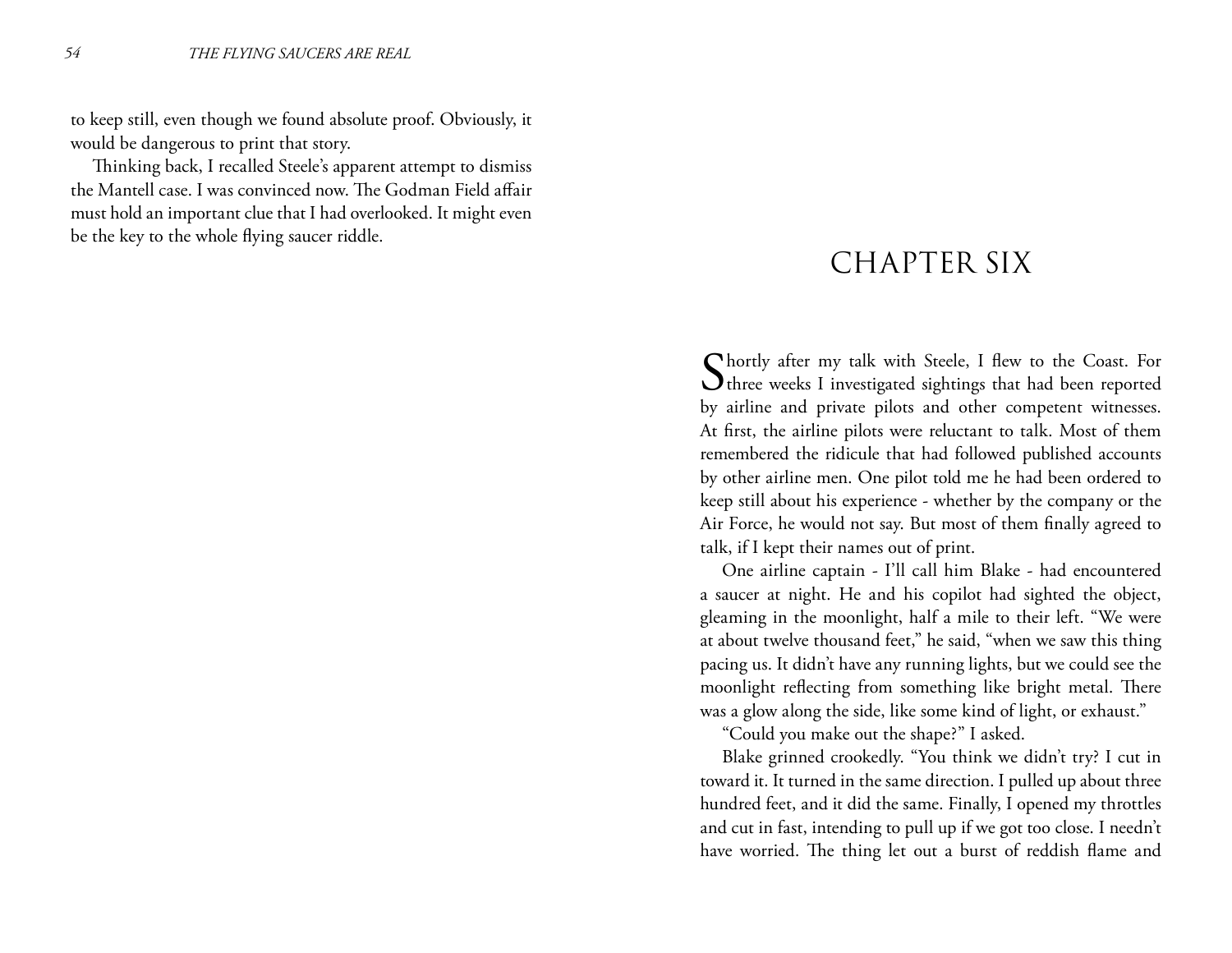streaked up out of sight. It was gone in a few seconds."

"Then it must have been piloted," I said.

"If not, it had some kind of radar-responder unit to make it veer off when anything got near it. It matched every move I made, until the last one."

I asked him what he thought the saucer was. Blake hesitated, then he gave me a slow grin.

"Well, my copilot thinks it was a space ship. He says no pilot here on earth could take that many G's, when the thing zoomed."

I'd heard some 'men from Mars' opinions about the saucers, but this was an experienced pilot. "You don't believe that?" I said.

"No," Blake said. "I figure it was some new type of guided missile. If it took as many G's as Chuck, my co pilot, thinks, then it must have been on a beam and remote-controlled."

Later, I found two other pilots who had the same idea as Chuck. One captain was afraid the flying saucers were Russian; his copilot thought they were Air Force or Navy. I met one airline official who was indignant about testing such missiles near the airways. "Even if they do have some device to make them veer off," he said, "I think it's a risk. There'll be hell to pay if one ever hits an airliner"

"They've been flying around for two years," a line pilot pointed out. "Nobody's had a close call yet. I don't think there's much danger."

When I left the Coast, I flew to New York. Ken Purdy called in John DuBarry, *True's* aviation editor; to hear the details. Purdy called him "John the Skeptic." After I told them what I had learned Purdy nodded.

"What do you think the saucers are?" asked DuBarry.

"They must be guided missiles," I said, "but it leaves some queer gaps in the picture."

I had made up a list of possible answers, and I read it to them:

"One, the saucers don't exist. They're caused by mistakes, hysteria, and so on. Two, they're Russian guided missiles. Three, they're American guided missiles. Four, the whole thing is a hoax, a psychological-warfare trick,"

"You mean a trick of ours?" said Purdy.

"Sure, to make the Soviets think we could reach them with a guided missile. But I don't think that's the answer - I just listed it as a possibility."

DuBarry considered this thoughtfully. "In the first place, you'd have to bring thousands of people into the scheme, so the disks would be reported often enough to get publicity. You'd have to have some kind of device, maybe something launched from high flying bombers, to give the rumors substance. They'd certainly do a better job than this, to put it oven And it wouldn't explain the worldwide sightings. Also, Captain Mantell wouldn't kill himself just to carry out an official hoax."

"John's right," said Purdy. "Anyway, it's too ponderous. It would leak like a sieve, and the dumbest Soviet agent would see through it."

He looked back at my list. "Cross off Number One. There's too much competent testimony, beside the obvious fact that something's being covered up."

"That leaves Russian or American missiles," I said, "as Steele first suggested. But there arc some points that just won't fit the missile theory."

"You've left out one answer," said Purdy.

"What's that?"

"Interplanetary."

"You're kidding!" I said.

"I didn't say I believed it," said Purdy. "I just say it's possible."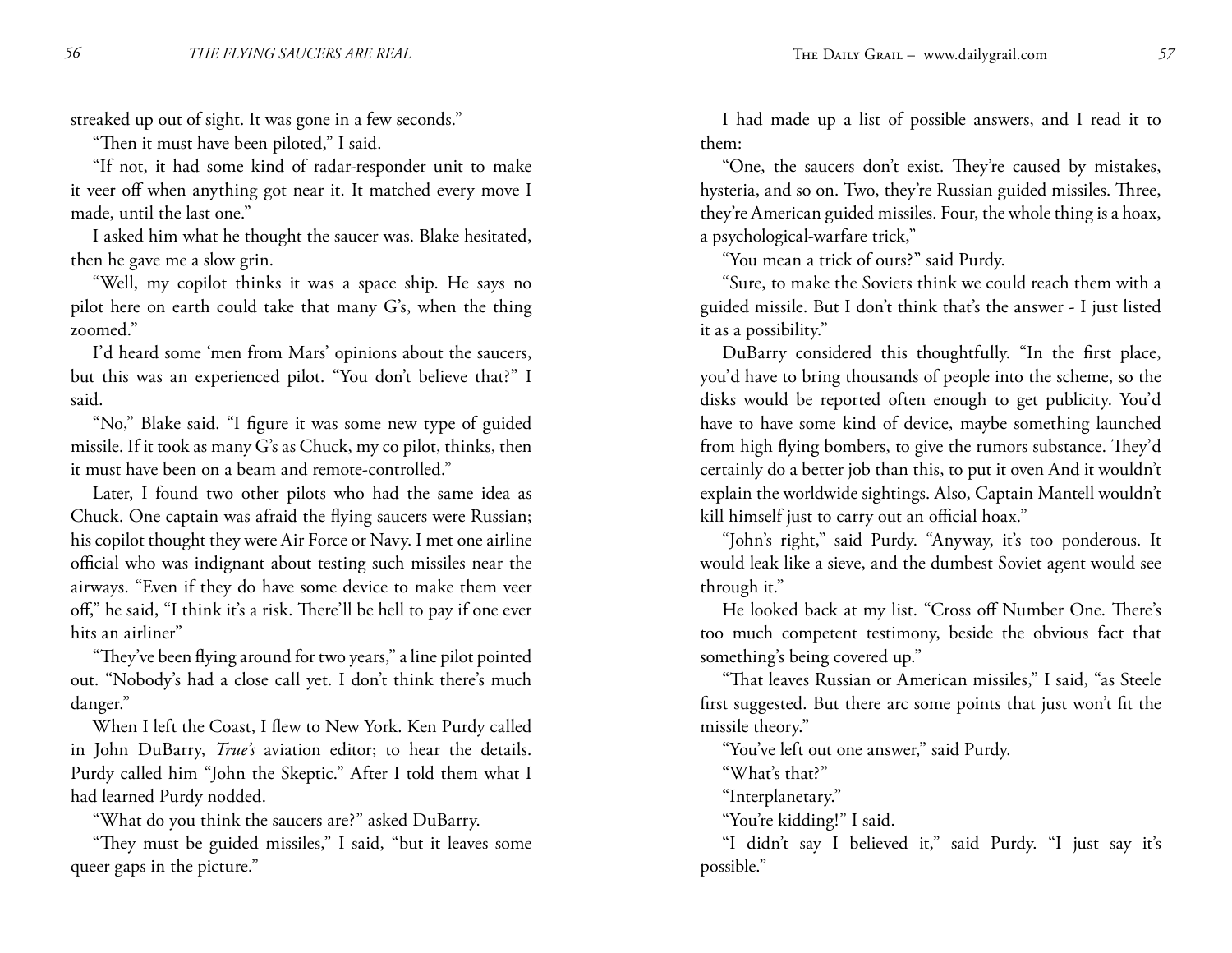DuBarry was watching me. "I know how you feel. That's how it hit me when Ken first said it."

"I've heard it before," I said. "But I never took it seriously."

"Maybe this will interest you," Purdy said. He gave me a note from Sam Boal: "Just talked with D," the note ran. (D is a prominent aeronautical engineer, the designer of a world-famous plane.) "He believes the disks may be interplanetary and that the Air Force knows it - or at least suspects it. I'm enclosing sketches showing how he thinks the disks operate."

"He's not the first one who told us that," said Purdy. "We've heard the same thing from other engineers. Over a dozen airline pilots think they're coming from out in space. And there's a rocket expert at Wright Field who's warned Project 'Saucer' that the things are interplanetary. That's why I'm not writing it off."

"Have you read 'the Project 'Saucer' ideas on space travel?" DuBarry asked me. I told him my copy hadn't reached me. He read me some marked paragraphs in his copy of the preliminary report:

*There has been speculation that the aerial phenomena might actually be some form of penetration from another planet . . . the existence of intelligent life on Mars is not impossible but is completely unproven . . . the possibility of intelligent life on the Planet Venus is not considered completely unreasonable by astronomers. ...Scientists concede that living organisms might develop in chemical environments which are strange to us. ...in the next fifty years we will almost certainly start exploring space ... the chance of space travelers existing at planets attached to neighboring stars is very much greater than the chance of space-traveling Martians. The one can be viewed as almost a certainty...*

DuBarry handed me the report. "Here - I practically know it

by heart. Take it with you. You can send it back later."

"I know the space-travel idea sounds silly at first," said Purdy, "but it's the only answer that explains all the sightings - especially those in the last century."

He asked DuBarry to give me their file of historic reports. While John was getting it, Purdy went on: "Be careful about this man Steele. After what he said about 'moral responsibility' I'm sure he's planted."

I thought back to Steele's warning. I told Purdy: "If he had the space thing in mind, maybe he's right. It could set off a panic that would make that Orson Welles thing look like a picnic."

"Certainly it could," Purdy said. "We'd have to handle it carefully - if it turned out to be the truth. But I think the Air Force is making a mistake, if that's what they're hiding. It could break the wrong way and be serious."

John DuBarry came back with the file of old reports. "It might interest you to know," he said, "that the Air Force checked all these old sightings too."

The idea was still a difficult one for me to believe. "Those space-travel suggestions might be a trick," I said. "The Air Force may be hinting at that to hide the guided-missile secret."

"Yes, but later on they deny the space thing," said Purdy. "It looks as if they're trying to put people on guard and then play it down. so they won't get scared."

As I put the historic-reports file in my brief case, Purdy handed me a letter from an investigator named Hillton, who had been working in the Southwest. I skimmed over his report. Hilton had heard of some unusual night sightings in New Mexico. The story had been hushed up, but he had learned some details from a pilot at Albuquerque.

One of these mysterious "flying lights" had been seen at Las Vegas, on December 8, 1948 - just one month before Mantell was killed in Kentucky. It was too dark to make out the shape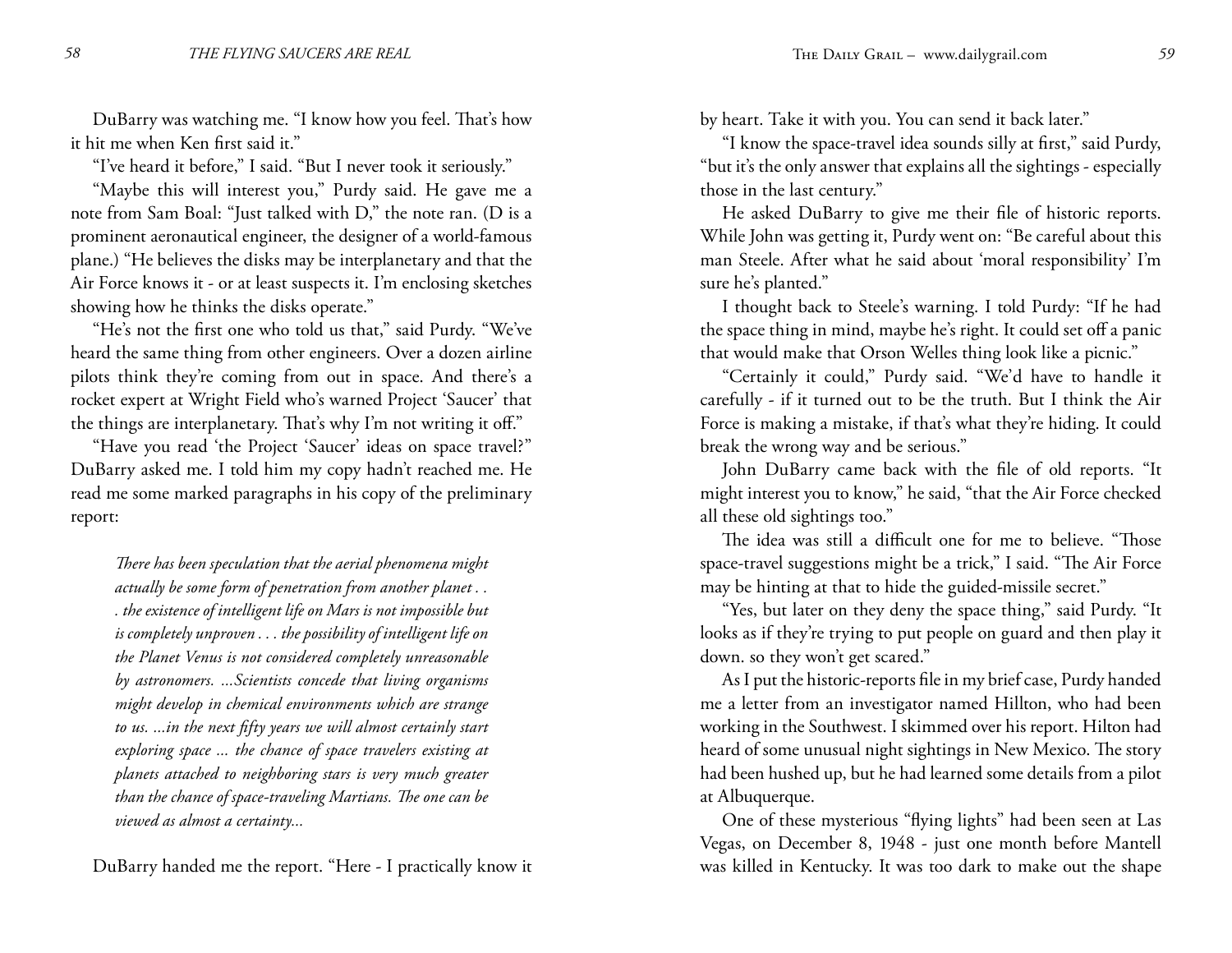behind the light, but all witnesses had agreed on its performance. The thing had climbed at tremendous speed, its upward motion shown by a bright green light. Though the green glow was much brighter than a plane's running light, all plane schedules were carefully checked.

"I think they were trying to pin it on a jet fighter," the Albuquerque pilot told Hilton. "But there weren't any jets near there. Anyway, the thing climbed too fast. It must have been making close to nine hundred miles an hour."

The Air Force had also checked balloon release times apparently just for the record, since no balloon could even approach the saucer's terrific ascent. Again, they drew a blank.

"From the way this was hushed up," Hilton commented, "they seem to be worried about this group of sightings. I've heard two reports that the F.B.I. is tied into the deal somehow, but that's as far as I can get."

"See if you can get any lead on that," Purdy told me. "That F.B.I. business puzzles me. Where would they come in?"

I said I would try to find out. But it was almost four months before we learned the answer: The F.B.I. men had been witnesses. (This was later admitted in an obscure cross-reference. in the final Project "Saucer" report. But all official answers to the strange green light sightings had been carefully omitted. The cases concerned were 223, 224, 225, 226, 227, 230, and 231, which will be discussed later.)

"When you go back to Washington," said Purdy, "see what reaction you get to the interplanetary idea."

I had a pretty good idea what the reaction would be, but I nodded. "O.K. I'll go flag a space ship and be on my way."

"O.K. - gag it up," said Purdy. "But don't sell it short. If by any chance it's true, it'll be the biggest story since the birth of Christ."

## CHAPTER SEVEN

It was dark when the airliner limousine reached La Guardia<br>Field. I had intended taking an earlier plane. but DuBarry t was dark when the airliner limousine reached La Guardia persuaded me to stay over for dinner. We dropped into the Algonquin, next door to True's office building. Halfway through dinner, I asked John what he thought of the space-travel answer.

"Oh, it's possible," he said cautiously. "The time and space angles make it hard to take, but if we're planning to explore space within fifty years, there's no reason some other planet people couldn't do it. Of course, if they've been observing us for over a century, as those old sightings seem to indicate, they must be far ahead of us, at least in technical progress.

Later on, he said thoughtfully, "Even though it's possible, I hate to think it's the answer. Just imagine the impact on the world. We'd have to reorient our whole lives - and things are complicated enough already."

Standing at the gate, waiting for my plane to be called, I thought over that angle. Assuming that space travel was the solution - which I still couldn't believe - what would be the effect on the world?

It was a hard thing to picture. So much depended on the visitors from space. What would their purpose be? Would they be peaceful or hostile? Why had they been observing the earth so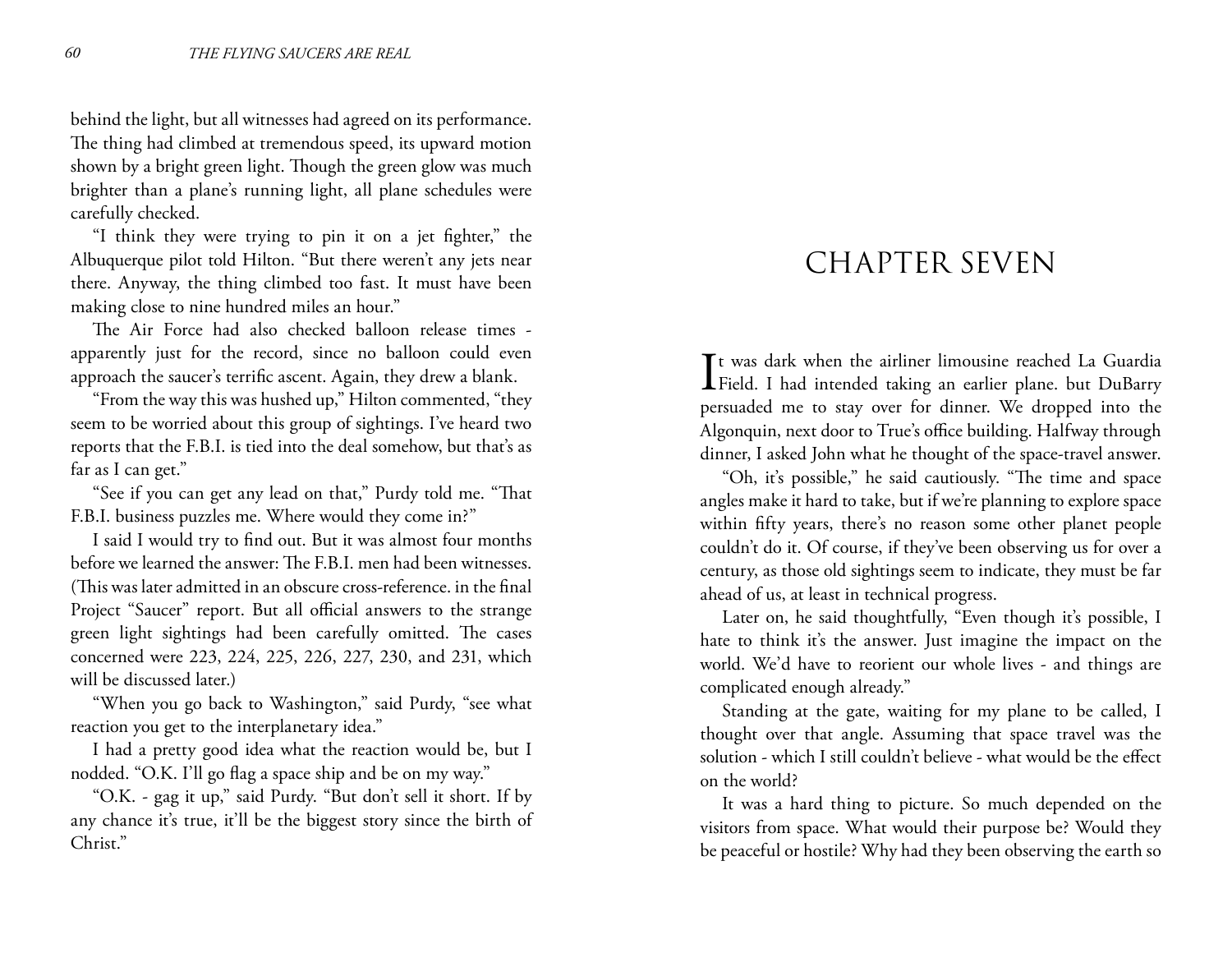intensively in the past few years?

I could think of a hundred questions. What would the space people be like? Would they be similar to men and women on earth, or some fearsome Buck Rogerish creatures who would terrify the average American-including myself?

It was obvious they would be far superior to us in many ways. But their civilization might be entirely different. Evolution might have developed their minds, and possibly their bodies, along lines we couldn't even grasp. Perhaps we couldn't even communicate with them.

What would be the net effect of making contact with beings from a distant planet? Would earthlings be terrified, or, if it seemed a peaceful exploration, would we be intrigued by the thought of a great adventure? It would depend entirely on the space visitors' motives, and how the world was prepared for such a revelation.

The more I thought about it, the more fantastic the thing seemed. And yet it hadn't been too long since airplane flight was considered an idiot's dream. This scene here at La Guardia would have seemed pure fantasy in 1900 - the huge Constellations and DC-6's; the double-decked Stratocruisers, sweeping in from all over the country; the big ships at Pan-American, taking off for points all over the globe. We'd come a long way in the forty-six years since the Wright brothers' first flight. But space travel!

The gateman checked my ticket, and I went out to the Washington plane. It was a luxury ship, a fifty-two-passenger, four-engined DC-6, scheduled to be in the capital one hour after take-off. By morning this plane, the Aztec, would be in Mexico City.

The couple going up the gangway ahead of me were in their late sixties. Fifty years ago, what would they have said if someone had predicted this flight? The answer to that was easy; at that time, high-school songbooks featured a well-known piece entitled

"Darius Green and His Flying Machine." Darius, it seems, was a simple-minded lad who actually thought he could fly.

Fifty years. That was the time the Air Force had estimated it would take us to start exploring space. Would Americans come to accept space travel as matter-of-factly - as the people now boarding this plane? The youngsters would, probably; the older ones, as a rule, would be a little more cautious.

In the oval lounge at the rear of the plane, I took out the file of old sighting reports. Glancing through it, I saw excerpts from nineteenth-century astronomical and scientific journals and extracts from official gazettes. Most of the early sightings had been in Great Britain and on the Continent, with a few reports scattered around the world. The American reports did not begin until the latter part of the century.

The DC-6 rolled out and took off. For a few minutes I watched the lights of Manhattan and Greater New York twinkling below. The Empire State Building tower was above us, as the plane banked over the East River. We climbed quickly, and the familiar outline of Manhattan took shape like a map pin-pointed with millions of lights.

Any large city seen from the air at night has a certain magic, New York most of all. Looking down, I thought:: What would a spaceman think, seeing this brilliantly lighted city, the towering skyscrapers? Would other planets have such cities, or would it be something new and puzzling to a visitor from space?

Turning back to the old reports, I skipped through until I found the American sightings. One of the first was an incident at Bonham, Texas, in the summer of 1873.

It was broad daylight when a strange, fast-moving object appeared in the sky, southwest of the town. For a moment, the people of Bonham stared at the thing, not believing their eyes. The only flying device then known was the drifting balloon. But this thing was tremendous, and speeding so fast its outlines were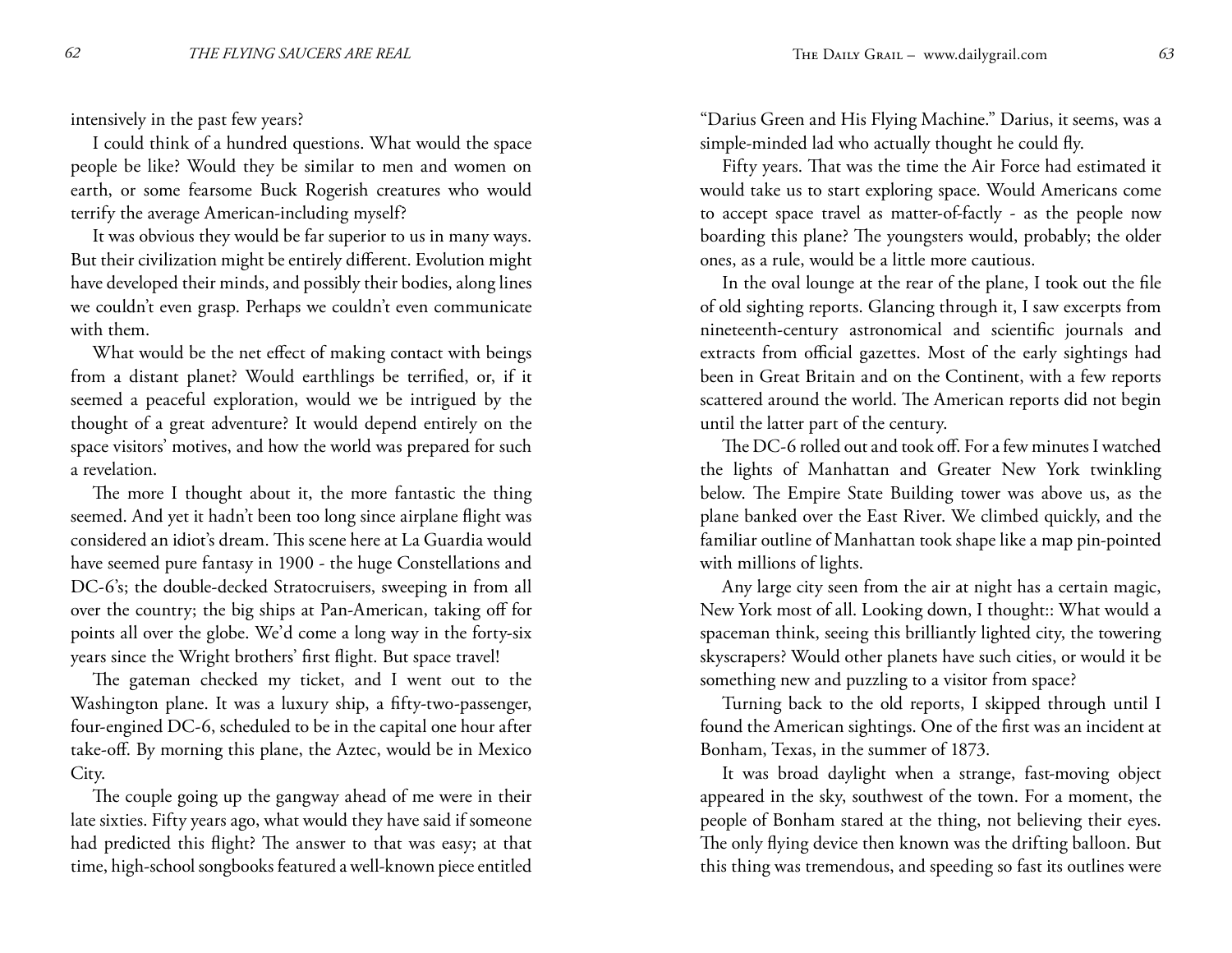almost a blur.

Terrified farmers dived under their wagons. Towns-people fled indoors. Only a few hardy souls remained in the streets. The mysterious object circled Bonham twice, then raced off to the east and vanished. Descriptions of the strange machine varied from round or oval to cigar- shaped. (The details of the Bonham sighting were later confirmed for me by Frank Edwards, Mutual network newscaster, who investigated this case.)

Twenty-four hours after the Bonham incident, a device of the same description appeared at Fort Scott, Kansas. Panic-stricken soldiers fled the parade ground as the thing flashed overhead. In a few seconds it disappeared, circling toward the north.

Until now, I had supposed that the term "saucer" was original with Kenneth Arnold. Actually, the first to compare a flying object with a saucer was John Martin, a farmer who lived near Denison, Texas. *The Denison Daily News* of January 25, 1878, gives the following account:

*From Mr. John Martin, a farmer who lives some six miles south of this city, we learn the following strange story: Tuesday morning while out hunting, attention was directed to a dark object high up in the southern sky. The peculiar shape and velocity with which the object seemed to approach riveted his attention and he strained his eyes to discover its character.*

*When first noticed, it appeared to be about the size of an orange, which continued to grow in size. After gazing at it for some time Mr. Martin became blind from long looking and left off viewing it for a time in order to rest his eyes. On resuming his view, the object was almost overhead and had increased considerably in size, and appeared to be going through space at wonderful speed.*

*When directly over him it was about the size of a large saucer and was evidently at great height. Mr. Martin thought it resembled, as well as he could judge, a balloon. It went as rapidly as it had come and was soon lost to sight in the heavenly skies. Mr. Martin is a gentleman of undoubted veracity and this strange occurrence, if it was not a balloon, deserves the attention of our scientists.*

In the file, I saw a memo DuBarry had written:

*I would take the very early reports with caution. For instance, the one on August 9, 1762, which describes an odd, spindle-shaped body traveling at high speed toward the sun. I recall that Charles Fort accepted this, along with other early sightings, as evidence of space ships. But this particular thing might have been a meteor - meteors as such were almost unknown then. The later reports are more convincing, and it is also easier to check the sources, especially those from 1870' on.*

From 1762 to 1870, the reports were meager. Some described mysterious lights in the sky; a few mentioned round objects seen in daylight. Even though they were not so fully documented as later ones, one point struck me. In those days, there was no telegraph, telephone, or radio to spread news rapidly and start a flood of rumors. A sighting in Scotland could not be the cause of a similar one two days later in the south of France.

Beginning in 1870, there was a series of reports that went on to the turn of the century. In the *London Times*, September 26, 1870, there was a description of a queer object that was seen crossing the moon. It was reported as elliptical, with some kind of tail, and it took almost thirty seconds to complete its passage of the moon. Then in 1871, a large, round body was sighted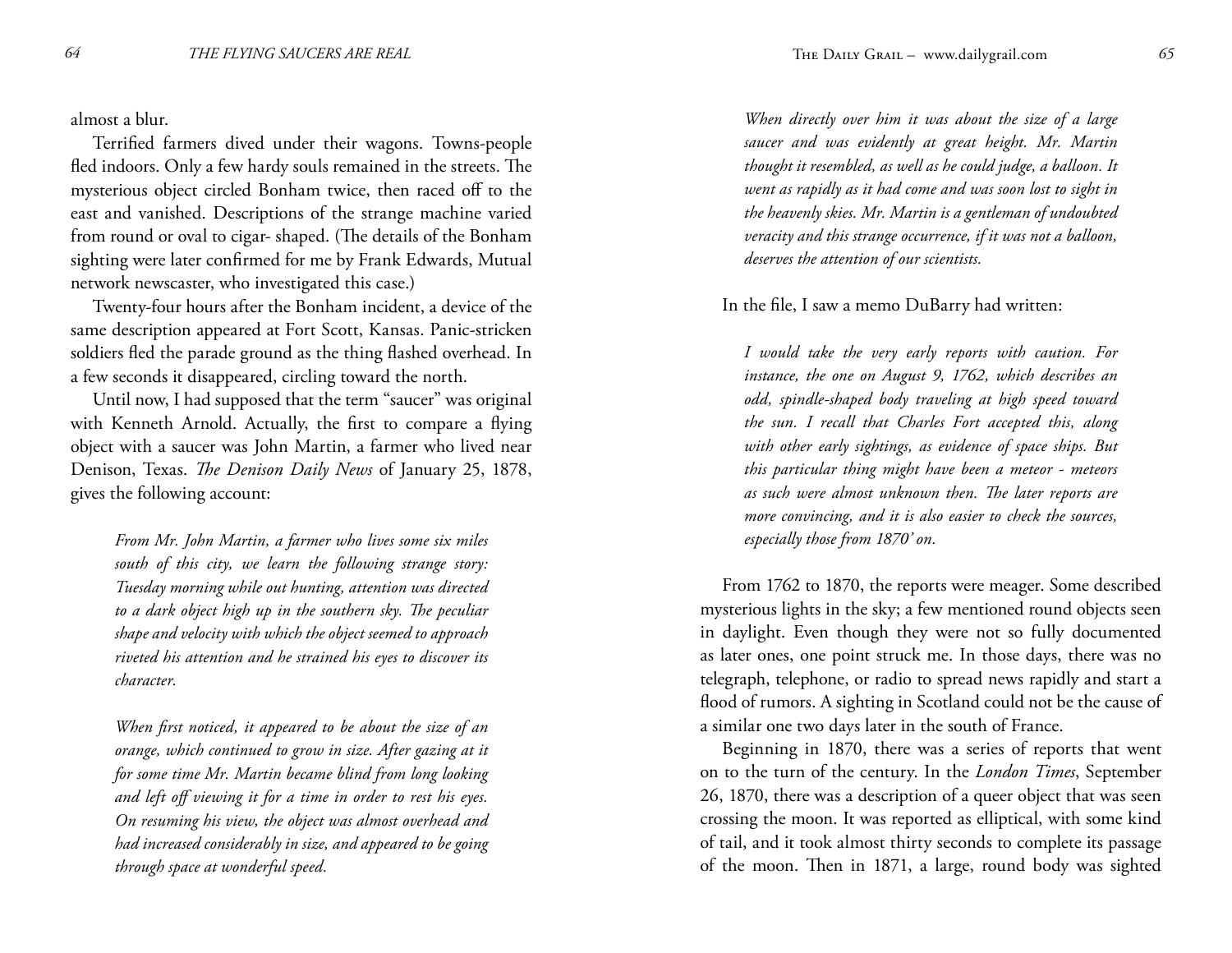above Marseilles, France. This was on August 1. It moved slowly across the sky, apparently at great height, and was visible about fifteen minutes.

On March 22, 1880, several brilliantly luminous objects were reported seen at Kattenau, Germany. Sighted just before sunrise, they were described as rising from the horizon and moving from east to west. The account was published in the *British Nature Magazine*, Volume 22, page 64.

The next report in the file mentioned briefly a strange round object seen in the skies over Bermuda. The source for this account was the Bermuda Royal Gazette. This was in 1885. That same year, an astronomer and other witnesses reported a gigantic aerial object at Adrianople, Turkey. On November 1, the weird apparition was seen moving across the sky. Observers described it as round and four to five times the size of the moon.

This estimate is similar to the Denison, Texas, comparison with an orange. The object would actually be huge to be seen at any great height. But unless the true height were known, any estimate of size would be guesswork.

On March 19, 1887, two strange objects fell into the sea near a Dutch barkentine. As described by the skipper, Captain C. D. Sweet, one of the objects was dark, the other brightly luminous. The glowing object fell with a loud roaring sound; the shipmaster was positive it was not a meteor.

In New Zealand, a year later, an oval-shaped disk was reported speeding high overhead. This was on May 4, 1888. About two years after this, several large aerial bodies were sighted hovering over the Dutch East Indies.

Most accounts described them as roughly triangular, about one hundred feet on the base and two hundred feet on the sides. But some observers thought they might be longer and narrower, with a rounded base; this would make them agree with more recent stories of cone-shaped objects with rounded tops seen in American skies.

On August 26, 1894, a British admiral reported sighting a large disk with a projection like a tail. And a year after this, both England and Scotland buzzed with stories of triangular-shaped objects like those seen in the Dutch East Indies. Although many officials scoffed at the stories, more than one astronomer stuck to his belief that the mysterious things might be coming from outer space. Since planes and dirigibles were then unknown, there was no one on earth who could have been responsible for them.

In 1897, sightings in the United States began to be more frequent. One of the strangest reports describes an incident that began on April 9. Flying at a great height, a huge cigar-shaped device was seen in the Midwest. Short wings projected from the sides of the object, according to reports of astronomers who watched it through telescopes.

For almost a week, the aerial visitor was sighted around the Midwest, as far south as St. Louis and as far west as Colorado. Several times, red, green, and white lights were seen to flash in the sky; some witnesses thought the crew of this strange craft might be trying to signal the earth.

On April 15, the thing, whatever it was, disappeared from the Midwest. But on April 19, the same object - or else a similar one - appeared over West Virginia. Early that morning the town of Sisterville was awakened by blasts of the sawmill whistle. Those who went outside their homes saw a strange sight. From a torpedo-shaped object overhead, dazzling searchlights were pointing downward, sweeping the countryside; The thing appeared to be about two hundred feet long, some thirty feet in diameter, with stubby wings and red and green lights along the sides. For almost ten minutes the aerial visitor circled the town, then it swung eastward and vanished.

The next report was published in the U.S. Weather Bureau's monthly *Weather Review*. On page 115 in the March 1904 issue,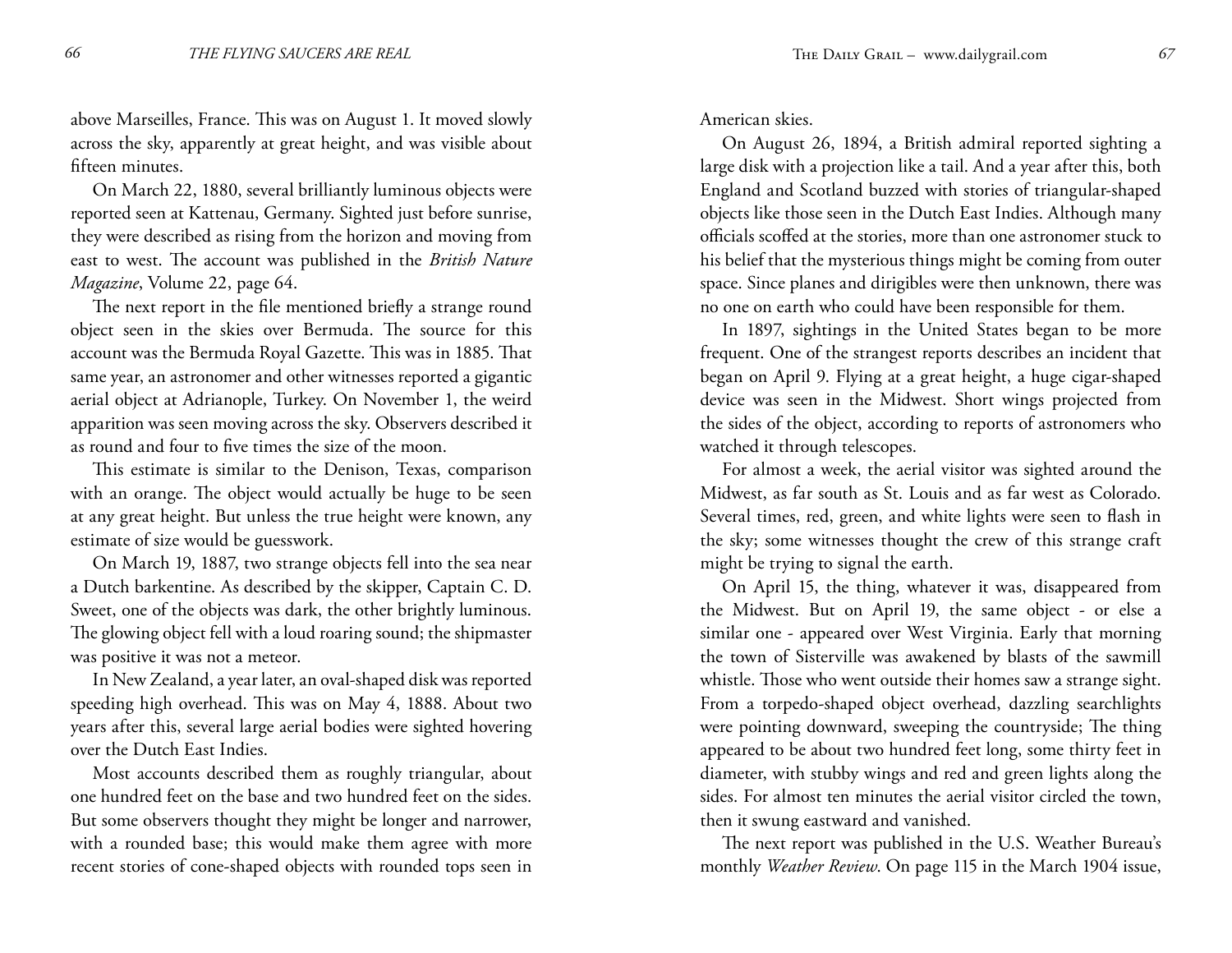there is an account of an odd sighting at sea. On February 24, 1904, a mysterious light had been seen above the Atlantic by crew members of the U.S.S. Supply. It was moving swiftly. and evidently at high altitude. The report was attested by Lieutenant Frank H. Schofield, U.S.N.

On July 2, 1907, a mysterious explosion occurred in the heavens near Burlington, Vermont. Some witnesses described a strange, torpedo-shaped device circling above. Shortly after it was seen, a round, luminous object flashed down from the sky, then exploded (*Weather Review*, 1907, page 310).

Another cigar-shaped craft was reported at a low altitude over Bridgewater, Massachusetts, in 1908. Like the one at Sisterville, it carried searchlights, which swept back and forth across the countryside. After a few moments, the visitor rose in a steep climb, and the searchlights blinked out.

There was no report for 1909 in America, though an odd aerial object was sighted near the Galapagos Islands. But in 1910, one January morning, a large silvery cigar- shaped device startled Chattanooga. After about five minutes, the thing sped away, appearing over Huntsville, Alabama, shortly afterward. It made a second appearance over Chattanooga the next day, then headed east and was never seen again.

In *Popular Astronomy*, January 27, 1912, a Dr. F. B. Harris described an intensely black object that he saw crossing the moon. As nearly as he could tell, it was gigantic in size - though again there was no way to be sure of distance from him or the moon. With careful understatement, Dr. Harris said, "I think a very interesting and curious phenomenon happened that night."

A strange shadow was noted on the clouds at Fort Worth, Texas, on April 8, 1913. It appeared to be caused by some large body hovering motionless above the clouds. As the cloud layer moved, the shadow remained in the same position. Then it changed size, diminishing, and quickly disappeared, as if it had

risen vertically. A report on this was given in the *Weather Bureau Review* of that year, Number 4-599.

By 1919, dirigibles were of course well known to most of the world. When a dirigible-shaped object appeared over Huntington, West Virginia, in July of that year, there was no great alarm. It was believed to be an American blimp, though the darkness - it was eleven at night - prevented observers from being sure. But a later check-up proved it was not an American ship, nor was it from any country possessing such craft.

For some time after this, there were few authentic reports. Then in 1934, Nicholas Roerich, head of the American-Roerich expedition into Tibet, had a remarkable experience that bears on the saucer riddle.

On pages 361 and 362 of his book *Altai Himalaya*, Roerich describes the incident. The expedition party was in the wilds of Tibet one morning when a porter noticed the peculiar actions of a buzzard overhead. He called Roerich's attention to it; then they all saw something high in the sky, moving at great speed from north to south. Watching it through binoculars, Roerich saw it was oval shaped, obviously of huge size, and reflecting the sun's rays like brightly polished metal. While he trailed it with his glasses, the object suddenly changed direction, from south to southwest. It was gone in a few moments.

This was the last sighting listed before World War II. When I had finished, I stared out the plane window, curiously disturbed. Like most people, I had grown up believing the earth was the center of everything - life, intelligence, and religion. Now, for the first time in my life, that belief was shaken.

It was a curious thing. I could accept the idea that we would eventually explore space, land on the moon, and go on to distant planets. I had read of the plans, and I knew our engineers and scientists would somehow find a way. It did not disturb my belief in our superiority.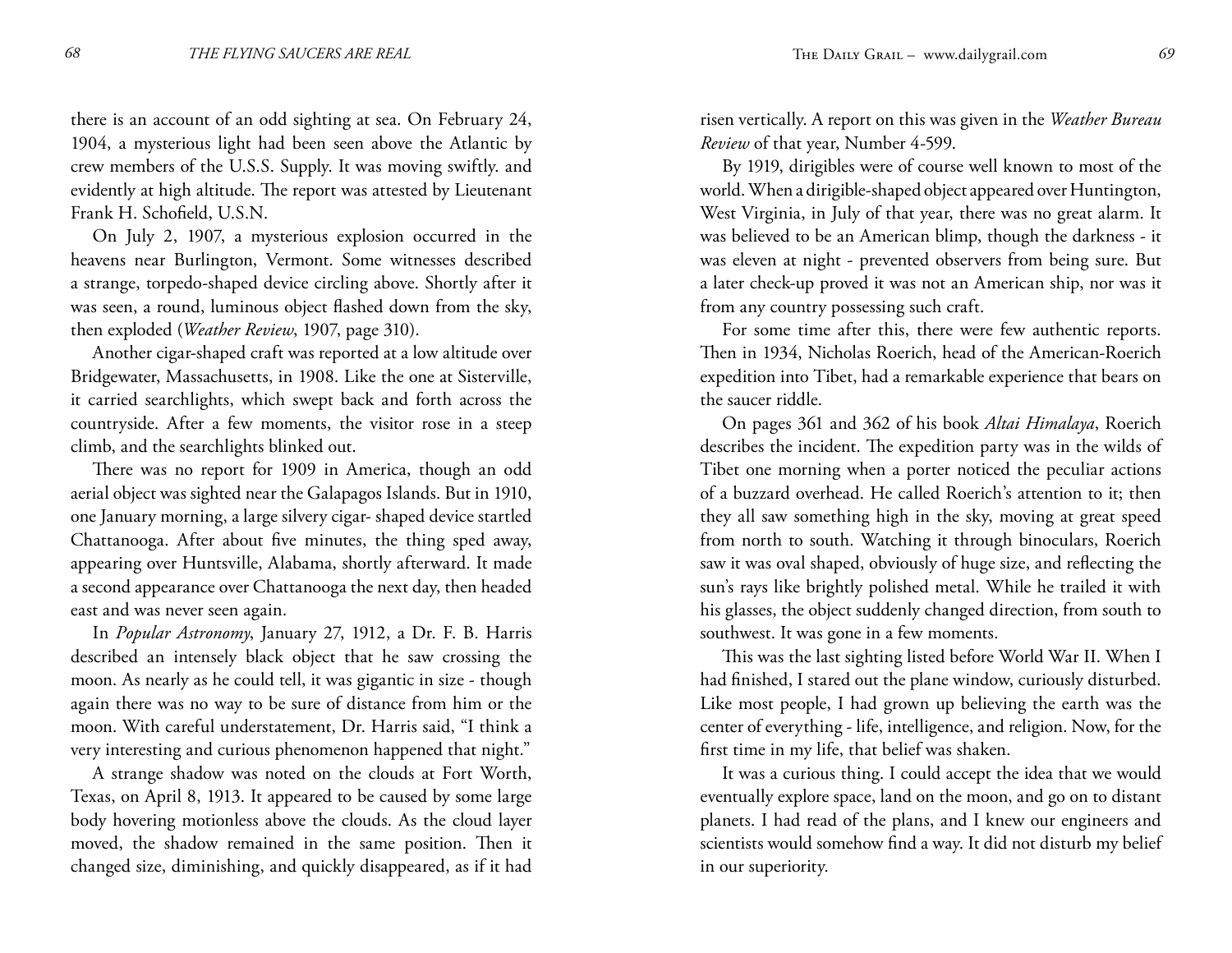But faced with this evidence of a superior race in the universe, my mind rebelled. For years, I had been accustomed to thinking in comic-strip terms of any possible spacemen-Buck Rogers stuff, with weird-looking space ships and green-faced Martians.

But now, if these sightings were true, the shoe was on the other foot. We would be faced with a race of beings hundred years ahead of our civilization - perhaps thousands. In their eyes, we might look like primitives.

My conjectures before the takeoff had just been idle thinking; I had not really believed this could be the answer. But now the question came back sharply. How would we react to a sudden appearance of space ships, bringing that higher race to the earth? If we were fully prepared, educated to this tremendous adventure, it might come off without trouble. Unprepared, we would thrown into panic.

The lights of Philadelphia showed up ahead, and a thought struck me. What would Philadelphians of 1776 have thought to see this DC-6 flying across their city at three hundred miles an hour? What would the sentries at Valley Forge have done, a year later, if this lighted airliner had streaked over their heads?

Madness. Stampede. Those were the plain answers. But there was a difference now. We had had modern miracles, radio, television, supersonic planes and the promise of still more miracles. We could be educated, or least partly prepared, to accept space visitors. - in fifty years we had learned to fly. In fifty years more, we would be exploring space. Why should we believe such creative intelligence was limited to the earth? It would be incredible if the earth, out of all the millions of planets, proved the only inhabited spot in the whole universe.

But, instinctively, I still fought against believing that the flying saucers were space ships. Eventually, we would make contact with races on other planets; they undoubtedly would someday visit the earth. But if it could be off . . . a problem for later generations to handle...

If the disks proved American guided missiles, it would be an easier answer.

Looking through the Project "Saucer" report Dubarry had loaned me, I read the space-travel items, hoping to find some hint that this was a smoke screen. On page 18, in a discussion on Mars, I found this comment:

*Reports of strange objects seen in the skies have been handed down through the generations. However, scientists believe that if Martians were now visiting earth without establishing contact, it could be assumed that they have just recently succeeded in space travel, and that their civilization would be practically abreast of ours. This because they find it hard to believe that any technically established race would come here, flaunt its ability in mysterious ways over the years, but each time simply go away without ever establishing contact.*

There could be several answers to that. The Martians might not be able to live in our atmosphere, except in their sealed space ships. They, or some other planet race, could have observed us periodically to check on our slow progress. Until we began to approach their level of civilization, or in some way caused them concern, they would probably see no reason for trying to make contact. But somehow I found a vague comfort in the argument, full of holes though it was.

Searching further, I found other space-travel comments. On one page, the Air Force admitted it was almost a certainty that space travelers would be operating from planets outside the solar system. But on the following page, I discovered this sentence:

*Thus, although visits from outer space are believed to be possible, they are thought to be highly improbable.'*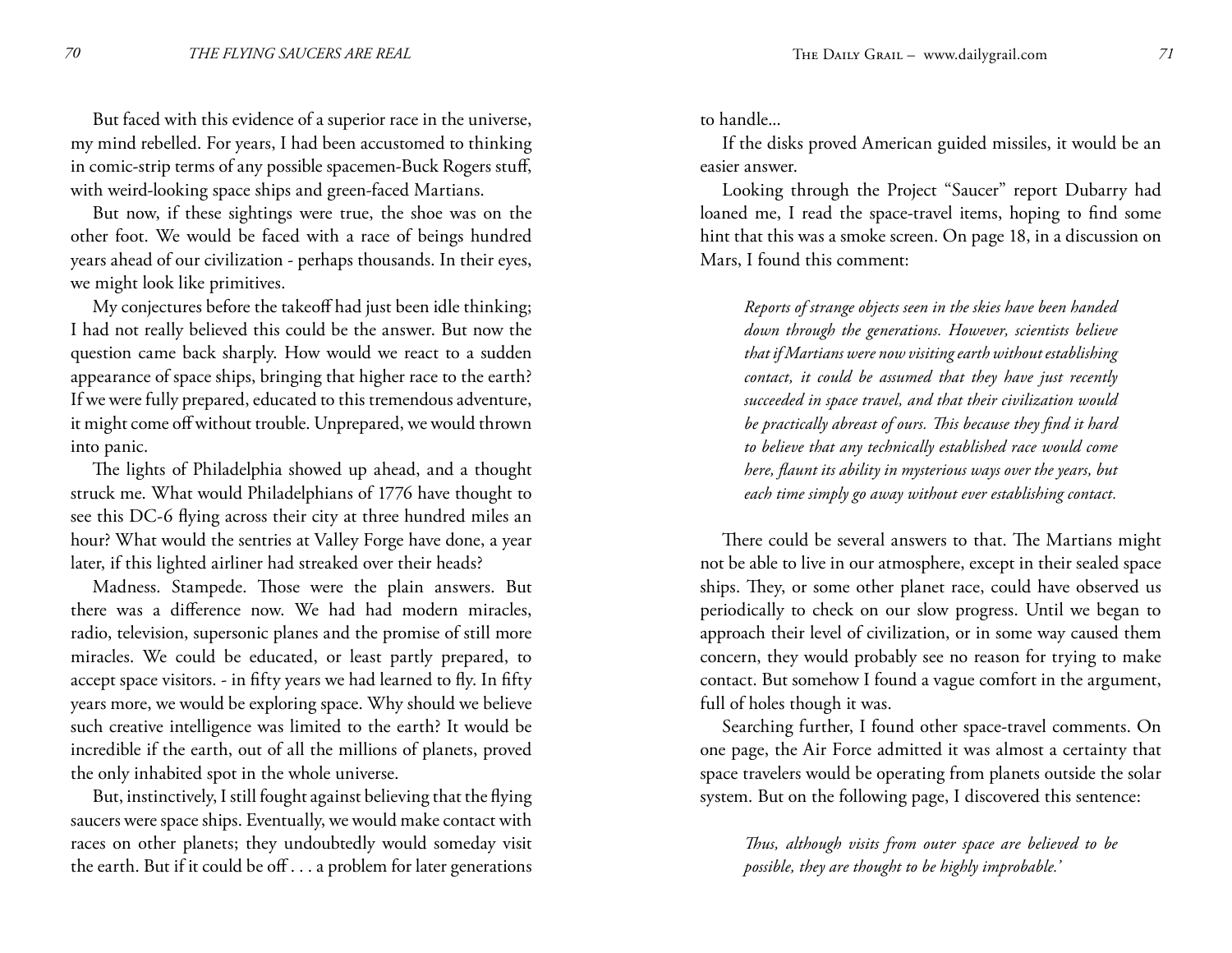What was the answer? Was this just a wandering discussion of possibilities, badly put together, or was it a hint of the truth? It could be the first step in preparing America for a revelation. It could also be a carefully thought-out trick.

This whole report might be designed to conceal a secret weapon. If the Air Force or the Navy did have a secret missile, what better way to distract attention? The old sighting reports could have been seized on as a build up for space travel hints.

Then suddenly it hit me. Even if it were a smoke screen, what of those old reports? They still remained to be answered. There was only one possible explanation, unless you discarded the sightings as lies. That meant discrediting many reliable witnesses - naval officers, merchant shipmasters, explorers, astronomers, ministers, and responsible public officials.

Besides all these, there had been thousands of other witnesses, where large groups had seen the objects. The answer seemed inevitable, but 1 held it off. I didn't want to believe it, with all the changes it might bring, the unpredictable effect upon our civilization. If I kept on checking I might find evidence that would bring a different explanation for the present saucers.

Dubarry had put another group of reports in the envelope; this series covered the World War II phase and on up to the outbreak of the saucer scare in the United States. Some of it, about the foo fighters, I already knew. This was tied in with the mystery rockets reported over Sweden. The first Swedish sightings had occurred during the early part of the war. Most of the so-called "ghost rockets" were seen at night, moving at tremendous speed. Since they came from the direction of Germany, most Swedes believed that guided rockets were the answer.

During the summer of 1946, after the Russians had taken over Peenemunde, the Nazi missile test base, ghost rockets again were reported flying over Sweden. Some were said to double back and fly into Soviet areas. Practically all were seen at night, and

therefore none had been described as a flying disk. Instead, they were said to he colored lights. red, green, blue, and orange, often blurred from their high speed.

But there was a puzzling complication. Mystery lights, and sometimes flying disks, were simultaneously reported over Greece, Portugal, Turkey, Spain, and even French Morocco. Either there were two answers, or some nation had developed missiles with an incredibly long range.

By January 1947, ghost-rocket sightings in Europe had diminished to less than one a month. Oddly enough, the report admitted by Project "Saucer" was in this same month. The first '47 case detailed by Project "Saucer" occurred at Richmond, Virginia. It was about the middle of April. A Richmond weather observer had seen a balloon and was tracking it with a theodolite when a strange object crossed his field of vision. He swung the theodolite and managed to track the thing, despite its high speed. (The actual speed and altitude-the latter determined by a comparison of the balloon's height at various times - have never been released. Nor has the Air Force released this observer's report on the object's size, which Project "Saucer" admitted was more accurate than most witnesses' estimates.)

About the seventeenth of May 1947, a huge oval-shaped saucer ten times longer than its diameter was sighted by Byron Savage, an Oklahoma City pilot. Two days later, another fastflying saucer was reported at Manitou Springs, Colorado. In the short time it was observed, it was seen to change direction twice, maneuvering at an unbelievable speed.

Then on June 24 came Kenneth Arnold's famous report, which set off the saucer scare. The rest of the story I now knew almost by heart. When the DC-6 landed at Washington, I had made one decision. Since it was impossible to check up on most of the old sightings, I would concentrate on certain recent reports-cases in which the objects had been described as space ships.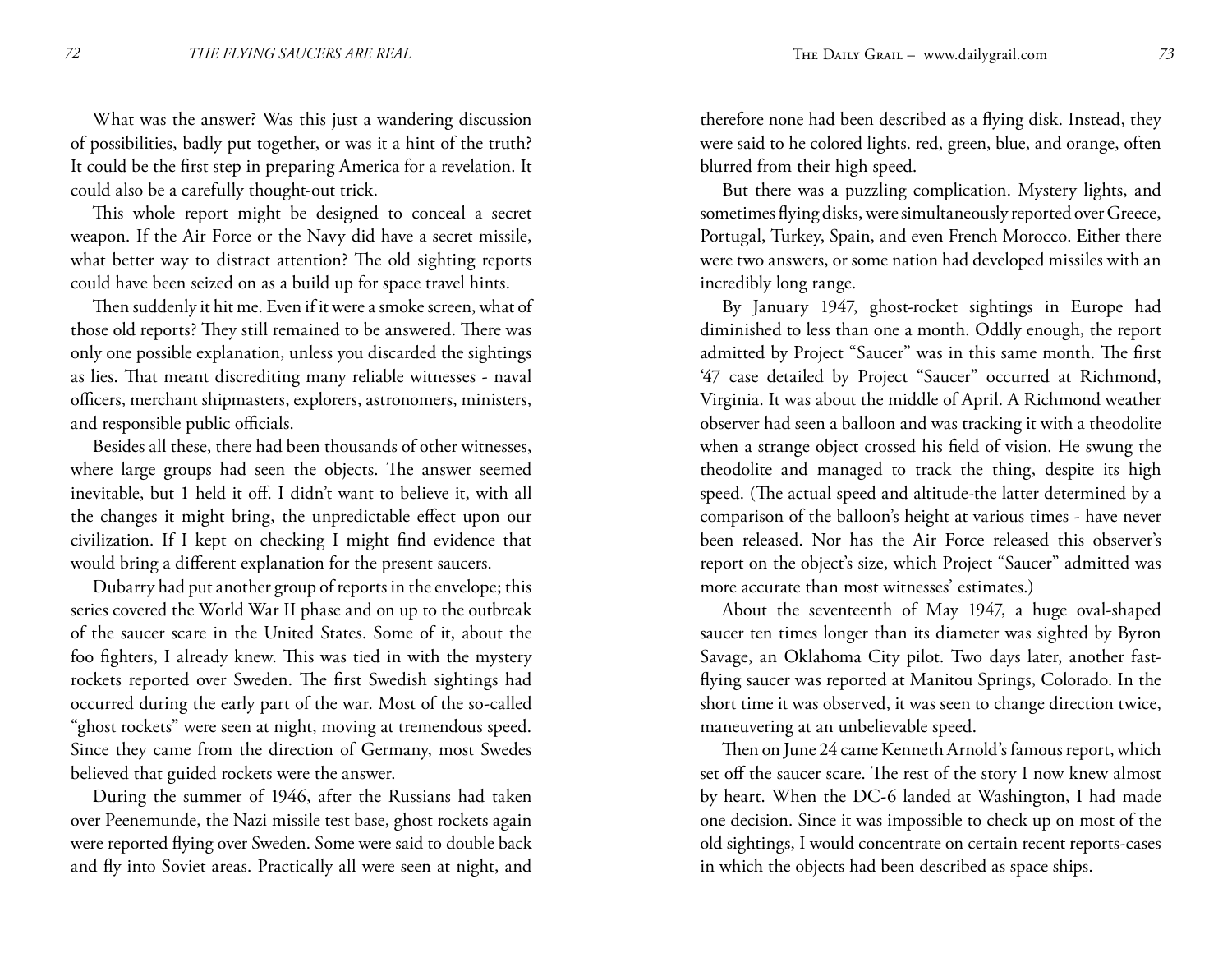As I waited for a taxi, I looked up at the sky. It was a clear summer night, without a single cloud. Beyond the low hill to the west I could see the stars.

I can still remember thinking, If it's true, then the stars will never again seem the same.

### CHAPTER EIGHT

Next morning, in the broad light of day, the idea of space visitors somehow had lost its menace. If the disks were space ships, at least they had shown no sign of hostility, so far as I knew. Of course, there was Mantell; but if he had been downed by some weapon on the disk, it could have been self-defense. In most cases, the saucers retreated at the first sign of pursuit.

My mind was still reluctant to accept the space-travel answer, in spite of the old reports. But I kept thinking of the famous aircraft designer who thought the disks were space craft; the airline pilots Purdy had mentioned; Blake's copilot, Chuck. Now that I recalled it, Blake had been more embarrassed than seemed called for when he told about Chuck. Perhaps he bad been the one who believed the saucers were space ships, instead of his absent copilot.

After breakfast, I went over the list of sightings since June 1947. There were several saucers that actually had been described as projectile-like ships. The most famous of all was the Eastern Airlines case.

It was 8:30 P.M., July 23, 1948, when an Eastern Airlines DC-3 took off from Houston, Texas, on a flight to Atlanta and Boston. The airliner captain was Clarence S. Chiles. During the war, he had been in the Air Transport Command, with the rank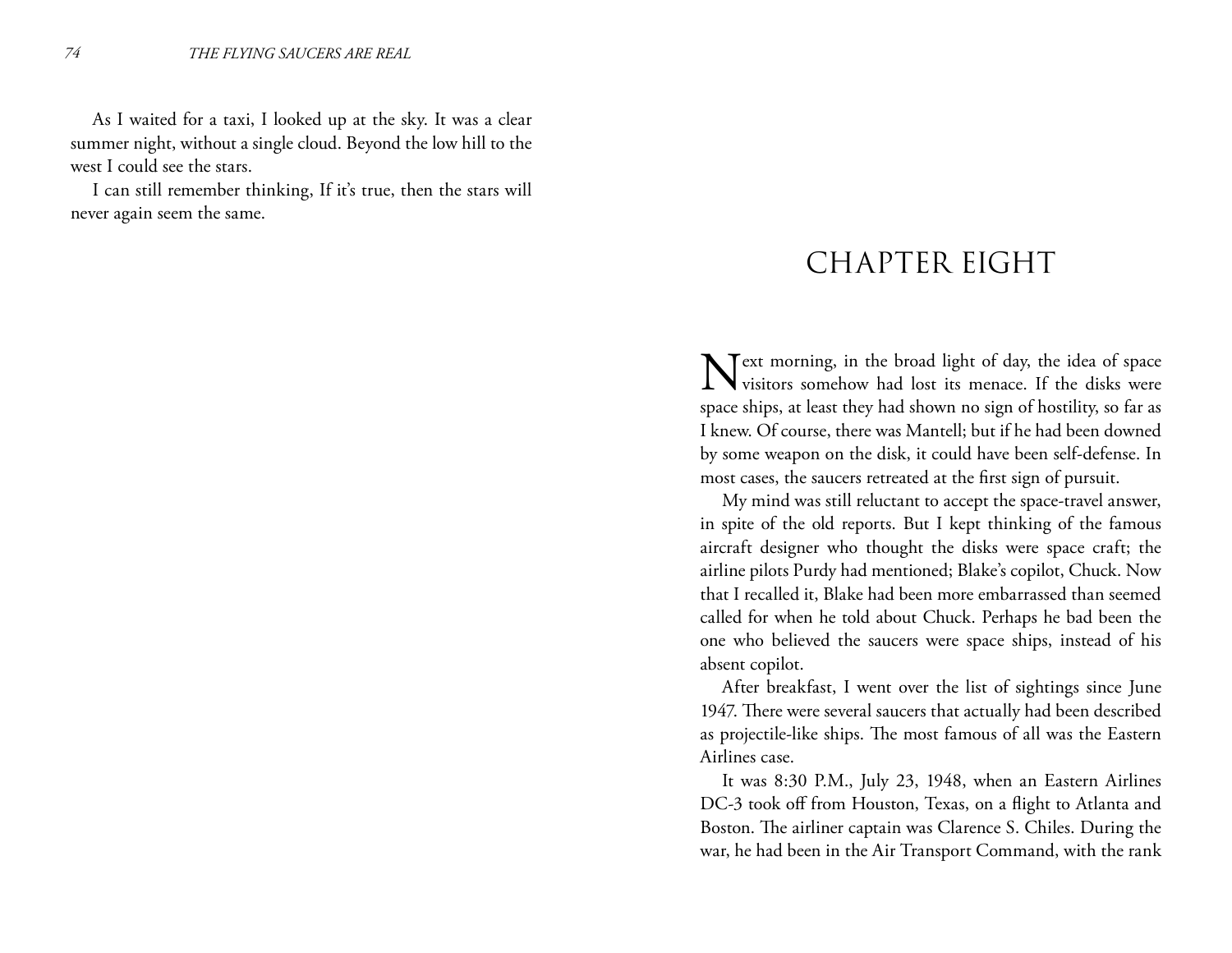of lieutenant colonel. He had 8,500 flying hours. His first officer was John B. Whitted, a wartime pilot on B-29's. Both men were known in Eastern as careful, conservative pilots.

It was a bright, moonlit night, with scattered clouds overhead. The DC-3 was twenty miles west of Montgomery, at 2:45 AM., when a brilliant projectile-like craft came hurtling along the airway. Chiles saw it first and took it to be a jet plane. But the next instant both pilots saw that this was no jet fighter.

"It was heading southwest," Chiles said later, "exactly opposite to our course. Whatever it was, it flashed down toward us at terrific speed. We veered to the left. It veered sharply. too, and passed us about seven hundred feet to the right. I saw then that it had no wings."

The mystery ship passed on Whitted's side, and he a fairly close look. "The thing was about one hundred feet long, cigarshaped and wingless," he described it. "It was about twice the diameter of a B-29, with no protruding fins."

Captain Chiles said the cabin appeared to be like a pilot compartment except for its eerie brilliance. Both he and Whitted agreed it was as bright as a magnesium flare. They saw no occupants, but at their speed this was not surprising. "An intense dark-blue glow came from the side of the ship," Chiles reported (it was later suggested by engineers that the strange glare could have come from a power plant of unusual type). "It ran the entire length of the fuselage - like a blue fluorescent light. The exhaust was a red-orange flame, with a lighter color predominant around the outer edges."

Both pilots said the flame extended thirty to fifty feet behind the ship. As it passed, Chiles noted a snout like a radar pole. Both he and Whitted glimpsed two rows of windows.

"Just as it went by," said Chiles, "the pilot pulled up as if he had seen the DC-3 and wanted to avoid us. There was a tremendous burst of flame from the rear. It zoomed into the clouds, its jet wash rocking our DC-3."

Chiles's estimate of the mystery ship's speed was between five hundred and seven hundred miles an hour.

As the object vanished, Chiles went back into the cabin to check with the passengers. Most had been asleep or were drowsing. But one man confirmed that they were in their right senses. This passenger, Clarence McKelvie of Columbus, Ohio, told them (and a Project "Saucer" team later) that he had seen a brilliant streak of light flash past his window. It had gone too swiftly for him to catch any details.

The A.P. interviewed Mr. McKelvie soon after he landed, and ran the following story:

*Kennett Square, Pa., July 24 (AP). Clarence L.McKelvie, assistant managing editor of the American Education Press, said he was the only passenger on the EAL Houston-Boston plane who was not asleep when the phantom craft was sighted.*

*I saw no shape or form,' Mr. McKelvie said. 'I was on the right side of the plane, and suddenly I saw this strange eerie streak out of my window, it was very intense, not like lightning or anything I had ever seen.'*

*The Columbus man said he was too startled and the object moved too quickly for him to adjust his eyes to it.*

In Washington, Air Force officials insisted they could shed no light on the mystery. Out in Santa Monica, General George C. Kenney, then chief of the Strategic Air Command, declared the Air Force had nothing remotely like the ship described. "I wish we did," General Kenney told reporters. "I'd sure like to see that."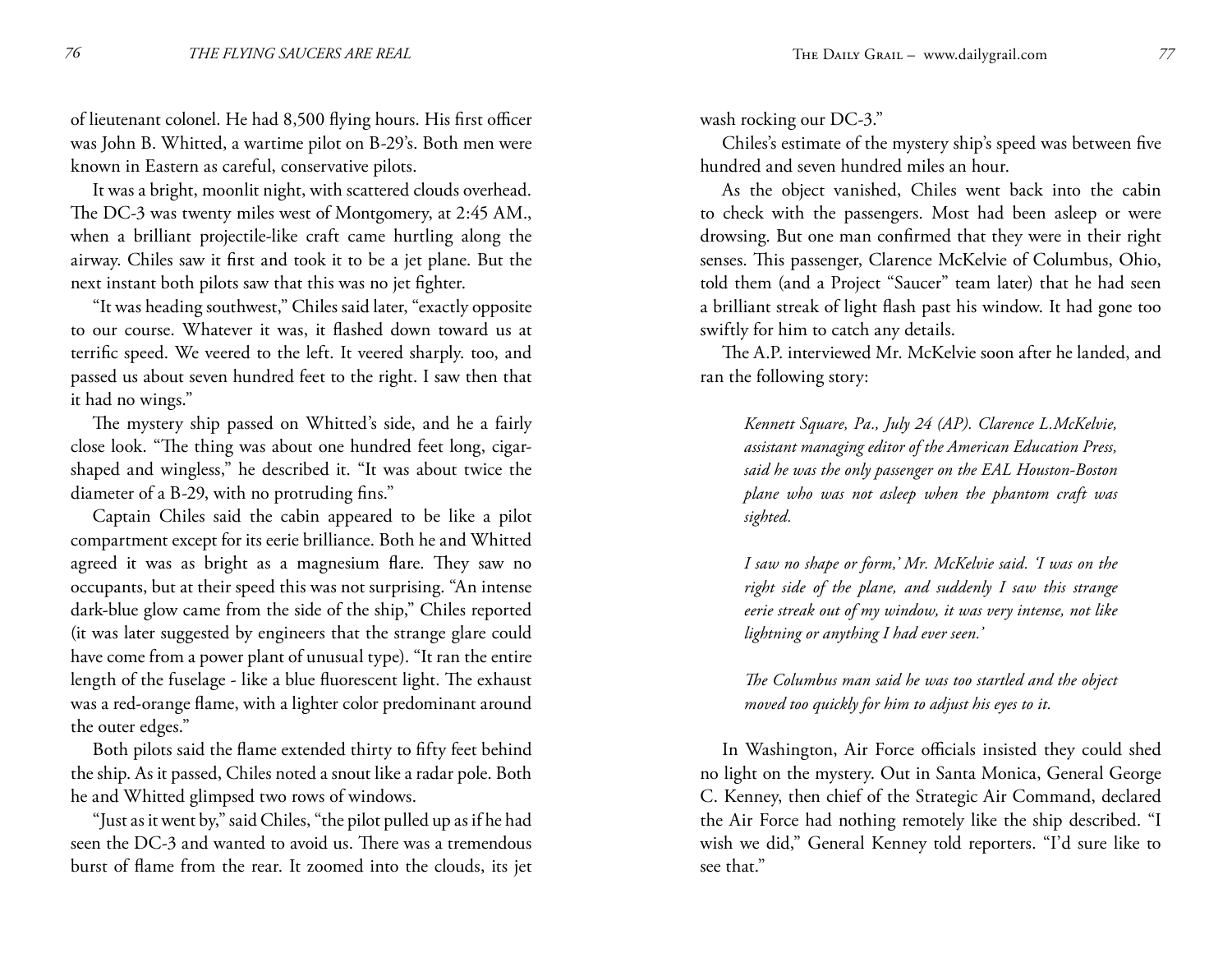The publicized story of this "space ship" set off another scare - also the usual cracks about screwball pilots. But Chiles and Whitted were not screwballs; they were highly respected pilots. The passenger's confirmation added weight. But even if all three had been considered deluded, the Air Force investigators could not get around the reports from Robbins Air Force Base.

Just about one hour before the DC-3 incident, a strange flaming object came racing southward through the night skies over Robbins Field, at Macon, Georgia. Observers at the air base were astounded to see what appeared to be a huge, wingless craft streak overhead, trailing a multi-colored exhaust. (The witnesses' description tallied with those of Chiles and Whitted.) The mystery ship vanished swiftly; all observers agreed that it disappeared from the line of sight just like a normal aircraft.

While I was working on this case, a contact in Washington gave me an interesting tip:

*Within forty-eight hours after that Eastern sighting, Air Force engineers rushed out blueprint plans and. elevations of the 'space ship,' based on what the two pilots told them.*

Whether or not this was true, I found that the Air Force engineers did compute the probable speed and lift of.the mystery craft. The ship was found to be within the bounds of aerodynamic laws for operations in our atmosphere. Here is the Air Force statement:

*Application of the current theory of lift indicated that a fuselage of the dimensions, reported by Chiles and Whitted could support a load comparable to the weight of an aircraft of this size, at flying speeds in the sub-sonic range. (This supports Chiles's estimate of 500-7OO m.p.h.)*

Four days after the space-ship story was published, a Navy spokesman was quoted as hinting it might have been a highatmosphere rocket gone astray from the proving grounds in New Mexico. The brief report appeared on the editorial page of the Washington Star on July 28, 1947. It ran as follows:

*The Navy says that naval technicians have been testing a 3,000-mile-per-hour rocket in New Mexico. If one went astray, it could travel across our continent in a short time.*

At first glance I thought this might be the real answer to the Chiles-Whitted case. But after a few minutes I saw it was almost impossible. First, rockets at White Sands are launched and controlled with utmost care. There have been no reported cases of such a long-distance runaway.

Second, if such a rocket had gone astray, it would certainly have caused wild confusion at White Sands until they found where it landed. Hundreds of people would have known about it; the story would be certain to leak out.

Third, such a rocket would have had to travel from White Sands to Macon, Georgia, then circle around south of this city for over forty minutes (if it had kept on at the speed observed at Robbins Field, it would have passed Montgomery long before the DC-3 reached the area). In addition, the rocket would have had to veer sharply away from the airliner, as both pilots testified, and then zoom into the clouds. No high-atmosphere test rocket has automatic controls such as this would require. And if it had gone astray from White Sands, the station's remote control would no longer be guiding it.

The Eastern Airlines "space ship," then, was not just a fugitive rocket. But it could be a new type of aircraft, something revolutionary, developed in absolute secrecy.

Other airline pilots had reported flying disks racing along the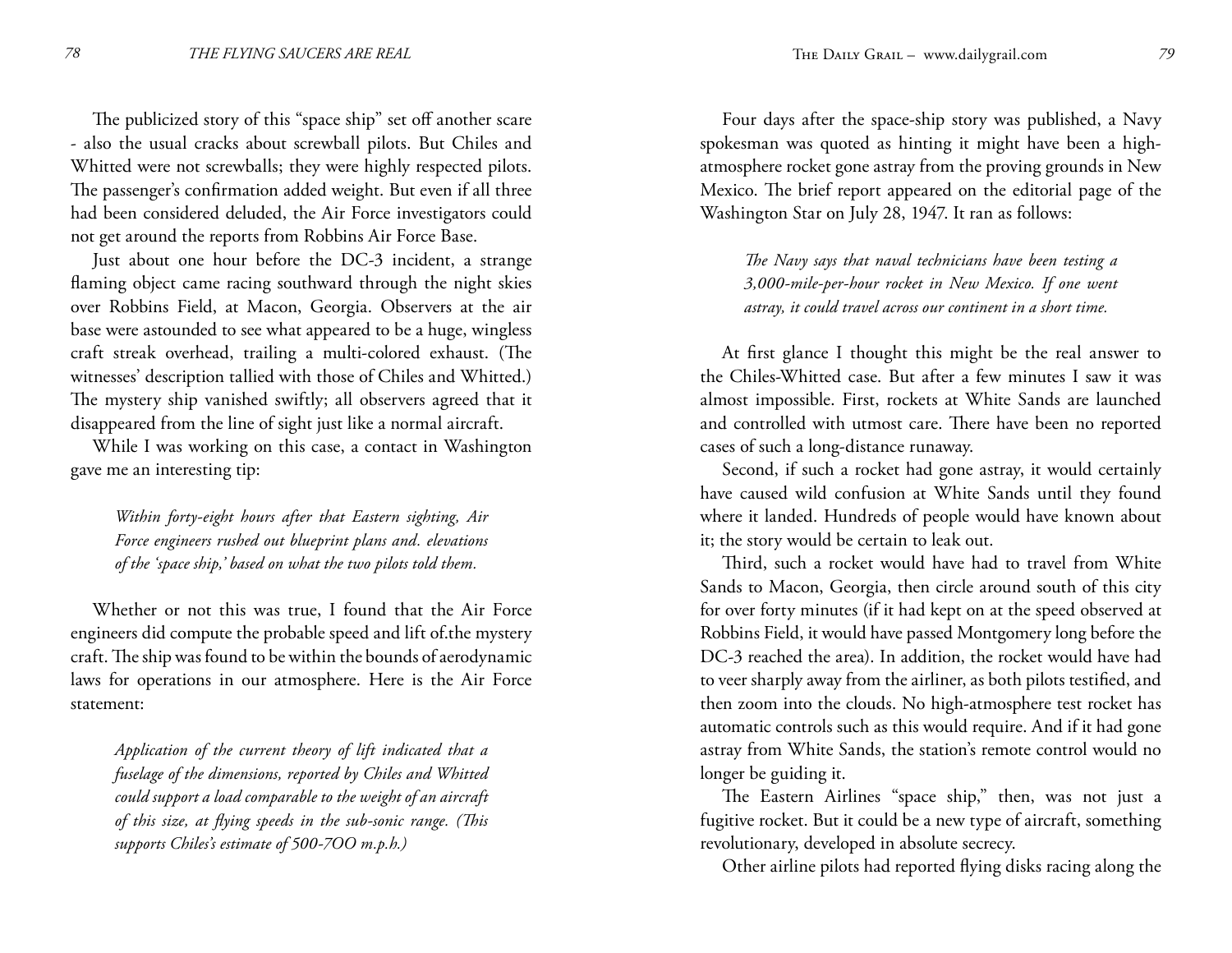airways, though none that I knew of had described projectile-like objects. Chiles and Whitted insisted the mystery ship was not a disk, and the report from Robbins Field agreed on this point. Man-made devices or not, it seemed fairly certain there was more than one type of saucer.

The more I studied the evidence, the harder it was to believe that this was an earth-made ship. Such a wingless rocket ship would require tremendous jet power to keep it in the air. Even our latest jet bombers could not begin to approach its performance.

Going back over the Project "Saucer" preliminary report, I found strong evidence that the Air Force was worried. In their investigation, Project teams had screened 225 military and civilian flight schedules. After nine months, they reported that the mysterious object was no conventional aircraft.

On April 27, 1949; the Air Force admitted that Project "Saucer" had failed to find the answer. The "space ship" was officially listed as unidentified. "But Wright Field is still working on it," an Air Force officer told me. "Both Chiles and Whitted are responsible pilots, and McKelvie has a reputation for making careful statements. Even without the Robbins Field confirmation, no one could doubt that they saw something."

The Chiles-Whitted "space ship" was not the first of this type to be reported. Another wingless aircraft was sighted in August 1947, by two pilots for an Alabama flying service. It was at Bethel, Alabama, just after sunset, when a huge black wingless craft swept across their course. Silhouetted against the evening sky. it loomed larger than a C-54. The pilots saw no wings, motors, or jet exhausts.

Swinging in behind the mystery ship, they attempted to follow. But at their speed of 170 m.p.h. they were quickly outdistanced. Careful checking showed there were no other planes nearby that could have been mistaken for this strange craft.

On New Year's day, 1948, a similar rocket-shaped object was sighted at Jackson, Mississippi. It was first seen by a former Air Force pilot and his passenger, and later by witnesses on the ground. Before the pilot could begin to close in, the odd wingless ship pulled away. Speeding up from 200 to 500 m.p.h. it swiftly disappeared.

Besides these two cases, already on record, I had the tips Purdy had given me. One wingless ship was supposed to have been seen three or four days before the Chiles Whitted sighting; like the thing they reported, the unidentified craft was a doubledecked "space ship" but moving at even higher speed. At first I ran into a stone wall trying to check this story. Then I found a lead confirming that this was a foreign report. It finally proved to be from The Hague.

The tip had been right. This double-decked, wingless ship had been sighted on July 20, 1948 - four days before the Eastern case. Witnesses had reported it at a high altitude, moving at fantastic speed.

While working on this report, I verified another tip. We had heard a rumor of a space-ship sighting at Clark Field, in the Philippine Islands. Although I didn't learn the date, I found that there was such a record (in the final Project "Saucer" report, the attempt to explain away this sighting was painfully evident). Analyzing this case, Number 206, the Air Force said:

*If the facts are correct, there is no astronomical explanation. A few points favor the daytime meteor hypothesis - snowwhite color, speed faster than a jet, the roar, similarity to sky-writing and the time of day. But the tactics, if really performed, oppose it strenuously: the maneuvers in and out of cloud banks, turns of 180 degrees or more. Possibly these were illusions, caused by seeing the object intermittently through clouds. The impression of a fuselage with windows*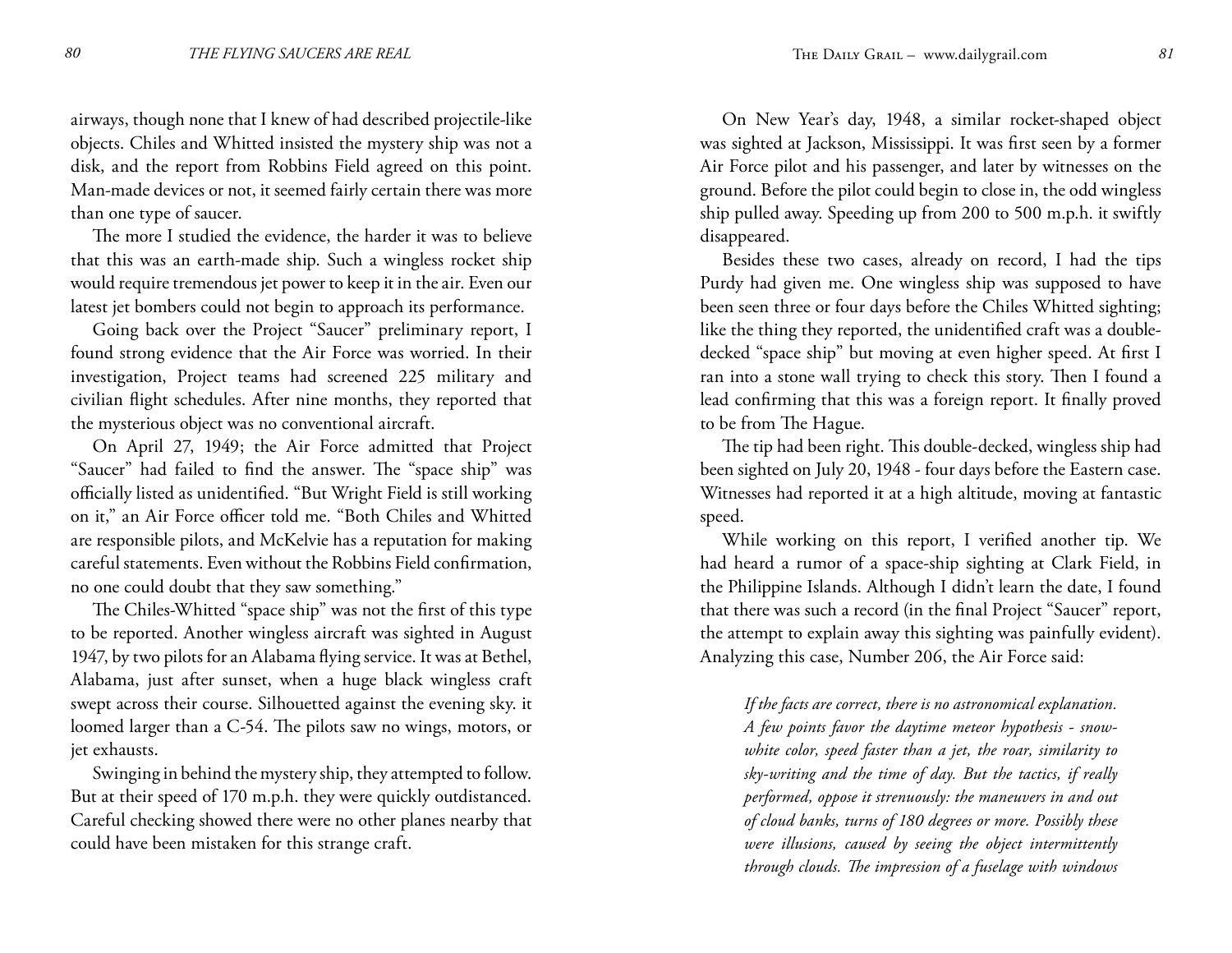With this conjecture, Project "Saucer" listed the sighting as officially answered. The Hague space-ship case was unexplained.

In following up the Jackson and Bethel reports, I talked with two officials in the Civil Aeronautics Administration. One of these was Charley Planck who handled public relations. I found that the pilots concerned had good records; C.A.A. men who knew them discounted the hoax theory.

"Charley, there's a rumor that airline pilots have been ordered not to talk," I told Planck. "You know anything about it?"

"You mean ordered by the Air Force or the companies?" he said.

"The Air Force and the C.A.A."

"If the C.A.A.'s in on it, it's a top-level deal," said Charley. "I think it's more likely the companies-with or without a nudge from the Air Force."

While we were talking, an official from another agency came in. Because the lead he gave me was off the record, I'll call him Steve Barrett. I knew Steve fairly well. We were both pilots with service training; our paths had crossed during the war, and I saw him now and then at airports around Washington.

When the saucer scare first broke, Steve had been disgusted. "Damn fools trying to get publicity," he snorted. "The way Americans fall for a gag! Even the Air Force has got the jitters." So I was a little surprised to find he now thought the disks were real.

"What sold you?" I asked.

"The radar reports," said Steve. "I know of half a dozen cases where they've tracked the things. One was in Japan. The thing was climbing so fast no one believed the radarmen at first. Then they got some more reports. One was up in Canada. There was a case in New Mexico, and I think a Navy destroyer tracked a saucer up in the North Atlantic."

"What did they find out?" said Charley Planck.

Steve shrugged. "I don't know all the answers. Whatever they are, the things can go like hell."

I had a hunch he was holding back, I waited until he bad finished with Charley, and then went down the hall with him. "You think the saucers are guided missiles?," I said.

"If I thought so, I wouldn't be talking," he said flatly. "That's not a dig at you. But I was cleared last year for some secret electronics work, and it might be used in some way with guided missiles."

"I didn't know that, Steve."

"It's O.K.," he said. "I don't mind talking, because I can't believe the saucers are guided missiles. Maybe a few of the things sighted out in the Southwest have been our test rockets, but that doesn't explain the radar reports in Canada and Japan."

"I'd already heard about a radar case in Labrador," I told Steve.

He looked at me quickly. "Where'd you pick that up?"

"*True* passed it on to me," I said.

"They've had some trouble tracking the things, they maneuver so fast," said Steve. "It sounds crazy, but I've been told they hit more than ten thousand miles an hour."

"You believe it?"

"Well, it's not impossible. Those saucers were tracked about fifty miles up, where there's not much resistance."

The elevator door opened. Steve waited until we were outside of the Commerce Building. "There's one other thing that gets me," he said. "Unless the radar boys are way off, some of those saucers are enormous. I just can't see a guided missile five hundred feet in diameter." He stopped for a moment. "I suppose this will sound screwy to you-"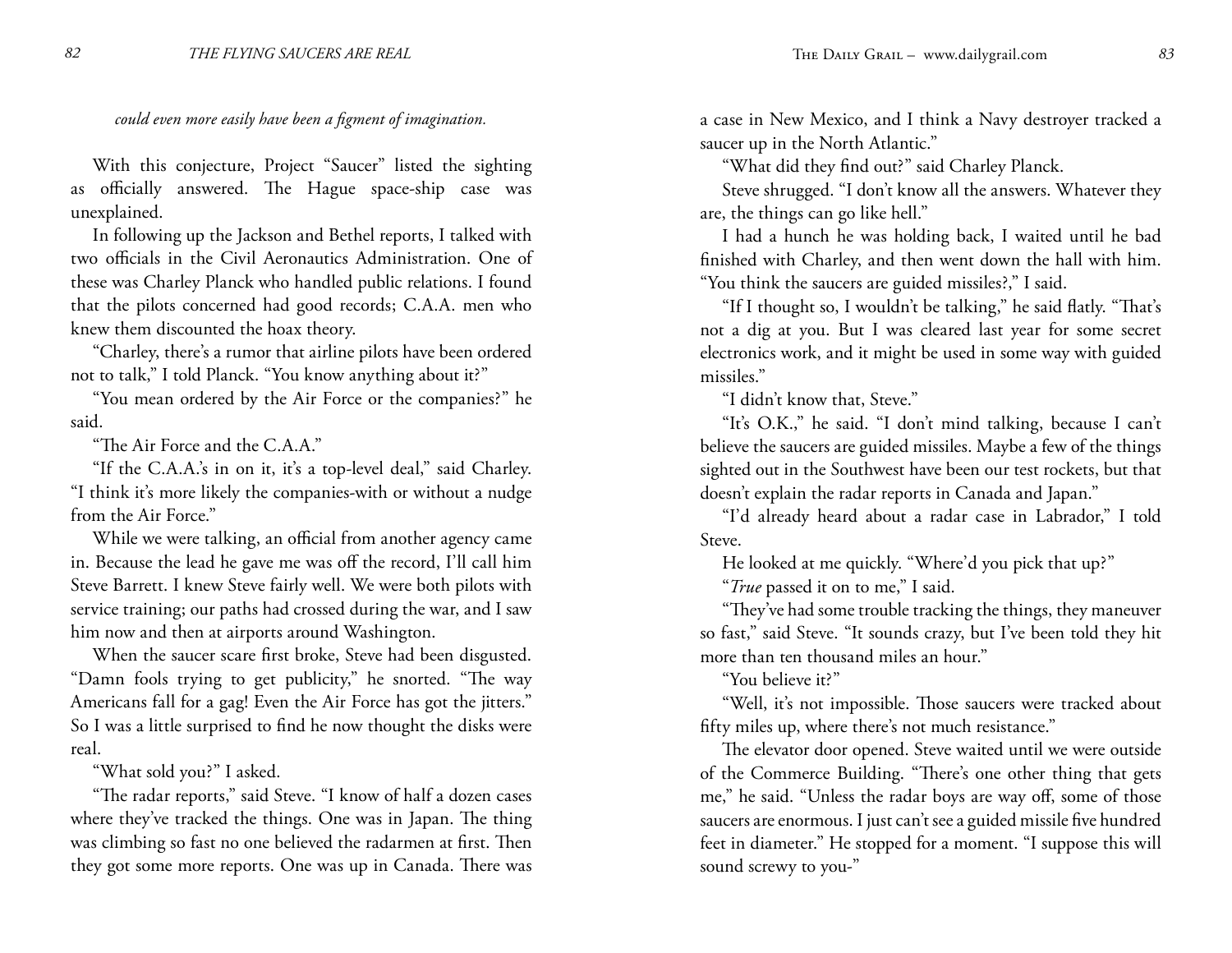"You think they're interplanetary," I said.

Steve was quickly on the defensive. "I haven't bought it yet, but it's not as crazy as it sounds."

Without mentioning names, I told him about the aircraft designer and the airline pilots.

"They're in good company," said Steve. "You know the Air Institute?"

"Sure - the Air Force school down at Montgomery."

"Six months ago, I was talking with an officer who'd been instructing there." Steve looked at me, deadly serious. "He told me they are now teaching that the saucers are probably space ships."

### CHAPTER NINE

Three days after my meeting with Steve Barrett, I was<br>
on a Mainliner 300, starting, a new phase of the saucer investigation. By the time I returned, I hoped to know the truth about Project "Saucer." As the ship droned westward, fourteen thousand feet above the Alleghenies, I thought of what Steve had told me. I believed, that he had told me about the radar tracking. And I was fairly sure he believed the Air Institute story. But I wasn't so certain the story itself was true.

It would hardly be a gag; Steve wasn't easily taken in. It was more likely that one Institute officer, or perhaps several, believed the saucers were space craft and aired their personal opinions. The Institute wasn't likely to give an official answer to something that Project "Saucer" still declared unsolved.

If it were possible to get an inside look at Project "Saucer" operations, I could soon tell whether it was an actual investigation or a deliberate cover-up for something else. Whichever it was, the wall of official. secrecy still hid it.

As a formality, I had called the Pentagon again and asked to talk with some of the Project officers. As I expected, I was turned down. The only alternative was to dig out the story by talking with pilots and others who had been. quizzed by Project teams. I had several leads, and *True* had arranged some interviews for me.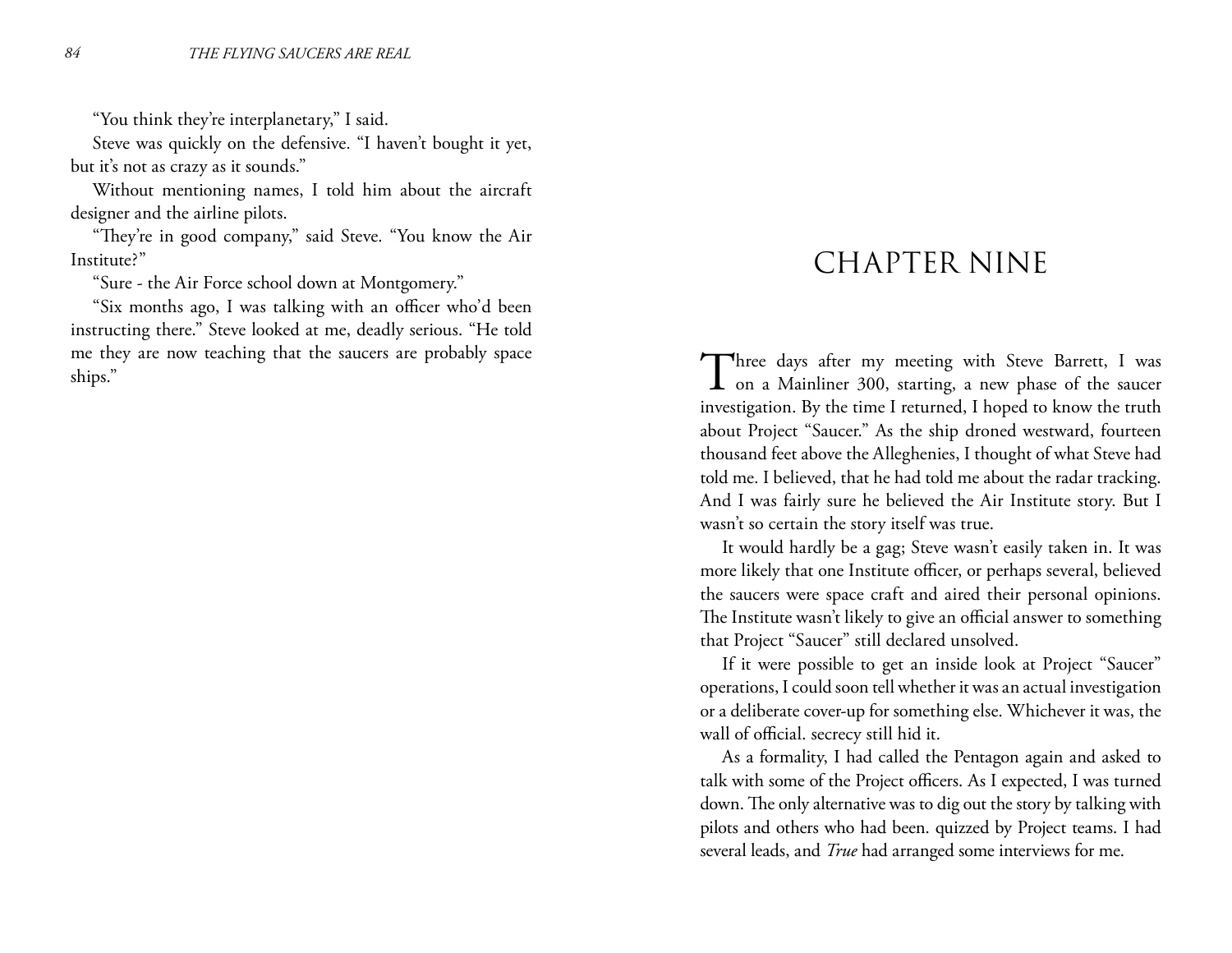My first stop was Chicago, where I met an airline official and two commercial pilots. I saw the pilots first. Since they both talked in confidence, I will not use their right names. One, a Midwesterner I already knew, I'll call Pete Farrell; the other, a wartime instructor, Art Green.

Pete was about thirty-one, stocky, blue-eyed, with a pleasant, intelligent face. Art Green was a little older, a lean, sunburned, restless man with an emphatic voice. Pete had served with the Air Force during the war; he was now part owner of a flying school, also a pilot in the Air National Guard. Green was working for an air charter service

We met at the Palmer House. Art Green didn't need much prompting to talk about Project "Saucer." After reporting a disk, seen during a West Coast Right, he had been thoroughly grilled by a Project "Saucer" team.

"They practically took me apart," he said irritably. "They've got a lot of trick questions. Some of 'em are figured out to trip up anybody faking a story. The way they worked on me, you'd think I committed a murder. Then they tried to sell me on the idea I'd seen a balloon, or maybe a plane, with the sun shining on it when it banked. I told them to go to the devil – I knew what I saw. After seventeen years, I've got enough sense to tell a ship or a balloon when I see it."

"Did they believe you?" I asked him.

"If they did, they didn't let on. Two of 'em acted as if they thought I was nuts. The other guy – I think he was Air Force Intelligence – acted decent. He said not to get steamed up about the Aero-Medical boys; it was their job to screen out the crackpots. And on top of that, I found out later the F.B.I. had checked up on me to find out if I was a liar or a screwball. They went around to my boss, people in my neighborhood – even the pilots in my outfit. My outfit's still razzing me. I wouldn't report another saucer if one flew through my cockpit."

Pete Farrell hadn't encountered any Project "Saucer" teams personally, but he had some interesting angles. Some of the information had come from commercial and private pilots in the Midwest, part of it through National Guard contacts.

"I can tell you one thing," Pete said. "Guard pilots got the same order as the Air Force. If we saw anything peculiar flying around, we were to do our damnedest to identify it."

"What about trying to bring one down? I've heard that was in one order."

Pete hesitated for a second. "Look, I told you that much because it's been in the papers. But I'm still in the Guard. I can't tell you the order itself. It was confidential."

"Well, I'm not in the Guard," said Art Green. He lit a cigarette, blew out the match. "Why don't you look into the Gorman case? Get the dope on that court-martial angle."

I'd heard of the Gorman case, but the court-martial thing was new to me. Gorman, I recalled, was a fighter pilot in the North Dakota Air National Guard. He had a mystifying encounter with a strange, fast-moving "light" over Fargo Airport in the fall of 1948.

"That case is on my list," I told Green. "But I don't remember anything about a court-martial."

"It wasn't in the papers. But all the pilots up that way know about it. In his report, Gorman said something about trying to ram the thing. The idea got around that Air Force orders had said to try this. Anyway, it got into the papers and Gorman almost got court-martialed. If his family hadn't had some influence in the state, the Air Force probably would have pushed it."

"Are you sure about this?" I said. "You know how those things build up."

"Ask Gorman," he said. "Or ask some of the pilots at Fargo."

Before I left them, Green double-checked my report on his sighting, which Hilton had forwarded. As in the majority of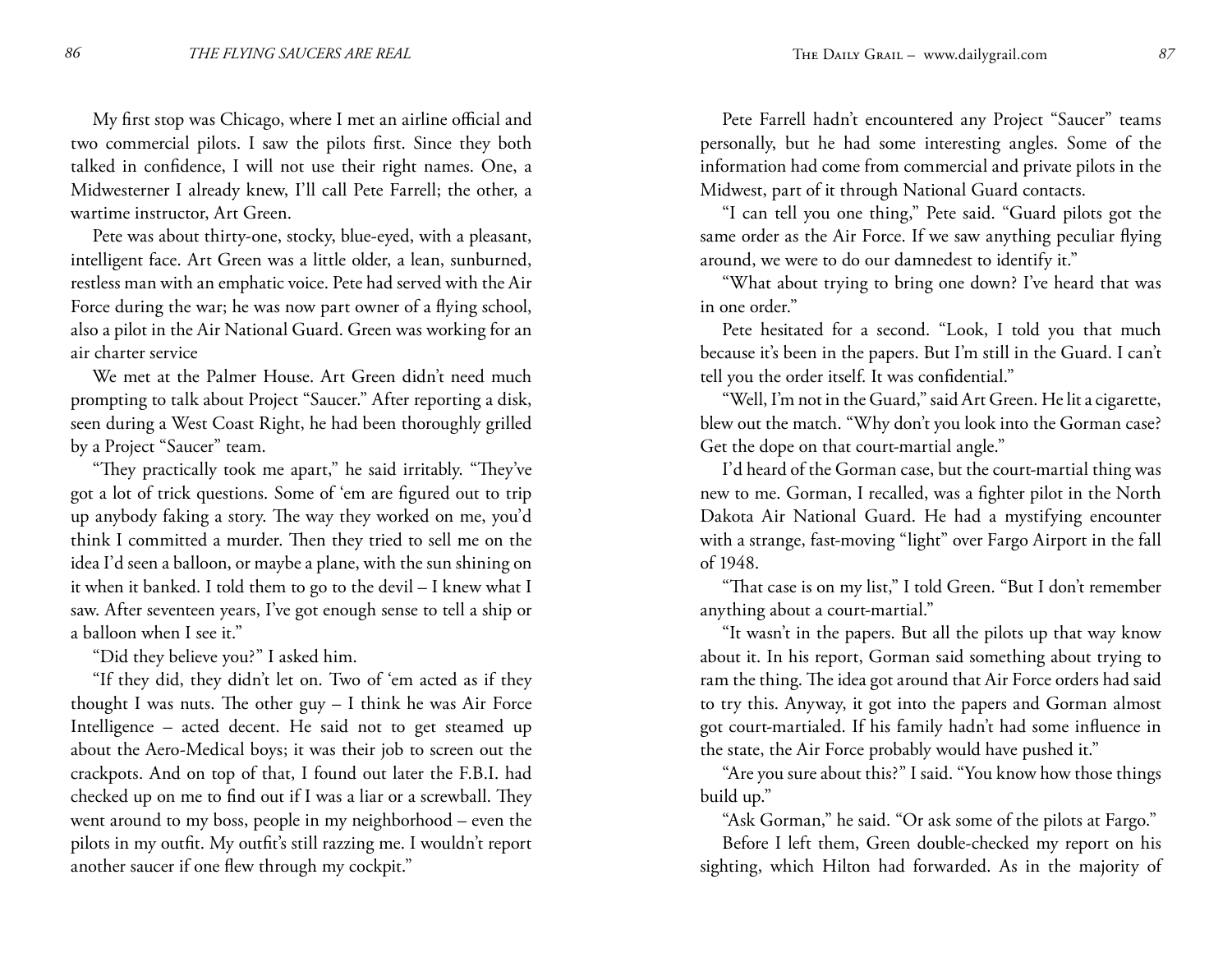cases, he had seen just one disk. It had hovered at a very high altitude, gleaming in the sun, then had suddenly accelerated and raced off to the north.

"I couldn't tell its size or speed," said Green. "But if it was as high as I think, it must have been pretty big."

Pete told me later that Green believed the disk had been at least twenty miles high, because it was well above clouds at thirty thousand feet. "It's kind of hard to believe," said Pete. "The thing would have to be a lot bigger than a B-29, and the speed over two thousand miles an hour."

"You know what they said about the Mantell saucer," I reminded him. "Some of the Godman Field people said it was at least three hundred feet in diameter."

"I've heard it was twice that," said Pete.

"You know any Kentucky National Guard pilots?" I asked.

"One or two," said Pete. "But they couldn't tell me anything. It was hushed up too fast."

That evening I talked with the airline official, whom I knew well enough to call by his first name. I put it to him bluntly. "Dick, if you're under orders not to talk, just tell me. Fm trying to find out whether Project 'Saucer' has muzzled airline pilots."

"You mean the ones who've sighted things? Perhaps, in a few cases. But most of the pilots know what happened to Captain Emil Smith, on United, and those Eastern pilots. They keep still so they won't be laughed at. Also the airlines don't like their pilots to talk for publication."

"I've heard of several cases," I said, "where Air Force Intelligence is supposed to have warned pilots to keep mum. Two of the reports come pretty straight."

He made a gesture. "That could be. I'm not denying that airline pilots – and that includes ours – see these things all the time. They've been sighted on the Seattle-Alaska route, and between Anchorage and Japan. I know of several saucers that pilots have

seen between Honolulu and the mainland. Check with Pan-American--you'll find their pilots have seen them, too."

"What happens to those reports?"

"They go to Operations," said Dick. "Of course, if something really important happens, the pilot may radio the tower before he lands. Then the C.A.A. gets word to the Air Force, and they rush some Intelligence officers to quiz the pilots. if it's not too hot, they'd come from Wright Field – regular Project 'Saucer' teams. Otherwise, they'd send the nearest Intelligence officers to take over temporarily."

I asked him if he had ever been in on one of thee sessions. Dick said he hadn't. "But a couple of pilots talked to me later. They said these Air Force men seemed quite upset about it; they pounced on everything these boys said about the thing's appearance--how it maneuvered and so on."

"What do your pilots think the saucers are?"

Dick gave me a slightly ironic grin. "Why ask me? Captain Blake says you've been getting it firsthand."

"I wasn't pulling a fast one," I protested. "We're not going to quote actual names or sources, unless people. O.K. it."

"Sure, I know that," said Dick. "But you've got thc answer already. Some pilots say interplanetary, some say guided missiles. A few – a very few – still think it's all nonsense, because they haven't seen any."

"What do you think?"

"I don't know the answer," said Dick, "but I'm positive of one thing. Either the Air Force is sitting on a big secret, or they're badly scared because they don't know the answer."

During the next week or so, I covered several northwest and mountain states. Although I was chiefly trying to find out about Project "Saucer," I ran onto two sightings that were not on my list.

One of these had occurred in California, at Fairfield Suisan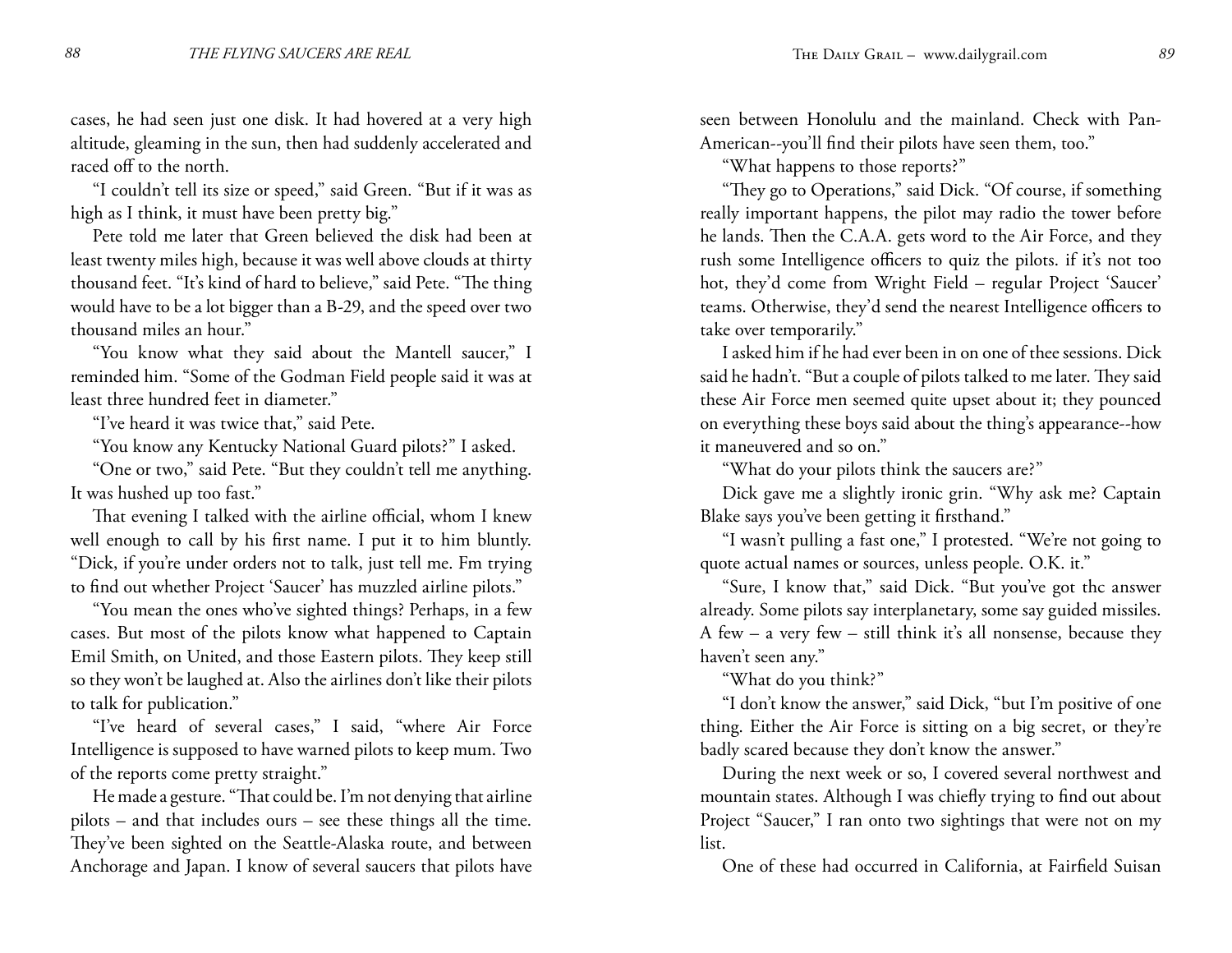Air Force Base. A Seattle man who had been stationed there gave me the details. It was on the night of December 1918, with unusually high winds sweeping across the airfield. At times the gusts reached almost seventy miles an hour. Suddenly a weird ball of light flashed into view, at a height of a thousand feet. As the men on the base watched it, astonished, the mysterious light abruptly shot skyward. In an incredibly short time, it reached an altitude of twenty thousand feet and vanished.

"Was there any shape outlined behind the light?" I asked the Seattle man.

"Nobody saw any," he replied. "It looked just like I said – a ball of light, going like a streak."

"Did it leave any smoke behind it?"

"You mean like an engine, or a jet?" He shook his head. "Not a thing. And it didn't make a sound--even when it shot up like that."

"Did you hear any guesses about it, or reports later on?"

"Some major who didn't see it said it must have been a balloon. Anybody with brains could see that was screwy. No balloon ever went up that fast--and besides, the thing was going against the wind."

The second incident occurred at Salmon Dam, Idaho, on August 13, 1947. When I heard the date, it sounded familiar. I checked my sightings file and saw it was the same day as the strange affair at Twin Falls, Idaho.

In the Twin Falls case, the disk was sighted by observers in a canyon. There was one interesting difference from the usual description. This disk was sky-blue, or else its gleaming surface somehow reflected the sky because of the angle of vision. Although it was not close to the treetops, the observers were amazed to see the trees whip violently when the disk raced overhead, as though the air was boiling from the object's swift passage.

At Salmon Dam, that same day, two miners heard an odd

roaring sound and stared into the sky. Several miles away, two brightly gleaming disks were circling at high speed. "It was like two round mirrors whirling around the sky," one of the men was later quoted as saying. "They couldn't have been any ordinary planes; not round like that. And they were going too fast."

During this part of my trip, I also was told that one saucer had fallen into a mountain lake. This came to me secondhand. The lone witness was said to have rushed over to his car to get his camera as the disk approached. When it plunged toward the lake, he was so startled that he failed to snap the picture until the moment it struck. This story sounded so flimsy that I didn't bother to list it.

Months later, a Washington newsman confirmed at least part of the lake story. When he first related it, I thought he had fallen for a gag. "I heard that yarn," I said. "Don't tell me you believe it?"

"I come from Idaho," he told me. "And I happen to know the fellow who took the picture. Maybe it wasn't a disk, but something fell into that lake."

"Did you see the picture?"

"Yes, at the Pentagon." At my surprised look, he added, "That was long before they clamped down. I was talking to an Air Force officer about this lake thing, and he showed me the picture."

"What did it look like?"

"You couldn't tell much about it – just a big splash and a blur where something went under. Maybe a magnifying glass would bring it out, but I didn't get a chance to try it."

It was early in 1950 when he told me this. I asked at the Pentagon if this picture was in the Wright Field files, and if so whether I could see it. My inquiries drew blank looks. No one remembered such a photograph. And even if it were in the Project "Saucer" files, I couldn't see it. This was more than two months after Project "Saucer" had been officially closed and its secrets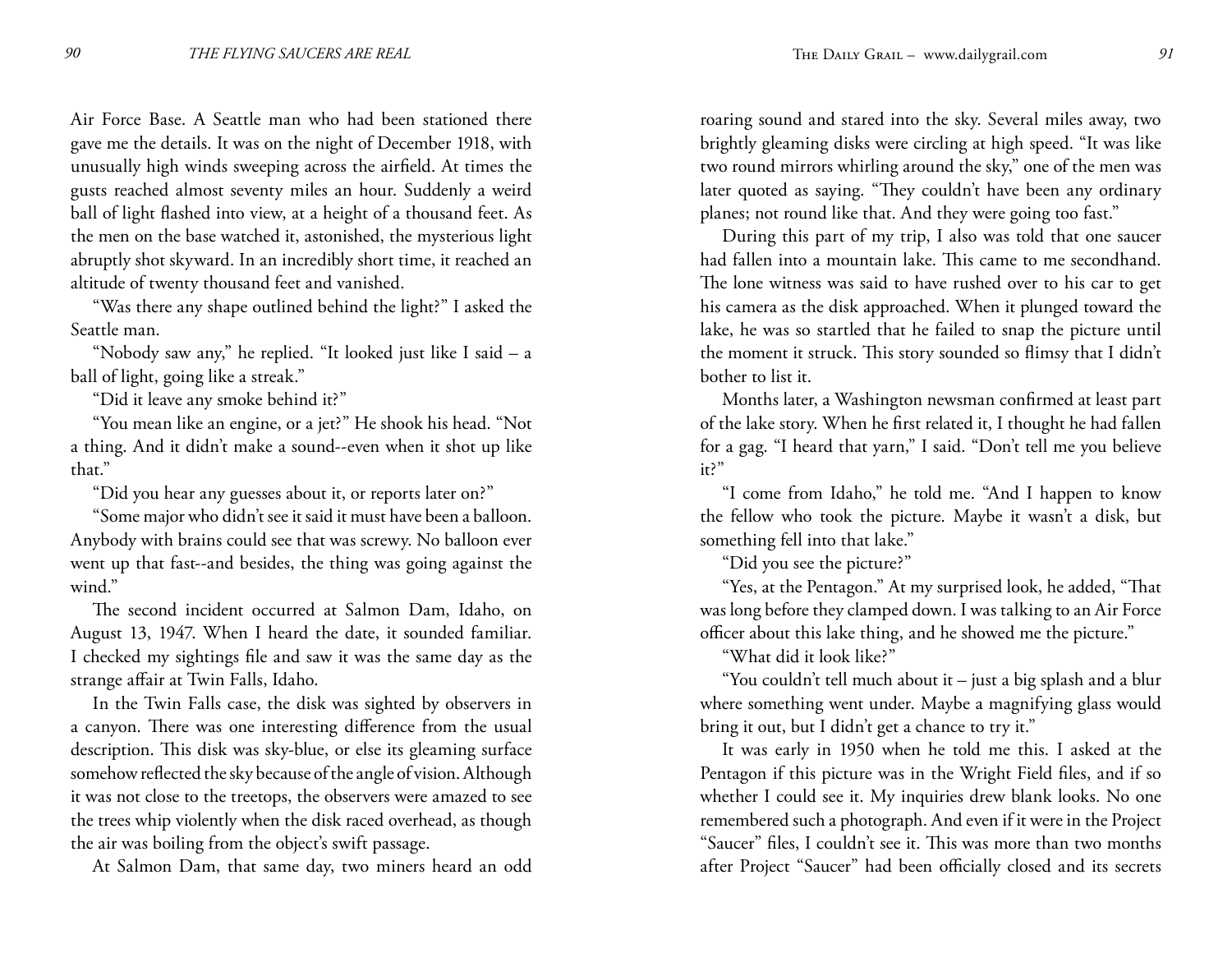presumably all revealed.

The rest of my interviews during this 1949 trip helped to round out my picture of Project "Saucer" operations. Some witnesses seemed afraid to talk; a few flatly refused. I found no proof of official pressure, but I frequently had the feeling that strong hints had been dropped.

Though one or two witnesses showed resentment at investigators' methods, most of them seemed more annoyed at the loss of time involved. One man had been checked first by the police, then by the sheriff's office; an Air Force team had spent hours questioning him, returning the next day, and finally the F.B.I. had made a character check. What he told me about the Air Force interrogation confirmed one of Art Green's statements:

*One Intelligence captain tried to tell me I'd seen a weather balloon. I called up the airport and had them check on release schedules. They said next day it didn't fit any schedules around this area. Anyway, the wind wasn't right, because the thing I saw was cutting into the wind at a forty-fivedegree angle.*

Other witnesses told me that investigators had suggested birds, meteors, reflections on clouds, shooting stars, and starshells as probable explanations of what they had seen. I learned of one pilot who had been startled by seeing a group of disks racing past his plane. Air Force investigators later suggested that he had flown through a flock of birds, or perhaps a cluster of balloons.

On the flight back to Washington, I reread all the information the Air Force had released on Project "Saucer." Suddenly a familiar phrase caught my eye. I read over the paragraph again:

*Preliminary study of the more than 240 domestic and thirty foreign incidents by Astro-Physicist Hynek indicates that an* 

*over-all total of about 30% can probably be explained away as astronomical phenomena.*

Explained away. I went through the report line by line. On page 17 I found this:

*Available preliminary reports now indicate that a great number of sightings can be explained away as ordinary occurrences which have been misrepresented as a result of human errors.*

On page 22 I ran onto another use of the phrase:

*The obvious explanation for most of the spherical-shaped objects reported, as already mentioned, is that they are meteorological or similar type balloons. This, however, does not explain reports that they travel at high speed or maneuver rapidly. But 'Saucer' men point out that the movement could be explained away as an optical illusion or actual acceleration of the balloon caused by a gas leak and later exaggerated by observers. . . . There are scores of possible explanations for the scores of different type sightings reported.*

Explained away…it might not mean anything. It could be just an unfortunate choice of words. But suppose that the real mission of Project "Saucer" was to cover up something. Or that its purpose was to investigate something serious, at the same time covering it up, step by step. The Project "Saucer" teams, then, would check on reports and simultaneously try to divert attention from the truth, suggesting various answers to explain the sightings. Back at Wright Field, analysts and Intelligence officers would go over the general picture and try to work up plausible explanations,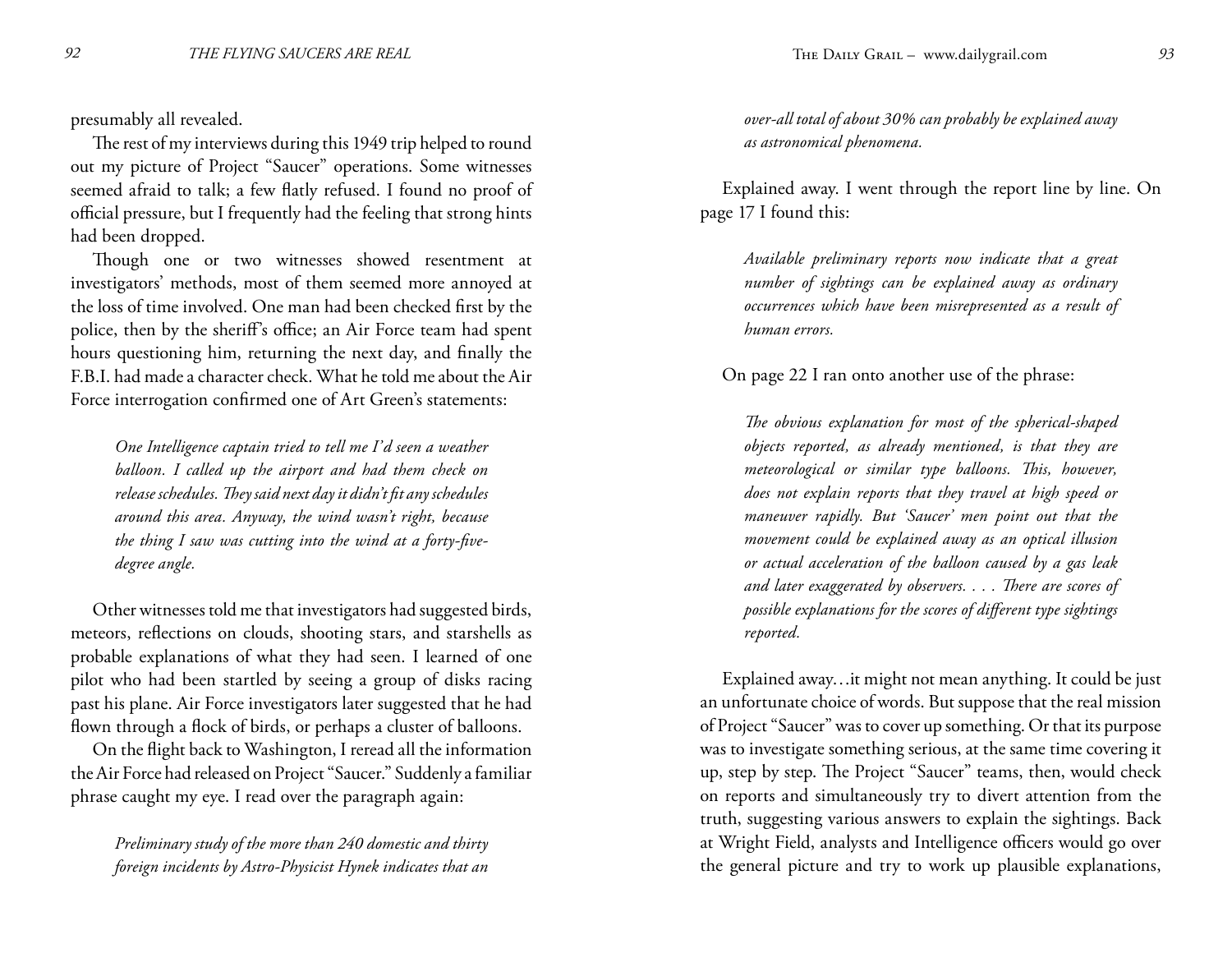which, if necessary, could even be published.

"Explaining away" would be one of the main purposes of Project personnel. These words would probably be used in discussions of ways and means; they would undoubtedly would be used in secret official papers. And since this published preliminary report had been made up from censored secret files, the use of those familiar words might have been overlooked, since, read casually, they would appear harmless. If the report had been thrown together hastily, the use of these telltale words could be easily understood, and so could the report's strange contradictions.

As an experiment, I fixed the idea firmly in mind that Project "Saucer" was a cover-up unit. Then I went back once more and read the items quoted above. The effect was almost startling. It was as though I were reading confidential suggestions for diverting attention and explaining away the sightings; suggestions made by Project members and probably circulated for comment.

"Now, wait a minute," I said to myself. "You may be dreaming up this whole thing." Trying to get back to a neutral viewpoint, I skimmed through the other details of Project operations, as described in the report.

The order creating Project "Saucer" was signed on December 30, 1947. (The actual code name was not "Saucer," but since for some reason the Air Force still has not published the name, I have followed their usage of "Saucer" in its place.)

On January 22, 1948, two weeks after Captain Mantell's death, the project officially began operations. (Preliminary investigation at Godman Field had been done by local Intelligence officers.) Project "Saucer" was set up under the Air Materiel Command at Wright Field.

Contracts were made with an astrophysicist (Professor Joseph Hynek), also a prominent scientist (still unidentified), and a group of evaluation experts (Rand Corporation). Arrangements

were made for services by the Air Weather Service, Andrews Field; the U. S. Weather Bureau; the Electronics Laboratory, Cambridge Field Station; the A.M.C. Aero-Medical Laboratory; the Army and Navy Departments; the F.B.I.; the Department of Commerce, Civil Aeronautics Administration; and various other government and private agencies. In addition, the services of rocket experts, guided-missile authorities, space-travel planners, and others (in the defense services or assigned to them) were made available as desired. Under the heading "How Incidents Are Investigated," the Project "Saucer" report says:

*But the hoaxes and crank letters in reality play a small part in Project "Saucer."*

*Actually, it is a serious, scientific business of constant investigation, analysis and evaluation which thus far has yielded evidence pointing to the conclusion that much of the saucer scare is no scare at all, but can be attributed to astronomical phenomena, to conventional aerial objects, to hallucinations and to mass psychology.*

*But the mere existence of some yet unidentified flying objects necessitates a constant vigilance on the part of Project "Saucer" personnel and the civilian population. Investigation is greatly stepped up when observers report incidents as soon as possible to the nearest military installation or to Headquarters, A.M.C., direct.*

*A standard questionnaire is filled out under the guidance of interrogators. In each case, time, location, size and shape of object, approximate altitude, speed, maneuvers, color, length of time in sight, sound, etc., are carefully noted. This information is sent in its entirety, together with any*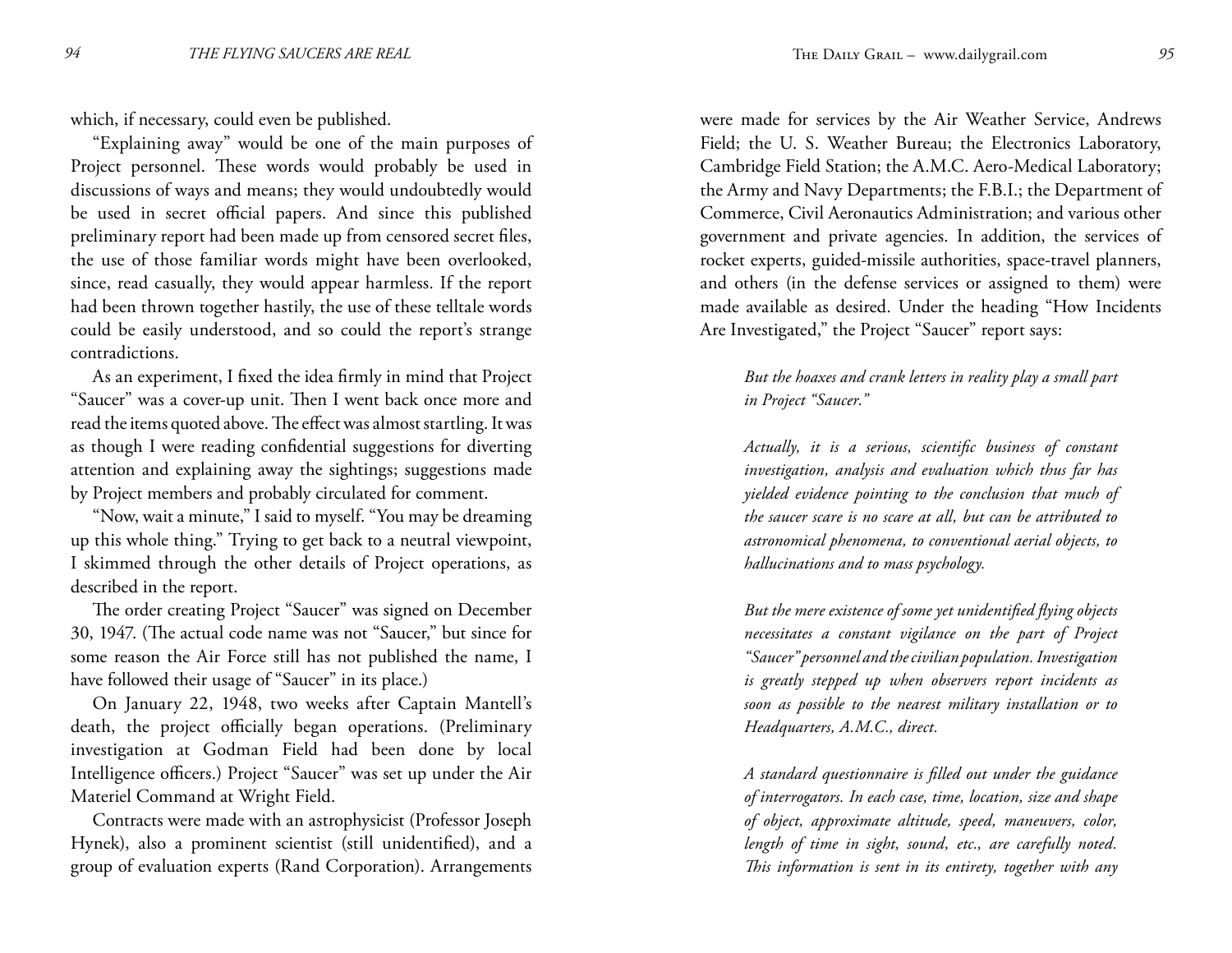*fragments, soil photographs, drawings, etc., to Headquarters, A.M.C. Here, highly trained evaluation teams take over. The information is broken down and filed on summary sheets, plotted on maps and graphs and integrated with the rest of the material, giving an easily comprehended over-all picture.*

*Duplicate copies on each incident arc sent to other investigating agencies, including technical labs within the Air Materiel Command. These are studied in relation to many factors such as guided missile research activity, weather, and many others, atmospheric sounding balloon launchings, commercial and military aircraft flights, flights of migratory birds and a myriad of other considerations which might furnish explanations.*

*Generally, the flying objects are divided into four groups: Flying disks, torpedo or cigar-shaped bodies with no wings or fins visible in flight, spherical or balloon-shaped objects and balls of light. The first three groups are capable of flight by aerodynamic or aerostatic means and can be propelled and controlled by methods known to aeronautical engineers. As for the lights, their actions--unless they were suspended from a higher object or were the product of hallucination- remain unexplained.*

*Eventually, reports are sent back to Project "Saucer" headquarters, often marking incidents closed. The project, however, is a young one-much of its investigation is still under way.*

*Currently, a psychological analysis is being made by A.M.C.'s Aero-Medical laboratory to determine what percentage of*  *incidents are probably based on errors of the human mind and senses. Available preliminary reports now indicate that a great number can be explained away as ordinary occurrences which have been misrepresented as a result of these human errors.*

Near the end of the last page, a paragraph summed tip the report.

*The 'Saucers' are not a joke. Neither are they cause for alarm to the population. Many of the incidents already have answers. Meteors. Balloons. Falling stars. Birds in flight. Testing devices, etc. Some of them still end in question marks.*

From what I had learned on this trip, I strongly doubted the answer suggested. All but the "testing devices." What did they mean by that? It could be a hint at guided missiles; they had already mentioned guided-missile research activity in another spot.

But if that was what lay behind this elaborate project, they would hardly be hinting at it. If the answer was space travel, then such hints made sense, They would be part of the cover-up plan. Everyone – including the Soviet Union – knew we were working on guided missiles. It would do no harm to use this as one of the "myriad explanations" for the flying saucers.

I was still trying to figure it out when my plane let down for the landing at Washington. I had hoped by this time to know the truth about Project "Saucer." Instead, it was a deeper mystery than ever. True, I had found out how they operated – outside of Wright Field. Some of the incidents had been enlightening. By now, I was certain that Project "Saucer" was trying hard to explain away the sightings and hide the real answer.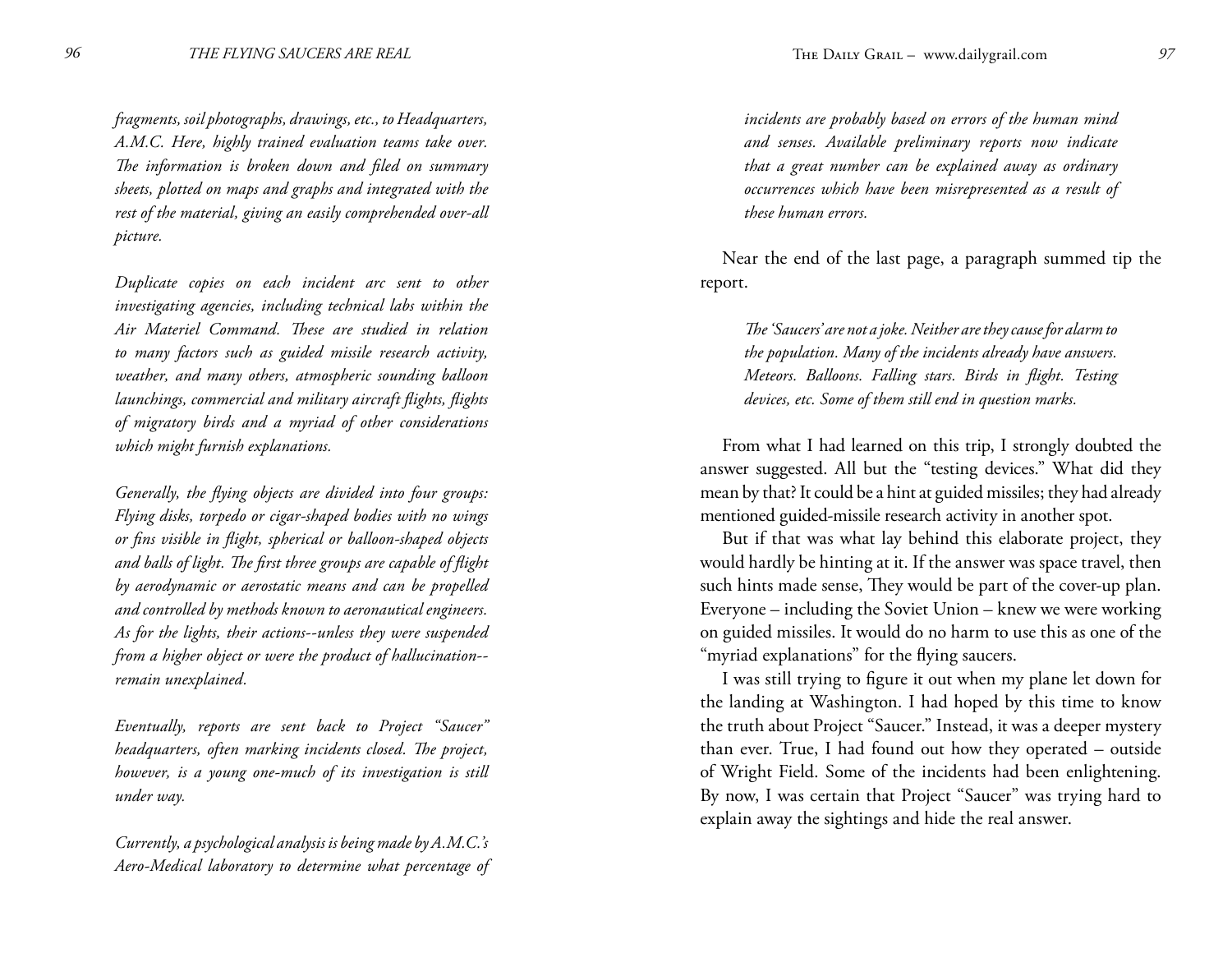## CHAPTER TEN

Then I reached home, I found a brief letter from Ken Purdy:

*Dear Don:*

*The Mantell and Eastern cases both look good. I don't see how they can brush them off. It looks more like the interplanetary answer to me, but we won't decide on treatment until we're sure. [I had suggested two or three angles, if this proved the real answer.]*

*Who would be the best authority to check our disk operation theory and give us more details on directional control? I'd like to have it checked by two more engineers.*

#### *KEN*

Next day, I dug out my copy of Boal's interview with D, the famous aircraft designer. "Certainly the flying saucers are possible," the designer had told Boal. "Give me enough money and I'll build you one. It might have to be a model because the fuel would be a problem. If the saucers that have been seen came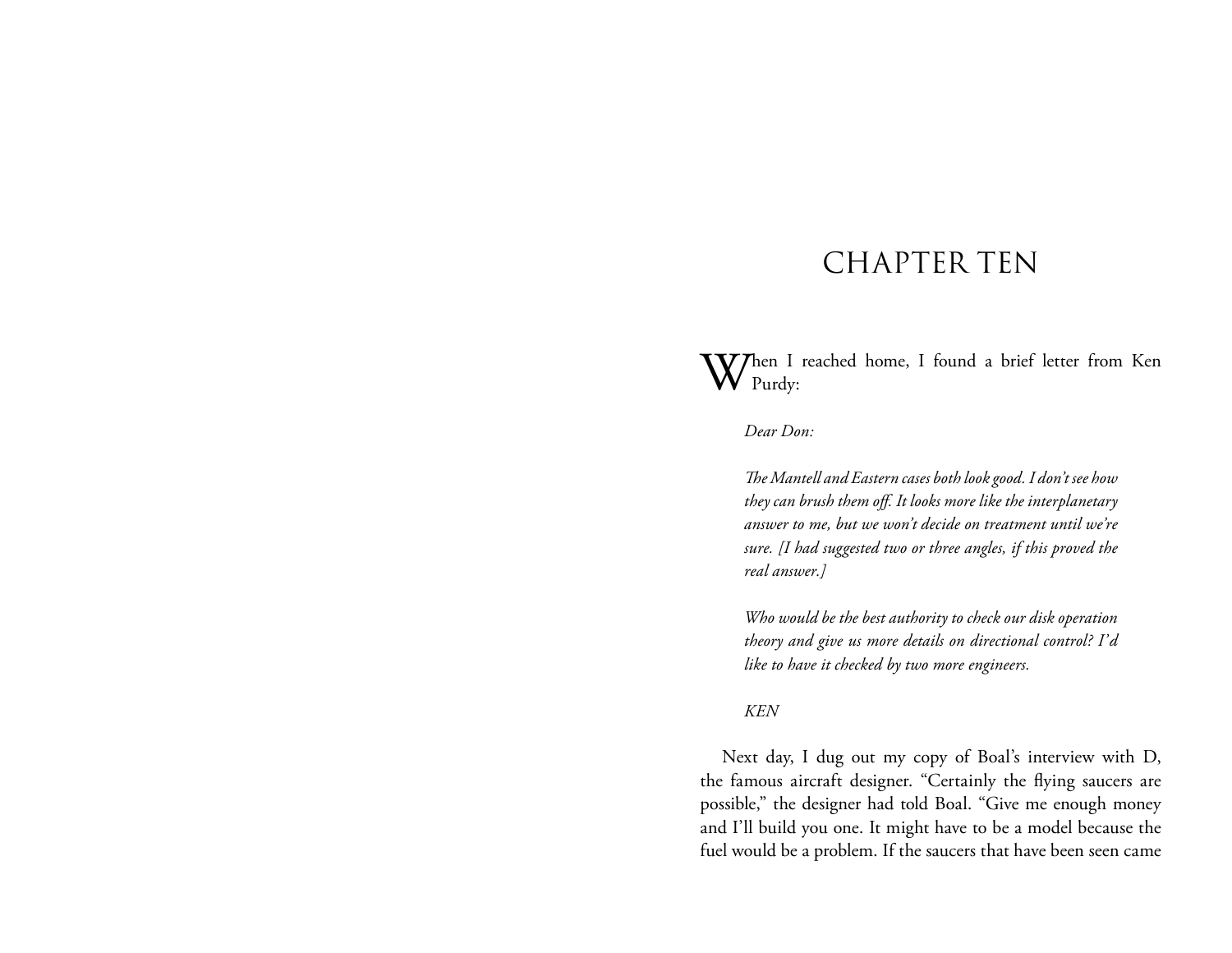from other worlds, which isn't at all Buck Rogerish, they may be powered with atomic energy or by the energy that produces cosmic rays--which is many times more powerful--or by some other fuel or natural force that our research hasn't yet discovered. But the circular airfoil is quite feasible.

"It wouldn't have the stability of the conventional airplane, but it would have enormous maneuverability--it could rise vertically, hover, descend vertically, and fly at extremely high speed, with the proper power. Don't take my word for it. Check with other engineers."

Before looking up a private engineer I had in mind, I went to the National Advisory Committee for Aeronautics. The N.A.C.A. is America's most authoritative source of aerodynamic knowledge. I knew they had already tried out disk-shaped airfoils, and I asked about this first. I found that two official N.A.C.A. reports, Technical Note 539 and Report 431, discuss tests on circular and elliptical Clark Y airfoils. Both reports state that these designs were found practical.

Later, I talked with one of the top engineers in the N.A.C.A. Without showing him D's sketch, I asked how a disk might operate.

"It could be built with variable-direction jet or rocket nozzles," be said. "The nozzles would be placed around the rim, and by changing their direction the disk could be made to rise and descend vertically. It could hover, fly straight ahead, and make sharp turns.

"Its direction and velocity would be governed by the number of nozzles operating, the power applied, and the angle at which they were tilted. They could be pointed toward the ground, rearward, in a lateral direction, or in various combinations.

"A disk flying level, straight ahead, could be turned swiftly to right or left by shifting the angles of the nozzles or cutting off power from part of the group. This method of control would operate in the earth's atmosphere and also, using rocket power, in free space, where conventional controls would be useless."

The method he had described was not the one which D had outlined. "What about a rotating disk?" I asked the N.A.C.A. man. "Suppose you had one with a stationary center, and a large circular section rotating around it? The rotating part would have a camber built into it, or it would have slotted vanes."

He gave me a curious look, "Where'd you get that idea about the camber?" I told him it had come to me from *True*.

"It could be done," he said. "The slotted-vanes method has already been tried. There's an engineer in Glendale, California, who's built a model. His name's E. W. Kay."

He gave me a few details on how a cambered or slotted-vane rotating disk might operate, then interrupted himself to ask me what I thought the saucers were.

"They're either interplanetary or some secret development," I said. 'What do you think?"

"The N.A.C.A. has no proof they even exist," he answered.

When I left the building a few minutes later, I was still weighing that statement. If the Air Force or the Navy had a secret disk device, the N.A.C.A. would almost certainly know about it. The chances were that any disk-shaped missile or new type of circular aircraft would first have been tested in the N.A.C.A. wind tunnels at Langley Field. If the saucers were interplanetary, the N.A.C.A. – at least top officials – would probably have been in on any discussion of the disks' performance. Either way, the N.A.C.A.'s official attitude could be expected to match the Pentagon's.

After lunch, I took a taxi to the office of the private engineer. Like D, he has asked that he not be quoted by name. The name I am using, Paul Redell, will serve that purpose. Redell is a wellknown aeronautical engineer. He has worked with major aircraft companies and served as a special consultant to government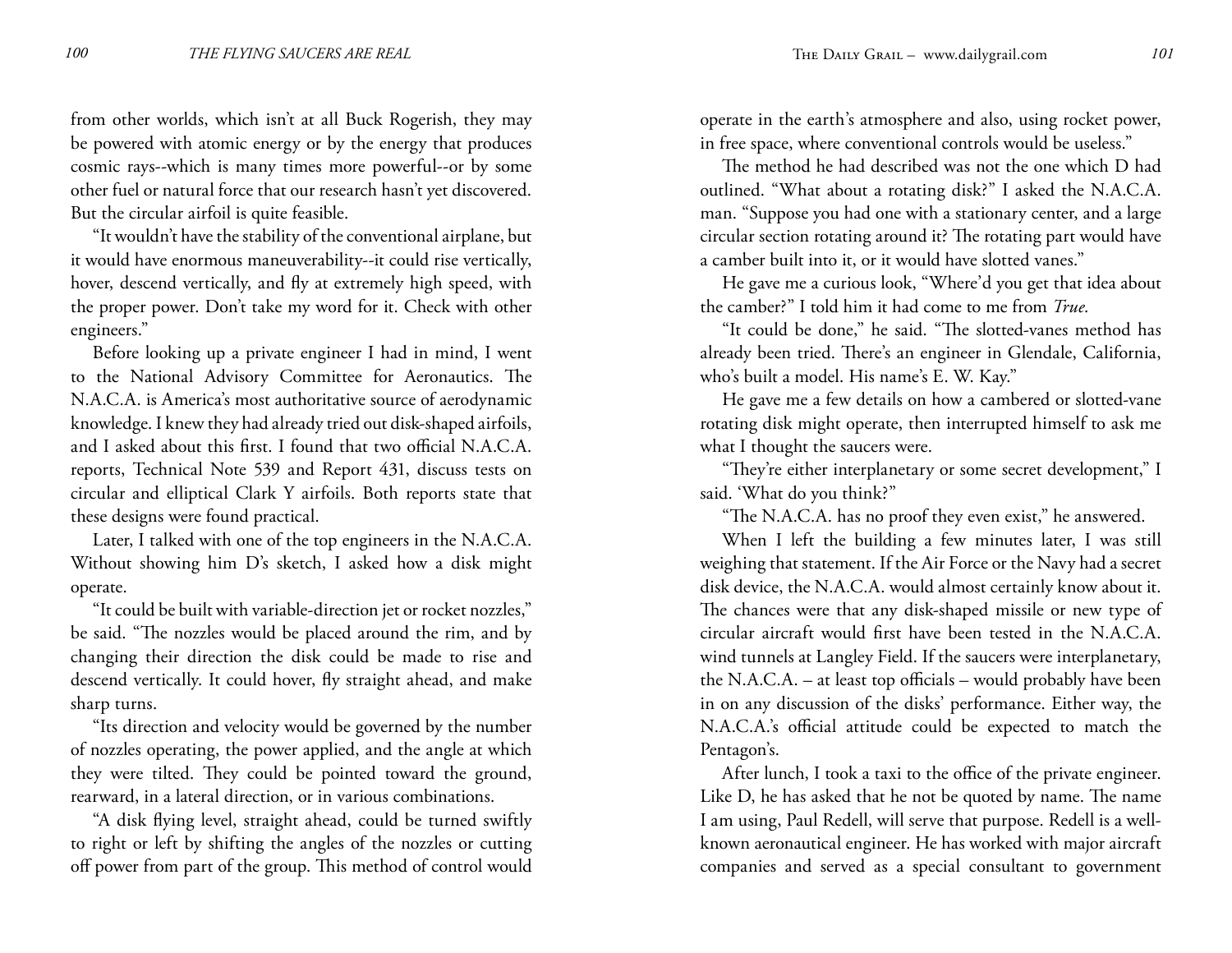agencies and the industries. He is also a competent pilot.

Although I had known him several years, he refused at first to talk about the saucers. Then I realized he thought I meant to quote him. I showed him some of the material I had roughed out, in which names were omitted or changed as requested.

"All right," Redell said finally. "What do you want to know?"

"Anything you can tell us. But first, your ideas on these sketches." I showed him D's drawings and then gave him the high points of the investigation. When I mentioned the mysterylight incident at Fairfield Suisan Air Force Base, Redell sat up quickly.

"The Gorman case again!"

"We heard about some other 'light' cases," I said. "One was at Las Vegas."

"I know about that one. That is, it you mean the green light – wait a minute!" Redell frowned into space for a few seconds, "You say that Fairfield Suisan sighting was on December 3rd? Then the Las Vegas sighting was only a few days later. It was the first week of the month, I'm positive."

"Those light reports have got me stumped," I said. "A light just can't fly around by itself. And those two-foot disks…"

"You haven't worked on the Gorman case?" asked Redell. I told him I hadn't though it was coming up on my schedule.

"Leave these sketches here," he said. "Look into that Gorman sighting. Then check on our plans for space exploration. I'll give you some sources. When you get through, come on back and we'll talk it over."

The Gorman "saucer dogfight" had been described in newspapers; the pilot had reported chasing a swiftly maneuvering white light, which had finally escaped him. Judging from the Project "Saucer" preliminary report, this case had baffled all the Air Force investigators. When I met George Gorman, I found

him to be intelligent, coolheaded, and very firmly convinced of every detail in his story. I had learned something about his background. He had had college training. During the war, he had been an Air Force instructor, training French student pilots. In Fargo, his home, he had a good reputation, not only for veracity but as a businessman. Only 26, he was part owner of a construction company, and also the Fargo representative for a hardware-store chain. Even knowing all this, I found it hard at first to believe some of the dogfight details. But the ground observers confirmed them.

It was about nine o'clock in the evening, October 1, 1948. Gorman, now an Air National Guard lieutenant, had been on a practice flight in an F-51 fighter. The other pilots on this practice patrol had already landed. Gorman had just been cleared by the C.A.A. operator in the Fargo Airport tower when he saw a fastmoving light below his circling fighter.

From his altitude, 4,500 feet, it appeared to be the tail light of a swiftly flying plane. As nearly as he could tell, it was 1,000 feet high, moving at about 250 m.p.h. Gorman called the tower to recheck his clearance. He was told the only other plane in the area was a Piper Cub. Gorman Could see the Cub plainly outlined below him. There was a night football game going on, and the field was brightly lighted. But the Cub was nowhere near the strange light.

As the mystery light raced above the football field. Gorman noticed an odd phenomenon. Instead of seeing the silhouette of a plane, he saw no shape at all around the light. By contrast, he could see the Cub's outline clearly.

Meantime, the airport traffic controller, L. D. Jensen, had also spotted the queer light. Concerned with the danger of collision – he said later that he, too, thought it a plane's tail light – he trained his binoculars on it. Like Gorman, he was unable to distinguish a shape near the light. Neither could another C.A.A.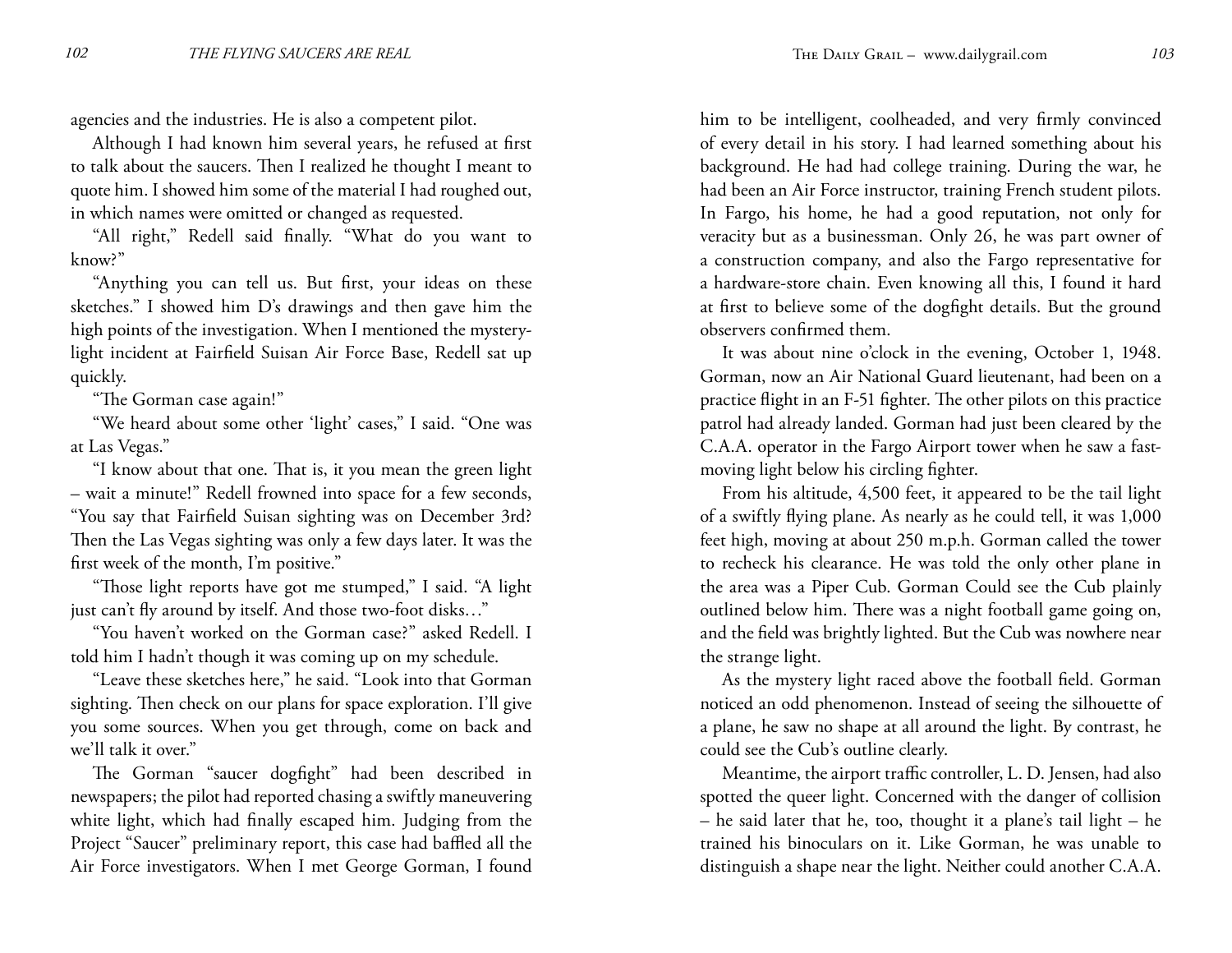man who was with him in the tower, a Fargo resident named Manuel E. Johnson.

Up in the F-51, Gorman dived on the light, which was steadily blinking on and off. "As I closed in," he told Project "Saucer" men later, "it suddenly became steady and pulled up into a sharp left turn. It was a clear white and completely roundabout six to eight inches in diameter. I thought it was making a pass at the tower. I dived after it and brought my manifold pressure up to sixty, but I couldn't catch the thing."

Gorman reported his speed at full power as 350 to 400 miles per hour. During the maneuvers that followed, both the C.A.A. men watched from the tower. Jensen was using powerful night glasses, but still no shape was visible near the mysterious light. The fantastic dogfight continued for twenty minutes. Gorman described it in detail.

"When I attempted to turn with the light, I blacked out temporarily, owing to excessive speed. I am in fairly good physical condition, and I don't believe there are many, if any, pilots who could withstand the turn and speed effected by the light and remain conscious."

During these sharp maneuvers, the light climbed quickly, then made another left bank. "I put my 51 into a sharp turn and tried to cut it off," said Gorman. "By then we were at about seven thousand feet, Suddenly it made a sharp right turn and we headed straight at each other. Just when we were about to collide I guess I lost my nerve. I went into a dive and the light passed over my canopy at about five hundred feet. Then it made a left circle about 1,000 feet above and I gave chase again."

When collision seemed imminent a second time, the object shot straight into the air. Gorman climbed after it at full throttle.

Just about this time, two. other witnesses, a private pilot and his passenger, saw the fast-moving light. The pilot was Dr. A. D. Cannon, an oculist; his passenger was Einar Nelson. Dr. Cannon later told investigators the light was moving at high speed. He thought it might be a Canadian jet fighter from over the border (a careful check with Canadian air officials ruled out this answer). After landing at the airport, Dr. Cannon and Mr. Nelson again watched the light, saw it change direction and disappear.

Meanwhile, Gorman was making desperate efforts to catch the thing. He was now determined to ram it, since there seemed nothing solid behind it to cause a dangerous crash. If his fighter was disabled, or if it caught fire, he could bail out. But despite the F-51's fast climb, the light still outdistanced him. At 14,000 feet, Gorman's plane went into a power stall, He made one last try, climbing up to 17,000 feet. A few moments later, the light turned in a north-northwest direction and quickly disappeared.

Throughout the dogfight, Gorman noticed no deviation on his instruments, according to the Project "Saucer" report. Gorman did not confirm or deny this when I talked with him. But he did agree with the rest of the Project statement. He did not notice any sound, odor, or exhaust trail.

Gorman's remarks about ramming the light reminded me of what Art Green had said. When I asked Gorman about the court-martial rumor, he gave me a searching glance.

"Where did you hear that?"

"Several places," I told him. "At Chicago, in Salt Lake City – in fact, we've been hearing it all over."

"Well, there's nothing to it," Gorman declared. He changed the subject.

Some time afterward, a Fargo pilot told me there had been trouble over the ramming story.

"But it wasn't Gorman's fault. Somebody else released that report to the A.P. The news story didn't actually say there was an Air Force order to ram it, but the idea got around, and we heard that Washington squawked. Gorman had a pretty rough time of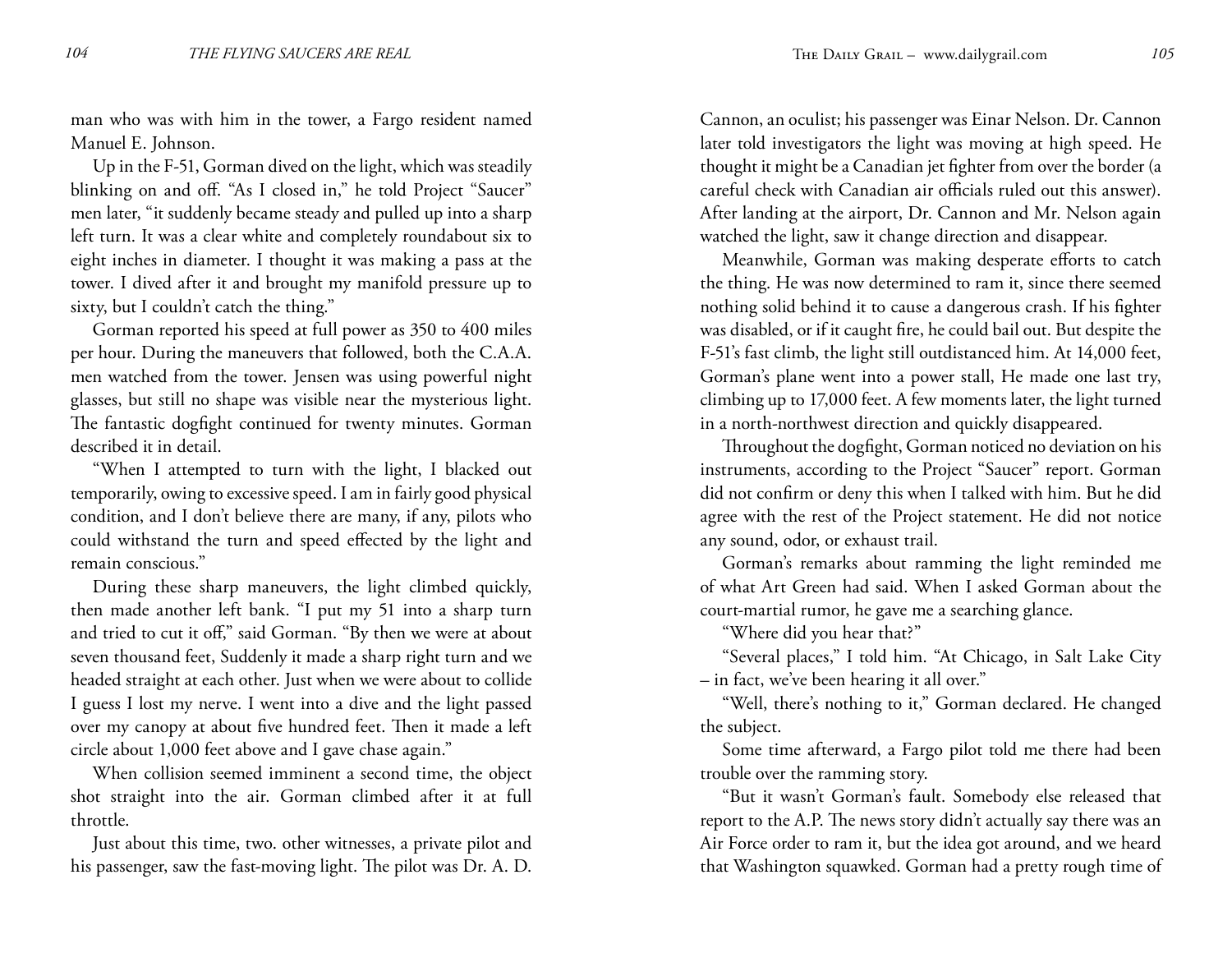it for a while. Some of the newspapers razzed his story. And the Project 'Saucer' teams really worked on him. I guess they were trying to scare him into saying he was mistaken, and it was a balloon."

When I asked Gorman about this, he denied he'd had rough treatment by the Project teams.

"Sure, they asked about a thousand questions, and I could tell they thought it might be a hoax at first. But that was before they quizzed the others who saw it."

"Anybody suggest it was a balloon?" I said casually.

"At first, they were sure that's what it was," answered Gorman. "You see, there was a weather balloon released here. You know the kind, it has a lighted candle on it. The Project teams said I'd chased after that candle and just imagined the light's maneuvers – confused it with my own movement, because of the dark."

Gorman grinned. "They had it just about wrapped up – until they talked to George Sanderson. He's the weather observer. He was tracking the balloon with a theodolite, and he showed them his records. The time and altitudes didn't fit, and the wind direction was wrong. The balloon was drifting in the opposite direction. Both the tower men backed him up. So that killed the weather-balloon idea."

The next step by Project "Saucer" investigators had been to look for some unidentified aircraft. This failed, too. Obviously, it was only routine; the outline of a conventional plane would certainly have been seen by Gorman and the men in the tower.

An astronomical check by Professor Hynek ruled out stars, fireballs, and comets – a vain hope, to begin with. The only other conventional answer, as the Project report later stated, was hallucination. In view of all the testimony, hallucination had to he ruled out. Finally, the investigators admitted they had no solution. The first Project "Saucer" report, on April 27, 1949, left the Gorman "mystery light" unidentified.

In the *Saturday Evening Post* of May 7, 1949, Sidney Shallett analyzed the Gorman case, in the second of his articles on flying saucers. Shallet suggested this solution: that Gorman had chased one of the Navy's giant cosmic-ray research balloons. Each of these huge balloons is lighted, so that night-flying planes will not collide with the gas bag or the instrument case suspended below. Shallett concluded that Gorman was suffering from a combination of vertigo and confusion with the light on the balloon.

As already mentioned, these huge Navy balloons are filled with only a small amount of helium before their release at Minneapolis. They then rise swiftly to very high altitudes, unless a leak develops. In Shallett's words, "These balloons travel high and fast. . . ."

Fargo is about two hundred miles from Minneapolis. Normally, a cosmic-ray research balloon would have reached a very high altitude by the time it had drifted this far. The only possible answer to its low-altitude sighting would be a serious leak.

If a leaking balloon had come down to one thousand feet at Fargo, it would either have remained at that height or kept on descending. The mystery light was observed at this altitude moving at high speed. If a Cub's outline was visible against the lighted football field, the massive shape of even a partly deflated balloon would have stood out like an elephant. Even before release, the partially inflated gas bags are almost a hundred feet tall. The crowd at the football game would certainly have seen such a monstrous shape above the glare of the floodlights, for the plastic balloons gleam brightly in any light rays. The two C.A.A. men, watching with binoculars, could not possibly have missed it.

For the cosmic-balloon answer to be correct, this leaking gas bag would have had to rise swiftly to 17,000 feet – after a loss of helium had forced it down to one thousand. As a balloon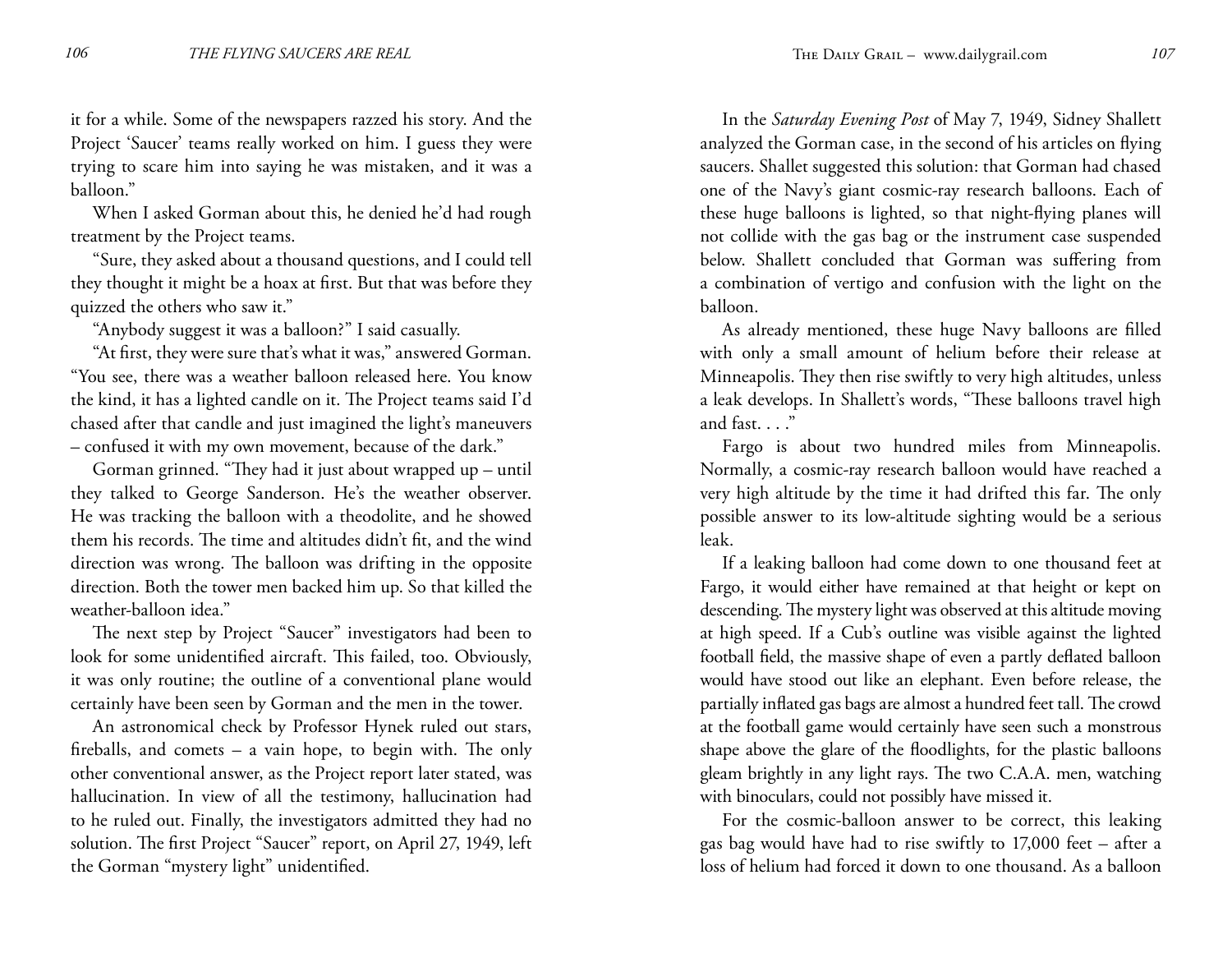pilot, I know this is impossible. The Project "Saucer" report said unequivocally: "The object could outturn and outspeed the F-51, and was able to attain a much steeper climb and to maintain a constant rate of climb far in excess of the Air Force fighter."

A leaking balloon? More and more, I became convinced that Secretary Forrestal had persuaded some editors that it was their patriotic duty to conceal the answer, whatever it was. That thought had begun to worry me, because of my part in this investigation. Perhaps John Steele had been right, and we shouldn't be trying to dig out the answer. But I had already told Purdy, and he had agreed, that if national security was involved, we would drop the thing completely.

By the time I had proved the balloon answer wrong, I was badly puzzled. The idea of a disembodied light was the hardest thing to swallow that I'd come across so far. And yet there were the other light reports--the strange sighting at Fairfield Suisan Field, the weird green lights at Las Vegas and Albuquerque. And there was the encounter that Lieutenant H. G. Combs had had one night above Andrews Field, near Washington, D. C.

This incident had occurred on November 18, 1948, six weeks after Gorman's experience. Combs, flying with another lieutenant named Jackson, was about to land his T-6, at 9:45 P.M., when a strange object loomed up near him. It looked like a grayish globe, and it gave off an odd, fuzzy light.

Combs chased the weird object for over ten minutes, during which it appeared to evade every move he made. Once, its speed was nearly six hundred miles an hour, as closely as he could estimate. In a final attempt to identify it, Combs zoomed the T-6 up at a steep angle and flashed his landing lights on it. Before he could get a good look, the globe light whirled off to the east and vanished.

Since Combs's story had been in the newspapers, Project "Saucer" evidently had felt in wise to give some explanation.

When I read it, in the preliminary report, I was amazed. Here was the concluding sentence:

*The mystery was cleared up when the object was identified positively as a cluster of cosmic-ray research balloons.*

Even one of the giant balloons would have been hard to take as the explanation. Combs was almost sure to have collided with it in his head-on passes. But an entire cluster! I tried to picture the T-6 zooming and twisting through the night sky, with several huge balloons in its path. It would be a miracle if Combs got through without hitting one of them, even if each balloon was lighted. But he had seen only one light; so had Lieutenant Jackson. That would mean all the rest of the balloons were unlighted--an unbelievable coincidence.

It was not until months afterward that I found Project "Saucer" had withdrawn this "solution." In its final report, this case, Number 207, was listed in the "Unidentified" group. How the balloon-cluster explanation ever got into the first report is still a mystery.

When I talked with Gorman, I told him I was baffled by the idea of a light maneuvering through the skies with no airfoil to support it.

"I know," he said. "It got me, too, at first."

"You mean you know the answer?" I demanded.

"It's just my personal opinion," said Gorman. "But I'd rather not have it printed. You see, I got some ideas from all the questions those Project teams asked me. If my hunch turns out to be right, I might be talking about an official secret."

I tried to pry some hint out of him, but Gorman just smiled and shook his head. "I can tell you this much," he said, "because it's been mentioned in print. There was thought behind every move the light made. It wasn't any radar-responder gadget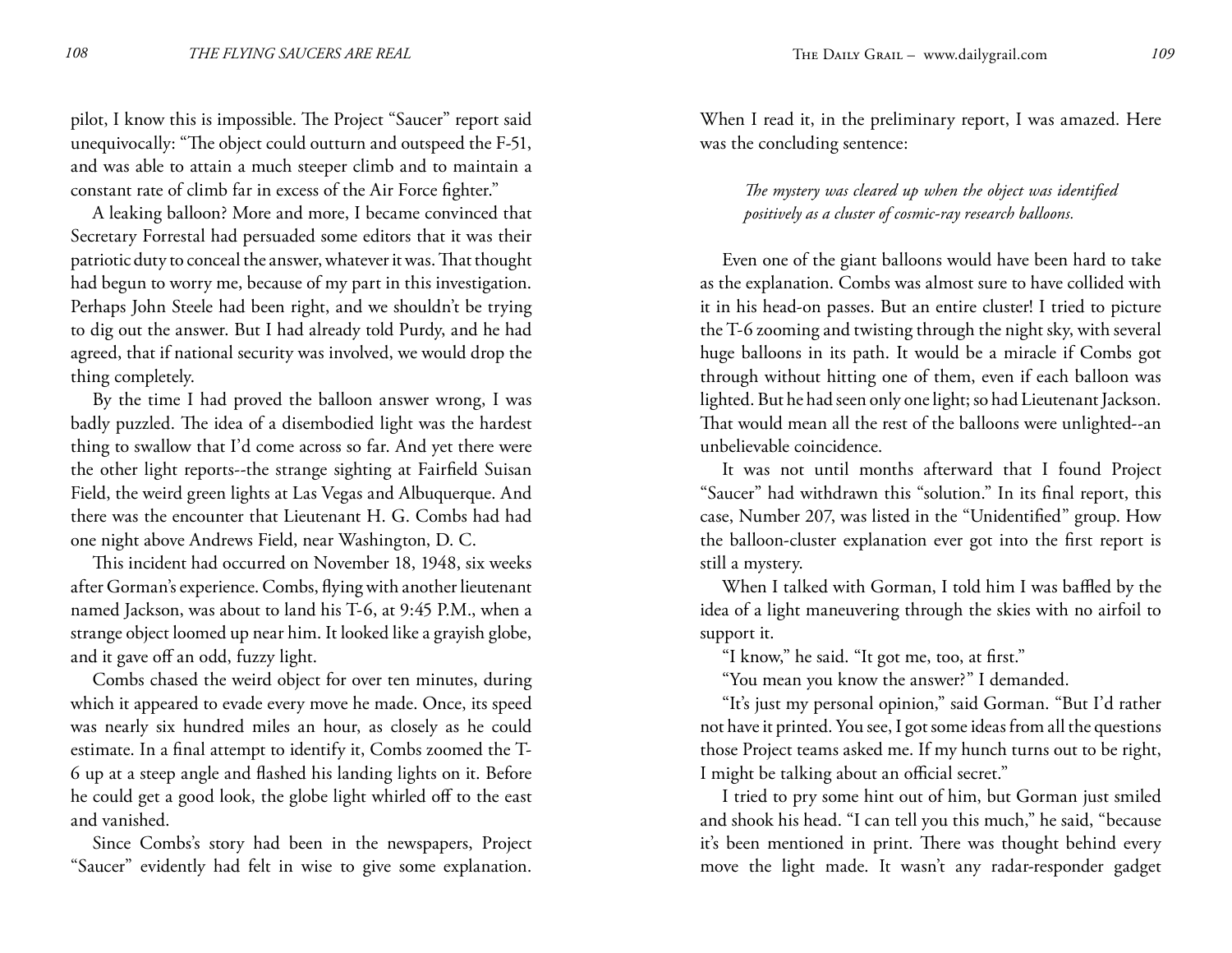making it veer away from my ship."

"How do you know that?"

"Because it reacted differently at different times. If it had been a mechanical control, it would have turned or climbed the same way each time I got near it. Instead, it was as if some intelligent mind was directing every turn like a game of chess, and always one move ahead of me. Maybe you can figure out the rest."

That was all I could get out of him. It bothered me, because Combs's report indicated the same thing. I had a strong temptation to skip the space-plans research and tell Redell what Gorman had told me. But Redell had an orderly mind, and he didn't like to be pushed.

Reluctantly, I gave up the idea. I had a feeling Redell knew the answer to the mystery lights, and it wasn't easy to put off the solution.

The letter that came from Art Green, while I was working on the space plans, didn't make it easier:

#### *Dear Keyhoe:*

*Just heard about your Seattle visit. That Fairfield Suisan thing is on the level; several Air Force pilots have told me about it.*

*When you get to Fargo, ask Gorman what they found when they checked his ship with a Geiger counter. If he says it was negative, then he must be under orders. I happen to know better.*

*Yours, ART GREEN*

# CHAPTER ELEVEN

 $\bigvee$  y first step, in checking on our space plans, was to look up  $\mathbf{V}\mathbf{I}$  official announcements. I found that on December 29, 1948, Defense Secretary James Forrestal had released this official statement:

*The Earth Satellite Vehicle Program, which is being carried out independently by each military service, has been assigned to the Committee on Guided Missiles for co-ordination.*

*To provide an integrated program, the Committee has recommended that current efforts be limited to studies and component design. Well-defined areas of such research have been allocated to each of the three military departments.*

Appropriation bills had already provided funds for space exploration plans. The Air Force research was indicated by General Curtis E. LeMay, who was then Deputy Chief of Air Staff for Research and Development. In outlining plans for an Air Engineering Design Center at Wright Field, General LeMay included these space-exploration requisites:

*Flight and survival equipment for ultra-atmospheric*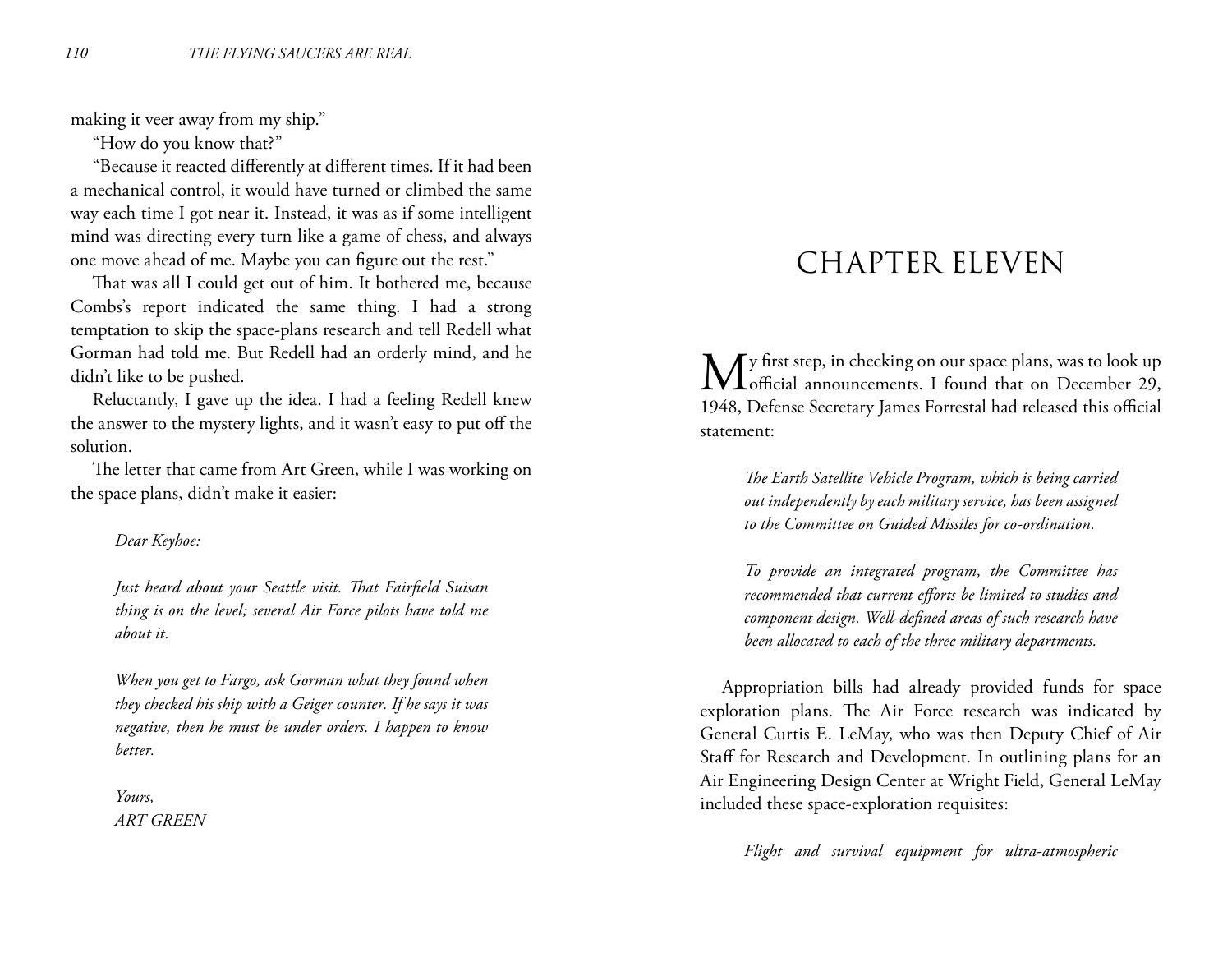*operations, including space vehicles, space bases, and devices for use therein.*

The idea of exploring space is, of course, nothing new. For many years, writers of imaginative fiction have described trips to the moon and distant planets. More recently, comic books and strips have gone in heavily for space-travel adventures.

As a natural result of this, the first serious rocket experiments in this country were labeled screwball stunts, about on a par with efforts to break through the sonic barrier. The latter had been "proved" impossible by aeronautical engineers; as for rocket flight, it was too silly for serious consideration. Pendray, Goddard, and other rocket pioneers took some vicious ridicule before America woke up to the possibilities.

Meantime, German scientists had gone far ahead. Their buzz bomb, a low-altitude semi-guided missile, was just the beginning. Even the devastating V-2, which soared high into the stratosphere before falling on England, was just a step in their tremendous space program. If the Nazis could have hung on a year or two more, the war might have had a grimly different ending.

When the Allies seized Nazi secrets, some of the German plans were revealed. Among them was one for a huge earth satellite. From this base, which would circle the earth some five hundred miles away, enormous mirrors would focus the sun's rays on any desired spot. The result: swift, fiery destruction of any city or base refusing to surrender.

First publication of this scheme brought the usual jeers. Many people, including some reputable scientists, believed it had been just a propaganda plan that even Goebbels had discarded as hopeless. Then the Pentagon announced the U.S. Earth Satellite Vehicle Program, along with plans for a moon rocket, The artificial satellite is to be a large rocket-propelled projectile. In its upward flight, it will have to reach a speed of 23,000 miles an hour, to

escape the earth's pull of gravity. At a height of about 500 miles, special controls will turn the projectile and cause it to circle the earth. These controls will be either automatic or operated from the ground, by radar. Theoretically, once such a vehicle is beyond gravity's magnetism, it can coast along in the sky forever. Its rocket power will be shut off; the only need for such power would be if the satellite veered off course. A momentary burst from the jets would be sufficient to bring it back to its orbit.

Circling the earth in about two hours, this first satellite is expected to be used as a testing station. Instruments will record and transmit vital information to the earth--the effect of cosmic rays, solar radiation, fuel required for course corrections, and many other items.

A second space base farther out will probably be the next step. It may be manned, or it may be under remote control like the first. Perhaps the first satellite vehicle will be followed by a compartmented operating base, a sort of aerial aircraft carrier, with other rocket ships operating to and fro on the earth shuttle. The moon rocket is expected to add to our information about space, so that finally we will emerge with an interplanetary space craft.

The first attempts may fail. The first satellite may fall back and have to be guided to an ocean landing. Or its controls might not bring it into the planned orbit. In this case, it could coast on out into space and be lost. But sooner or later, effective controls will be found. Then the manned space ships will follow.

Once in free space, there will be no gravitational pull to offset. The space ship and everything in it will be weightless. Shielding is expected to prevent danger from cosmic rays and solar radiation.

The danger from meteorites has been partly discounted in one scientific study ("Probability that a meteorite will hit or penetrate a body situated in the vicinity of the earth," by G. Grimminger,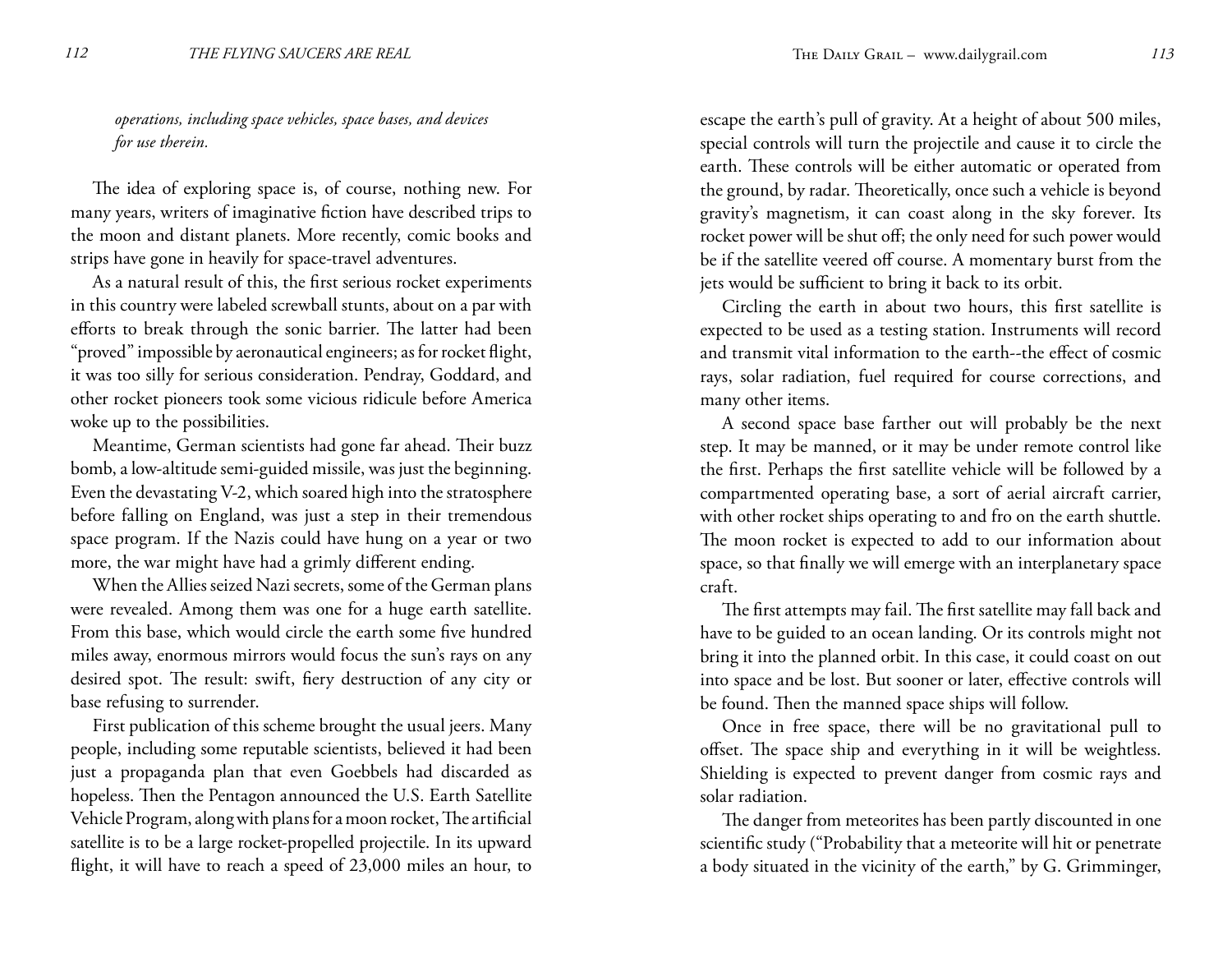*Journal of Applied Physics*, Vol. 19, No. 10, pp. 947-956, October 1948). In this study, it is stated that a meteorite is unlikely to penetrate the thick shell our space vehicles will undoubtedly have. However, this applies only to the earth's atmosphere. Longer studies, using remote-controlled vehicles in space, may take years before it will be safe to launch a manned space ship. Radar or other devices may have to be developed to detect approaching meteorites at a distance and automatically change a space ship's course. The change required would be infinitesimal, using power for only a fraction of a second.

But before we are ready for interplanetary travel, we will have to harness atomic power or some other force not now available, such as cosmic rays. Navigation at such tremendous speeds is another great problem, on which special groups are now at work. A Navy scientific project recently found that strange radio signals are constantly being sent out from a "hot spot" in the Milky Way; other nebulae or "hot" stars may be similarly identified by some peculiarity in their radio emanations. If so, these could be used as check points in long-range space travel.

Escape from the earth's gravity is possible even now, according to Francis H. Clauser, an authority on space travel plans. But the cost would be prohibitive, with our present rocket motors, and practical operations must wait for higher velocity rocket power, atomic or otherwise. ("Flight beyond the Earth's Atmosphere", *S.A.E. Quarterly Transactions*, Vol. 2, No, 4, October 1948.)

Already, a two-stage rocket has gone more than 250 miles above the earth. This is the V-2-Wac Corporal combination. The V-2 rocket is used to power the first part of the flight, dropping off when its fuel is exhausted. The Wac Corporal then proceeds on its own fuel, reaching a fantastic speed in the thin air higher up.

Hundreds of technical problems must be licked before the first satellite vehicle can be launched successfully. Records on our V-2 rockets indicate some of the obstacles. On the take-off, their present swift acceleration would undoubtedly kill anyone inside. When re-entering the earth's atmosphere the nose of a V-2 gets red-hot.

Both the acceleration and deceleration must be controlled before the first volunteers will be allowed to hazard their lives in manned rockets. Willi Ley, noted authority on space-travel problems, believes that pilots may have to accept temporary blackout as a necessity on the take-off. (Two of his books, *Rockets and Space Travel* and *Outer Space*, give fascinating and wellthought-out pictures of what we may expect in years to come.)

Some authorities believe that our space travel will be confined to our own solar system for a long time, perhaps forever. The trip to the moon, though now a tremendous project, would be relatively simple compared with a journey outside our system. Escape from the moon, for the return trip, would be easier than leaving the earth; because of its smaller mass, to escape the moon's gravitational pull would take a speed of about 5,000 miles an hour, against 23,000 for the earth. Navigation would be much simpler. Our globe would loom up in the heavens, much larger and brighter than the moon appears to us. Radar beams would also be a guide.

The greatest obstacle to reaching far-distant planet is the time required. In the Project "Saucer" study of space travel, Wolf 359 was named as the nearest star likely to have possibly inhabited areas. Wolf 359 is eight light-years from the earth. The limiting speed in space, according to Einstein's law, would be just under the speed of light – 186,000 miles per second. At this speed, Einstein states, matter is converted into energy. It is a ridiculous assumption, but even if atomic power, or some force such as cosmic rays, made an approach to that speed possible, it would still take eight years to reach Wolf 359. The round trip would take sixteen.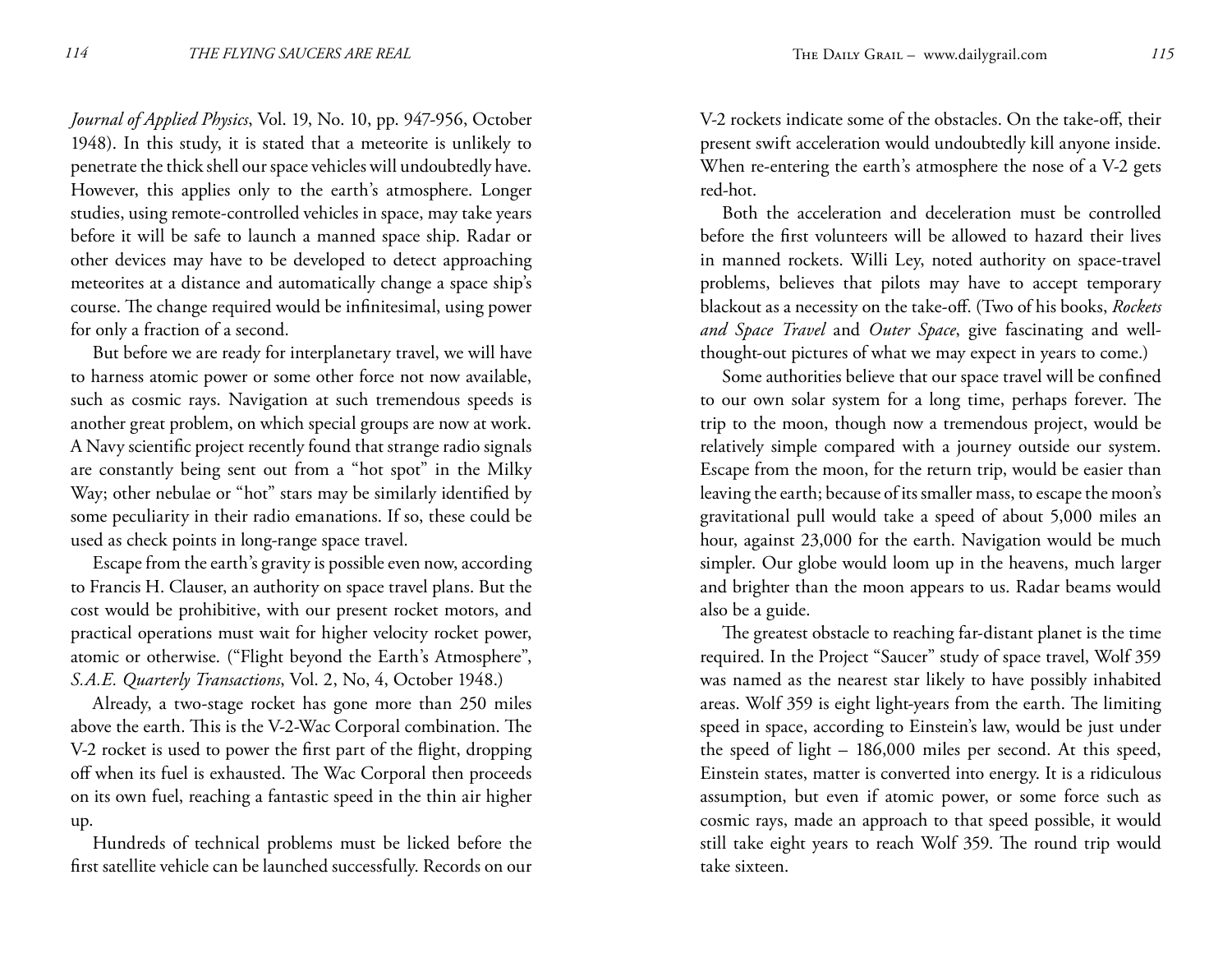There have been a few scientists who dispute Einstein's law, though no one has disproved it. If the speed of light is not an absolute limit for space ships, then travel to remote parts of the universe may someday be possible.

Otherwise, a trip outside our solar system could be a lifetime expedition. Most space travel would probably be limited to the planets of our sun – the moon, Mars, Venus, Jupiter, and the others.

Although it may be many years before the first manned space ship leaves the earth, we are already at work on the problems the crews would face. I learned some of the details from a Navy flight surgeon with whom I had talked about take-off problems.

"They're a lot further than that" he told me. "Down at Randolph Field, the Aero-Medical research lab has run into some mighty queer things. Ever hear of 'dead distance'?"

"No, that's a new one."

"Well, it sounds crazy, but they've figured out that a space ship would be going faster than anyone could think."

"But you think instantaneously," I objected.

"Oh, no. It takes a fraction of a second, even for the fastest thinker. Let's say the ship was making a hundred miles a second – and that's slow compared with what they expect eventually. Everything would happen faster than your nerve impulses could register it. Your comprehension would always be lagging a split second behind the space ship's operation."

"I don't see why that's so serious," I said.

"Suppose radar or some other device warned you a meteorite was coming toward you head-on. Or maybe some instrument indicated an error in navigation. By the time your mind registered the thought, the situation would have changed."

"Then all the controls would have to be automatic," I said. I told him that I had heard about plans for avoiding meteorites. "Electronic controls would be faster than thought."

"That's probably the answer," he agreed. "Of course, at a hundred miles a second it might not be too serious. But if they ever get up to speeds like a thousand miles a second, that mental lag could make an enormous difference, whether it was a meteorite heading toward you or a matter of navigation."

One of the problems he mentioned was the lack of gravity. I had already learned about this. Once away from the earth's pull, objects in the space ship would have no weight. The slightest push could send crewmen floating around the sealed compartment.

"Suppose you spilled a cup of coffee," said the flight surgeon. "What would happen?"

I said I hadn't thought it out.

"The Randolph Field lab can tell you," he said. "The coffee would stay right there in the air. So would the cup, if you let go of it. But there's a more serious angle--your breath."

"You'd have artificial air," I began.

"Yes, they've already worked that out. But what about the breath you exhale? It contains carbon dioxide, and if you let it stay right there in front of your face you'd be sucking it back into your lungs. After a while, it would asphyxiate you. So the air has to be kept in motion, and besides that the ventilating system has to remove the carbon dioxide."

"What about eating?" I asked. "Swallowing is partly gravity, isn't it?"

He nodded. "Same as drinking, though the throat muscles help force the food down. I don't know the answer to that. In fact, everything about the human body presents a problem. Take the blood circulation. The amount of energy required to pump blood through the veins would be almost negligible. What would that do to your heart?"

"I couldn't even guess," I said.

"Well, that's all the Aero-Medical lab can do – guess at it. They've been trying to work out some way of duplicating the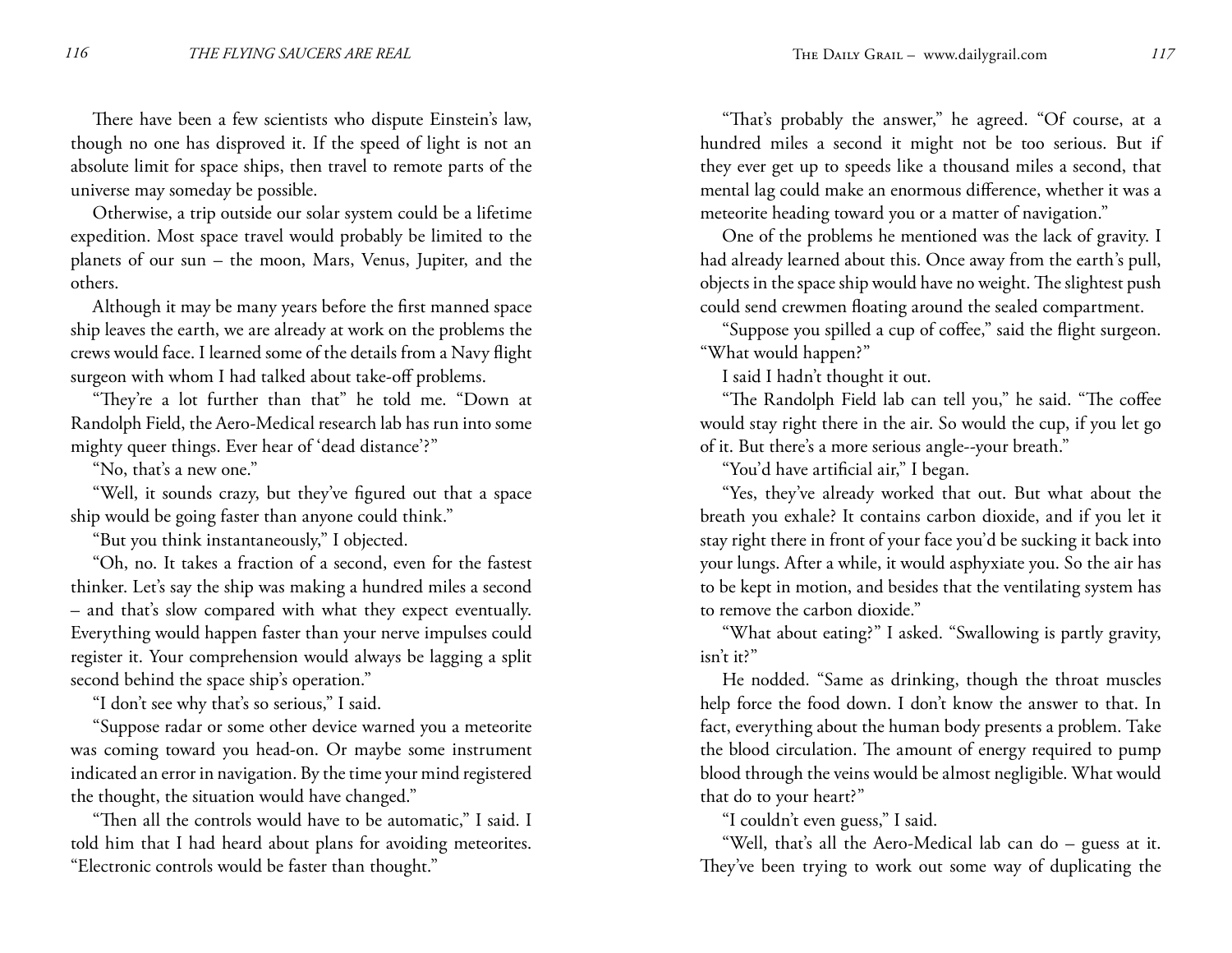effect of zero gravity, but there's just no answer. If you could build a machine to neutralize gravity, you could get all the answers, except to the 'dead distance' question.

"For instance, there's the matter of whether the human body would even function without gravity. All down through the stages of evolution, man's organs have been used to that downward pull. Take away gravity, and your whole body might stop working. Some of the Aero-Medical men I've talked with don't believe that, but they admit that long trips outside of gravity might have odd effects.

"Then there's the question of orientation. Here on earth, orienting yourself depends on the feeling you get from the pull of gravity, plus your vision. just being blindfolded is enough to disorient some people. Taking away the pull of gravity might be a lot worse. And of course out in space your only reference points would be distant stars and planets. We've been used to locating stars from points on the earth, where we know their position. But how about locating them from out in space, with a ship moving at great speed? Inside the space ship, it would be something like being in a submarine. Probably only the pilot compartment would have glass ports, and those would be covered except in landing--maybe even then. Outside vision might be by television, so you couldn't break a glass port and let out your pressure.

"But to go back to the submarine idea. It would be like a sub, with this big difference: In the submarine you can generally tell which way is down, except maybe in a crash dive when you may lose your equilibrium for a moment. But in the space ship, you could be standing with your feet on one spot, and another crewman might be – relative to you – standing upside down. You might be floating horizontally, the other man vertically. The more you think about it, the crazier it gets. But they've got to solve all those problems before we can tackle space."

To make sure I had the details right, I checked on the Air Force research. I found that the Randolph Field laboratory is working on all these problems, and many more. Although plans arc not far enough advanced to make it certain, probably animals will be sent up in research rockets to determine the effect of no gravity before any human beings make such flights. The results could be televised back to the earth.

All through my check-up on space exploration plans, one thing struck me: I met no resistance. There was no official reticence about the program; on the contrary, nothing about it seemed secret. Even though it was peacetime, this was a little curious, because of the potential war value of an earth satellite vehicle. Even if the Nazi scheme for destruction proved just a dream, an orbiting space base could be used for other purposes. In its twohour swing around the earth, practically all of the globe could be observed-directly, by powerful telescopes, or indirectly, by a combination of radar and television. Long-range missiles could be guided to targets, after being launched from some point on the earth. As the missiles climbed high into the stratosphere, the satellite's radar could pick them up and keep them on course by remote control.

There were other possibilities for both attack and defense. Ordinarily, projects with wartime value are kept under wraps, or at least not widely publicized. Of course, the explanation might be very simple: The completion of the satellite vehicle was so remote that there seemed no need for secrecy. But in that case, why had the program been announced at all?

If the purpose had been propaganda, it looked like a weak gesture. The Soviets would not be greatly worried by a dream weapon forty or fifty years off. Besides that, the Pentagon, as a rule, doesn't go for such propaganda. There was only one conventional answer that made any sense. If we had heard that the Soviets were about to announce such a program, as a propaganda trick,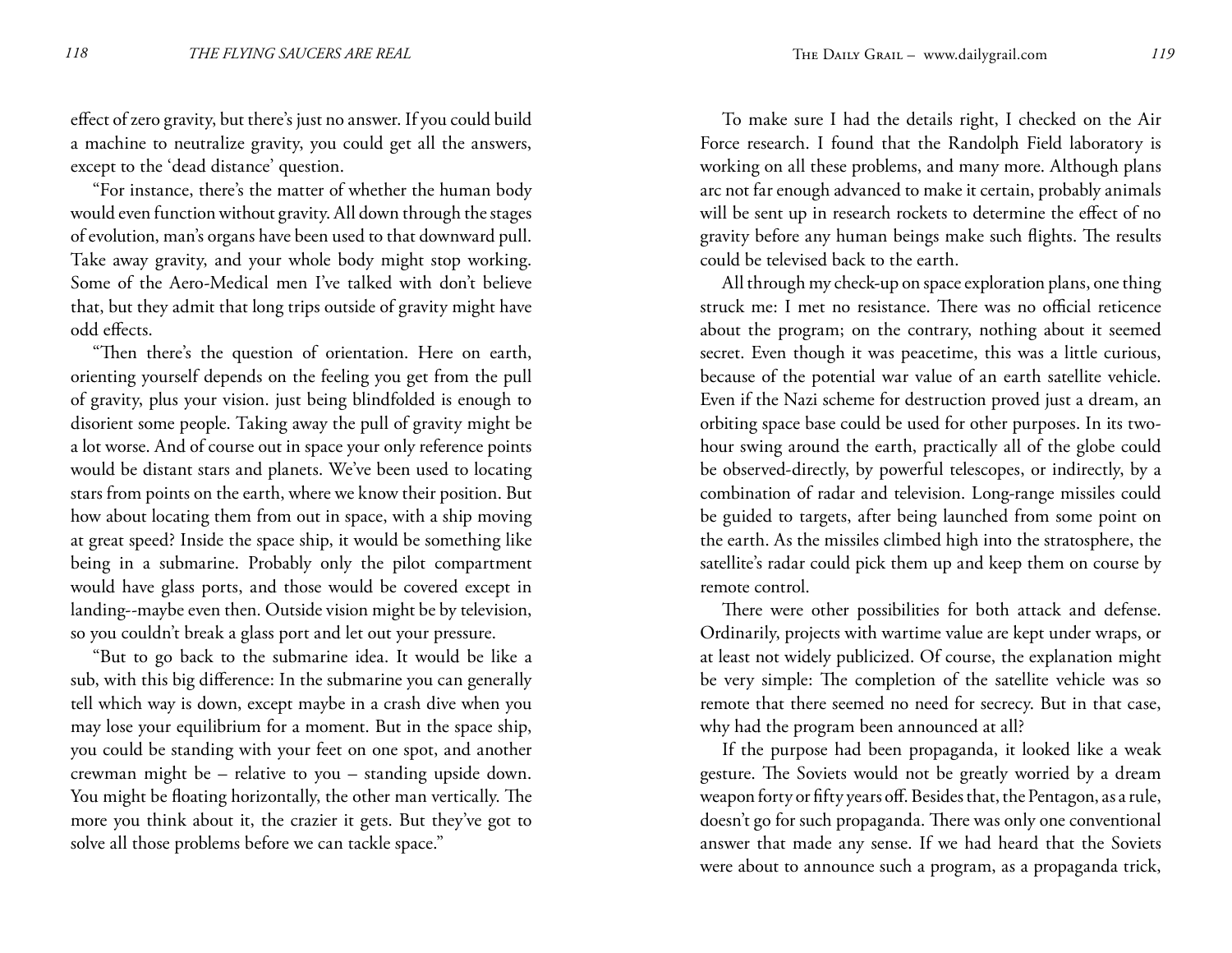it would be smart to beat them to it. But I had no proof of, any such Russian intention.

The date on Secretary Forrestal's co-ordination announcement was December 30, 1948. One day later, the order creating Project "Saucer" had been signed. That didn't prove anything; winding up the year, Forrestal could have signed a hundred orders. I was getting too suspicious.

At any rate, I had now analyzed the Gorman case and checked on our space plans. Tomorrow I would see Redell and find out what he knew.

### CHAPTER TWELVE

When I called Redell's office I found he had flown to Dallas<br>and would not be back for two days. By the time he returned, I had written a draft of the Gorman case, with my answer to the balloon explanation. When I saw him, the next morning, I asked him to look it over.

Redell lit his pipe and then read the draft, nodding to himself now and then. "I think that's correct analysis," he said when he finished. "That was a very curious case. You know, Project 'Saucer' even had psychiatrists out there. If Gorman had been the only witness, I think they'd have called it a hallucination. As it was, they took a crack at him and the C.A.A. men in their preliminary report."

Though I recalled that there had been a comment, I didn't remember the wording. Redell looked it up and read it aloud:

*From a psychological aspect, the Gorman incident raised the question, "Is it possible for an object without appreciable shape or known aeronautical configuration to appear to travel at variable speeds and maneuver intelligently?"*

"Hallucination might sound like a logical answer," I said, "until you check all the testimony. But there are just too many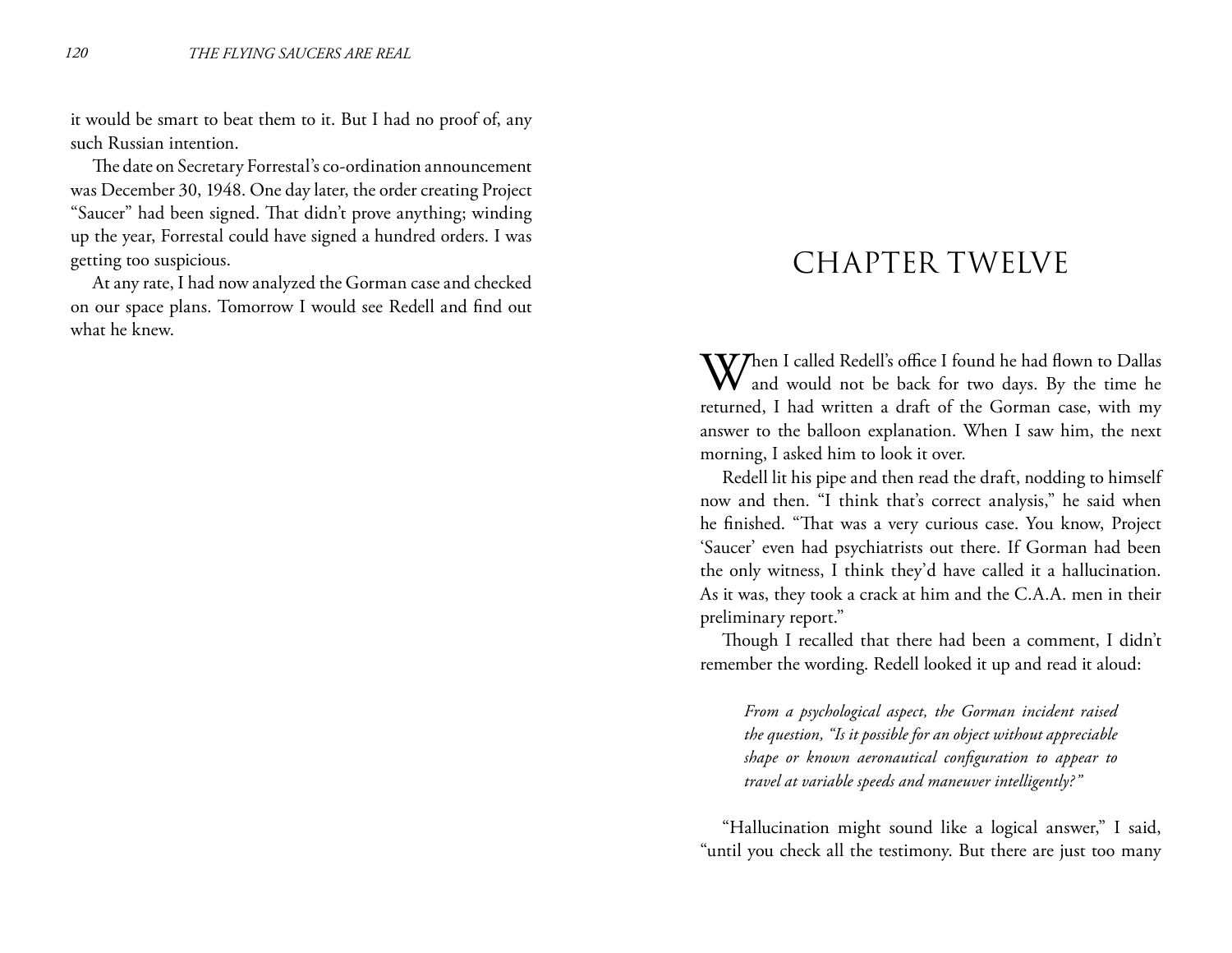witnesses who confirm Gorman's report. Also, he seems like a pretty level-headed chap."

Redell filled his pipe again. "But you still can't quite accept it?"

"I'm positive they saw the light – but what the devil was it? How could it fly without some kind of airfoil?"

"Maybe it didn't. You remember Gorman described an odd fuzziness around the edge of the light? It's in this Air Force report. That could have been a reflection from the airfoil."

"Yes, but Gorman would have seen any solid…" I stopped, as Redell made a negative gesture.

"It could be solid and still not show up," he said.

"You mean it was transparent? Sure, that would do it!"

"Let's say the airfoil was a rotating plastic disk, absolutely transparent. The blurred, fuzzy look could have been caused by the whirling disk. Neither Gorman nor the C.A.A. men in the tower could possibly see the disk itself."

"Paul, I think you've hit it," I said. "I can see thc rest of it – the thing was under remote control, radio or radar. And from the way it flew rings around Gorman, whoever controlled it must have been able to see the F-51, either with a television 'eye' or by radar,"

"Or by some means we don't understand," said Redell. He went on carefully, "In all these saucer cases, keep this in mind: We may be dealing with some totally unknown principle something completely beyond our comprehension."

For a moment, I thought he was hunting at some radical discovery by Soviet – captured Nazi scientists. Then I realized what he meant. "You think they're interplanetary," I murmured.

"Why not?" Redell looked surprised. "Isn't that your idea? I got that impression."

"Yes, but I didn't think you believed it. When you said to check on our space plans, I thought you had some secret missile in mind."

"No, I had another reason. I wanted you to see all the problems involved in space travel. If you accept the interplanetary answer, you have to accept this, too – whoever is looking us over has licked all those problems years ago. Technically, they'd be hundreds of years ahead of us – maybe thousands. It has a lot to do with what they'd be up to here."

When I mentioned the old sighting reports, I found that Redell already knew about them. He was convinced that the earth had been under observation a long time, probably even before the first recorded sightings.

"I know some of those reports aren't authentic," he admitted. "But if you accept even one report of a flying disk or rocketshaped object before the 20th century, then you have to accept the basic idea. In the last forty years, you might blame the reports on planes and dirigibles. But there was no propelled aircraft until 1903. Either all those early sightings were wrong, or some kind of fast aerial machine has been flying periodically over the earth for at least two centuries.

I told him I was pretty well convinced, but that *True* faced a problem. There was some conflicting evidence, and part of it seemed linked with guided missiles. I felt sure we could prove the space-travel answer, but we had to stay clear of discussing any weapons that were still a secret.

"I can't believe that guided missiles are the answer to the Godman Field saucer and the Chiles-Whitted case, or this business at Fargo. But we're got to be absolutely sure before we print anything."

"Well, let's analyze it," said Redell. "Let's see if all the saucers could be explained as something launched from the earth." He reached for a pad and a pencil. "First, let's take your rotating disk. That would be a lot simpler to build than the stationary disk with variable jet nozzles. With a disk rotated at high speed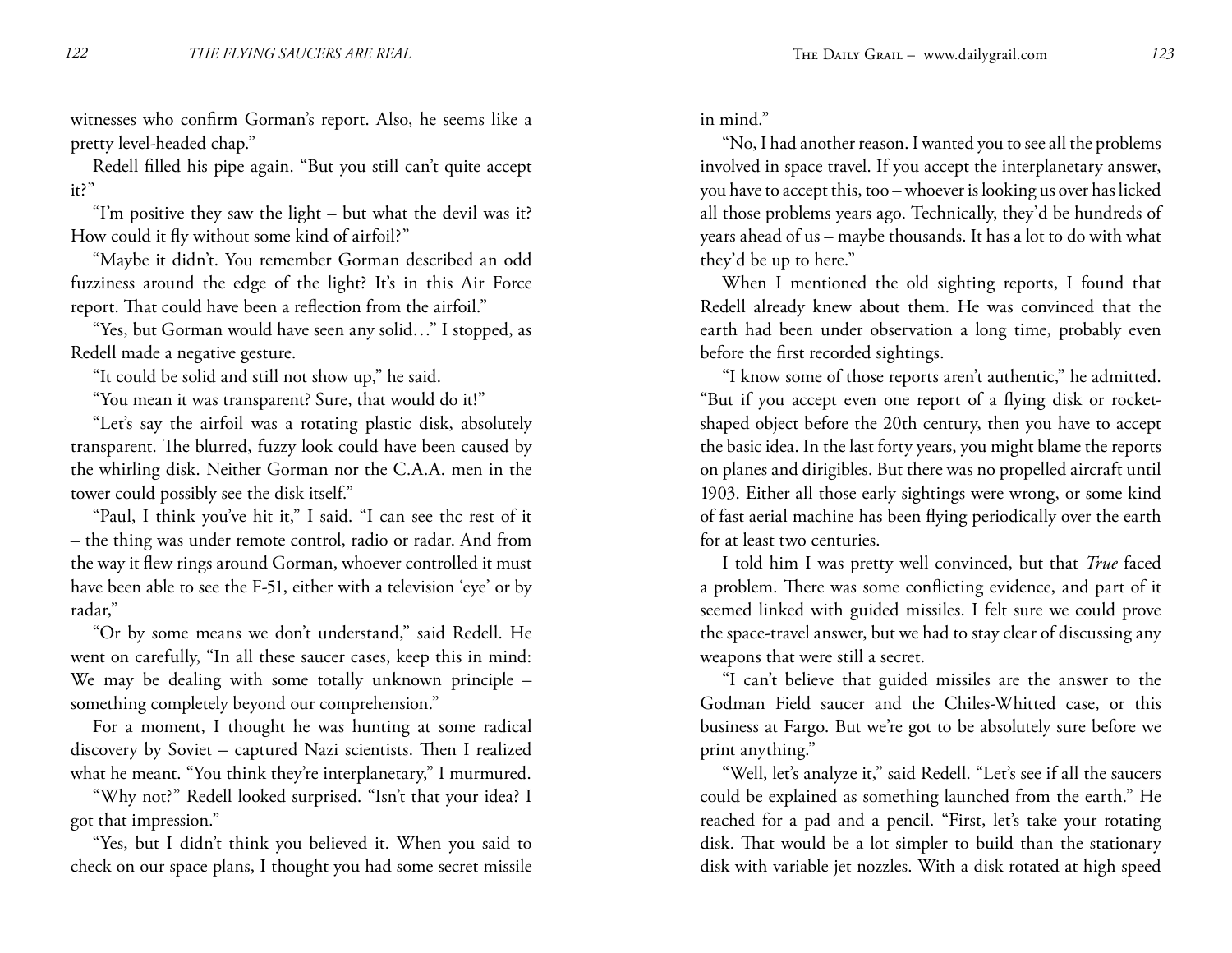you get a tremendous lift, whether it's slotted or cambered, as long as there's enough air to work on."

"The helicopter principle," I said.

Redell nodded. "The most practical propulsion would be with two or more jets out on the rim, to spin your rotating section. But to get up enough speed for the jets to be efficient, you'd have to whirl the disk mechanically before the take-off. Here's one way. You could have a square hole in the center; then the disk launching device would have a square shaft, rotated by an engine or a motor. As the speed built up, the cambered disk would ride up the shaft and free itself, rising vertically, with the jets taking over the job of whirling the cambered section.

"The lift would be terrific, far more than any normal aircraft. I don't believe any human being could take the G's involved in a maximum power climb; they'd have to use remote control. When it got to the desired altitude, your disk could be flown in any direction by tilting it that way. The forward component from that tremendous lift would result in a very high speed. The disk could also hover, and descend vertically."

"What about maneuvering?" I asked, thinking of Gorman's experience.

"It could turn faster than any pilot could stand," said Redell. "Of course, a pilot's cockpit could be built into a large disk; but there'd have to be some way of holding down the speed, to avoid too many G's in tight maneuvers."

"Most of the disks don't make any noise," I said. "At least, that's the general report. You'd hear ordinary jets for miles."

"Right, and here's another angle. Ram jets take a lot of fuel. Even with some highly efficient new jet, I can't see the long ranges reported. Some of these saucers have been seen all over the world. No matter which hemisphere they were launched from, they'd need an eight-thousand-mile range, at least, to explain all of the sightings. The only apparent answer would be some new kind of

power, probably atomic. We certainly didn't have atomic engines for aircraft in 1947, when the first disks were seen here. And we don't have them now, though we're working on it. Even if we had such an engine, it wouldn't be tiny enough to power the small disks."

"Anyway," I said, "we'd hardly be flying them all over everywhere. The cost would be enormous, and there'd always be a danger of somebody getting the secret if a disk landed."

"Plus the risk of injuring people by radiation. just imagine an atomic-powered disk dropping into a city. The whole idea's ridiculous."

"That seems to rule out the guided-missile answer," I began. But Redell shook his head.

"Disk-shaped missiles are quite feasible. I'm talking about range, speed, and performance. Imagine for a moment that we have disk-type missiles using the latest jet or rocket propulsion- -either piloted or remote-controlled. The question is, could such disks fit specific sightings like the one at Godman Field and the case at Fargo?"

Redell paused as if some new thought had struck him. "Wait a minute, here's an even better test. I happen to know about this case personally. Marvin Miles – he's an aviation writer in Los Angeles – was down at White Sands Proving Ground some time ago. He talked with a Navy rocket expert who was in charge of naval guided-missile projects. This Navy man – he's a commander in the regular service – told Miles they'd seen four saucers down in that area."

"You're sure he wasn't kidding Miles?" I said. Then I remembered Purdy's tip about a White Sands case.

"I told you I checked on this myself," Redell said, a little annoyed. "After Miles told me about it, I asked an engineer who'd been down there if it was true. He gave me the same story, figures and all. The first saucer was tracked by White Sands observers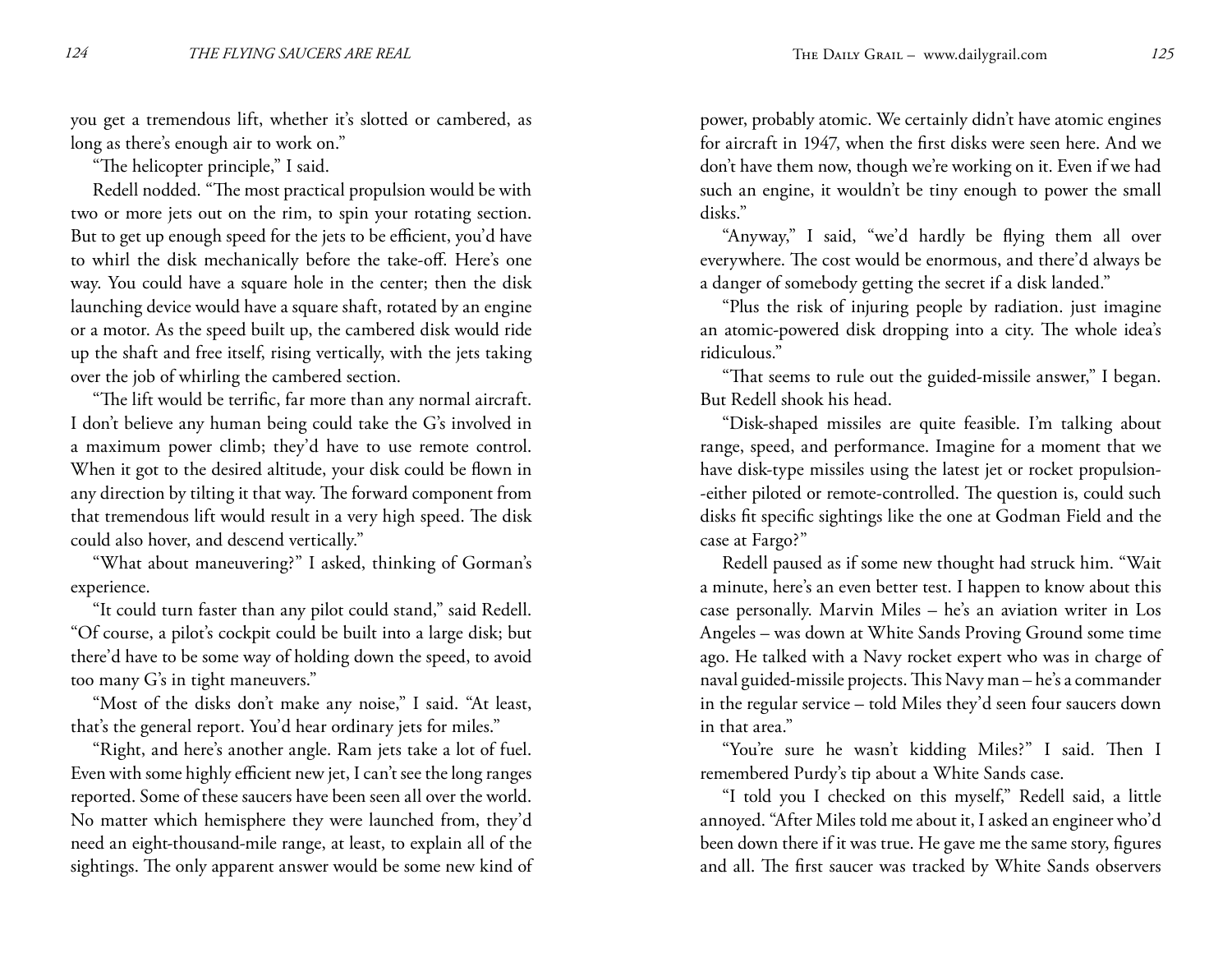with a theodolite. Then they worked out its performance with ballistics formulas."

Redell looked at me grimly. "The thing was about fifty miles up. And it was making over fifteen thousand miles an hour!"

One of the witnesses, said Redell, was a well-known scientist from the General Mills aeronautical research laboratory in Minneapolis, which was working with the Navy (a few days later, I verified this fact and the basic details of Redell's account. But it was not until early in January 1950 that I finally identified the officer as Commander Robert B. McLaughlin and got his dramatic story).

"Here are two more items Miles told me," Redell went on. "This Navy expert said the saucer actually looked elliptical, or eggshaped. And while it was being tracked it suddenly made a steep climb – so steep no human being could have lived through it."

"One thing is certain," I said. "That 50-mile altitude knocks out the rotating disk. Up in that thin air it wouldn't have any lift."

"Right," said Redell. "And the variable jet type would require an enormous amount of fuel. Regardless, those G's mean it couldn't have had any pilot born on this earth."

According to Marvin Miles, this White Sands saucer had been over a hundred feet long (later, Commander McLaughlin stated that it was 105 feet). If this were an American device, then it meant that we had already licked many of the problems on which the Earth Satellite Vehicle designers were supposed to be just starting. Their statements, then, would have to be false – part of an elaborate cover-up.

"If we had such an advanced design," said Redell, "and I just don't believe it possible – would we gamble on a remote-control system? No such system is perfect. Suppose it went wrong. At that speed, over 15,000 thousand miles an hour, your precious missile or strato ship could be halfway around the globe in about 45 minutes. That is, if the fuel held out. Before you could regain

control, you might lose it in the sea. Or it might come down behind the Iron Curtain. Even if it were I smashed to bits, it would tip off the Soviets. They might claim it was a guidedmissile attack. Almost anything could happen."

"It could have a time bomb in it," I suggested. "if it got off course or out of control, it would blow itself up."

Redell emphatically shook his head. "I've heard that idea before, but it won't hold up. What if your ship's controls went haywire and the thing blew up over a crowded city? Imagine the panic, even if no actual damage was done. No, sir – nobody in his right mind is going to let a huge ship like that go barging around unpiloted. It would be criminal negligence.

"If the White Sands calculations were correct, then this particular saucer was no earth-made device. Perhaps in coming years, we could produce such a ship, with atomic power to drive it. But not now."

Redell went over several other cases. "Take the Godman Field saucer. At one time, it was seen at places 175 miles apart, as you know. Even to have been seen at all from both places, it would. have to have been huge – much larger than 250 feet in diameter. The human eye wouldn't resolve an object that size, at such a distance and height."

It was an odd thing; I had, gone over the Mantell case a dozen times. I knew the object was huge. But I had never tried to figure out the object's exact size. "How big do you think it was?" I asked quickly. This could be the key I had tried to find.

"I haven't worked it out," said Redell. "But I can give you a rough idea. The human eye can't resolve any object that subtends less than three minutes of arc. For instance, a plane with a hundred-foot wing span would only be a speck 20 miles away, if you saw it at all."

"But this thing was seen clearly 87 miles away – or even more, if it wasn't midway between the two cities. Why, it would have to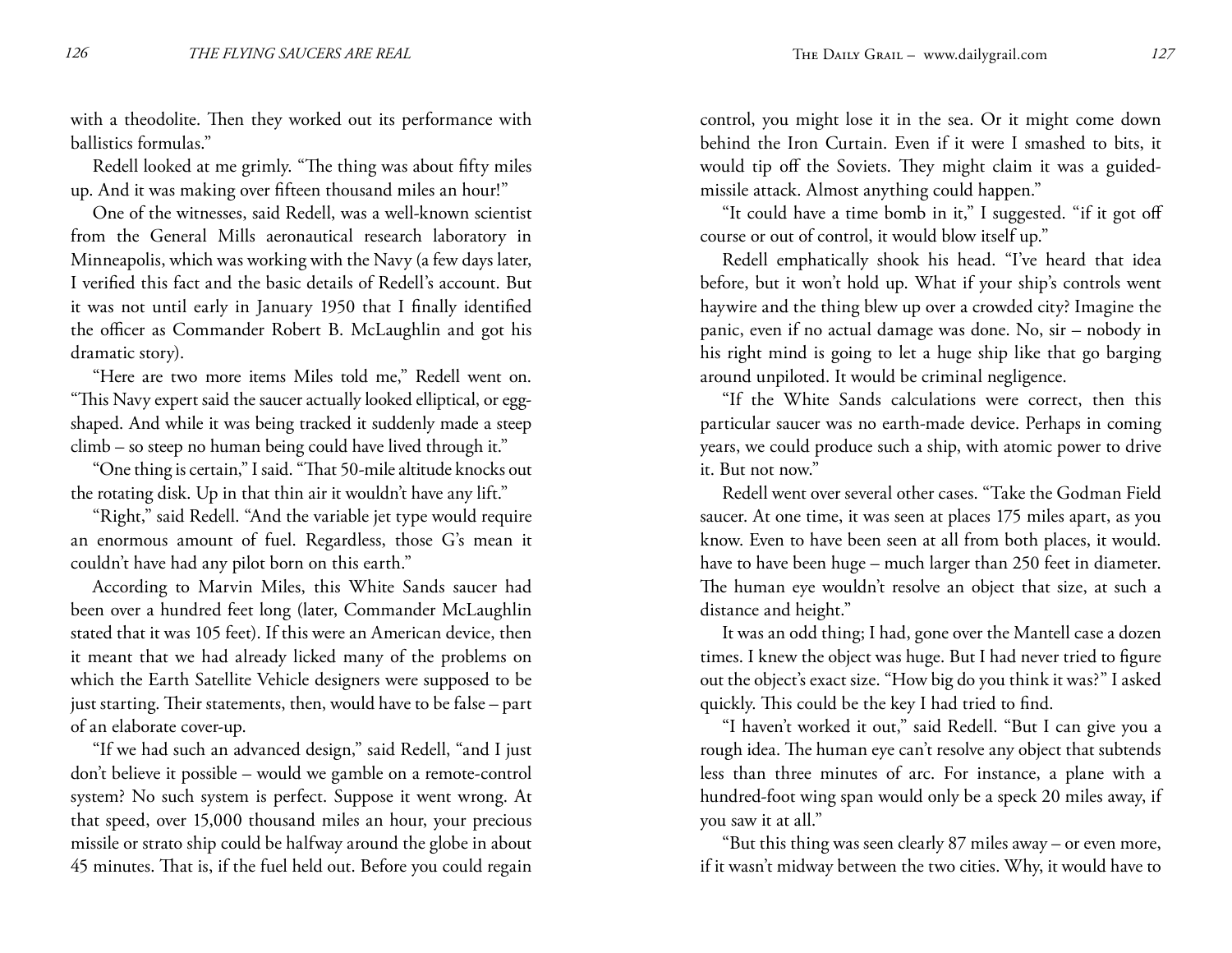be a thousand feet in diameter."

"Even larger." Redell was silent a moment. "What was the word Mantell used – 'tremendous'?" I tried to visualize the thing, but my mind balked. One thing was certain now. It was utterly impossible that any nation on earth could have built such an enormous airborne machine. just to think of the force required to hold it in the sky was enough to stagger any engineer. We were years away – perhaps centuries – from any such possibility.

As if he had read my thoughts, Redell said soberly, "There's no other possible answer. It was a huge space ship – perhaps the largest ever to come into our atmosphere."

It was clear now why such desperate efforts had been made to explain away the object Mantell had chased. "What about that Eastern Airlines sighting?" I asked.

"Well, first," said Redell, "it wasn't any remote-control guided missile. I'll say it again; it would be sheer insanity. Suppose that thing had crashed in Macon. At that speed it could have plowed its way for blocks, right through the buildings. It could have killed hundreds of people, burned the heart out of the city.

"If it was a missile, or some hush-hush experimental job, then it was piloted. But they don't test a job like that on any commercial airways. And they don't fool around at 5,000 feet where people will see the thing streaking by and call the newspapers.

"To power a hundred-foot wingless ship, especially at those speeds, would take enormous force. Not as much as a V-two rocket, but tremendous power. The fuel load would be terrific. Certainly, the pilot wouldn't be circling around Georgia and Alabama for an hour, buzzing airliners. I'll stake everything that we couldn't duplicate that space ship's performance for less than 50 million dollars. It would take something brand-new in jets."

Redell paused. He looked at me grimly. "And the way I'd have to soup it up, it would be a damned dangerous ship to fly. No pilot would deliberately fly it that low. He'd stay up where he'd

have a chance to bail out."

I told him what I had heard about the blueprints the Air Force was said to have rushed.

"Of course they were worried," said Redell. "And probably they still are. But I don't think they need be; so far, there's been nothing menacing about these space ships."

When I got him back to the Gorman case, Redell drew a sketch on his pad, showing me his idea of the disk light. He estimated the transparent rim as not more than five feet in diameter.

"Possibly smaller," he said. "You recall that Gorman said the light was between six and eight inches in diameter. He also said it seemed to have depth – that was in the Air Force report."

"You think all the mechanism was hidden by the light?"

"Only possible answer," said Redell. "But just try to imagine crowding a motor, or jet controls for rim jets, along with remote controls and a television device, in that small space. Plus your fuel supply. I don't know any engineer who would even attempt it. To carry that much gear, it would take a fair-sized plane. You could make a disk large enough, but the mechanism and fuel section would be two or three feet across, at least. So Gorman's light must have been powered and controlled by some unique means. The same principle applies to all the other light reports I've heard. No shape behind them, high speed, and intelligent maneuvers. That thing was guided from some interplanetary ship, hovering at a high altitude," Redell declared. "But I haven't any idea what source of power it used."

Until then, I had forgotten about Art Green's letter. I told Redell what Art had said about the Geiger counter.

"I knew they went over Gorman's fighter with a Geiger counter," Redell commented. "But they said the reaction was negative. If Green is right, it's interesting. It would mean they have built incredibly small atomic engines. But with a race so many years ahead of us, it shouldn't be surprising. Of course,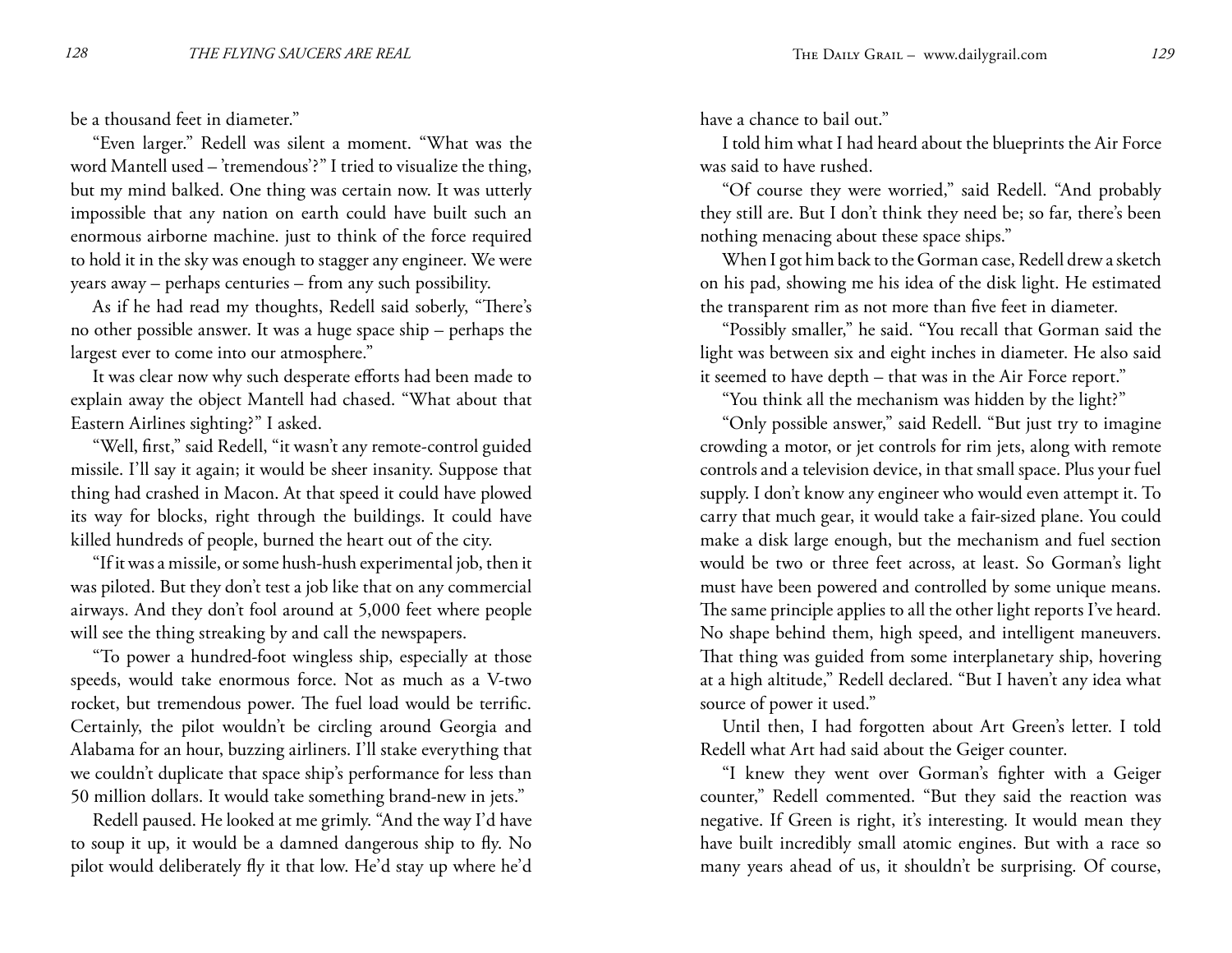they may also be using some other kind of power our scientists say is impossible."

I was about to ask him what he meant when his secretary came in. "Mr. Carson is waiting," she told Redell. "He had a four-o'clock appointment."

As I started to leave, Redell looked at his calendar.

"I hate to break this up, it's a fascinating business. What about coming in Friday? I'd like to see the rest of those case reports."

"Fine," I said. "I've got a few more questions, too."

Going out, I made a mental note of the Friday date. Then the figure clicked; it was just three months since I'd started on this assignment.

Three months ago. At that time I'd only been half sure that the saucers were real. If anyone had said I'd soon believe they were space ships, I'd have told him he was crazy.

## CHAPTER THIRTEEN

 $\bf D$  efore my date with Redell, I went over all the material I had,  $\mathbf D$  hoping to find some clue to the space visitors' planet. It was possible, of course, that there was more than one planet involved. Project "Saucer" had discussed the possibilities in its report of April 27, 1949. I read over this section again:

*Since flying saucers first hit the headlines almost two years ago, there has been wide speculation that the aerial phenomena might actually be some form of penetration from another planet.*

*Actually, astronomers are largely in agreement that only one member of the solar system beside Earth is capable of supporting life. That is Mars. Even Mars, however, appears to be relatively desolate and inhospitable, so that a Martian race would be more occupied with survival than we are on Earth.*

*On Mars, there exists an excessively slow loss of atmosphere, oxygen and water, against which intelligent beings, if they do exist there, may have protected themselves by scientific control of physical conditions. This might have been done,*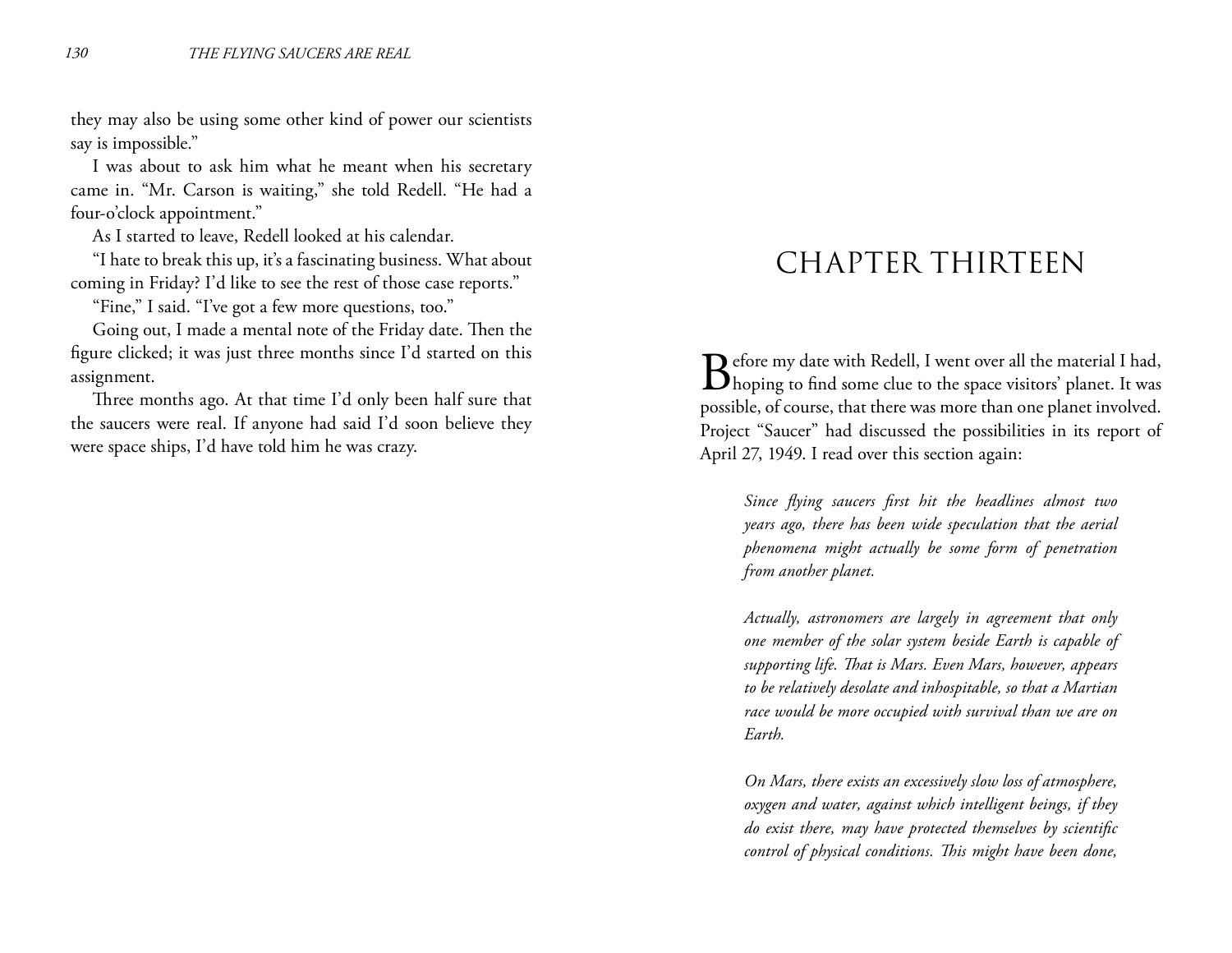*scientists speculate, by the construction of homes and cities underground where the atmospheric pressure would be greater and thus temperature extremes reduced. The other possibilities exist, of course, that evolution may have developed a being who can withstand the rigors of the Martian climate, or that the race--if it ever did exist--has perished.*

*In other words, the existence of intelligent life on Mars, where the rare atmosphere is nearly devoid of oxygen and water and where the nights are much colder than our Arctic winters, is not impossible but is completely unproven.*

*The possibility of intelligent life also existing on the planet Venus is not considered completely unreasonable by astronomers. The atmosphere of Venus apparently consists mostly of carbon dioxide with deep clouds of formaldehyde droplets, and there seems to be little or no water. Yet, scientists concede that living organisms might develop in chemical environments which are strange to us. Venus, however, has two handicaps. Her mass and gravity are nearly as large as the Earth (Mars is smaller) and her cloudy atmosphere would discourage astronomy, hence space travel.*

The last argument, I thought, did not have too much weight. We were planning to escape the earth's gravity; Martians could do the same, with their planet. As for the cloudy atmosphere, they could have developed some system of radio or radar investigation of the universe. The Navy research units, I knew, were probing the far-off Crab nebula in the Milky Way with special radio devices. This same method, or something far superior, could have been developed on Venus, or other planets surrounded by constant clouds.

After the discussion of solar-system planets, the Project "Saucer" report went on to other star systems:

*Outside the solar system other stars – 22 in number – have satellite planets. Our sun has nine. One of these, the Earth, is ideal for existence of intelligent life. On two others there is a possibility of life.*

*Therefore, astronomers believe reasonable the thesis that there could be at least one ideally habitable planet for each of the 22 other eligible stars.*

After publication of our findings in *True*, several astronomers said that many planets may be inhabited. One of these was Dr. Carl F. von Weizacker, noted University of Chicago physicist. On January 10, 1950, Dr. von Weizacker stated: "Billions upon billions of stars found in the heavens may each have their own planets revolving about them. It is possible that these planets would have plant and animal life on them similar to the earth's."

After narrowing the eligible stars down to twenty-two the Project "Saucer" report goes on:

*The theory is also employed that man represents the average in advancement and development. Therefore, onehalf the other habitable planets would be behind man in development, and the other half ahead. It is also assumed that any visiting race could be expected to be far in advance of man. Thus, the chance of space travelers existing at planets attached to neighboring stars is very much greater than the chance of space-traveling Martians. The one can be viewed as almost a certainty (if you accept the thesis that the number of inhabited planets is equal to those that are suitable for life and that intelligent life is not peculiar to the Earth) .*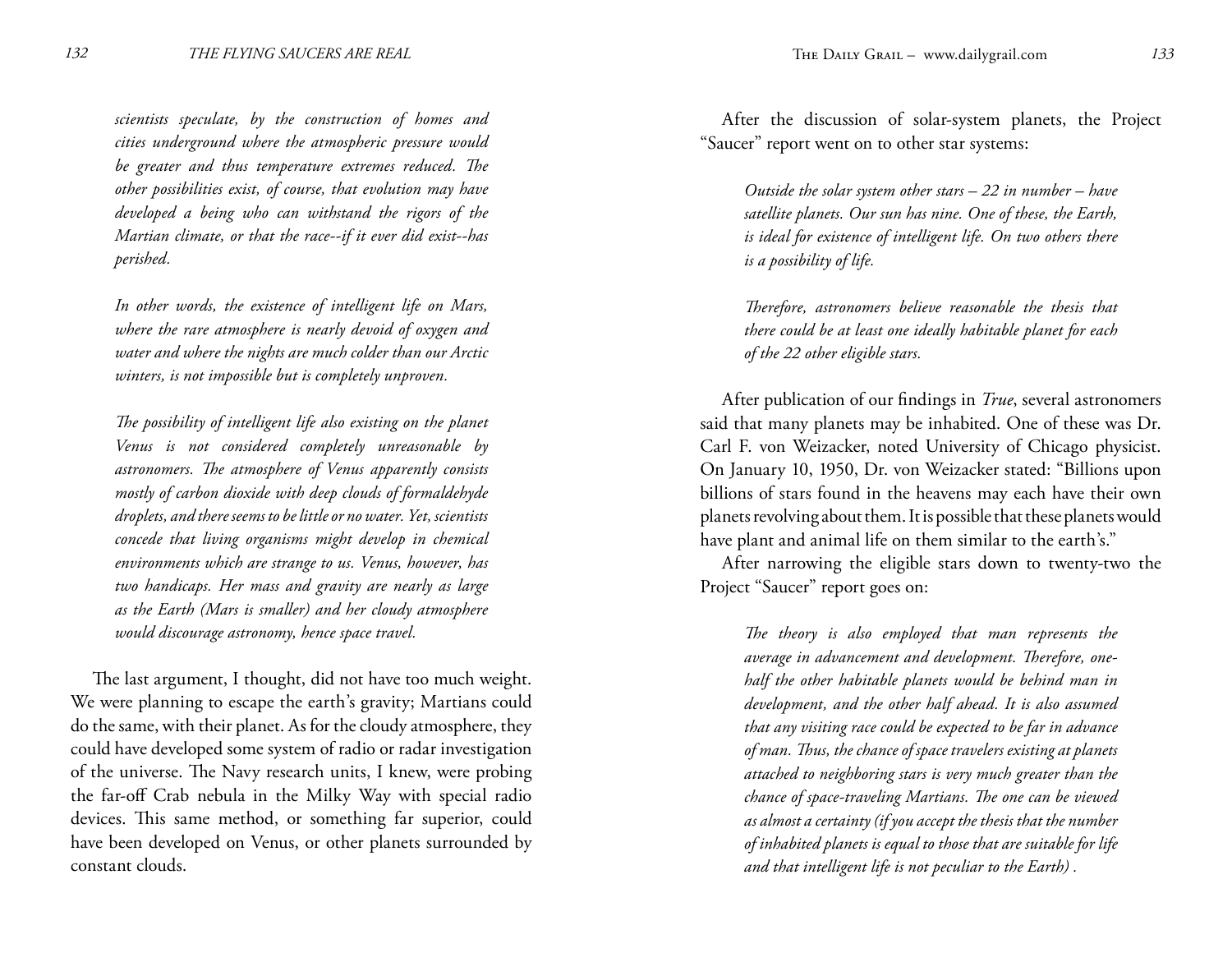The most likely star was Wolf 359 – eight light-years away. I thought for a minute about traveling that vast distance. It was almost appalling, considered in terms of man's life span. Of course, dwellers on other planets might live much longer.

If the speed of light was not an absolute limit, almost any space journey would then be possible. Since there would be no resistance in outer space, it would be simply a matter of using rocket power in the first stages to accelerate to the maximum speed desired. In the latter phase, the rocket's drive would have to be reversed, to decelerate for the landing.

The night before my appointment with Redell, I was checking a case report when the phone rang. It was John Steele. "Are you still working on the saucers?" he asked. "If you are, I have a suggestion – something that might be a real lead."

"I could use a lead right now," I told him.

"I can't give you the source, but it's one I consider reliable," said Steele. "This man says the disks are British developments."

This was a new one. I hadn't considered the British. Steele talked for over half an hour, expanding the idea. The saucers, his informant said, were rotating disks with cambered surfaces – originally a Nazi device. Near the end of the war, the British had seized all the models, along with the German technicians and scientists who had worked on the project.

The first British types had been developed secretly in England, according to this account. But the first tests showed a dangerous lack of control; the disks streaked up to high altitudes, hurtling without direction. Some had been seen over the Atlantic, some in Turkey, Spain, and other parts of Europe.

The British then had shifted operations to Australia, where a guided-missile test range had been set up (this part, I knew, could be true; there was such a range). After improving their remotecontrol system, which used both radio and radar, they had built disks up to a hundred feet in diameter. These were launched out over the Pacific, the first ones straight eastward over open sea. British destroyers were stationed at 100-mile and later 500-mile intervals, to track the missiles by radar and correct their courses. At a set time, when their fuel was almost exhausted, the disks came down vertically and landed in the ocean. Since part of the device was sealed, the disks would float; then a special launching ship would hoist them abroad, refuel them, and launch them back toward a remote base in Australia, where they were landed by remote control.

Since then, Steele said, the disks' range and speed had been greatly increased. The first tests of the new disks was in the spring of 1947, his informant had told him. The British had rushed the project, because of Soviet Russia's menacing attitude. Their only defense in England, the British knew, would be some powerful guided missile that could destroy Soviet bases after the first attack.

In order to check the range and speeds accurately, it was necessary to have observers in the Western Hemisphere – the disks were now traversing the Pacific. The ideal test range, the British decided, was one extending over Canada, where the disks could be tracked and even landed.

If the account was right, said Steele, a base had been set up in the desolate Hudson Bay country. Special radar-tracking stations had also been established, to guide the missiles toward Australia and vessels at sea. These stations also helped to bring in missiles from Australia. Some of the disk missiles were supposed to have been launched from a British island in the South Pacific; others came all the way from Australia. Still others were believed to have been launched by a mother ship stationed between the Galapagos Islands and Pitcairn.

It was these new disks that had been seen in the United States, Alaska, Canada, and Latin America, Steele's informant had told him. At first, the sightings were due to imperfect controls; the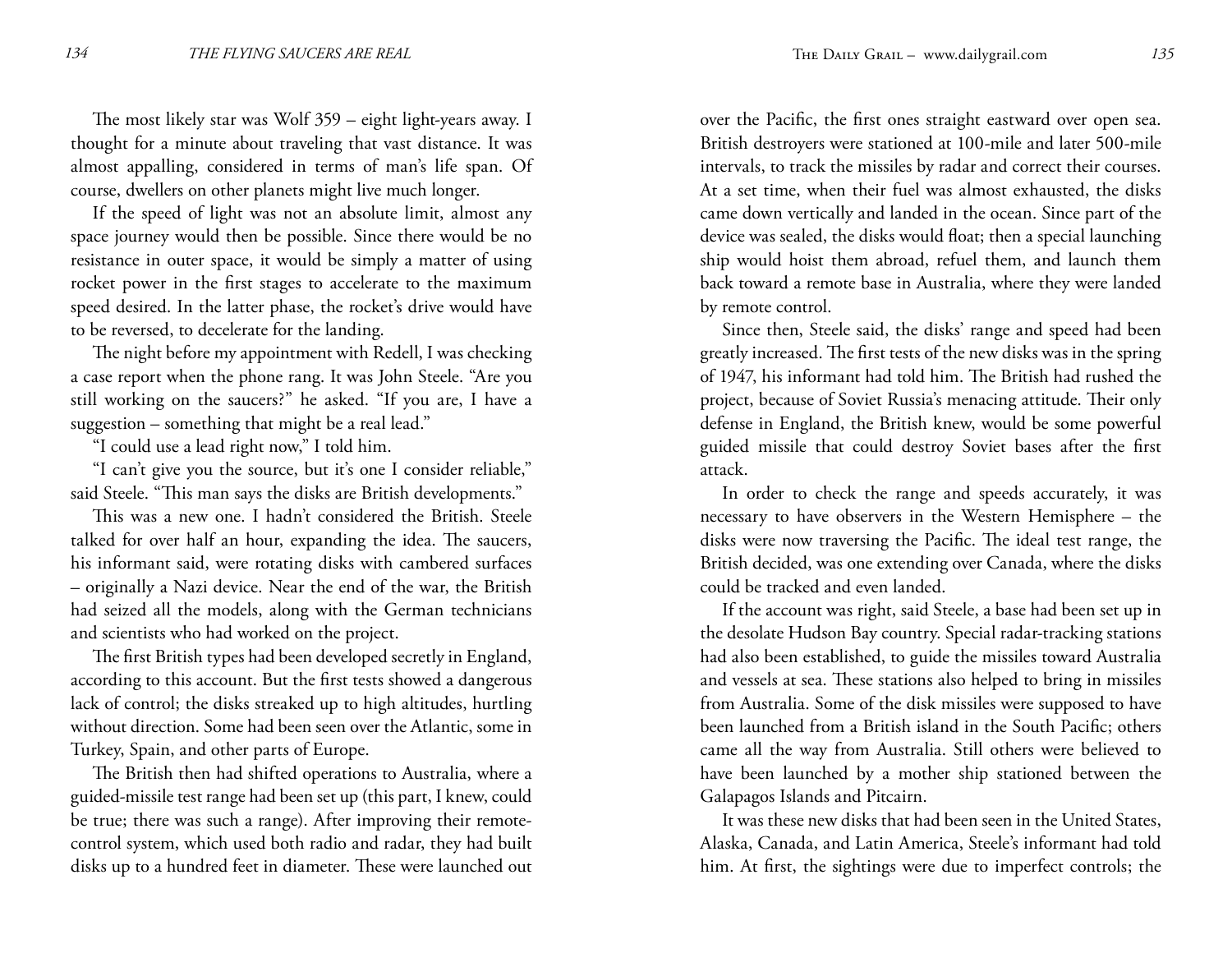disks sometimes failed to keep their altitude, partly because of conflicting radio and radar beams from the countries below. Responding to some of these mixed signals, Steele said, the disks had been known to reverse course, hover or descend over radar and radio stations, or circle around at high speeds until their own control system picked them up again.

For this reason, the British had arranged a simple detonator system, operated either by remote control or automatically under certain conditions. In this way, no disk would crash over land, with the danger of hitting a populated area. If it descended below a certain altitude, the disk would automatically speed up its rotation, then explode at a high altitude. When radar trackers saw that a disk was off course and could not be realigned, the nearest station then sent a special signal to activate the detonator system. This was always done, Steele had been told, when a disk headed toward Siberia; there had previously been a few cases when Australian-launched disks had got away from controllers and appeared over Europe.

I listened to Steele's account with mixed astonishment and suspicion. It sounded like a pipe dream; but if it was, it had been carefully thought out, especially the details that followed. At first, Steele said, American defense officials had been completely baffled by the disk reports. Then the British, learning about the sightings, had hastily explained to top-level American officials. An agreement had been worked out. We were to have the benefit of their research and testing and working models, in return for helping to conceal the secret. We were also to aid in tracking and controlling the missiles when they passed over this country.

"And I gather we paid in other ways," Steele said. "My source says this played a big part in increasing our aid to Britain, including certain atomic secrets."

That could make sense. Sharing such a secret would be worth all the money and supplies we had poured into England.

If America and Great Britain both had a superior long-range missile, it would be the biggest factor I knew for holding off war. But the long ranges involved in Steele's explanation made the thing incredible.

"How are they powered? What fuel do they use?" I asked him.

"That's the one thing I couldn't get," said Steele. "This man told me it was the most carefully guarded secret of all. They've tapped a new source of power."

"If he means atomic engines," I said, "I don't believe it. I don't think anyone is that far along."

"No, no," Steele said earnestly, "he said it wasn't that. And the rest of the story hangs together."

Privately, I thought of two or three holes, but I let that go. "If it's British," I said, "do you think we should even hint at it?"

"I don't see any harm," Steele answered. "The Russians undoubtedly know the truth. They have agents everywhere. It might do a lot of good for American-British relations. Anyway, it would offset any fear that the saucers are Soviet weapons."

"Then you're not worried about that angle any more?"

Steele laughed. "No, but it had me going for a while. It was a big relief to find out the disks are British."

"What's the disks' ceiling?" I asked, abruptly.

"Oh – 60,000 feet, at least," said Steele. After a moment he added quickly, "That's just a guess – they probably operate much higher. I didn't think to ask."

Before I hung up, he asked me what I thought of the British explanation. "It's certainly more plausible than the Soviet idea," I said. I thanked him for calling me, and put down the phone. I was tempted to point out the flaws in his story. But I didn't.

If he was sincere, it would be poor thanks for what he had told me. If he was trying to plant a fake explanation, it wouldn't hurt to let him think I'd swallowed it. When I saw Redell, I told him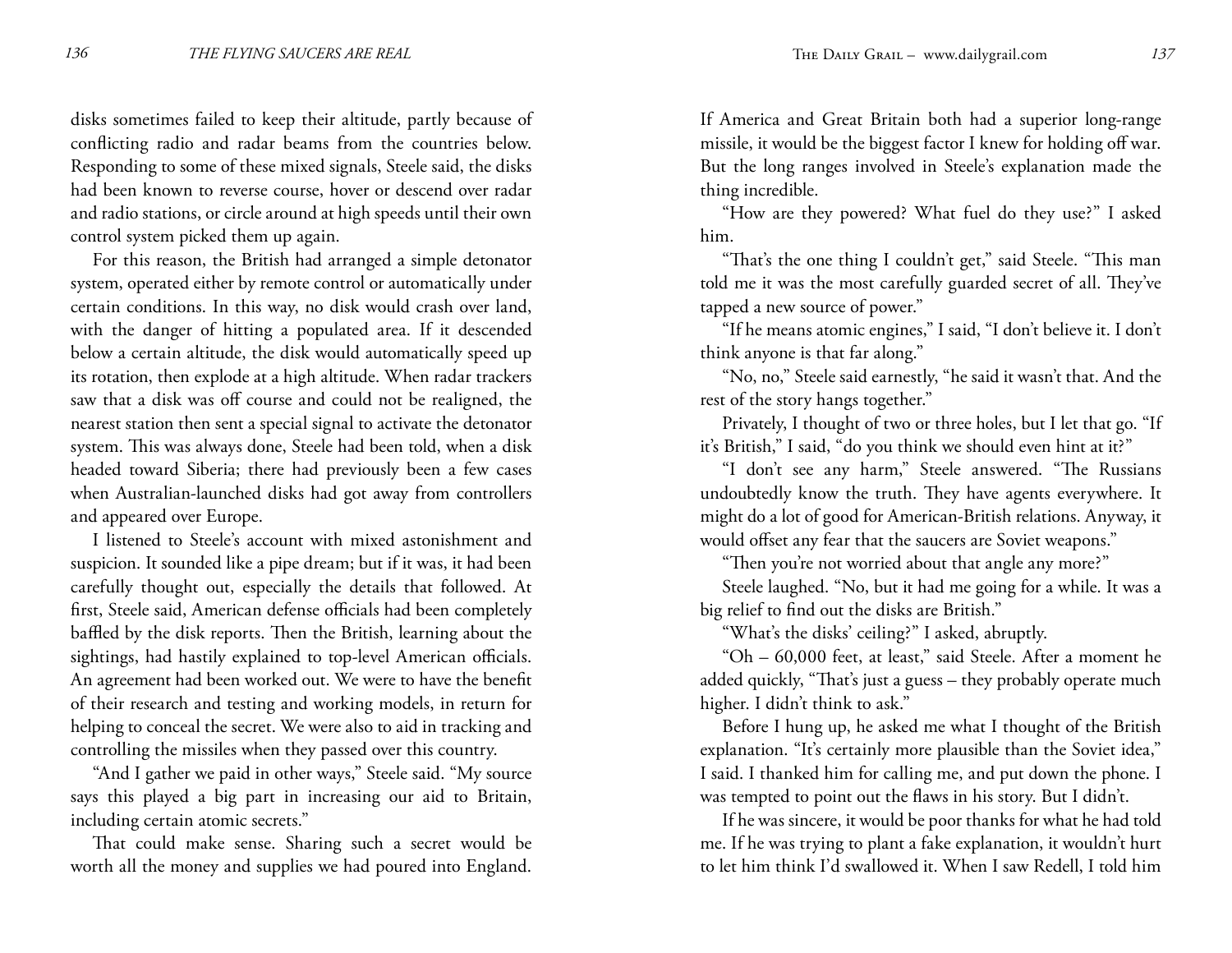about Steele.

"It does look like an attempt to steer you away from the interplanetary answer," Redell agreed, "though he may be passing on a tip he believes."

"You think there could be any truth in the British story?"

"Would the British risk a hundred-foot disk crashing in some American city?" said Redell. "No remote control is perfect, and neither is a detonator system. By some freak accident, a disk might come down in a place like Chicago, and then blow up. I just can't see the British – any more than ourselves – letting huge unpiloted missiles go barging around the world, flying along airways and over cities. Certainly, they could have automatic devices to make them veer away from airliners – but what if a circuit failed?"

"I go along with that," I said.

"I don't say the British don't have some long-range missiles," Redell broke in. "Every big nation has a guided-missile project. But no guided missile on earth can explain the Mantell case and the others we've discussed."

I showed him the material I had on the Nazi disk experiments. Redell skimmed through it and nodded. "I can tell you a little more," he said. "Some top Nazi scientists were convinced we were being observed by space visitors. They'd searched all the old reports. Some sighting over Germany set them off about 1940. That's what I was told. I think that's where they first got the idea of trying out oval and circular airfoils.

"Up to then, nobody was interested. The rotation idea uses the same principle as the helicopter, but nobody had even followed that through. The Nazis went to work on the disks. They also began to rush space-exploration plans--the orbiting satellite idea. I think they realized these space ships were using some great source of power we hadn't discovered on earth. I believe that's what they were after – that power secret. If they'd succeeded, they'd have owned the world. As it was, that space project caused

them to leap ahead of everybody with rockets."

When I asked Redell how he thought the space ships were powered, he shrugged. "Probably cosmic rays hold the answer. Their power would be even greater than atomic power. There's another source I've heard mentioned, but most people scoff at it. That's the use of electromagnetic fields in space. The earth has its magnetic field, of course, and so does the sun. Probably all planets do.

"There's a man named Fernand Roussel who wrote a book called *The Unifying Principle of Physical Phenomena*, about 1943. He goes into the electromagnetic-field theory. If he's right, then there must be some way to tap this force and go from one planet to another without using any fuel. You'd use your first planet's magnetic field to start you off and then coast through space until you got into the field of the next planet. At least, that's how I understand it. But you'd be safer sticking to atomic power. That's been proved."

Most of our conversations had been keyed to the technical side of the flying-saucer problem. But before I left this time, I asked Redell how the thought of space visitors affected him.

"Oh, at first I had a queer feeling about it," he answered. "But once you accept it, it's like anything else. You get used to the idea."

"One thing bothers me," I said. "When I try to picture them, I keep remembering the crazy-looking things in some of the comics. What do you suppose they're really like?"

"I've thought about it for months." Redell slowly shook his head. "I haven't the slightest idea."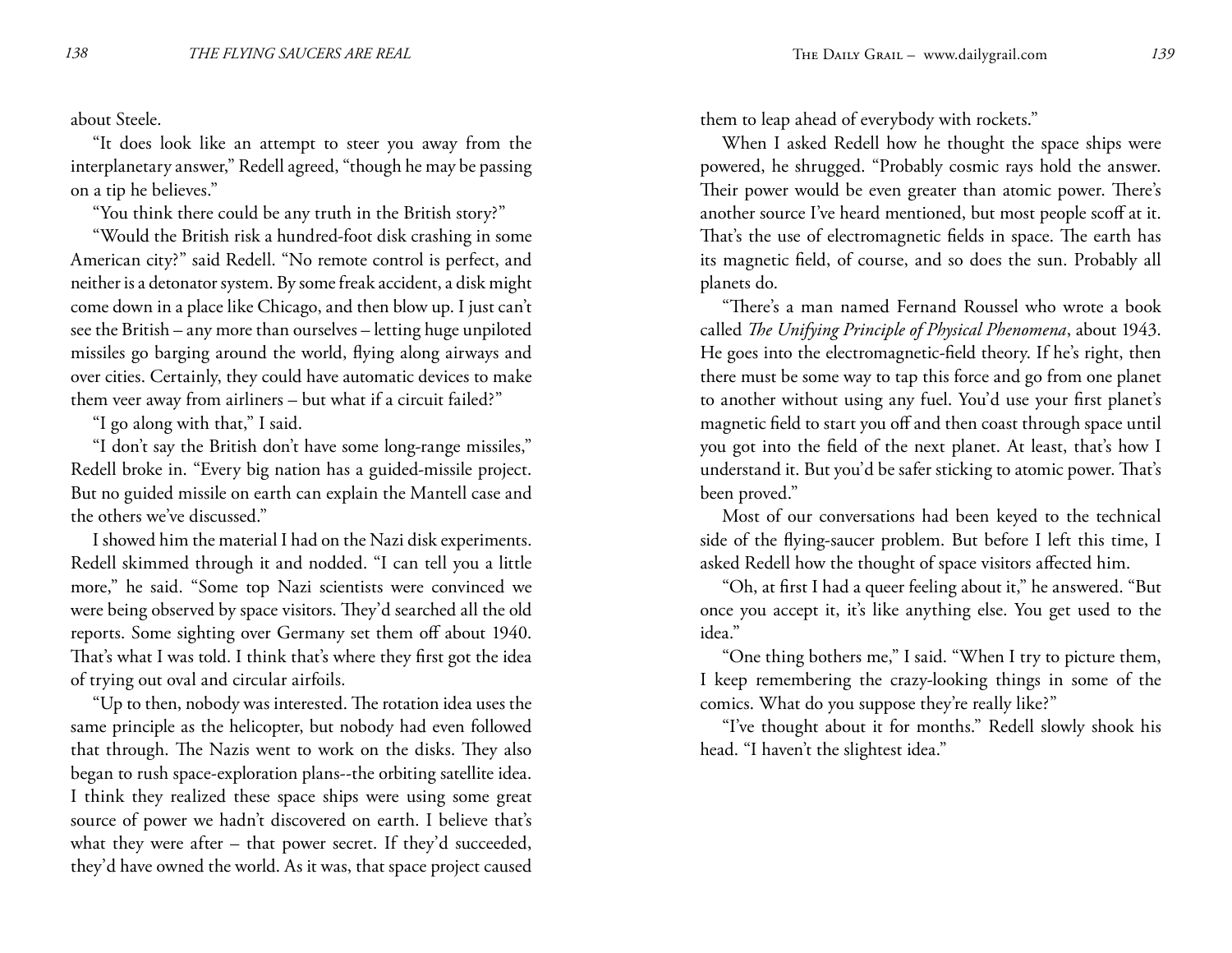### CHAPTER FOURTEEN

That evening, after my talk with Redell, the question kept coming back in my mind. What were they like? And what were they doing here?

From the long record of sightings, it was possible to get an answer to the second question. Observation of the earth followed a general pattern. According to the reports, Europe, the most populated area, had been more closely observed than the rest of the globe until about 1870. By this time, the United States, beginning to rival Europe in industrial progress, had evidently become of interest to the space-ship crews.

From then on, Europe and the Western Hemisphere, chiefly North America, shared the observers' attention. The few sightings reported at other points around the world indicate an occasional check-up on the earth in general. Apparently World War I had not greatly concerned the space observers. One reason might be that our aerial operations were still at a relatively low altitude.

But World War II had drawn more attention, and this had obviously increased from 1947 up to the present time. Our atomicbomb explosions and the V-2 high-altitude experiments might be only coincidence, but I could think of no other development that might seriously concern dwellers on other planets.

It was a strange thing to think of some far-off race keeping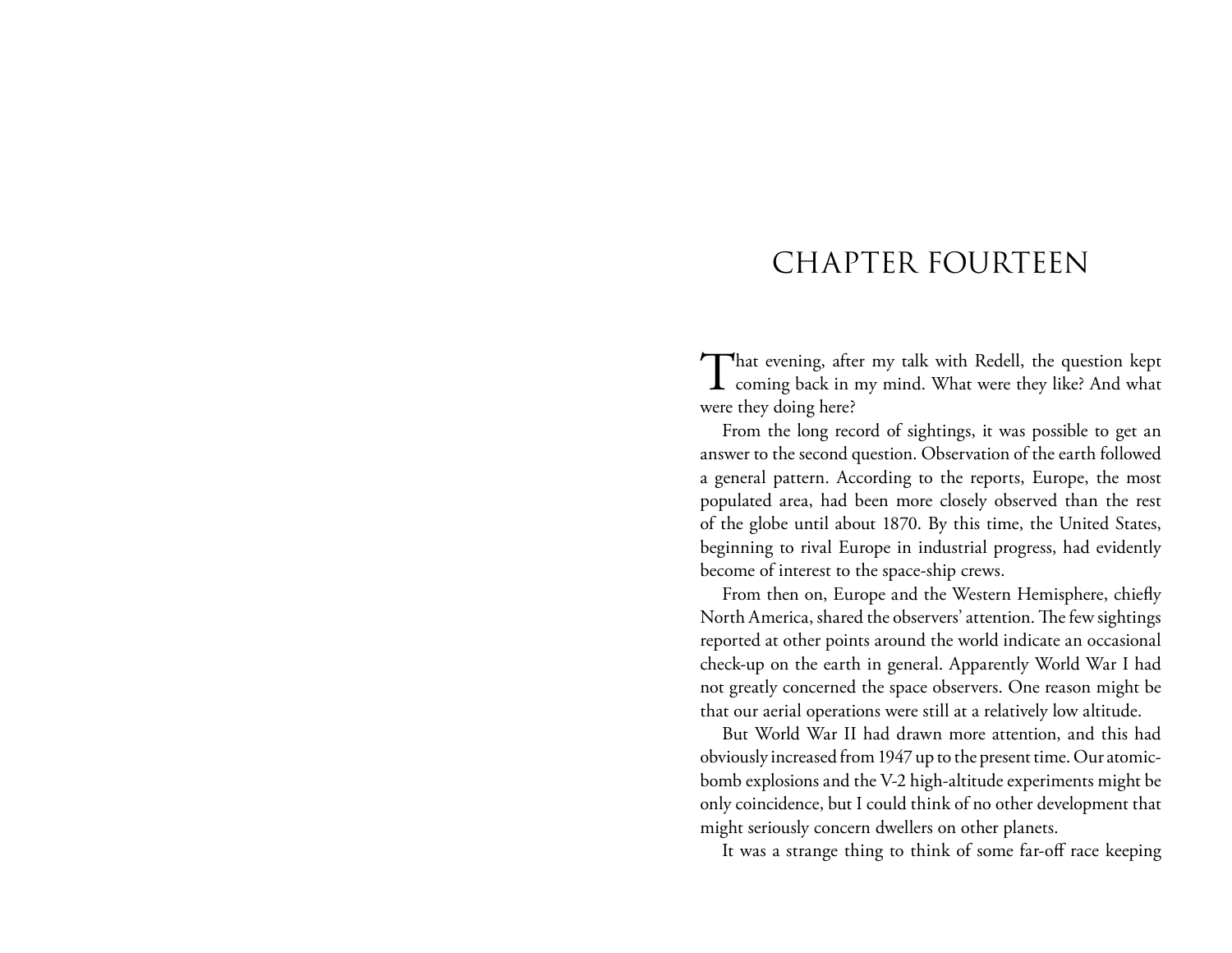track of the earth's progress. If Redell was right, it might even have started in prehistoric time; a brief survey, perhaps once a century or even further spaced, then gradually more frequent observation as cities appeared on the earth.

Somewhere on a distant planet there would be records of that long survey. I wondered how our development would appear to that far-advanced race. They would have seen the slow sailing ships, the first steamships, the lines of steel tracks that carried our first trains.

Watching for our first aircraft, they would see the drifting balloons that seemed an aerial miracle when the Montgolfiers first succeeded. More than a century later, they would have noted the slow, clumsy airplanes of the early 1900s. From our gradual progress to the big planes and bombers of today, they could probably chart our next steps toward the stratosphere – and then space.

During the last two centuries, they would have watched a dozen wars, each one fiercer than the last, spreading over the globe. Adding up all the things they had seen, they could draw an accurate picture of man, the earth creature, and the increasingly fierce struggle between the earth races.

The long survey held no sign of menace. If there had been a guiding purpose of attack and destruction, it could have been carried out years ago. It was almost certain that any planet race able to traverse space would have the means for attack.

More than once, during this investigation, I had been asked: "If the saucers are interplanetary, why haven't they landed here? Why haven't their crews tried to make contact with us?"

There was always the possibility that the planet race or races could not survive on earth, or that their communications did not include the methods that we used. But I found that hard to believe. Such a superior race would certainly be able to master our radio operations, or anything else that we had developed,

in a fairly short time. And it should be equally simple to devise some means of survival on earth, just as we were already planning special suits and helmets for existence on the moon. During a talk with a former Intelligence officer, I got a key to the probable explanation.

"Why don't you just reverse it – list what we intend to do when we start exploring space? That'll give you the approximate picture of what visitors to the earth would be doing."

Naturally, all the details of space plans have not been worked out, but the general plan is clear. After the first successful earth satellites, we will either attempt a space base farther out or else launch a moon rocket. Probably many round trips to the moon will be made before going farther in space. Which planet will be explored first, after the moon?

According to Air Force reports, it is almost a certainty that planets outside the solar system are inhabited. But because of the vast distances involved, expeditions to our neighboring planets may be tried before the more formidable journeys. More than one prominent astronomer believes that life, entirely different from our own, may exist on some solar planets. Besides Mars, Jupiter, and Venus, there are five more that, like the earth, revolve around the sun.

One of the prominent authorities is Dr. H. Spencer Jones, Astronomer Royal. In his book *Life on Other Worlds*, Dr. Jones points out that everything about us is the result of changing processes, begun millenniums ago and still going on. We cannot define life solely in our own terms; it can exist in unfamiliar forms.

"It is conceivable," Dr. Jones states in his book, "that we could have beings, the cells of whose bodies contained silicon instead of the carbon which is an essential constituent of our cells and of all other living cells on the earth. And that because of this essential difference between the constitution of those cells and the cells of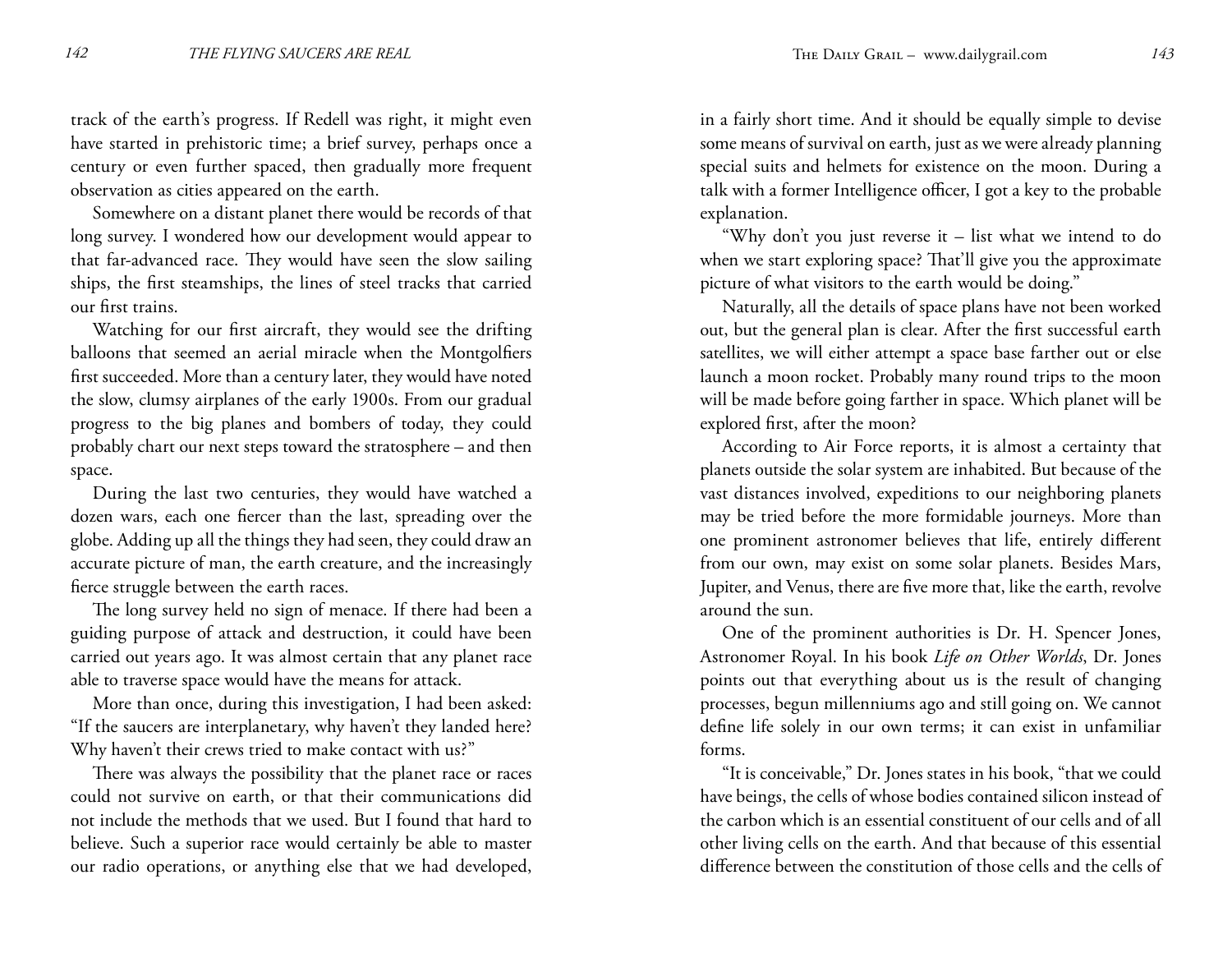which animal and plant life on the earth are built up, they might be able to exist at temperatures so high that no terrestrial types of life could survive."

According to Dr. Jones, then, life could be possible on worlds hotter and drier than ours; it could also exist on a very much colder one, such as Mars.

Even if a survey of the sun's planets proved fruitless, it would decide the question of their being populated. Also, it would provide valuable experience for the much longer journeys into space. No one expects such a survey until we have a space vehicle able to make the round trip. One-way trips would tell us nothing, even if volunteers offered to make such suicidal journeys.

The most probable step will be to launch a space vehicle equipped with supplies for a long time, perhaps a year or two, within the solar system. Since Mars has been frequently mentioned as a source of the flying saucers, let's assume it would be the first solar-system planet to be explored from the Earth.

As the space ship neared Mars, it could be turned to circle the planet in an orbit, just like our planned earth satellite vehicle. Once in this orbit, it could circle indefinitely without using fuel except to correct its course. From this space base, unmanned remote-control "observer" units with television "eyes" or other transmitters would be sent down to survey the planet at close range. If it then seemed fairly safe, a manned unit could be released to make a more thorough check-up.

Such preliminary caution would be imperative. Our explorers would have no idea of what awaited them. The planet might be uninhabited. It might be peopled by a fiercely barbarous race unaware of civilization as we know it. Or it might have a civilization far in advance of ours.

The explorers would first try to get a general idea of the whole planet. Then they would attempt to examine the most densely populated areas, types of armature, any aircraft likely to attack them. Combing the radio spectrum, they would pick up and record sounds and signals in order to decipher the language.

As on earth, they might hear a hodgepodge of tongues. The next step would be to select the most technically advanced nation, listen in, and try to learn its language, or record it for deciphering afterward on Earth.

Our astronomers already have analyzed Mars's atmosphere, but the explorers would have to confirm their reports, to find out whether the atmosphere at the surface would support their lungs if they landed. The easiest way would be to send down manned or unmanned units with special apparatus to scoop in atmosphere samples. Later analysis would tell whether earthlings would need oxygen-helmet suits such as we plan to use on the moon.

But before risking flight at such low altitudes, the explorers would first learn everything possible about the planet's aircraft, if any. They would try to determine their top ceiling, maximum speed, maneuverability, and if possible their weapons. Mitch of this could be done by sending down remote-control "observer" disks, or whatever type we decide to use. A manned unit might make a survey at night, or in daytime with clouds nearby to shield it. By hovering over the planet's aircraft bases, the explorers could get most of the picture, and also decide whether the bases were suitable for their own use later.

It might even be necessary to lure some Martian aircraft into pursuit of our units, to find out their performance. But our explorers would above all avoid any sign of hostility; they would hastily. withdraw to show they had no warlike intentions.

If the appearance of our observer units and manned craft caused too violent reactions on the planet, the explorers would withdraw to their orbiting space vehicle and either wait for a lull or else start the long trip back home. Another interplanetary craft from the earth might take its place later to resume periodic surveys.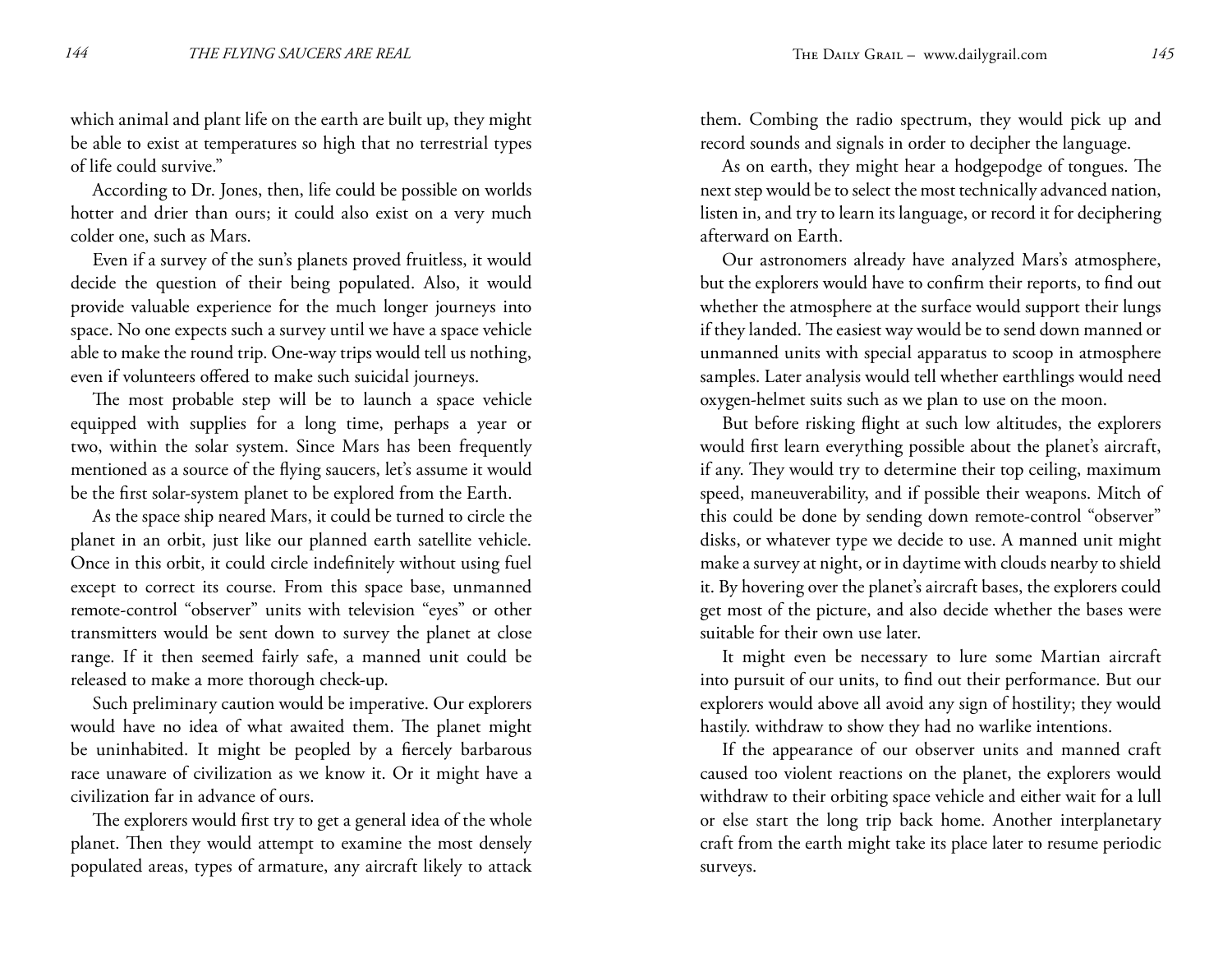In this way, a vast amount of information could be collected without once making contact with the strange race. If they seemed belligerent or uncivilized, we would probably end our survey and check on the next possibly inhabited planet. If we found they were highly civilized, we would undoubtedly attempt later contact. But it might take a long time, decades of observation and analysis, before we were ready for that final step.

We might find a civilization not quite so advanced as ours. It might not yet have developed radio and television. We would then have no way of getting a detailed picture, learning the languages, or communicating with. the Martians. Analysis of their atmosphere might show a great hazard to earthlings, one making it impossible to land or requiring years of research to overcome. There might be other obstacles beyond our present understanding.

This same procedure would apply to the rest of the solar-system planets and to more distant systems. Since Wolf 359 is the nearest star outside our system that is likely to have inhabited planets, one of these planets would probably be listed as the first to explore in far-distant space. It would be a tremendous undertaking, unless the speed of light can be exceeded in space. Since Wolf 359 is eight light-years from the earth, even if a space ship traveled at the theoretical maximum – just under 186,00 miles a second – it would take over sixteen years for the round trip. Detailed observation of the planet would add to this period.

If we assume half that speed – which would still be an incredible attainment with our present knowledge – our space explorers would have to dedicate at least 32 years to the hazardous, lonely round trip. However, there has never been a lack of volunteers for grand undertakings in the history of man.

It is quite possible that in our survey of the solar-system planets we would find some inhabited, but not advanced enough to be of interest to us. Periodically, we might make return visits to note

their progress. Meantime, our astronomers would watch these planets, probably developing new, higher powered telescopes for the purpose, to detect any signs of unusual activity. Any tremendous explosion on a planet would immediately concern us.

Such an explosion, on Mars, was reported by astronomers on January 16, 1950. The cause and general effects are still being debated. Sadao Saeki, the Japanese astronomer who first reported it at Osaka, believes it was of volcanic nature.

The explosion created a cloud over an area about seven hundred miles in diameter and forty miles high. It was dull gray with a yellowish tinge and a different color from the atmospheric phenomena customarily seen near Mars. Saeki believes the blast might have destroyed any form of life existing on the planet, but even though the telescopic camera recorded a violent explosion, other authorities do not believe the planet was wrecked. The canals first discovered on Mars by Giovanni Schiaparelli, about 1877, are still apparent on photographs.

Mars is now being carefully watched by astronomers. If there are more of the strange explosions, the planet will be scanned constantly for some clue to their nature. If a mysterious explosion on Mars, or any other planet, were found of atomic origin, it would cause serious concern on earth. Suppose for a moment that it happened many years from now, when we will have succeeded in space explorations. At this time, let us assume our explorers have found that Mars is experimenting with high-altitude rockets; some of them have been seen, rising at tremendous speed, in the upper atmosphere of Mars.

Then comes this violent explosion. A scientific analysis of the cloud by astrophysicists here on earth proves it was of atomic origin. The first reaction would undoubtedly be an immediate resurvey of Mars. As quickly as possible, we would establish an orbiting space base – out of range of Martian rockets – and try to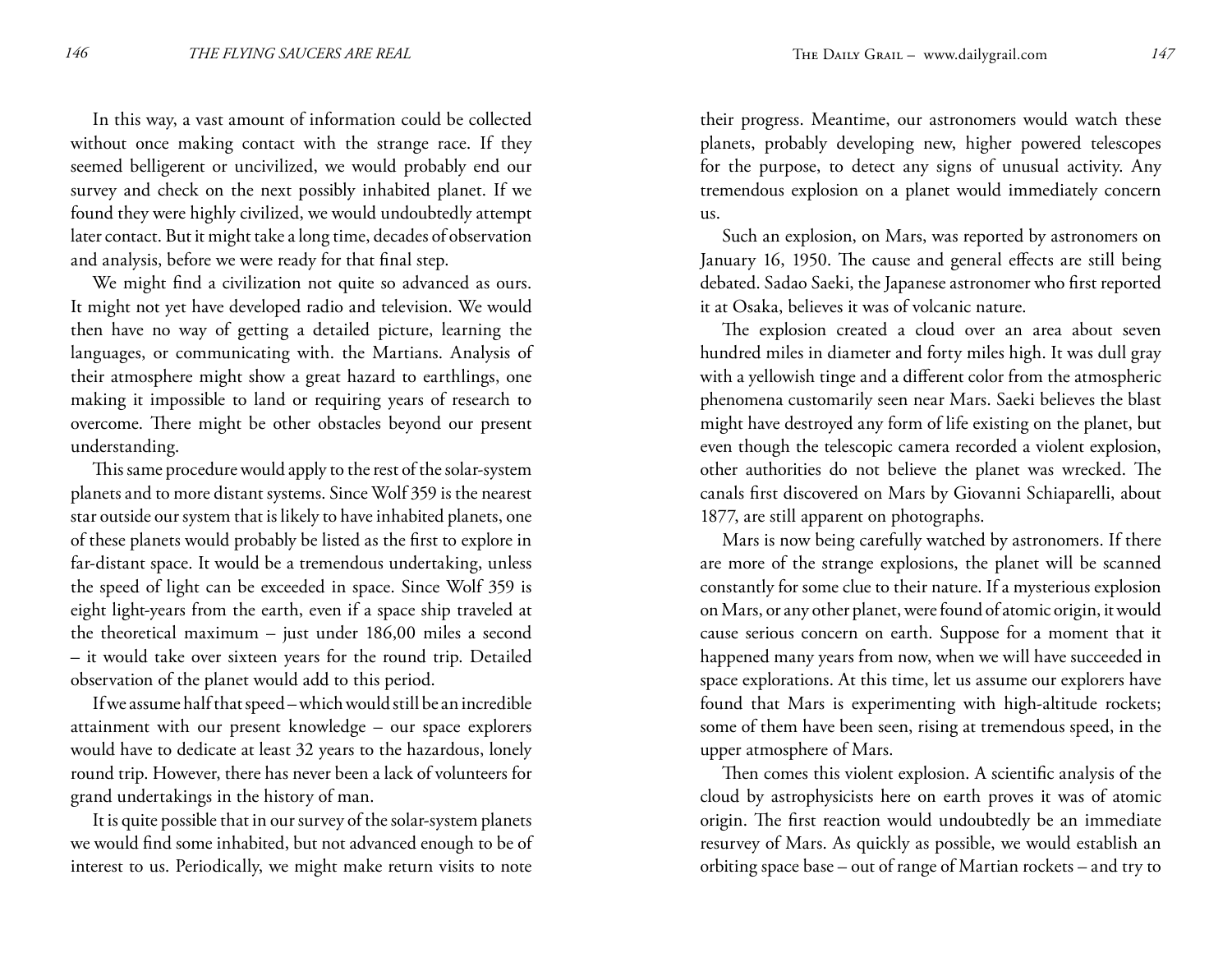find how far they had advanced with atomic bombs.

Samples of the Martian atmosphere would be collected and analyzed for telltale radiation. Observer units would be flown over the planet, with instruments to locate atom-bomb plants and possibly uranium deposits. The rocket-launching bases would also come under close observation. We would try to learn how close the scientists were to escaping the pull of gravity. Since Mars's gravity is much less than the earth's, the Martians would not have so far to progress before succeeding in space travel.

The detailed survey by our space-base observers would probably show that there was no immediate danger to the earth. It might take one hundred years – perhaps five hundred – before the Martians could be a problem. Eventually, the time would come when Mars would send out space-ship explorers. They would undoubtedly discover that the earth was populated with a technically advanced civilization. Any warlike ideas they had in mind could be quickly ended by a show of our superior space craft and our own atomic weapons – probably far superior to any on Mars. It might even be possible that by then we would have finally outlawed war; if so, a promise to share the peaceful benefits of our technical knowledge might be enough to bring Martian leaders into line.

Regardless of our final decision, we would certainly keep a lose watch on Mars--or any other planet that seemed a possible threat.

Now, if our space-exploration program is just reversed, it will give a reasonable picture of how visitors from space might go about investigating the earth. Such an investigation would tie in with the general pattern of authentic flying-saucer reports:

World-wide sightings at long intervals up to the • middle of the nineteenth century.

- Concentration on Europe, as the most advanced section of the globe, until late in the nineteenth century.
- Frequent surveys of America in the latter part of the nineteenth century, as we began to develop industrially, with cities springing up across the land. •
- Periodic surveys of both America and Europe during the gradual development of aircraft, from the early 1900's up to World War II. •
- An increase of observation during World War II, after German V-2's were launched up into the stratosphere.
- A steadily increasing survey after our atomic-bomb explosions in New Mexico, Japan, Bikini, and Eniwetok. •
- A second spurt of observations following atom-bomb explosions in Soviet Russia. •

Continuing observations of the earth at regular intervals, with most attention concentrated on the United States, the present leader in atomic weapons (Saucers have been reported seen over the Soviet Union, but the number is unknown. There is some evidence that Russia has an investigative unit similar to Project "Saucer.")

There are other points of similarity to the program of American space exploration that I have outlined. Most of the extremely large saucers have been at high altitudes, some of them many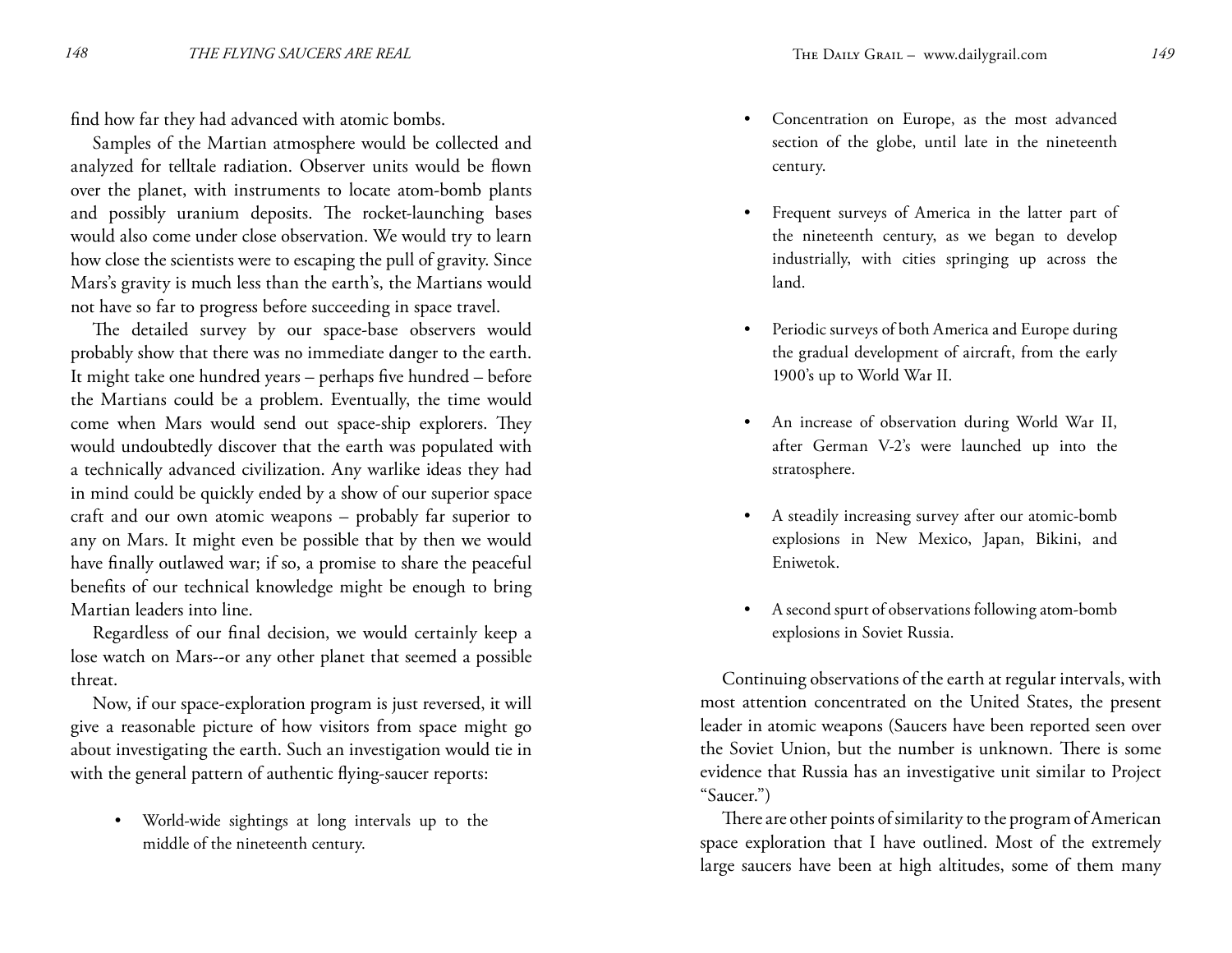miles above the earth. At that height, a space ship would be in no danger from our planes and antiaircraft guns and rockets. The smaller disks and the mystery lights have been seen at low altitudes. Occasionally a larger saucer has been seen to approach the earth briefly, as at Lockbourne Air Force Base, at Bethel, Alabama, at Macon and Montgomery, and other places. It has been suggested that this was for the purpose of securing atmospheric samples. It could also be to afford personal observation by the crews.

The numerous small disks seen in the first part of the scare, in 1947, fit the pattern for preliminary and close observation by remote-controlled observer units. As the scare increased, the daytime sightings decreased for a while, and mystery lights began to be seen more often. This apparent desire to avoid unfavorable attention could have been caused by our pilots' repeated attempts to chase the strange flying objects.

Authentic reports have described sightings; over the following Air Force bases: Chanute, Newark, Andrews, Hickam, Robbins, Godman, Clark, Fairfield Suisan, Davis-Monthan, Harmon, Wright-Patterson, Holloman, Clinton County Air Force Base, and air bases in Alaska, Germany, and the Azores. Saucers have also been sighted over naval air stations at Dallas, Alameda, and Key West, and from the station at Seattle. They have been reported maneuvering over the White Sands Proving Ground, over areas containing atomic developments, above the Muroc Air Base testing area, and over the super-secret research base near Albuquerque.

Several times saucers have paced both military and civil aircraft; their actions strongly indicate deliberate encounters to learn our planes' speed and performance. It seems obvious that both the planes and the bases were being observed, and in some cases photographed by remote-control units or manned space ships.

Although I thought it improbable that the location of our

uranium deposits would be of interest to spacemen, a Washington official told me it would be relatively simple to detect the ore areas with airborne instruments. "The Geological Survey has already developed special Geiger counters for planes," he told me. "They had a little trouble from cosmic-ray noise. They finally had to cover the Geigers with lead shields. Whenever an important amount of radiation is present in the ground, the plane crew gets a signal, and they spot the place on their map. It's a quick way of locating valuable deposits."

When I told him what I had in mind, he suggested an angle I had not considered.

"Mind you," he said, "I'm not completely sold on the interplanetary answer. But assuming it's correct that we're being observed, I can think of a stronger reason than fear of some distant attack. Some atomic scientists say that a super-atomic bomb, or several set off at once, could knock the earth out of its orbit. It sounds fantastic, but so is the A-bomb. It's just possible that some solar-planet race discovered the dangers long ago. They would have good reason to worry if they found we were on that same track. There may be some other atomic weapon we don't suspect, even worse than the A-bomb, one that could destroy the earth and seriously affect other planets."

At the time, I thought this was just idle speculation. But since then, several atomic scientists have confirmed this official's suggestion. One of these was Dr. Paul Elliott, a nuclear physicist who worked on the A-bomb during the war.

According to Dr. Elliott, if several hydrogen bombs were exploded simultaneously at a high altitude, it could speed up the earth's rotation or change its orbit. He based his statement on the rate of energy the earth receives from the sun, a rate equal to some four pounds of hydrogen exploded every second. Still other atomic scientists have said that H-bomb explosions might even knock a large chunk out of the earth, with unpredictable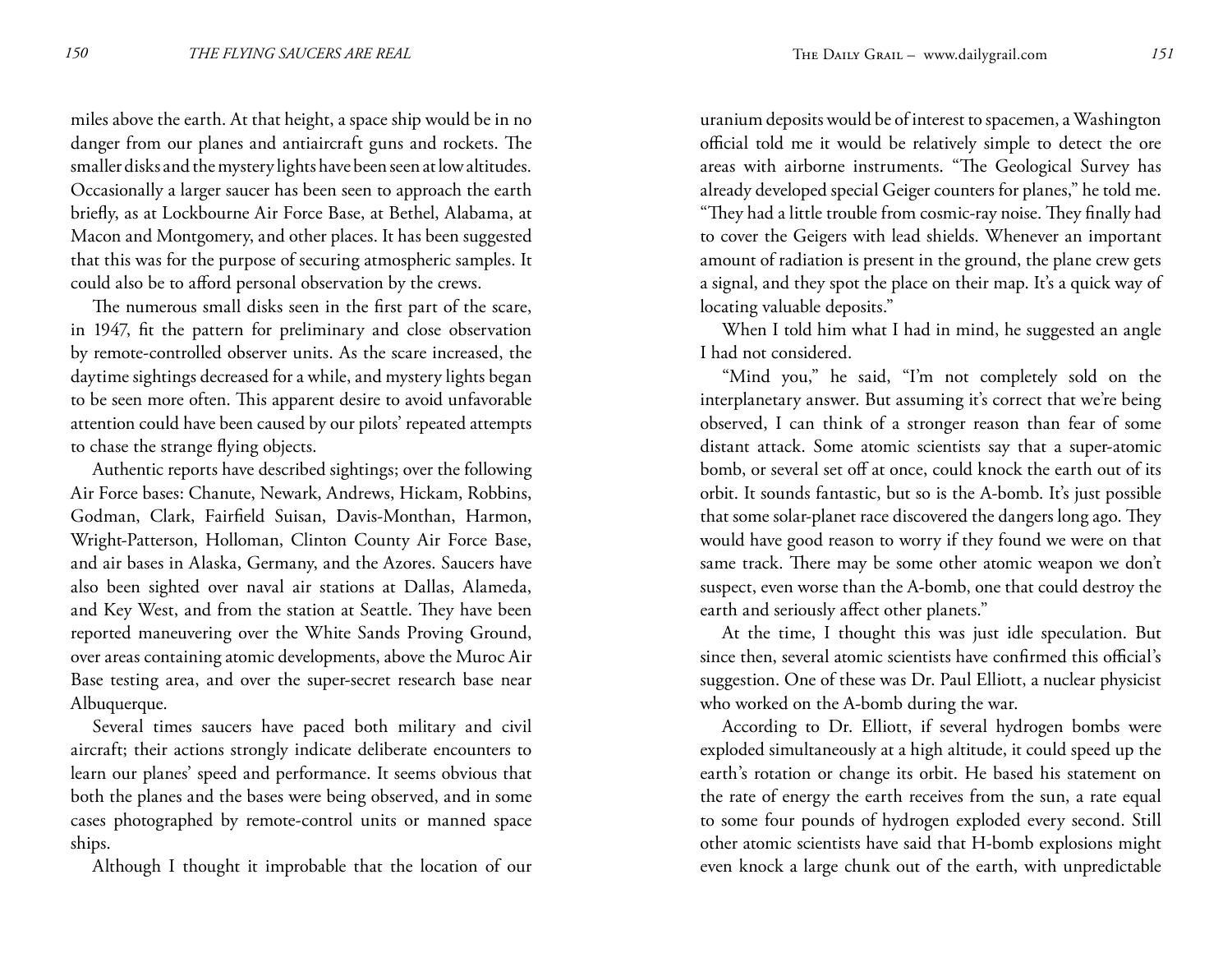results.

A dramatic picture of what might happen if the earth were forced far out of its orbit is indicated in the much-discussed book *Worlds in Collision*, by Dr. Immanuel Velikovsky, recently published by Macmillan. After many years of research, Dr. Velikovsky presents strong evidence that the planet Venus, when still a comet resulting from eruption from a larger planet, moved erratically about the sky and violently disturbed both the earth and Mars.

When the comet approached the earth, our planet was forced out of its orbit, according to *Worlds in Collision*. For a time, the world was on the brink of destruction. Quoting many authentic ancient records, including the Quiché manuscript of the Mayas, the Ipuwer papyrus of the Egyptians, and the Visiddhi-Magga of the Buddhists, Dr. Velikovsky describes the cataclysm that took place. "The face of the earth changed," he writes in his book. The details, reinforced by the Zend-Avesta of the Persians, tell of tremendous hurricanes, of a major upheaval in the earth's surface, of oceans rushing over many parts of the land, while rivers were driven from their beds. Some of the events in this period are mentioned in the Bible.

Professor Horace M. Kallen, former dean of the New School of Social Research, strongly endorses Dr. Velikovsky's statements: "It is my belief that Velikovsky has supported his theses with substantial evidence and made an effective and persuasive argument."

Many other authorities endorse this work, which is documented with impressive references. But even if this particular account is not accepted, all astronomers agree that the effect of a comet passing near the earth would be appalling. *Worlds in Collision* states that Mars, like the earth, was pulled out of its orbit by the comet's erratic passage. It may be that this near disaster to the earth and Mars is known on other solar planets, or remembered

on Mars itself, if the planet is inhabited.

The possibility of super-bomb explosions on the earth understandably disturb any dwellers on other solar-system planets. This may be what was back of the Project "Saucer" statement on the probable motives of any visitors from space. I mentioned this Air Force statement in an earlier chapter, but it may be of interest to repeat it at this time. The comment appeared in a confidential analysis of Intelligence reports, in the formerly secret Project "Saucer" document, "Report on Unidentified Aerial and Celestial Objects." It reads as follows:

*Such a civilization might observe that on earth we now have atomic bombs and are fast developing rockets. In view of the past history of mankind, they should be alarmed. We should therefore expect at this time above all to behold such visitations.*

*Since the acts of mankind most easily observed from a distance are A-bomb explosions, we should expect some relation to obtain between the time of the A-bomb explosions, the time at which the space ships are seen, and the time required for such ships to arrive from and return to home base.*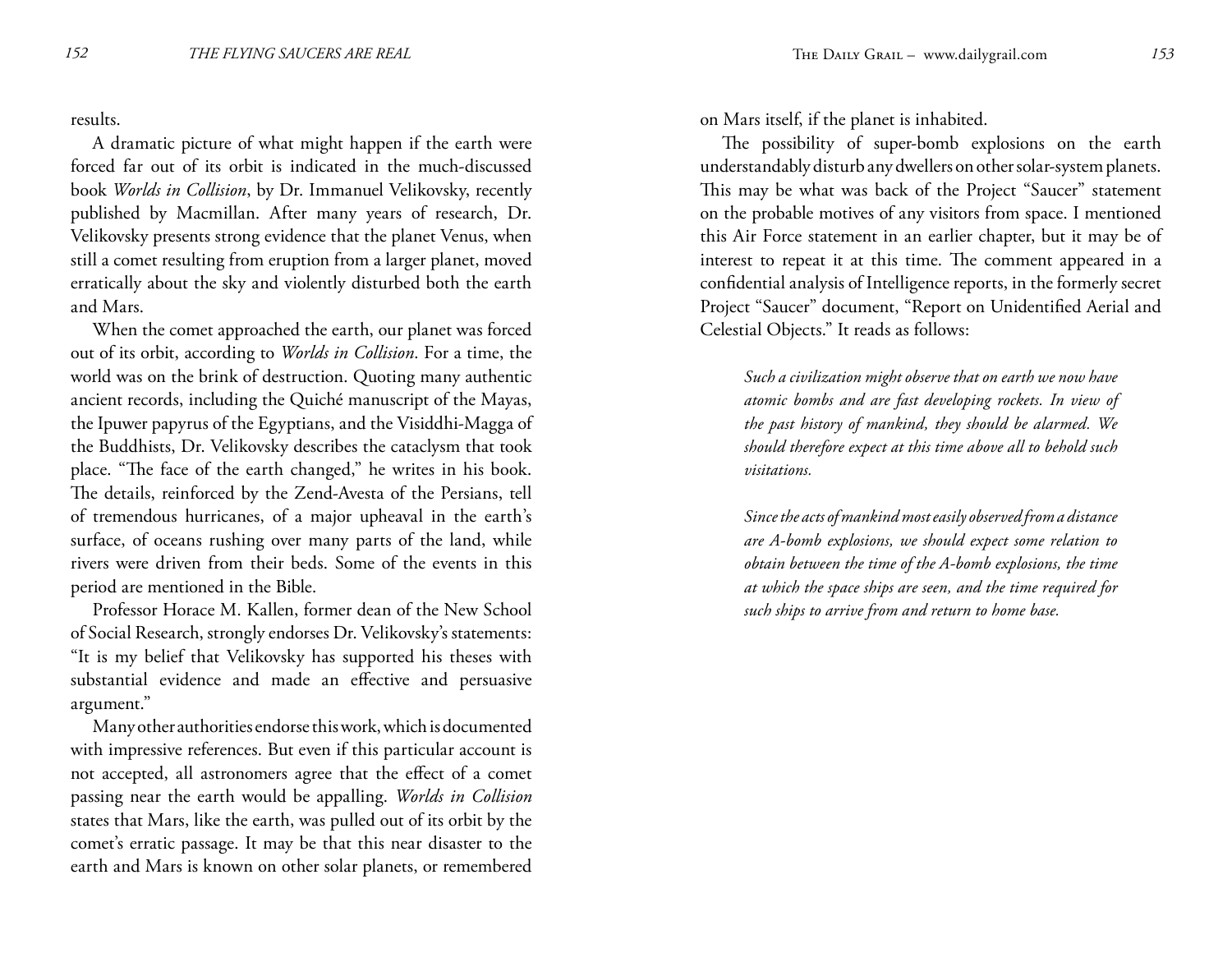#### CHAPTER FIFTEEN

It was early in October 1949 when I finished the reversal of our space-exploration plans. I spent the next two days running t was early in October 1949 when I finished the reversal of down a sighting report from a town in Pennsylvania. Like three or four other tips that had seemed important at first, it turned out to be a dud.

When I got back home, I found Ken Purdy had been trying to reach me. I phoned him at *True*, and he asked me to fly up to New York the next day.

"I've just heard there's another magazine working on the saucer story," he told me.

"Who is it?" I said.

"I don't know yet. It may be just a rumor, but we can't take a chance. We've got to get this in the January book."

That night I gathered up all the material. It looked hopeless to condense it into one article, and I knew that Purdy had even more investigators' reports waiting for me in New York. Flying up the next morning, I suddenly thought of a talk I'd had with an air transport official. It was in Washington; I had just told him about the investigation.

"If they are spacemen," he said, "they'd probably have a hard time figuring out this country by listening to our broadcasts. Imagine tuning in soap operas, 'The Lone Ranger,' and a couple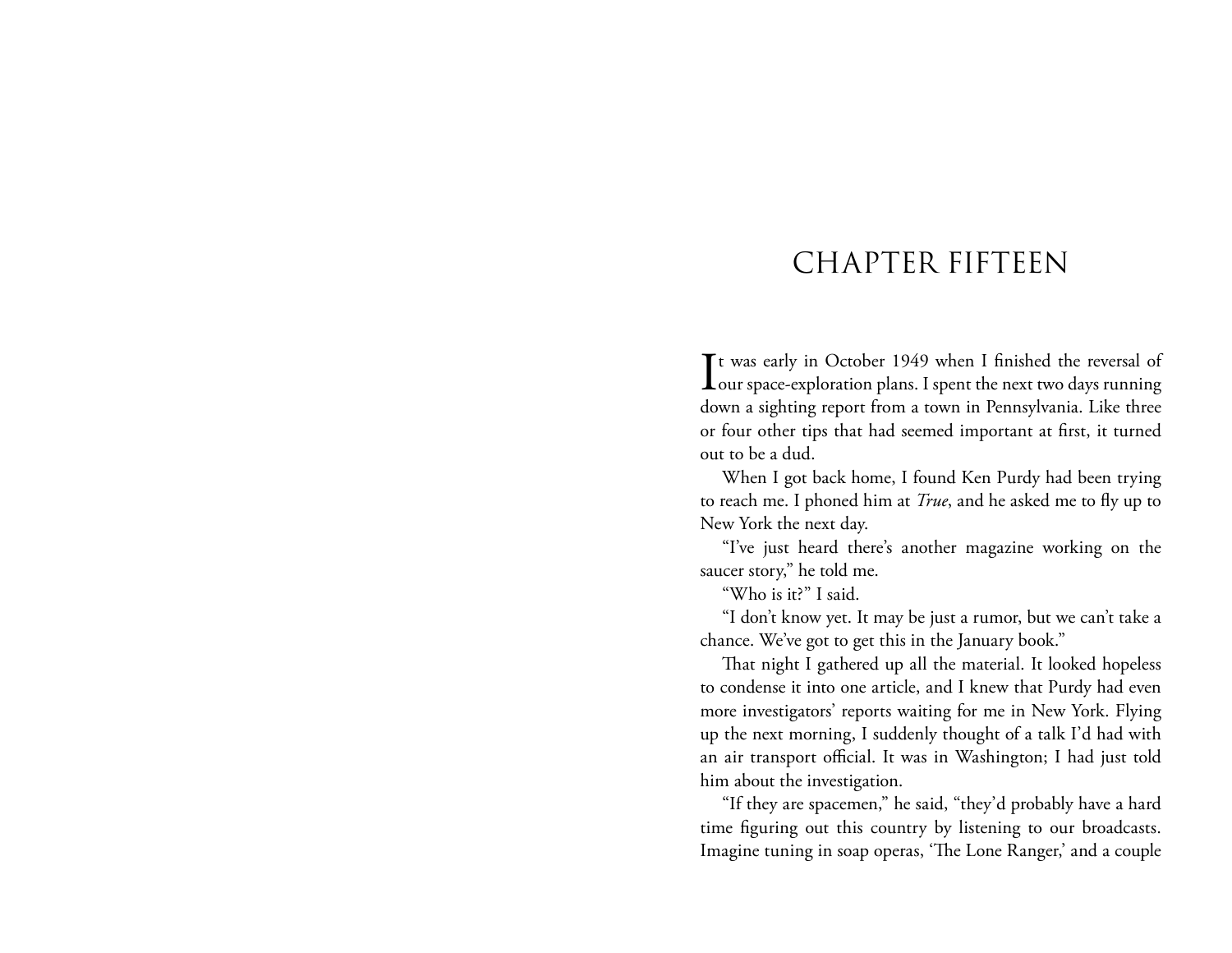of crime yarns, along with newscasts about strikes and murders and the cold war. They might pick up some of those kid programs about rocket ships. A few days of listening to that stuff – well, it would give them one hell of a picture."

Except for some hoax reports, this was the first funny suggestion I'd had about the spacemen. But now, thinking seriously about it, I realized he had an important point. It was possible that men from another planet might have to reorient even their way of thinking to understand the earth's ways. It would not be automatic, despite their superior technical progress. Evolution might have produced basic differences in their understanding of life. Humor, for instance, might be totally lacking in their makeup.

What would they be like?

I'd tried to imagine how they might look, without getting anywhere. Dr. H. Spencer Jones hadn't helped much with his *Life on Other Worlds*. I couldn't begin to visualize beings with totally different cells, perhaps able to take terrific heat or bitter cold as merely normal weather.

There were all kinds of possibilities. If they lived on Mars, for instance, perhaps they couldn't take the heavier gravity of the earth. They might be easily subject to our diseases, especially if they had destroyed disease germs on their planet--a natural step for an advanced race.

It was possible, I knew, that the spacemen might look grotesque to us. But I clung to a stubborn feeling that they would resemble man. That came, of course, from an inborn feeling of man's superiority over all living things. It carried over into a feeling that any thinking, intelligent being, whether on Mars or Wolf 359's planets, should have evolved in the same form.

I gave up trying to imagine how the spacemen might look. There was simply nothing to go on. But there were strong indications of how they thought and reacted. Certain qualities were plainly evident.

- Intelligence. No one could dispute that. It took a high order of mentality to construct and operate a space ship.
- Courage. It would take brave men to face the hazards of space.
- Curiosity. Without this quality, they would never have thought to explore far-distant planets. •

There were other qualities that seemed almost equally certain. These spacemen apparently lacked belligerence; there had been no sign of hostility through all the years. They were seemingly painstaking and extremely methodical.

It was still not much of a picture. But somehow, it was encouraging. Glancing down from the plane's window, I thought: How does this look to them? Our farms, our cities, the railroads there below; the highways, with the speeding cars and trucks; the winding river, and far off to the right, the broad stretch of the Atlantic. What would they think of America?

Manhattan came into sight, as the pilot let down for the landing. An odd thought popped into my mind. How would a spaceman react if he saw a Broadway show? Not long before, I had seen *South Pacific*. I could still hear Ezio Pinza's magnificent voice as he sang "Some Enchanted Evening." Was music a part of spacemen's lives, or would it be something new and strange, perhaps completely distasteful?

They might live and think on a coldly intelligent level, without a touch of what we know as emotion. To them, our lives might seem meaningless and dull. We ourselves might appear grotesque in form.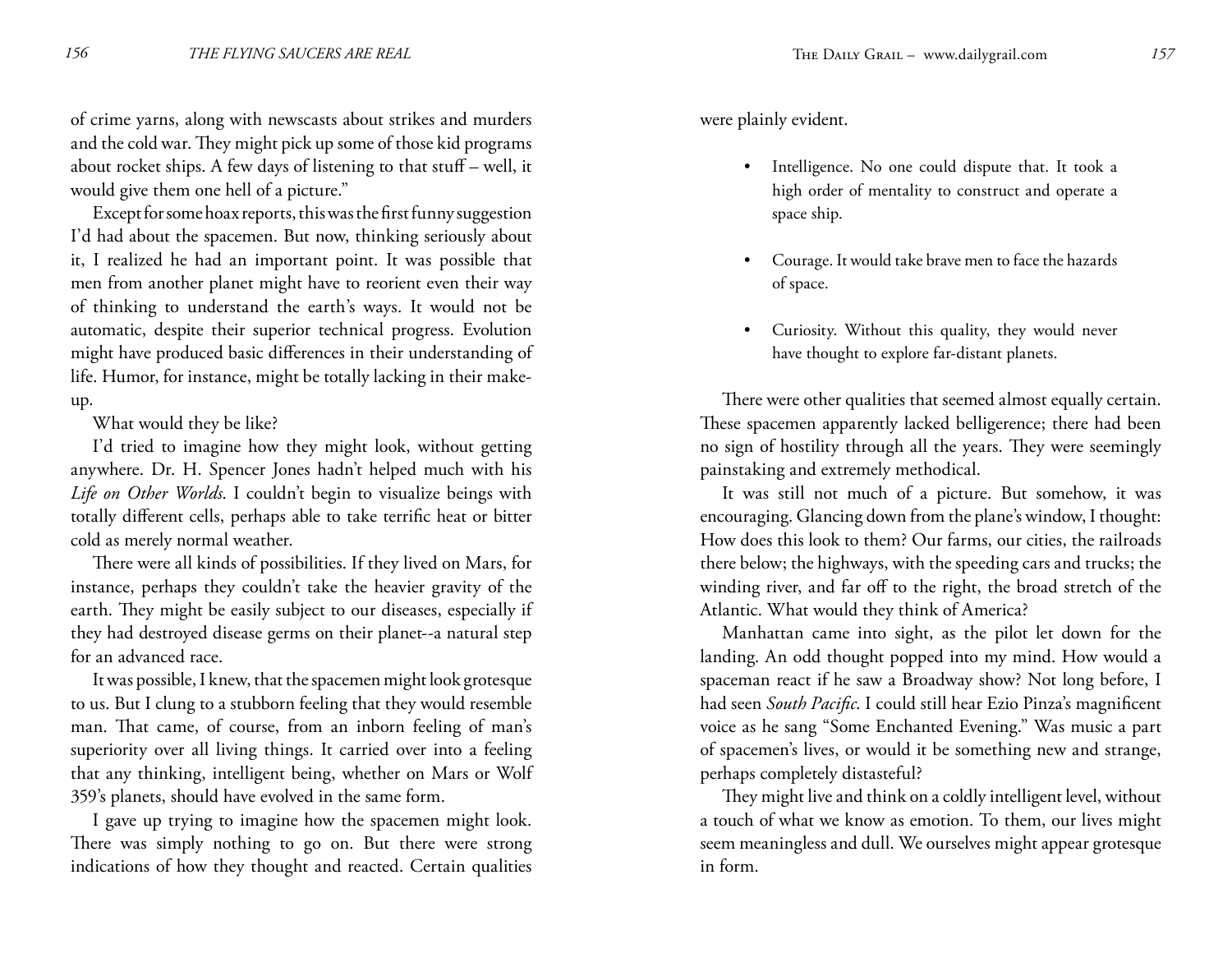But in their progress, there must have been struggle, trial and error, some feeling of triumph at success. Surely these would be emotional forces, bound to reflect in the planet races. Perhaps, in spite of some differences, we would find a common bond- -the bond of thinking, intelligent creatures trying to better themselves.

The airliner landed and taxied in to unload. As I went down the gangway I suddenly realized something. My last vague fear was gone. It had not been a personal fear of the visitors from space. It had been a selfish fear of the impact on my life. I realized that now.

It might be a long time before they would try to make contact. But I had a conviction that when it came, it would be a peaceful mission, not an ultimatum. It could even be the means of ending wars on earth.

But I had been conditioned to this thing. I had had six months of preparation, six months to go from complete skepticism to slow, final acceptance. What if it had been thrown at me in black headlines?

Even a peaceful contact by beings from another planet would profoundly affect the world. The story in *True* might play an important part in that final effect. Carefully done, it could help prepare Americans for the official disclosure.

But if it weren't done right, we might be opening a Pandora's box.

#### CHAPTER SIXTEEN

That morning, at *True*, we made the final decisions on how to<br>handle the story. Using the evidence of the Mantell case, the Chiles-Whitted report, Gorman's mystery-light encounter, and other authentic cases, along with the records of early sightings, we would state our main conclusion: that the flying saucers were interplanetary.

In going over the mass of reports, Purdy and I both realized that a few sightings did not fit the space-observer pattern. Most of these reports came from the southwest states, where guidedmissile experiments were going on. Purdy agreed with Paul Redell that any long-range tests would be made over the sea or unpopulated areas, with every attempt at secrecy.

"They might make short-range tests down there in New Mexico and Arizona-maybe over Texas," he said. "But they'd never risk killing people by shooting the things all over the country."

"They've already set up a three-thousand-mile range for the longer runs," I added. "It runs from Florida into the South Atlantic. And the Navy missiles at Point Mugu are launched out over the Pacific. Any guided missiles coming down over settled areas would certainly be an accident. Besides all that, no missile on earth can explain these major cases."

Purdy was emphatic about speculating on our guided-missile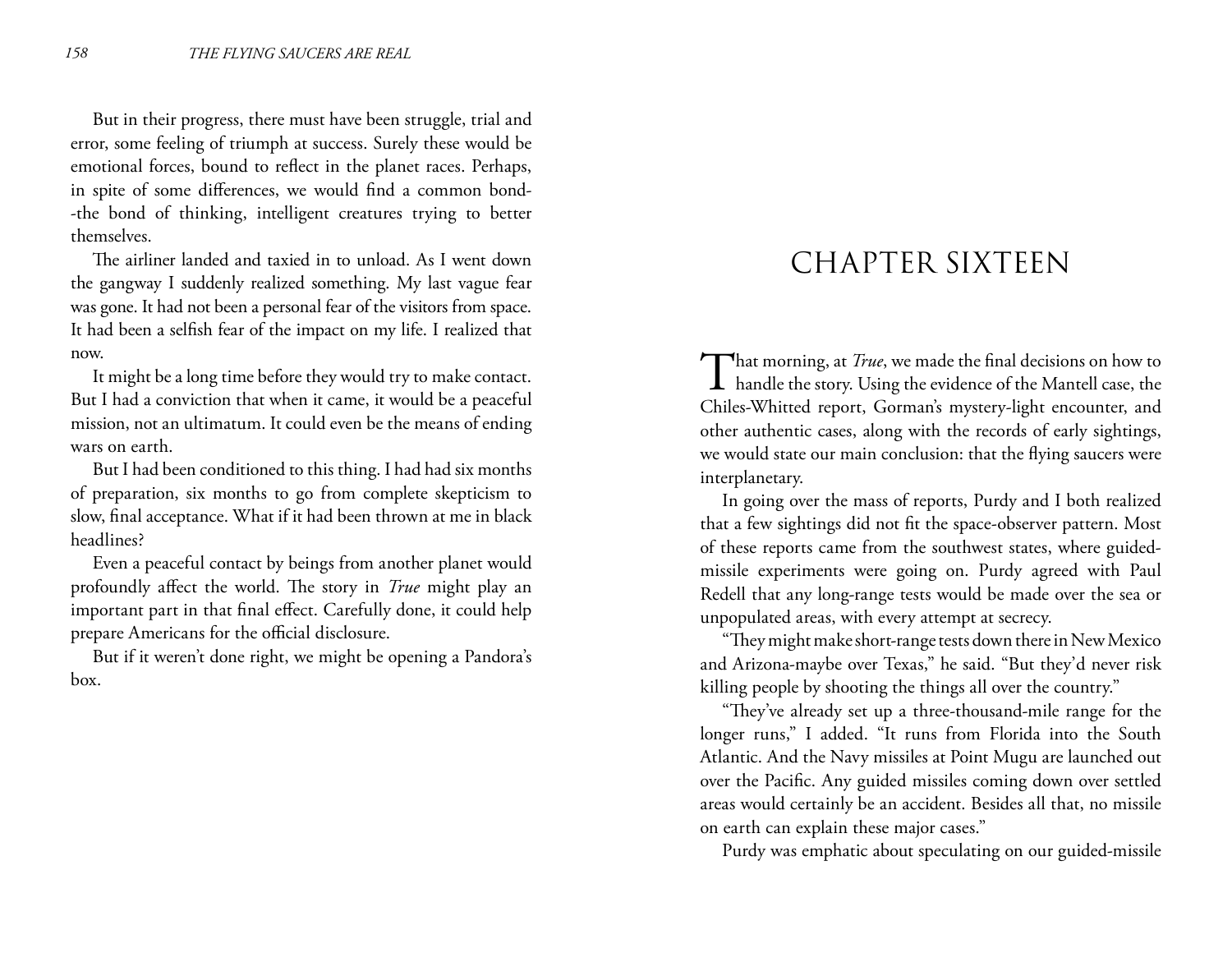research. "Suppose you analyzed these minor cases that look like missile tests. You might accidentally give away something important, like their range and speeds. Look what the Russians did with the A-bomb hints Washington let out."

It was finally decided that we would briefly mention the guided missiles, along with the fact that the armed services had flatly denied any link with the saucers.

"After all, interplanetary travel is the main story," said Purdy. "And the Mantell case alone proves we've been observed from space ships, even without the old records."

The question of the story's impact worried both of us. public acceptance of intelligent life on other planets would affect almost every phase of our existence-business, defense planning, philosophy, even religion. Of course, the immediate effect was more important. Personally, I thought that most Americans could take even an official announcement without too much trouble. But I could be wrong.

"The only yardstick – and that's not much good – is that 'little men' story," said Purdy. "A lot of people have got excited about it, but they seem more interested than scared."

The story of the "little men from Venus" had been circulating for some time. In the usual version, two flying saucers had come down near our southwest border. In the space craft were several oddly dressed men, three feet high. All of them were dead; the cause was usually given as inability to stand our atmosphere. The Air Force was said to have hushed up the story, so that the public could be educated gradually to the truth. Though it had all the earmarks of a well-thought-out hoax, many newspapers had repeated the story. It had even been broadcast as fact on several radio newscasts. But there had been no signs of public alarm.

"It looks as if people have come a long way since that Orson Welles scare," I said to Purdy.

"But there isn't any menace in this story," he objected. "The

crews were reported dead, so everybody got the idea that spacemen couldn't live if they landed. What if a space ship should suddenly come down over a big city – say New York – low enough for millions of people to see it?"

"It might cause a stampede," I said.

Purdy snorted. "it would be a miracle if it didn't, unless people had been fully prepared. if we do a straight fact piece, just giving the evidence, it will start the ball rolling. People at least will be thinking about it."

Before I left for Washington, I told Purdy of my last visit to the Pentagon. I had informed Air Force press relations officials of True's intention to publish the space-travel answer. There had been no attempt to dissuade me. And I had been told once again that there was no security involved; that Project "Saucer" had found nothing threatening the safety of America.

At this time I had also asked if Project "Saucer" files were now available. The Wright Field unit, I was told, still was a classified project, both its files and its photographs secret. This had been the first week in October.

When I asked if there was any other information on published cases, the answer again was negative. The April 27th report, according to Press Branch officials, was still an accurate statement of Air Force opinions and policies. So far as they knew, no other explanations had be n found for the unidentified saucers.

'I'm absolutely convinced now," I told Purdy, "that there's an official policy to let the thing leak out. It explains why Forrestal announced our Earth Satellite Vehicle program, years before we could even start to build it. It also would explain those Project 'Saucer' hints in the April report."

"I think we're being used as a trial balloon," Purdy said thoughtfully. "We've let them know what we're doing. If they'd wanted to stop us, the Air Force could easily have done it. All they'd have to do would be call us in, give us the dope off the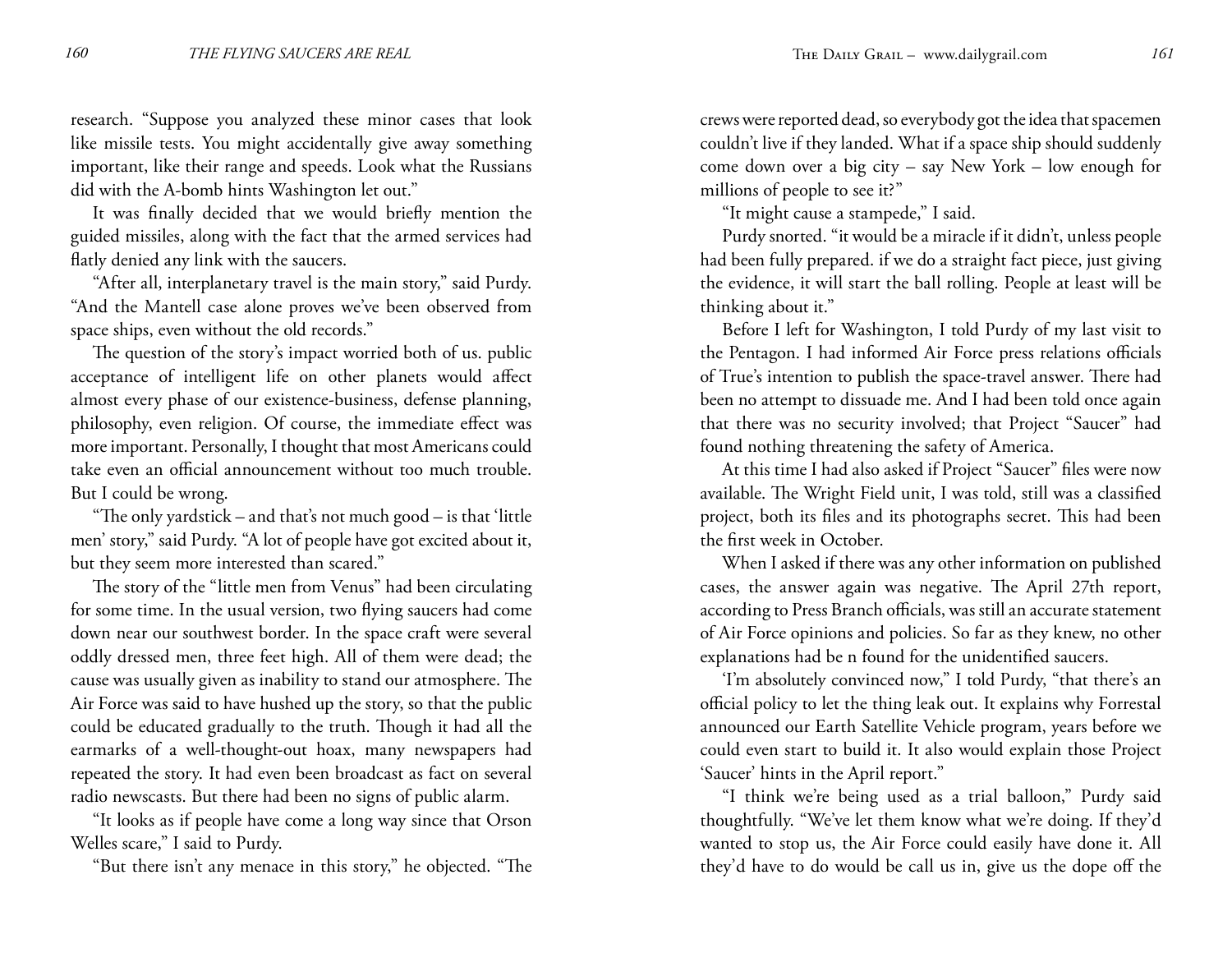record, and tell us it was a patriotic duty to keep still. Just the way they did about uranium and atomic experiments during the war."

He still did not have the name of the other magazine supposed to be working on the saucers. But it seemed a reliable tip (it later proved to be true), and from then on we worked under high pressure.

In writing the article, I used only the most authentic recent sightings; all of the cases were in the Air Force reports. When it came to the Mantell case, I stuck to published estimates of the strange object's size; a mysterious ship 250 to 300 feet in diameter was startling enough. At first, I chose Mars to illustrate our space explorations. But Mars had been associated with the Orson Welles stampede. Most discussions of the planet had a menacing note, perhaps because of its warlike name.

In the end, I switched to a planet of Wolf 359. The thought of those eight light-years would have a comforting effect on any nervous readers. The chance of any mass visitation would seem remote, if not impossible. But it would still put across the spacetravel story.

As finally revised, the article, written under my byline, stated the following points as the conclusions reached by *True*:

- For the past 175 years, the earth has been under systematic close-range examination by living, intelligent observers from another planet. •
- The intensity of this observation, and the frequency of the visits to the earth's atmosphere, have increased markedly during the past two years. •
- The vehicles used for this observation and for interplanetary transport by the explorers have •

been classed as follows: Type I, a small, nonpilotcarrying disk-shaped craft equipped with some form of television or impulse transmitter; Type II, a very large, metallic, disk-shaped aircraft operating on the helicopter principle; Type III, a dirigible-shaped, wingless aircraft that, in the Earth's atmosphere, operates in conformance with the Prandtl theory of lift.

The discernible patterns of observation and exploration shown by the so-called flying disks varies in no important particular from well-developed American plans for the exploration of space, expected to come to fruition within the next fifty years. There is reason to believe, however, that some other race of thinking beings is a matter of two and a quarter centuries ahead of us. •

Following these points, I added a brief comment on the possibility of guided missiles, adding that the Air Force had convincingly denied this as an explanation of any sightings. As Purdy had suggested, I carefully omitted ten minor cases that I thought might be linked with guided-missile research. If disclosing the facts about space travel helped to divert attention from any secret tests, so much the better.

"True accepts the official denial of any secret device," I stated, "because the weight of the evidence, especially the world-wide sightings, does not support such a belief." Most readers, of course, would know that some guided-missile experiments were going on, and that *True* was fully aware of it. But our main purpose would be achieved.

The fact that the earth had been observed by beings from another planet would be fully presented. Some readers, of course,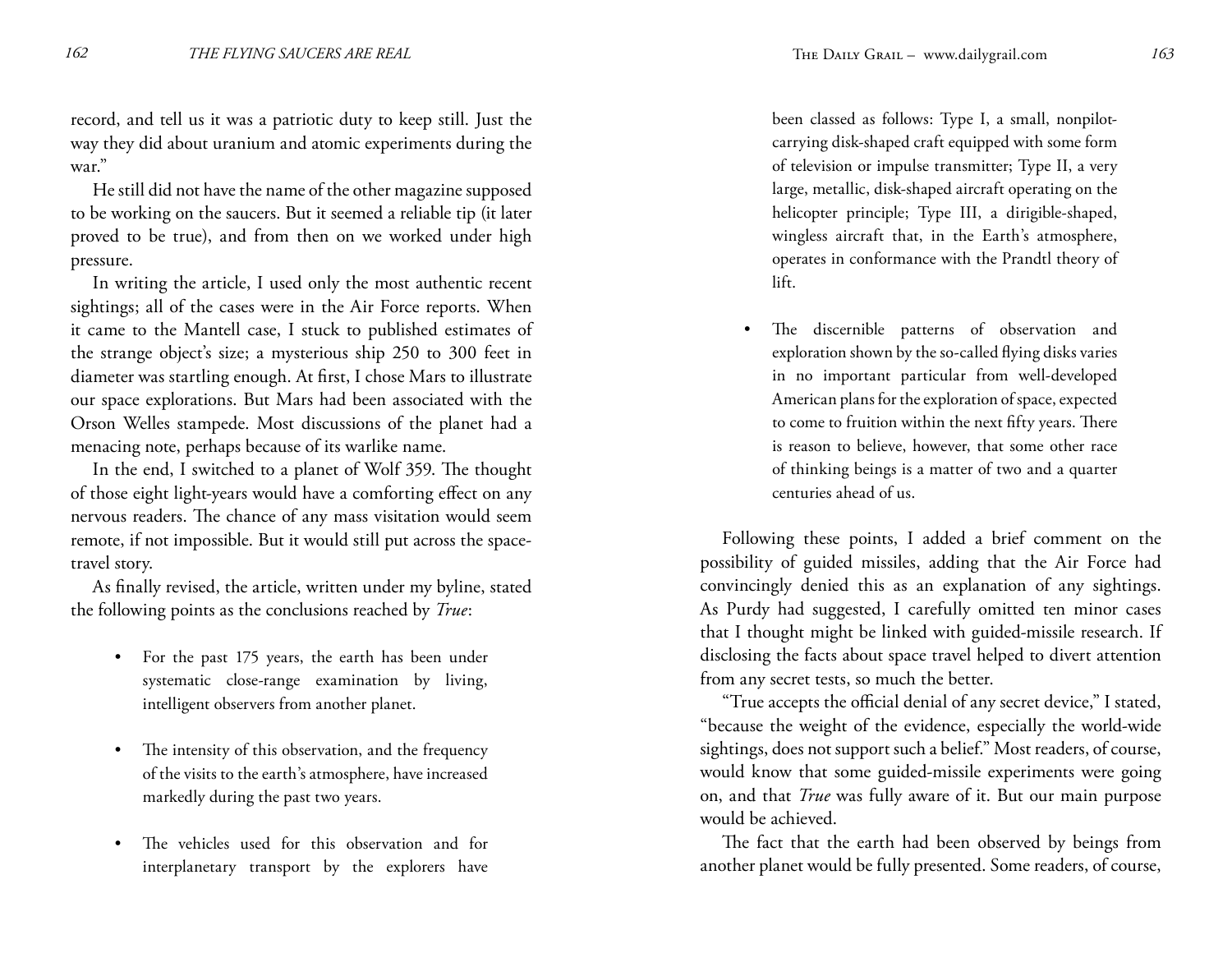would reject even the fact that the saucers existed. Others would cling to the idea that they were of earthly origin. But the mass of evidence would make most readers think. At the very least, it would plant one strong suggestion: that we, men and women of the earth, are not the only intelligent species in the universe. When the article was finished, it was tried out on *True's* staff, then on a picked group that had not known about the investigation. One editor summed up the average opinion:

#### *It will cause a lot of discussion, but the way it's written, it shouldn't start any panic.*

The January issue, in which the story ran, was due on the stands shortly after Christmas. With my family, I had gone to Ottumwa, Iowa, to spend the holidays with my mother and sister. While I was there, the story broke unexpectedly on radio networks.

Frank Edwards, Mutual network newscaster, led off the radio comment. He was followed by Walter Winchell, Lowell Thomas, Morgan Beatty, and most of the other radio commentators. The wire services quickly picked it up; some papers ran front-page stories. The publicity was far more than I had expected. I phoned a reporter in Washington whose beat includes the Pentagon.

"The Air Force is running around in circles," he told me. "They knew your story was due, but nobody thought it would raise such a fuss. I think they're scared of hysteria. They're getting a barrage of wires and telephone calls."

That night, as I was packing to rush back east, he called with the latest news. "They're going to deny the whole thing," he said. "But I heard one Press Branch guy say it might not be enough – they're trying to figure some way to knock it down fast."

Next day, while changing trains at Chicago, I saw the Air Force statement. The press release was dated December 27, 1949.

Without mentioning *True*, the Air Force flatly denied having any evidence that flying saucers exist. After examining 375 reports, the release said, Project "Saucer" had found that they were caused by:

- Misinterpretation of various conventional objects. •
- A mild form of mass hysteria or "war nerves." •
- Individuals who fabricate such reports to perpetrate a hoax or to seek publicity. •

Evaluation of the reports of unidentified flying objects, said the Air Force, demonstrates that they constitute no direct threat to the national security of the United States. Then came the clincher: Project "Saucer," said the Air Force, had been discontinued, now that all the reports had been explained.

It was plain that the release had been hastily prepared. It completely contradicted the detailed Project "Saucer" report, issued eight months before, that had called for constant vigilance, after admitting that most important cases were unsolved. Anyone familiar with the situation would see the discrepancy at once.

From Washington I flew to New York, where I found *True* in a turmoil. Long-distance calls were pouring in. Letters on flying saucers had swamped the mail room. Reporters were hounding Purdy for more information.

A hurried analysis of the first hundred letters showed a trend that later mail confirmed. Less than 5 per cent of the readers ridiculed the article. Between 15 and 20 per cent said they were not convinced; a few of these admitted they could not refute the evidence. About half the readers accepted the possibility; most of these said they saw no reason why other planets should not be inhabited. The remainder, between 25 and 30 per cent, said they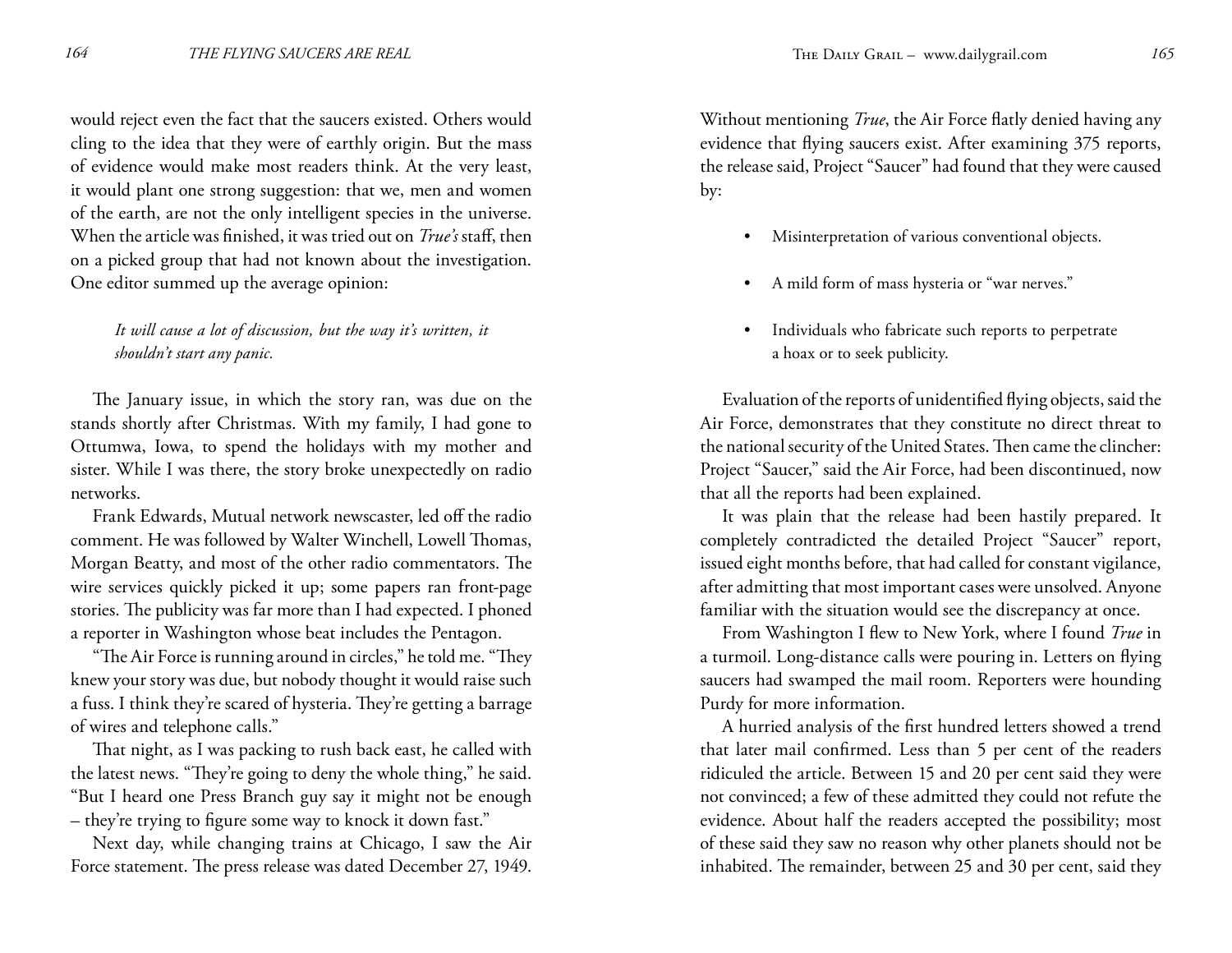were completely convinced.

Even the disbelievers asked for more information. The intelligence level of the average letter was gratifyingly high. Comments came from scientists, engineers, airline and private pilots, college professors, officers of the armed services, and a wide variety of others – including far more women than *True's* readership usually includes.

Several confidential tips had come in when I arrived. Most of them were from usually reputable sources. We were given evidence that Project "Saucer" was still in operation; since its true code name was not "Saucer," it could be continued without violating the Air Force press release. This same information was received from a dozen sources within the next two weeks. We were also told that there had been 722 cases, instead of 375.

Meantime, a number of astronomers had come out with statements, pro and con. One of these was Dr. Dean B. McLaughlin, of the University of Michigan. "No one knows what the saucers are as yet," Dr. McLaughlin said. "They could be anything, and I'm willing to be convinced once the evidence is presented."

Dr. Bart J. Bok of Harvard was on the fence: "After all," he said, "all sort of things float around in space. But I'm not convinced the saucers are anything apart from the earth." Another Harvard astronomer, Dr. Armin J. Deutsch, took an oblique poke at *True* and me. "I don't think anyone – and that includes astronomers – knows enough about them to reach any conclusions." After this came the comment of Dr. Carl F. von Weizacker – that billions of stars may have planets, and many could be inhabited.

Within a few days we had a huge stack of clippings, some supporting *True*, some deriding us. In the midst of all this, I read scientists' comments on Einstein's new unified-field theory, which had been printed about the time *True* appeared on the stands. A discussion by Lincoln Barnett, author of *The Universe* *and Dr. Einstein*, explained the basic premise – that gravitation and electromagnetic force are inseparable. As I read it, I thought of what Redell had said. If gravitation were a manifestation of electromagnetic force, was it possible that an advanced race had found a way – as unique as splitting the atom – to offset gravity and utilize that force?

It was during these first tense days that we ran down the White Sands story. This also ended another puzzle – the identity of the magazine that we had feared might scoop us. The race had been closer than we knew. The editors of a national magazine had learned of Commander McLaughlin and the sightings at White Sands. Two of the staff had carefully investigated the details. Convinced that the report was accurate, they had planned to run the story in an early issue.

Since *True* had appeared first with the space-travel story, the editors agreed to release the McLaughlin report for use in our March issue. The basic facts were in close agreement with what Redell had told me.

The ellipsoid-shaped saucer had been tracked at a height of 56 miles, its speed 5 miles per second. This was 18,000 miles per hour, even faster than Redell had said. The strange craft, 105 feet in length, had climbed as swiftly as Marvin Miles had described it – an increase in altitude of about 25 miles in 10 seconds.

Commander McLaughlin stated in his article that he was convinced the object was a space ship from another planet, operated by animate, intelligent beings. He also described two small circular objects, about twenty inches in diameter, that streaked up beside a Navy high-altitude missile. After maneuvering around it for a moment, both disks accelerated, passed the fast-moving Navy missile, and disappeared.

It is Commander McLaughlin's opinion that the saucers come from Mars. Pointing out that Mars was in a good position to see our surface on July 16, 1945, he believes that the flash of the first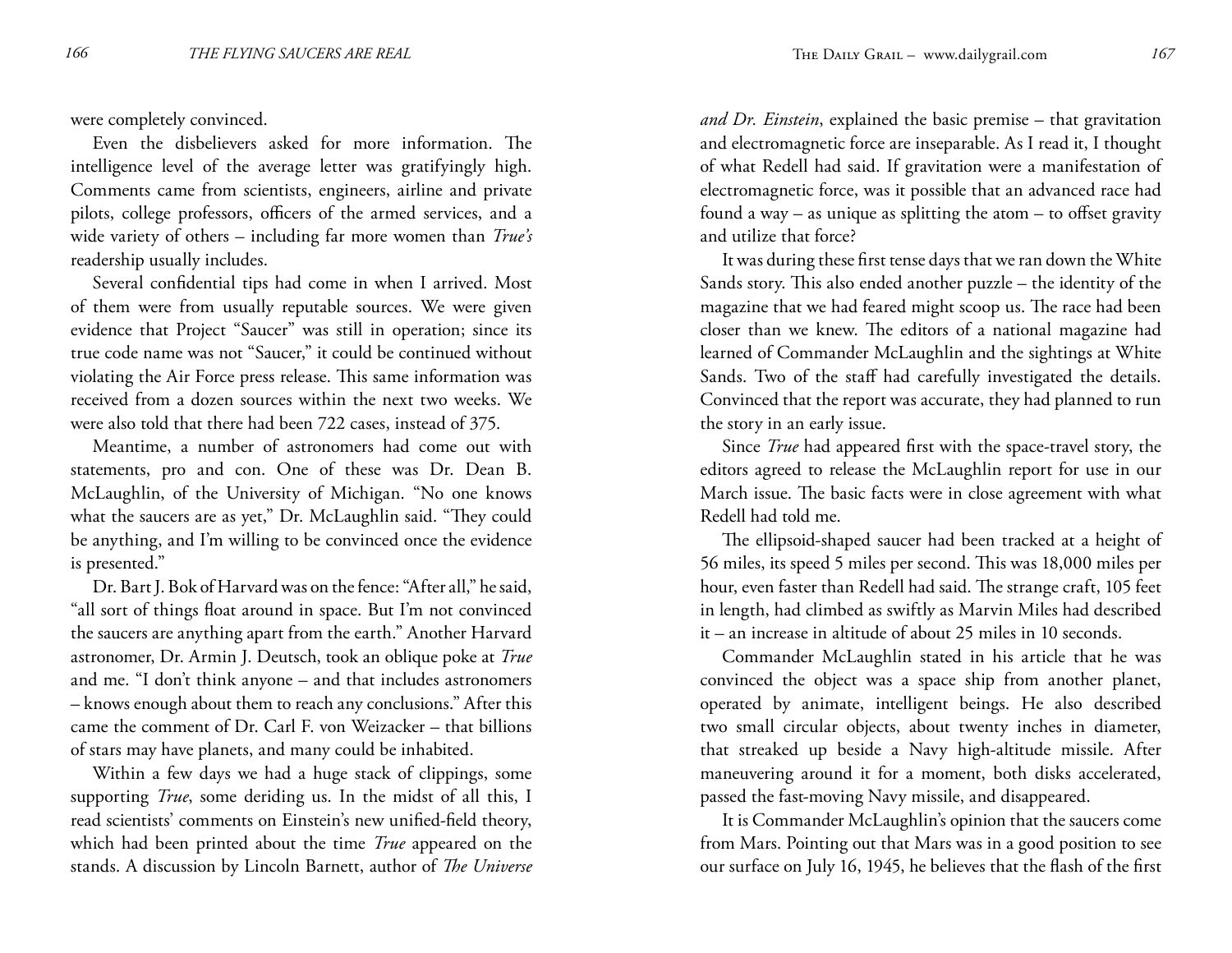A-bomb, at Alamogordo Base, a point not far from White Sands, was caught by powerful telescopes.

During the first week of January, I appeared on "We, the People," with Lieutenant George Gorman. When I saw Gorman, before rehearsals, he seemed oddly constrained. I had a feeling that he had been warned about talking freely. During rehearsals, he changed his lines in the script. When the writers argued over a point, Gorman told them:

#### *I can say only what was in my published report – nothing else.*

The day before the broadcast, a program official told me they had been told to include the Air Force denial in the script. That afternoon I learned that the Air Force planned to monitor the broadcast. Meantime, an A.P. story carried a new Air Force announcement. Formerly secret Project "Saucer" files would be opened to newsmen at the Pentagon, giving the answers to all the saucer reports.

Just after my return to Washington, I saw an I.N.S. story that was widely printed. It was an interview with Major Jerry Boggs, a Project "Saucer" Intelligence officer who served as liaison man between Wright Field and the Pentagon. Major Boggs had been asked for specific answers to the Mantell, Chiles-Whitted, and Gorman cases.

The answers he gave amazed me. I picked up the phone and called the Air Force Press Branch. After some delay, I was told that Major Boggs was being briefed for assignment to Germany. An interview would be almost impossible.

"He wasn't too busy to talk with I.N.S.," I said. "All I want is thirty minutes."

Later, Jack Shea, a civilian press official I had known for some time, arranged for the meeting. I was also to talk with General

Sory Smith, Deputy Director for Air Information.

Major Jesse Stay, a Press Branch officer, took me to General Smith's office for the interview. Both Jesse and Jack Shea, pleasant, obliging chaps who had helped me in the past, tried earnestly to convince me the saucers didn't exist. Jesse was still trying when Major Boggs came in.

Boggs looked to be in his twenties, younger than I had expected. He was trim, well built, with a quietly alert face. Two rows of ribbons testified to his wartime service. When Jesse Stay introduced me, Boggs gave me a curiously searching look. It could have been merely his usual way of appraising people he met. But all through our talk, I had a strong feeling that he was on his guard.

I had written out some questions, but first I mentioned the I.N.S. story. "Were you quoted correctly on the Mantell case?" I asked.

"Yes, I was." Major Boggs looked me squarely in the eye. "Captain Mantell was chasing the planet Venus."

It was so incredible that I shook my head. "Major, Venus; was practically invisible that day. We've checked with astronomers. Is that the official Air Force answer?"

"Yes, it is," Boggs said. His eyes never left my face. I glanced across at General Sory Smith, then back at the intelligence major.

"That's a flat contradiction of Project 'Saucer's' report. Last April, after they had checked for fifteen months, they said positively it was not Venus. It was still unidentified."

Boggs said, in a slow, unruffled voice, "They rechecked after that report."

"Why did they recheck, after fifteen months?" I asked him. "They must have gone over those figures long before that, for errors."

If my question annoyed him, Boggs gave no sign. "There's no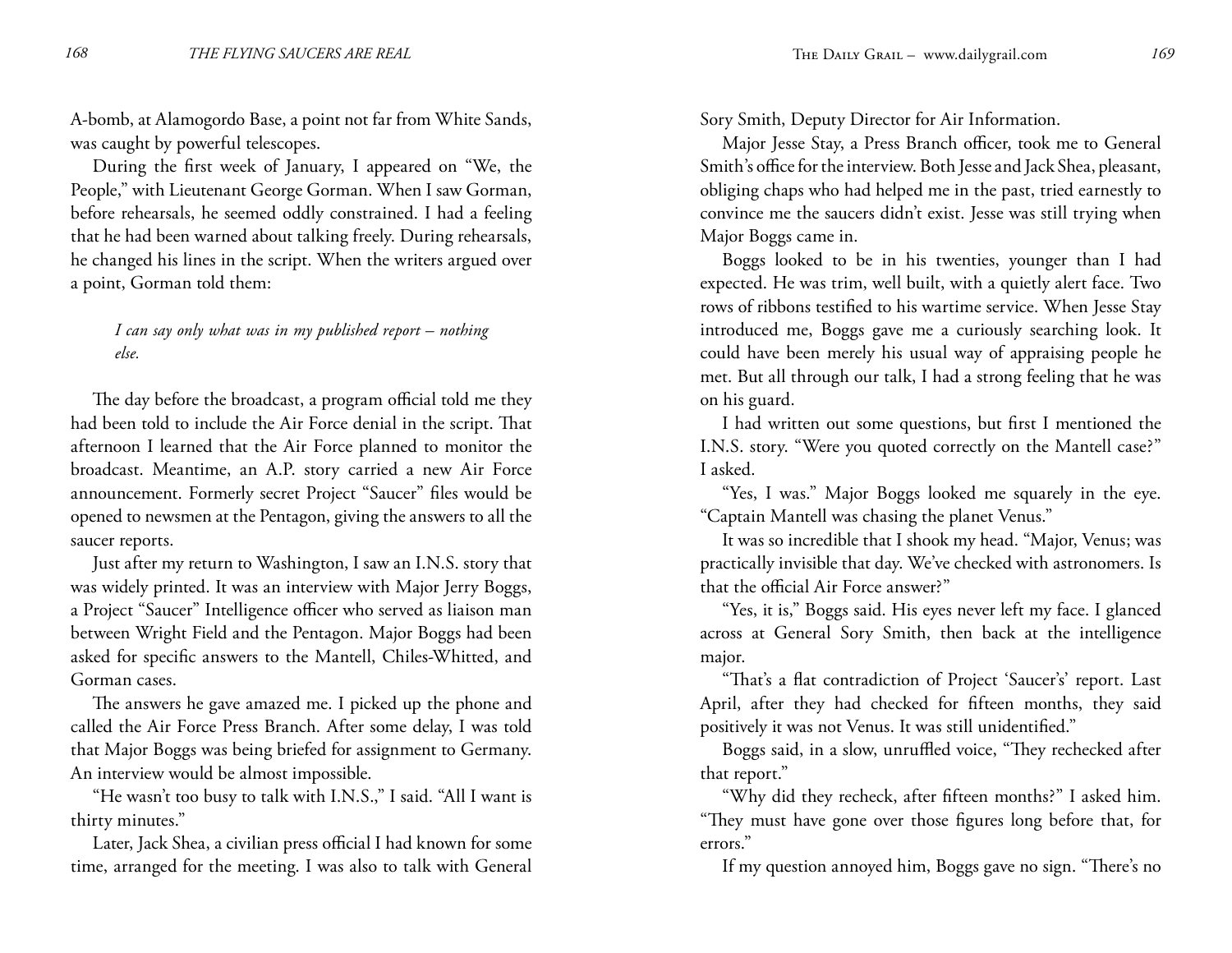other possible answer," he said. "Mantell was chasing Venus."

#### CHAPTER SEVENTEEN

For a moment after Boggs's last answer, I had an impulse to end  $\Gamma$  the interview. I had a feeling I was facing a sphinx – a quiet, courteous sphinx in an Air Force uniform. I was sure now why Major Jerry Boggs had been chosen for his job, the all-important connecting link with the project at Wright Field. No one would ever catch this man off guard, no matter what secret was given him to conceal. And it was more than the result of Air Force Intelligence training. His manner, his voice carried conviction. He would have convinced anyone who had not carefully analyzed the Godman Field tragedy.

I made one more attempt. "Do the Godman Field witnesses

– Colonel Hix and the rest – believe the Venus answer?"

"I haven't asked them," said Boggs, "so I couldn't say."

"What about the Chiles-Whitted case?" I asked. "You were quoted as saying they saw a meteor – a bolide that exploded in a shower of sparks."

"That's right," said Boggs.

"And Gorman was chasing a lighted balloon?"

Again the Intelligence major nodded. I pointed, out that all three of the cases mentioned had been listed as unidentified in the April report.

"They'd had those cases for months," I said. "What new facts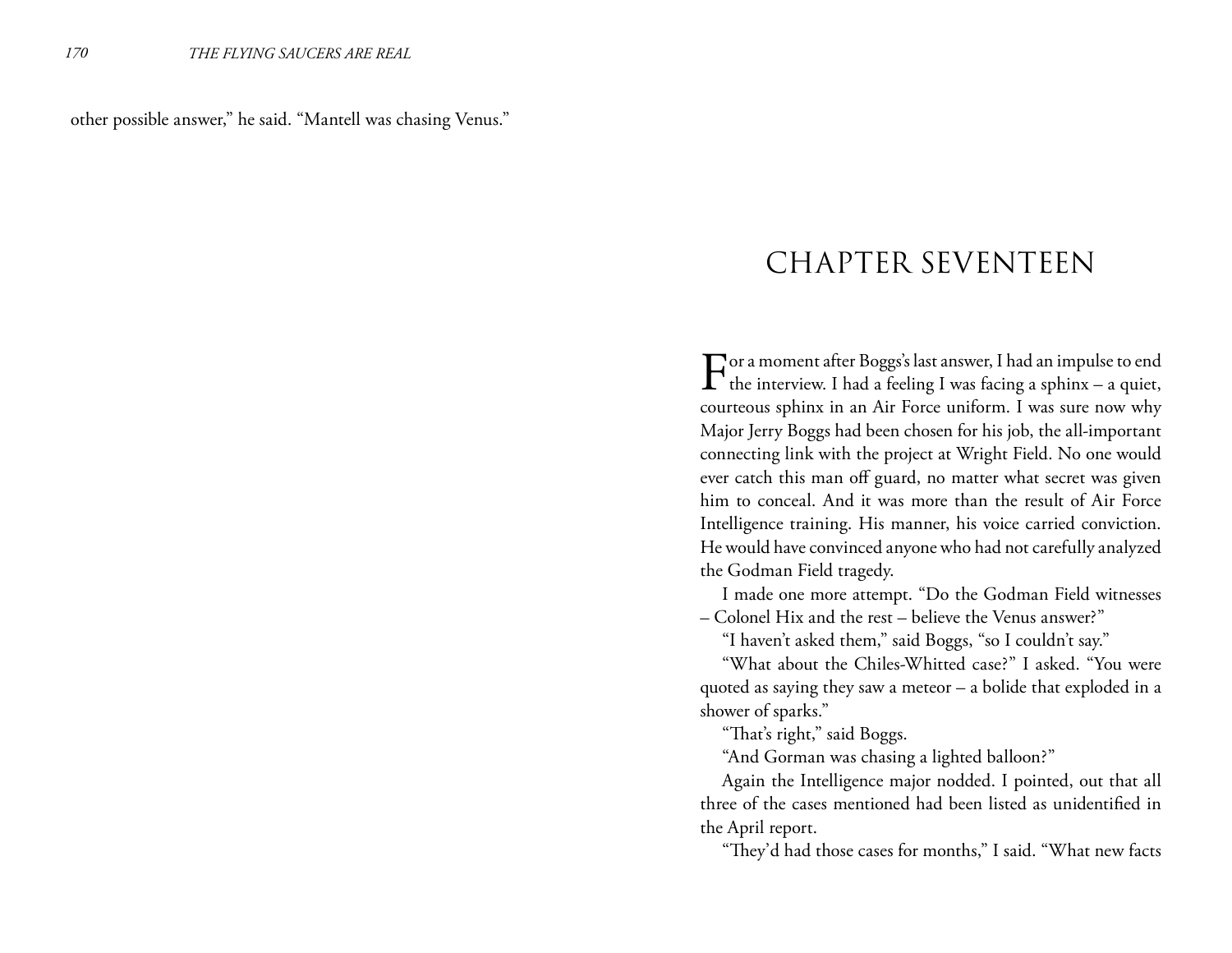did they learn?"

Boggs said calmly, "They just made a final analysis, and those were the answers."

We looked at each other a moment. Major Boggs patiently waited. I began to realize how a lawyer must feel with an imperturbable witness. And Boggs's unfailing courtesy began to make me embarrassed.

"Major," I said, "I hope you'll realize this is not a personal matter. As an Intelligence officer, if you're told to give certain answers…"

He smiled for the first time. "That's alright – but I'm not hiding a thing. There's just no such thing as a flying saucer, so far as we've found out."

"We've been told," I said, "that Project 'Saucer' isn't closed – that you just changed its code name."

"That's not so," Boggs said emphatically. "The contracts are ended, and all personnel transferred to other duty."

"Then the announcement wasn't caused by *True's* article?"

Both General Smith and Major Jesse Stay shook their heads quickly. Boggs leaned forward, eyeing me earnestly.

"As a matter of fact, we'd finished the investigation months ago – around the end of August, or early in September. We just hadn't got around to announcing it."

"Last October," I said, "I was told the investigation was still going on. They said there were no new answers to the cases just mentioned."

"The Press Branch hadn't been informed yet," Boggs explained simply.

"It seems very strange to me," I said. "In April, the Air Force called for vigilance by the civilian population. It said the project was young, much of its work still under way."

Jesse Stay interrupted before Boggs could reply.

"Don, the Press Branch will have to take the blame for that.

The report wasn't carefully checked. There were several loose statements in it."

This was an incredible statement. I was sure Jesse knew it. "But the case reports you quoted came from Wright Field. As of April twenty-seventh, 1949, all the major cases were officially unsolved. Then in August or early September, the whole thing's cleaned up, from what Major Boggs says. That's pretty hard to believe."

No one answered that one. Major Boggs was waiting politely for the next question. I picked up my list. The rest of the interview was in straight question-and-answer style:

*Q. Do you know about the White Sands sightings in April 1948? The ones Commander R. B. McLaughlin has written up?*

*A. Yes, we checked the reports. We just don't believe them.*

*Q. One of the witnesses was Charles B. Moore, the director of the Navy cosmic-ray project at Minneapolis, He's considered a very reputable engineer. Did you know he confirms the first report – the one about the saucer 56 miles up, at a speed of 18,000 miles per hour.*

*A. Yes, I knew about him. We think he was mistaken, like the others.*

*Q. Mr. Moore says it was absolutely sure it was not hallucination. He says it should be carefully investigated.*

*A. We did investigate. We just don't believe they saw anything.*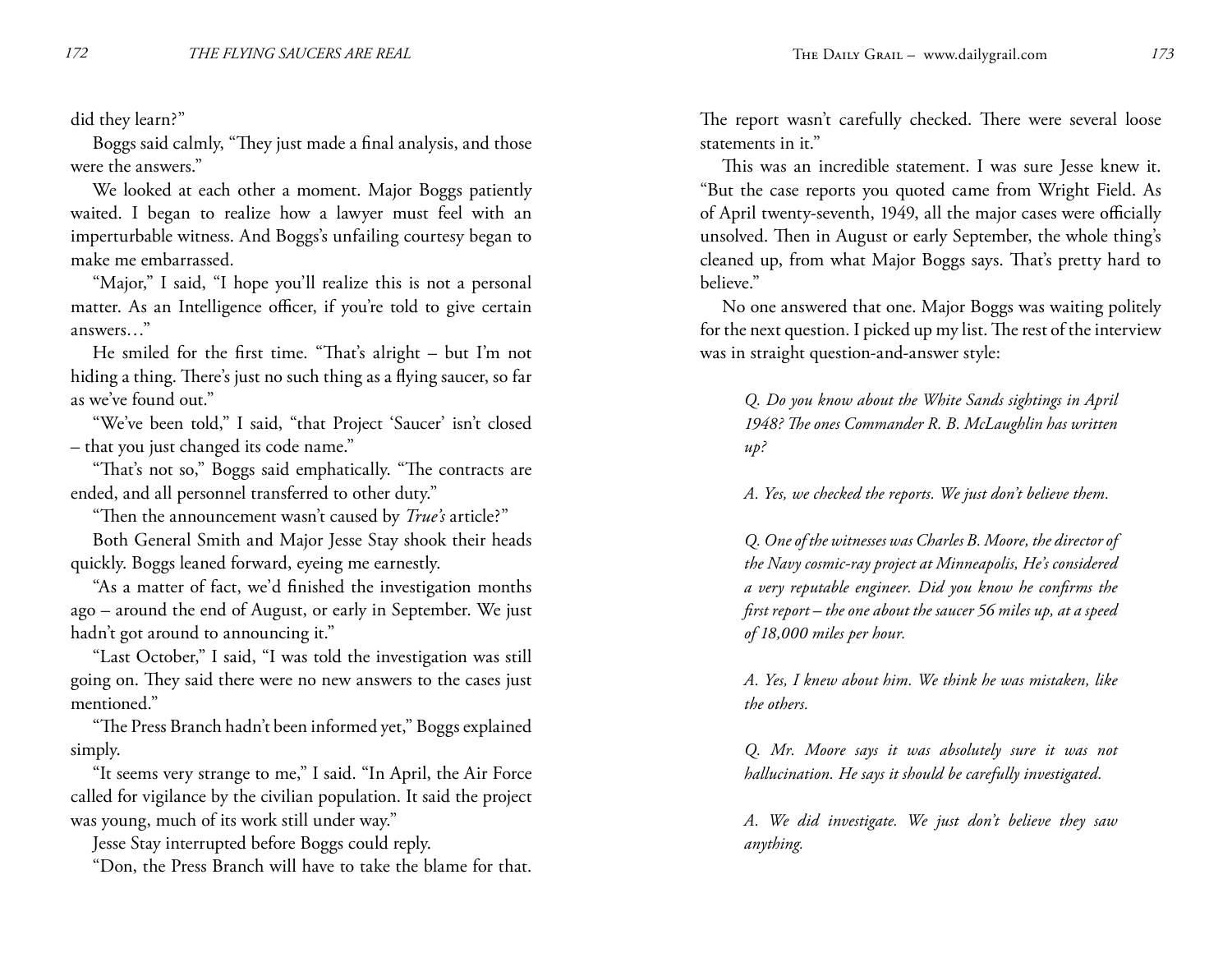*Q. Could I see the complete file on that case? Also on Mantell, Gorman, and the Eastern Airlines cases?*

*A. That's out of my province.*

*Q. If Project "Saucer" is ended, then all the files should be opened.*

*A. Well, the summaries have been cleared, and you can see them.*

*Q. No, I mean the actual files. Is there any reason I shouldn't see them?*

*A. There'd be a lot of material to search through. Each case has a separate book, and some of them are pretty bulky.*

*Q. There were 722 cases in all, weren't there?*

*A. No, nowhere near that.*

*Q. Then 375 is the total figure – I mean the number of cases Project "Saucer" listed?*

*A. There were a few more – something over 400. I don't know the exact figure.*

*Q. I've been told that Project "Saucer" had the Air Force put out a special order for pilots to chase flying saucers. Is that right?*

*A. Yes, that's right.*

*Q. Did that include National Guard pilots?*

*A. Yes, it did. When the project first started checking on saucers we were naturally anxious to get hold of one of the things. We told the pilots to do practically anything in reason, even if they had to grab one by the tail.*

*Q. Were any of those planes armed?*

*A. Only if they happened to have guns for some other mission, like gunnery practice.*

*Q. We've heard of one case where fighters chased a saucer to a high altitude. One of them emptied his guns at it.*

*A. You must mean that New Jersey affair. The plane was armed for another reason.*

*Q. No, I meant a case reported out at Luke Field. Three fighters took off, if the story sent us is correct. Apparently it made quite a commotion. That was back in 1945.*

*A. It might have happened. I don't know.*

*Q. What was this New Jersey case?*

*A. I'd rather not discuss any more cases without having the books here.*

*Q. Has Project "Saucer" released its secret pictures?*

*A. What pictures? There weren't any that amounted to anything. Maybe half a dozen. They didn't show anything,*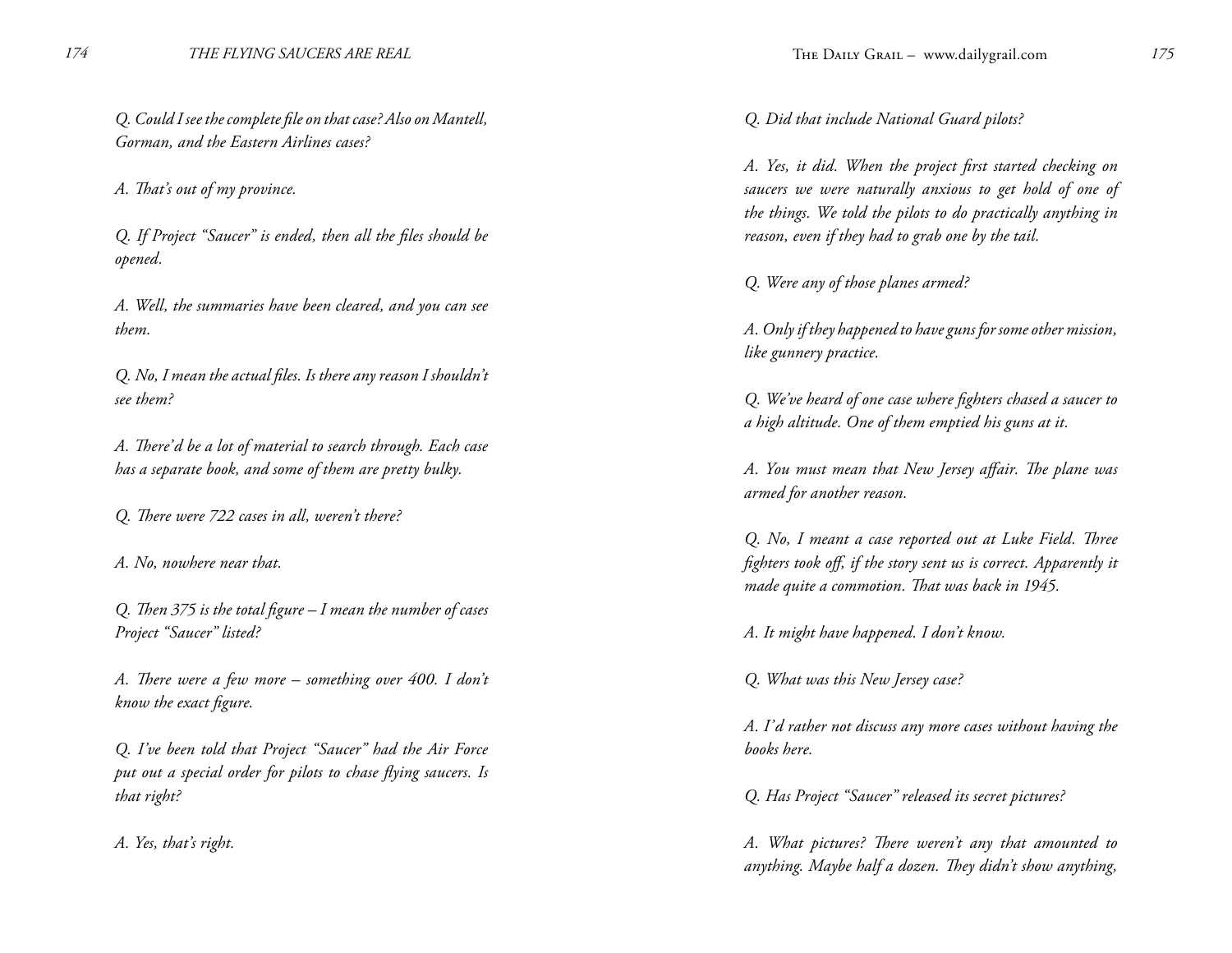*just spots on film or weather balloons at a distance.*

*Q. In the Kenneth Arnold case, didn't some forest rangers verify his report?*

*A. Well, there were some people who claimed they saw the same disks. But we found out later they'd heard about it on the radio.*

*Q. Didn't they draw some sketches that matched Arnold's?*

*A. I never heard about it.*

*Q. I'd like to go back to the Mantell case a second. If Venus was so bright – remember Mantell thought it was a huge metallic object – why didn't the pilot who made the search later on…*

*A. Well, it was Venus, that's positive. But I can't remember all the details without the case books.*

*Q. One more question, Major. Have any reports been received at Wright Field since Project "Saucer" closed? There was a case after that date, an airliner crew…*

At this point, Major Jesse Stay broke in. "It's all up to the local commanders now. If they want to receive reports of anything unusual, all right. And if they want to investigate them, that's up to each commander. But no Project 'Saucer' teams will check on reports. That's all ended."

There at the last, it had been a little. like a courtroom scene, and I was glad the interview was over. Major Boggs was unruffled as ever. I apologized for the barrage of questions, and thanked him for being so decent about it.

"It was interesting, getting your viewpoint," he said. He smiled, still the courteous sphinx, and went on out. After Bogs had left, I talked with General Smith alone. I told him I was not convinced. "I'd like to see the complete files on these cases I mentioned," I explained. "Also, I'd like to talk with the last commanding officer or senior Intelligence officer attached to Project 'Saucer."

"I'm not sure about the senior officer," General Smith answered. "He may have been detached already. But I don't see any reason why you can't see those files. I'll phone Wright Field and call you."

I was about to leave, but he motioned for me to sit down. "I can understand how you feel about the Mantell report," General Smith said earnestly. "I knew Tommy Mantell very well. And Colonel Hix is a classmate of mine. I knew neither one was the kind to have hallucinations. That case got me, at first."

"You believe Venus is the true answer?" I asked him.

He seemed surprised. "It must be, if Wright Field says so."

When I went back to the Press Branch, I asked Jack Shea for the case-report summaries that Boggs had mentioned, He got them for me – two collections of loose-leaf mimeographed sheets enclosed in black binders. So these were the "secret files"!

Across the hall, in the press room, I opened one book at random. The first thing I saw was this:

*A meteorologist should compute the approximate energy required to evaporate as much cloud as shown in the incident 26 photographs.*

Photographs. Major Boggs had said there were no important pictures. I tucked the binders under my arm and went out to my car. Perhaps these books hinted at more than Boggs had realized.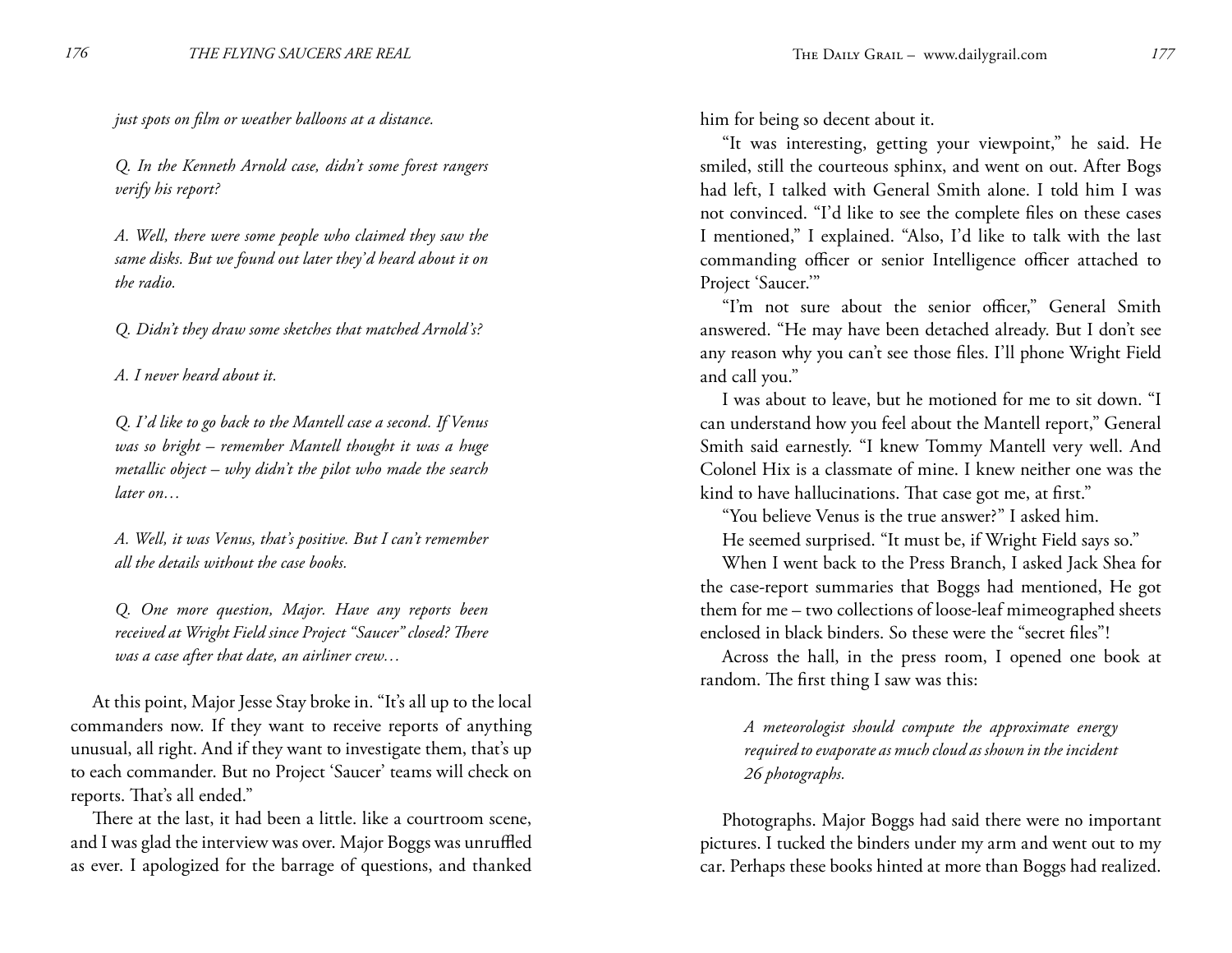But that didn't seem likely. As liaison man, he should know all the answers. I was almost positive that he did.

But I was equally sure they weren't the answers he had given me.

### CHAPTER EIGHTEEN

That night I went through the Project "Saucer" summary of cases. It was a strange experience. The first report I checked was the Mantell case. Nothing that Boggs had said had changed my firm opinion. I knew the answer was not Venus, and I was certain Boggs knew it, too.

The Godman Field incident was listed as Case 33. The report also touches on the Lockbourne Air Base sighting. As already described, the same mysterious object, or a similar one, was seen moving at five hundred miles an hour over Lockbourne Field. It was also sighted at other points in Ohio.

The very first sentence in Case 33 showed a determined attempt to explain away the object that Mantell chased:

*Detailed attention should be given to any possible astronomical body or phenomenon which might serve to identify the object or objects.*

*[Some of the final Project report on Mantell has been given in an earlier chapter. I am repeating a few paragraphs below, to help in weighing Major Boggs's answer.]*

These are official statements of the Project astronomer: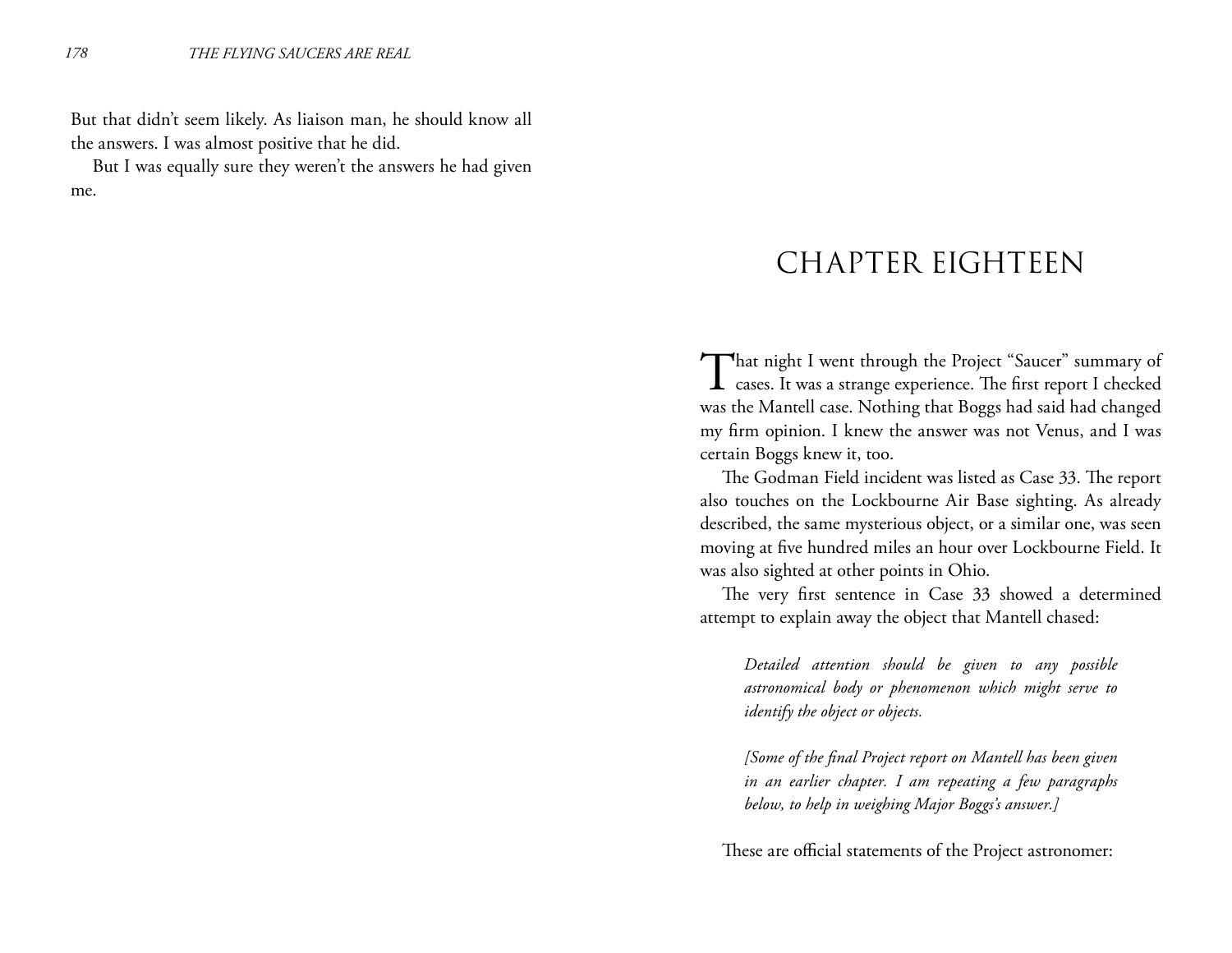*On January 7, 1948, Venus was less than half its full brilliance. However, under exceptionally good atmospheric conditions, and with the eye shielded from the direct rays of the sun, Venus might be seen as an exceedingly tiny bright point of light. It is possible to see it in daytime when one knows exactly where to look. Of course, the chances of looking at the right spot are very few.*

*It has been unofficially reported that the object was a Navy cosmic ray balloon. If this can be established it is to be preferred as an explanation. However, if reports from other localities refer to the same object, any such device must have been a good many miles high – 25 to 50 – in order to have been seen clearly, almost simultaneously, from places 175 miles apart.*

This absolutely ruled out the balloon possibility, as the investigator fully realized. That he must have considered the space-ship answer at this point is strongly indicated in the following sentence:

*If all reports were of a single object, in the knowledge of this investigator no man-made object could have been large enough and far enough away for the approximate simultaneous sightings.*

The next paragraph of this Project "Saucer" report practically nullified Major Boggs's statement that Venus was the sole explanation:

*It is most unlikely, however, that so many separate persons should at that time have chanced on Venus in the daylight sky. It seems therefore much more probable that more than* 

*one object was involved. The sighting might have included two or more balloons (or aircraft) or they might have included Venus (in the fatal chase) and balloons…Such a hypothesis, however, does still necessitate the inclusion of at least two other objects than Venus, and it certainly is coincidental that so many people would have chosen this one day to be confused (to the extent of reporting the matter) by normal airborne objects…*

Farther on in the summaries, I found a report that has an extremely significant bearing on the Mantell case. This was Case 175, in which the same consultant attempts to explain a strange daylight sighting at Santa Fe, New Mexico. One of the Santa Fe observers described the mysterious aerial object as round and extremely bright, "like a dime in the sky." Here is what the Project "Saucer" investigator had to say:

*The magnitude of Venus was -3.8 (approximately the same as on January 7, 1948). It could have been visible in the daylight sky. It would have appeared, however, more like a pinpoint of brilliant light than 'like a dime in the sky.' It seems unlikely that it would be noticed at all…Considering discrepancies in the two reports, I suggest the moon in a gibbous phase; in daytime this is unusual and most people are not used to it, so that they fail to identify it. While this hypothesis has little to correspond to either report, it is worth mentioning.*

*It seems far more probable that some type of balloon was the object in this case.*

Both the Godman Field and the Santa Fe cases were almost identical, so far as the visibility of Venus was concerned. In the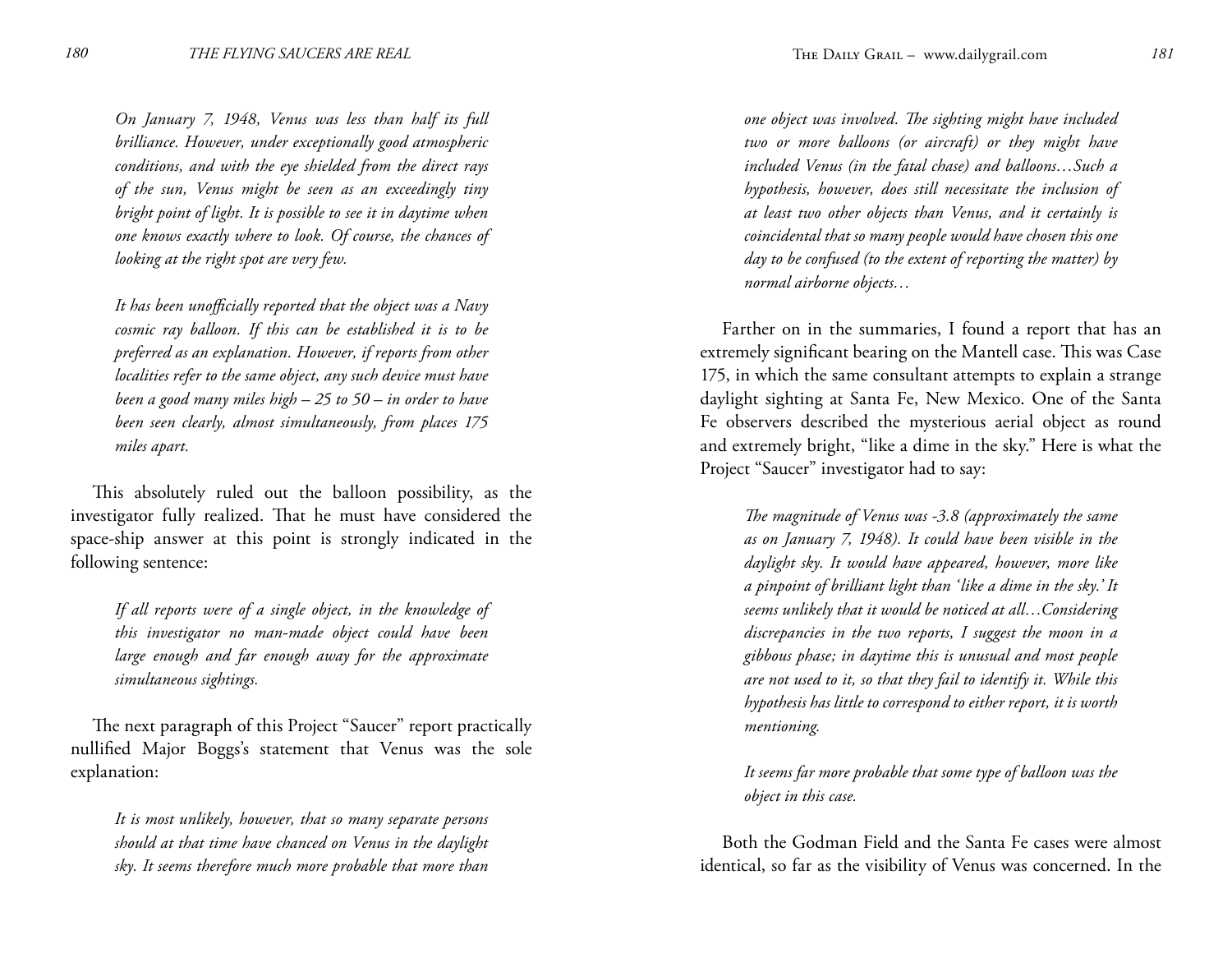Santa Fe case, which had very little publicity, Project "Saucer" dropped the Venus explanation as a practically impossible answer. But in Case 33, it had tried desperately to make Venus loom up as a huge gleaming object during Mantell's fatal chase.

There was only one explanation: Project "Saucer" must have known the truth from the start-that Mantell had pursued a tremendous space ship. That fact alone, if it had exploded in the headlines at that time, might have caused dangerous panic. To make it worse, Captain Mantell had been killed. Even if he had actually died from blacking out while trying to follow the swiftly ascending space ship, few would have believed it. The story would spread like wildfire: Spacemen kill an American Air Force Pilot!

This explained the tight lid that had been clamped down at once on the Mantell case. It was more than a year before that policy had been changed; then the first official discussions of possible space visitors had begun to appear.

*True's* plans to announce the interplanetary answer would have fitted a program of preparing the people. But the Air Force had not expected such nation-wide reaction from *True's* article; that much I knew. Evidently, they had not suspected such a detailed analysis of the Godman Field case, in particular. I could see now why Boggs, Jesse Stay, and the others had tried so hard to convince me that we had made a mistake.

It was quite possible that we had revived that first Air Force fear of dangerous publicity. But Mantell had been dead for two years. News stories would not have the same impact now, even if they did report that spacemen had downed the pilot. And I doubted that there would be headlines. Unless the Air Force supplied some convincing details, the manner of his death would still be speculation.

Apparently I had been right; this case was the key to the riddle. It had been the first major sighting in 1948. Project "Saucer" had been started immediately afterward. In searching for a plausible answer, which could be published if needed, officials had probably set the pattern for handling all other reports, "Explaining away" would be a logical program, until the public could be prepared for an official announcement.

As I went through other case reports, I found increasing evidence to back up this belief. Case 1, the Muroc Air Base sightings, had plainly baffled Project men seeking a plausible answer. Because of the Air Force witnesses, they could not ignore the reports. Highly trained Air Force test pilots and ground officers had seen two fast-moving silver-colored disks circling over the base.

Flying at speeds of from three to four hundred miles an hour, the disks whirled in amazingly tight maneuvers. Since they were only 8,000 feet above the field, these turns could be clearly seen. "It is tempting to explain the object as ordinary aircraft observed under unusual light conditions," the case report reads. "But the evidence of tight circles, if maintained, is strongly contradictory."

Although Case 1 was technically in the "unexplained" group, Wright Field had made a final effort to explain away the reports. Said the Air Materiel Command:

*The sightings were the result of misinterpretation of real stimuli, probably research balloons.*

In all the world's history, there is no record of a 300-mile-anhour wind. To cover the distance involved, the drifting balloons would have had to move at this speed, or faster. If a 300-mile wind had been blowing at 8,000 feet, nothing on earth could have stood it, Muroc Air Base would have been blown off the map. What did the Muroc test pilots really see that day?

While searching for the Chiles-Whitted report, I ran across the Fairfield Suisan mystery-light case, which I had learned about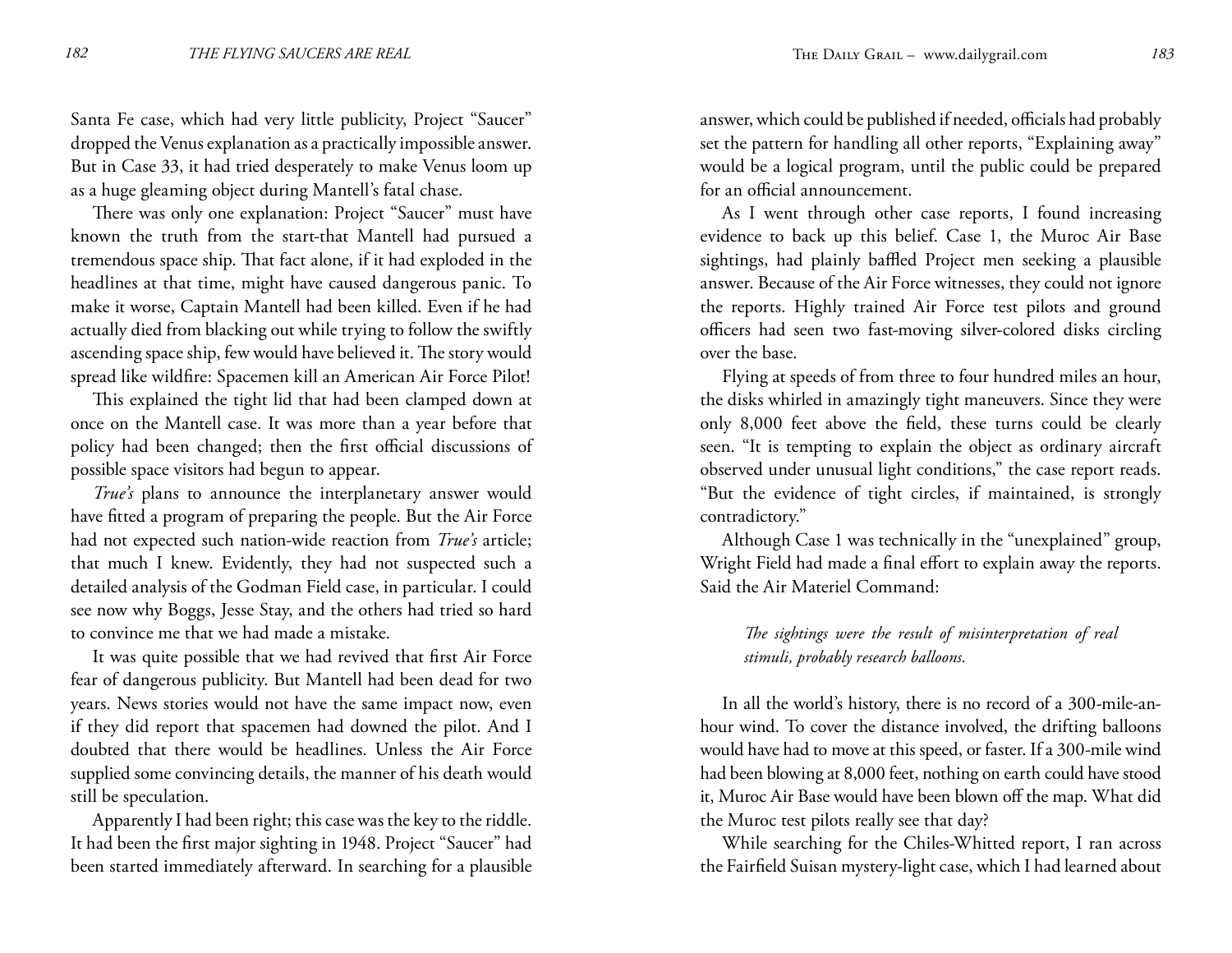in Seattle. This was Case 215. The Project "Saucer" comment reads:

*If the observations were exactly as stated by the witnesses, the ball of light could not be a fireball…A fireball would not have come into view at 1,000 feet and risen to 20,000. If correct, there is no astronomical explanation. Under unusual conditions, a fireball might appear to rise somewhat as a result of perspective. The absence of trail and sound definitely does not favor the meteor hypothesis, but…does not rule it out finally. It does not seem likely any meteor or auroral phenomenon could be as bright as this.*

Then came one of the most revealing lines in all the case reports:

*In the almost hopeless absence of any other natural explanation, one must consider the possibility of the object's having been a meteor, even though the description does not fit very well.*

One air-base officer, I recalled, had insisted that the object had been a lighted balloon. Checking the secret report from the Air Weather Service, I found this:

*Case 215. Very high winds, 60-70 miles per hour from southwest, all levels. Definitely prohibits any balloon from southerly motion.*

This case is officially listed as answered.

In Case 19, where a cigar-shaped object was seen at Dayton, Ohio, the Project investigator made a valiant attempt to fit an answer:

*Possibly a close pair of fireballs, but it seems unlikely. If one were to stretch the description to its very limits and make allowances for untrained observers, he could say that the cigar-like shape might have been illusion caused by rapid motion, and that the bright sunlight might have made both the objects and the trails nearly invisible.*

*This investigator does not prefer that interpolation, and it should he resorted to only if all other possible explanations fail.*

This case, too, is officially listed as answered.

Case 24, which occurred June 12, 1947, twelve days before the Arnold sighting, shows the same determined attempt to find an explanation, no matter how far fetched. In this case, two fast-moving objects were seen at Weiser, Idaho, Twice they approached the earth, then swiftly circled upward. The Project investigator tried hard to prove that these might have been parts of a double fireball. But at the end, he said, "In spite of all this, this investigator would prefer a terrestrial explanation for the incident."

It was plain that this report had not been planned originally for release to the public. No Project investigator would have been so frank. With each new report, I was more and more convinced that these had been confidential discussions of various possible answers, circulated between Project "Saucer" officials. Why they had been released now was still a puzzle, though I began to see a glimmer of the answer.

The Chiles-Whitted sighting was listed as Case 144. As I started on the report, I wondered if Major Boggs's "bolide" answer would have any more foundation than these other "astronomical" cases. The report began with these words: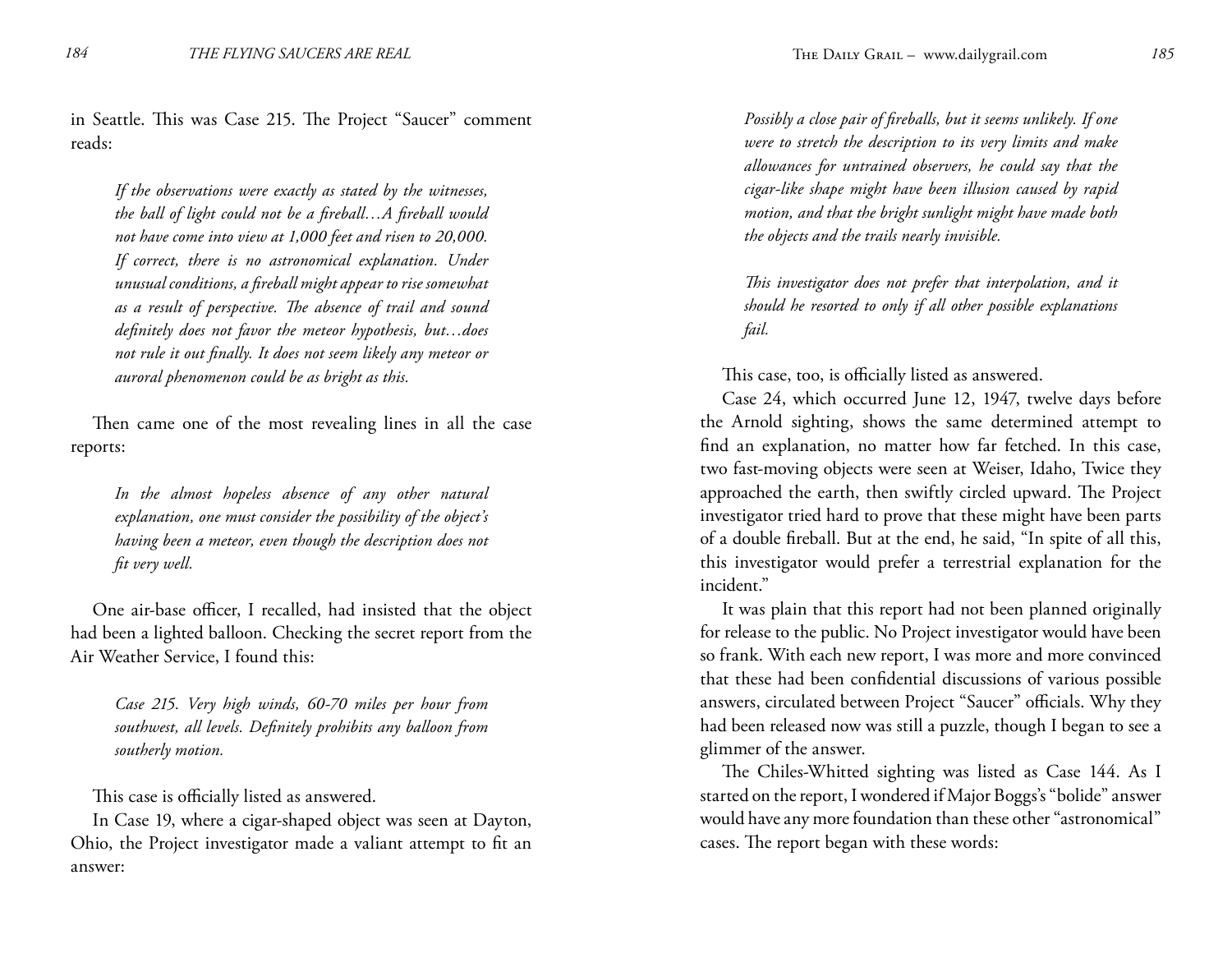*There is no astronomical explanation, if we accept the report at face value. But the sheer improbability of the facts as stated, particularly in the absence of any known aircraft in the vicinity, makes it necessary to see whether any other explanation, even though farfetched, can be considered.*

After this candid admission of his intentions, the Project consultant earnestly attempts to fit the two pilots' space ship description to a slow-moving meteor.

"It will have to be left to the psychologists," he goes on, "to tell us whether the immediate trail of a bright meteor could produce the subjective impression of a ship with lighted windows. Considering only the Chiles-Whitted sighting, the hypothesis seems very improbable."

As I mentioned in an earlier chapter, observers at Robbins Air Force Base, Macon, Georgia, saw the same mysterious object streak overhead, trailing varicolored flames. This was about one hour before Chiles and Whitted saw the onrushing space ship.

To bolster up the meteor theory, the Project consultant suggests a one-hour error in time. The explanation: The airliner would be on daylight-saving time. "If there is no time difference," he proceeds, "the. object must have been an extraordinary meteor… in which case it would have covered the distance from Macon to Montgomery in a minute or two."

Having checked the time angle before, I knew this was incorrect. Both reports were given in eastern standard time. And in a later part of the Project report, the consultant admits this fact. But he has an alternate answer: "If the difference in time is real, the object was some form of known aircraft, regardless of its bizarre nature."

The "bizarre nature" is not specified. Nor does the Project "Saucer" report try to fit the Robbins Field description to any earth-made aircraft. The air-base observers were struck by the object's huge size, its projectile-like shape, and the weird flames trailing behind. Except for the double-deck windows, the airbase men's description tallied with the pilots'. With the ship at five thousand feet or higher, its windows would not have been visible from the ground. All the observers agreed on the object's very high speed.

Neither of the Project "Saucer" alternate answers will fit the facts:

- The one-hour interval has been proved correct. Therefore, as the Project consultant admits, it could not be a meteor.
- The Robbins Field witnesses have flatly denied it was a conventional plane. The Air Force screened 225 airplane schedules, and proved there was no such plane in the area. No ordinary aircraft would have caused the brilliant streak that startled the DC-3 passenger and both of the pilots. •

Major Boggs's bolide answer had gone the way of his Venus explanation. I wondered if the Gorman light-balloon solution would fade out the same way. But the Project report on Gorman (Case 172) merely hinted at the balloon answer. In the Appendix, there was a brief comment: "Note that standard 30 inch and 65 inch weather balloons have vertical speeds of 600 and 1100 feet per minute, respectively."

In all the reports I have mentioned, and on through both the case books, one thing was immediately obvious. All the testimony, all the actual evidence was missing. These were only the declared conclusions of Project "Saucer." Whether they matched the actual conclusions in Wright Field secret files there was no way of knowing.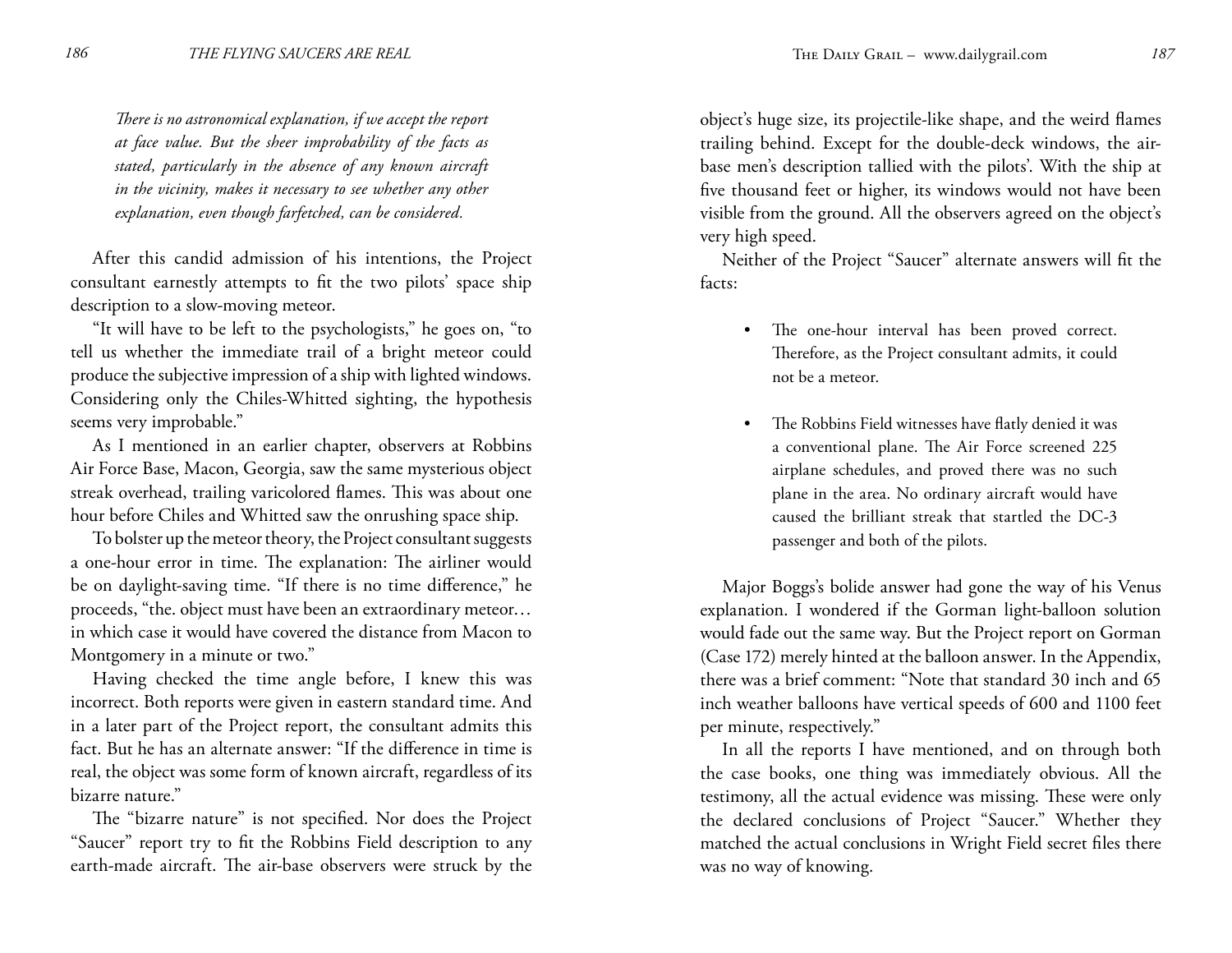But even in these sketch reports, I found some odd hints, clues to what Project officials might really be thinking. After an analysis of two Indianapolis cases, one investigator reports:

*Barring hallucination, these two incidents and 17, 75 and 84 seem the most tangible from the standpoint of description, of all those reported, and the most difficult to explain away as sheer nonsense.*

Case 17, I found, was that of Kenneth Arnold. But in spite of the above admission that this case cannot be explained away, it is officially listed as answered.

Case 75 struck a familiar note. This was the strange occurrence at Twin Falls, Idaho, on which True had had a tip months before. A disk moving through a canyon at tremendous speed had whipped the treetops as if by a violent hurricane. The report was brief, but one sentence stood out with a startling effect:

*Twin Falls, Idaho, August 13, 1847: There is clearly nothing astronomical in this incident…Two points stand out, the sky-blue color, and the fact that the trees 'spun around on top as if they were in a vacuum.'*

Then came the sentence that made me sit up in my chair.

*Apparently it must be classed with the other bona fide disk sightings.*

The other bona fide sightings! Was this a slip? Or had the Air Force deliberately left this report in the file? If they had, what was back of it – what was back of releasing all of these telltale case summaries?

I skimmed through the rest as quickly as possible looking for

other clues. Here are a few of the things that. caught my eye:

*Case 10. United Airlines report . . . despite conjectures, no logical explanation seems possible. . . .*

*Case 122. Holloman Air Force Base, April 6, 1948. [This was the Commander McLaughlin White Sands report.] No logical explanation…*

*Case 124. North Atlantic, April 18, 1948…radar sighting…no astronomical explanation…*

*Case 127. Yugoslav-Greek frontier, May 7, 1948… information too limited…*

*Case 168. Arnheim, The Hague, July 20, 1948…object seen four times…had two decks and no wings…very high speed comparable to a V-2…*

*Case 183. Japan, October 15, 1948. Radar experts should determine acceleration rates…*

*Case 188. Goose Bay, Labrador, October 29, 1948. Not astronomical…picked up by radar…radar experts should evaluate the sightings…*

*Case 189. Goose Bay, Labrador, October 31, 1948…not astronomical…observed on radarscope…*

*Case 196. Radarscope observation…object traveling directly into the wind…*

*Case 198. Radar blimp moving at high speed and*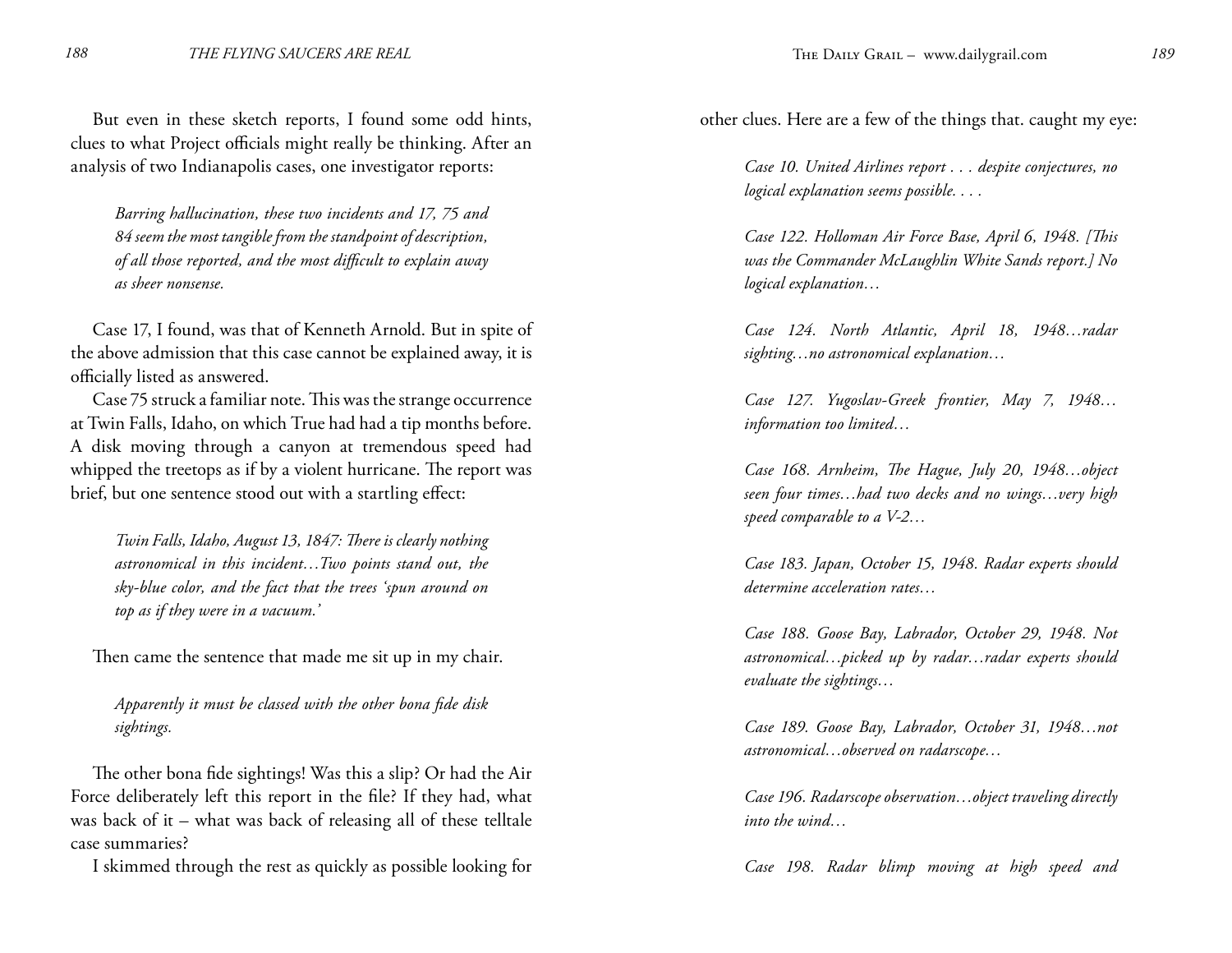*continuously changing direction…*

*Case 222. Furstenfeldbruck, Germany, November 23, 1948…object plotted by radar DF at 27,000 feet…short time later circling at 40,000 feet…speed estimated 200- 500 m.p.h…*

*Case 223. Seventeen individuals saw and reported object… green flare…all commercial and government airfield questioned…no success…*

*Case 224. Las Vegas, New Mexico, December 8, 1948… description exactly as in 223…flare reported traveling very high speed…very accurate observation made by two F.B.I. agents…*

*Case 231. Another glowing green flare just as described above…*

*Case 233. Definitely no balloon…made turns…accelerated from 200 to 500 miles per hour…*

Going back over this group of cases, I made an incredible discovery: All but three of these unsolved cases were officially listed as answered. The three were the United Airlines case, the White Sands sightings, and the double-decked space-ship report from The Hague. Going back to the first report, I checked all the summaries. Nine times out of ten, the explanations were pure conjecture. Sometimes no answer was even attempted.

Although 375 cases were mentioned, the summaries ended with Case 244. Several cases were omitted. I found clues to some of these in the secret Air Weather Service report, including the mysterious "green light" sightings at Las Vegas and Albuquerque.

Of the remaining 228 cases, Project "Saucer" lists all but 34 as explained. These unsolved cases are brought up again for a final attempt at explaining them away. In the appendix, the Air Materiel Command carefully states:

*It is not the intent to discredit the character of observers, but each case has undesirable elements and these can't be disregarded.*

After this perfunctory gesture, the A.M.C. proceeds to discredit completely the testimony of highly trained Air Force test pilots and officers at Muroc. (The 300-400 m.p.h. research balloon explanation.) The A.M.C. then brushes off the report of Captain Emil Smith and the crew of a United Airline plane. On July 4, 1947, nine huge flying disks were counted by Captain Smith and his crew. The strange objects were in sight for about twelve minutes; the crew watched them for the entire period and described them in detail later.

Despite Project "Saucer's" admission that it had no answer, the A.M.C. contrived one. Ignoring the evidence of veteran airline pilots, it said:

*Since the sighting occurred at sunset, when illusory effect are most likely, the objects could have been ordinary aircraft, balloons, birds, or pure illusion.*

In only three cases did the A.M.C. admit it had no answer. Even here, it was implied that the witnesses were either confused or incompetent.

In its press release of December 27, 1949, the Air Force had mentioned 375 cases. It implied that all of these were answered. The truth was just the reverse, as was proved by these case books. Almost 200 cases still were shown to be unsolved – although the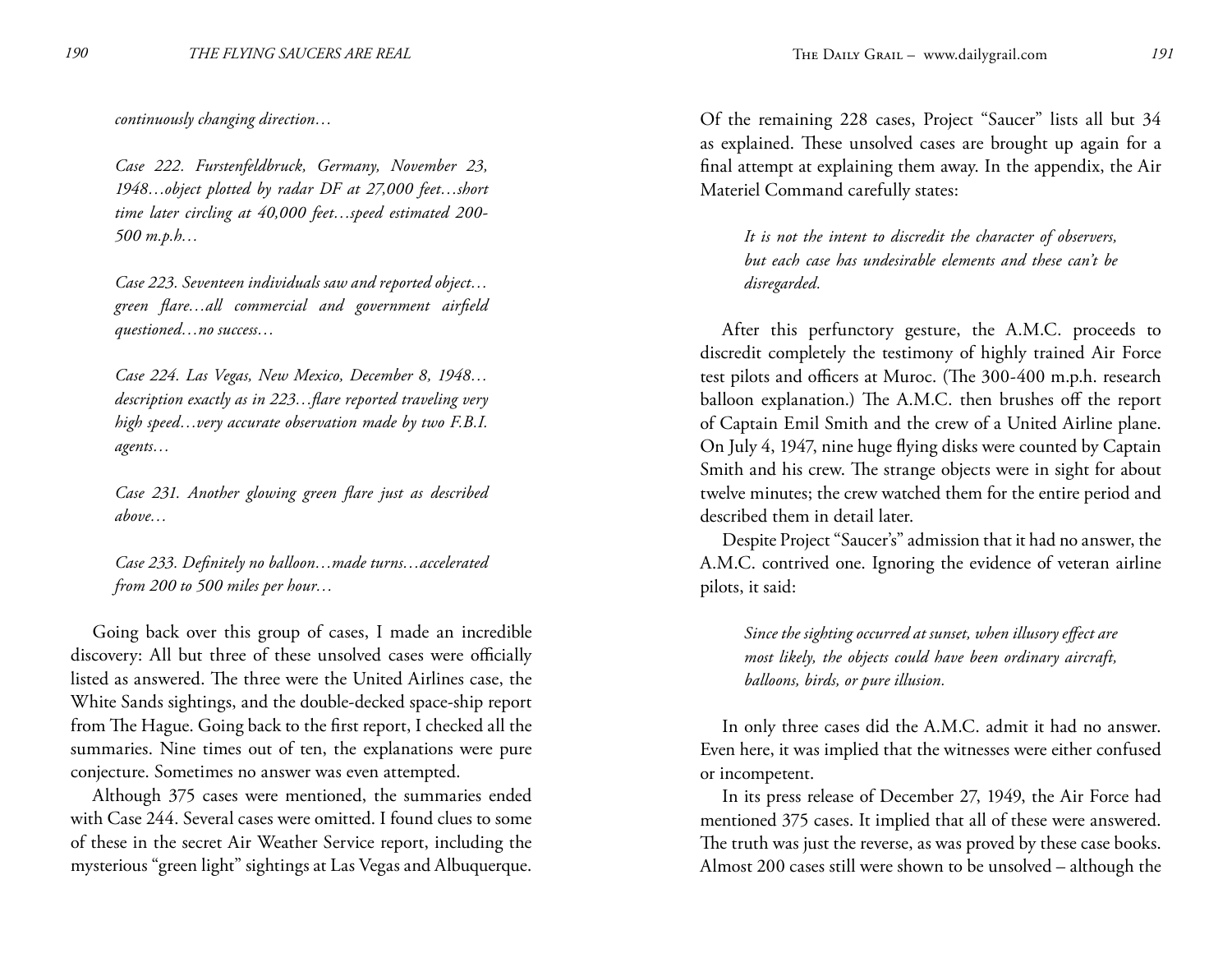real answers might be hidden in Wright Field files.

These two black books puzzled me. Why had the Air Force lifted its secrecy on these case summaries? Why had Major Boggs given me those answers, when these books would flatly refute them? I thought I knew the reason now but there was only one way to make sure. The actual Wright Field files should tell the answer.

When I phoned General Sory Smith, his voice sounded a little peculiar. "I called Wright Field," he said. "But they said you wouldn't find anything of value out there."

"You mean they refused to let me see their files?"

"No, I didn't say that. But they're short of personnel. They don't want to take people off other jobs to look up the records."

"I won't need any help," I said. "Major Boggs said each case had a separate book. If they'd just show me the shelves, I could do the job in two days."

There was a long silence. "I'll ask them again," the General said finally. "Call me sometime next week."

I said I would, and hung up. The message from Wright Field hadn't surprised me. But Smith's changed manner did. He had sounded oddly disturbed.

While I was waiting for Wright Field's answer, Ken Purdy phoned. He told me that staff men from *Time* and *Life* magazines were seriously checking on the "little men" story. Both Purdy and I were sure this was a colossal hoax, but there was just a faint chance that someone had been on the fringe of a real happening and had made up the rest of the story.

They key man in the story seemed to be one George Koehler, of Denver, Colorado. The morning after Purdy called, I took a plane to Denver. During the flight I went over the "little men" story again. It had been printed in over a hundred papers.

According to the usual version, George Koehler had accidentally learned of two crashed saucers at a radar station on our southwest border. The ships were made of some strange metal. The cabin was stationary, placed within a large rotating ring. Here is the story as it was told in the Kansas City Star:

*In flight, the ring revolved at a high rate of speed, while the cabin remained stationary like the center of a gyroscope.*

*Each of the two ships seen by Koehler were occupied by a crew of two. In the badly damaged ship, these bodies were charred so badly that little could be learned from them. The occupants of the other ship, while dead when they were found, were not burned or disfigured, and, when Koehler saw them, were in a perfect state of preservation. Medical reports, according to Koehler, showed that these men were almost identical with earth-dwelling humans, except for a few minor differences. They were of a uniform height of three feet, were uniformly blond, beardless, and their teeth were completely free of fillings or cavities. They did not wear undergarments, but had their bodies taped.*

*The ships seemed to be magnetically controlled and powered.*

*In addition to a piece of metal, Koehler had a clock or automatic calendar taken from one of the crafts.*

*Koehler said that the best assumption as to the source of the ships was the planet Venus.*

When I arrived at Denver, I went to the radio station where Koehler worked. I told him that if he had proof that we could print, we would buy the story.

As the first substantial proof, I asked to see the piece of strange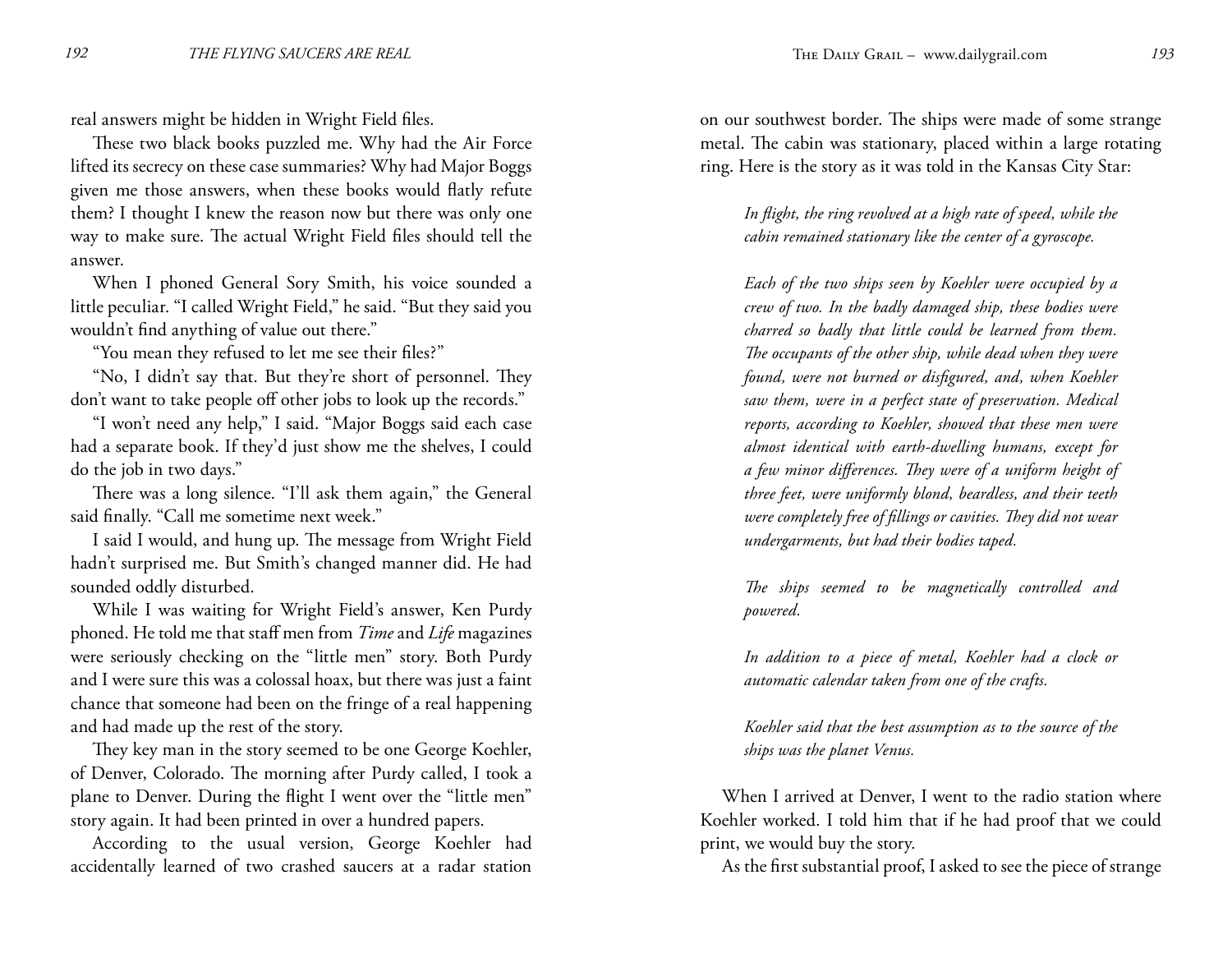metal he was supposed to have. Koehler said it had been sent to another city to be analyzed. I asked to see pictures of the crashed saucers. These, too, proved to be somewhere else. So did the queer "space clock" that Koehler was said to have.

By this time I was sure it was all a gag. I had the feeling that Koehler, back of his manner of seeming indignation at my demands, was hugely enjoying himself. I cut the interview short and called Ken Purdy in New York.

"Well, thank God that's laid to rest," he said when I told him.

But even though the "little men" story had turned out as expected – a dud – Koehler had done me a good turn. An old friend, William E. Barrett, well-known fiction writer, now lived in Denver. Thanks to Koehler's gag, I had a pleasant visit with Bill and his family.

On the trip back, I bought a paper at the Chicago airport. On an inside page I ran across Koehler's name. According to the A.P., he had just admitted the whole thing was a big joke. But in spite of this, the "little men" story goes on and on. Apparently not even Koehler can stop it now.

#### CHAPTER NINETEEN

For two weeks after my return to Washington, General Sory<br>
Smith held off a final answer about my trip to Wright Field. Meantime, Ken Purdy had called him backing my request to see the Project files. It was obvious to me that Wright Field was determined not to open the files. But the General was trying to avoid making it official. Why can't you accept my word there's nothing to the saucers?" he asked me one day. "You're impeaching my personal veracity."

But finally he saw there was no other way out. He told me I had been officially refused permission to see the Wright Field files. Some time later, Ken Purdy phoned General Smith.

"General, if the Air Force wants to talk to us off the record, we'll play ball. *True* will either handle it from then on whatever way you think best or we'll keep still." Whether this offer was relayed higher up, I don't know. But nothing came of it.

Meantime, saucer reports had begun to come in from all over the country. Some even came from abroad. Some of these 1950 sightings have already been mentioned in early chapters. Besides the strange affair at Tucson on February 1, there were several other cases in February. Three of these were in South America. One saucer was reported near the naval air station at Alameda, California. Some were sighted in Texas, New Mexico, and other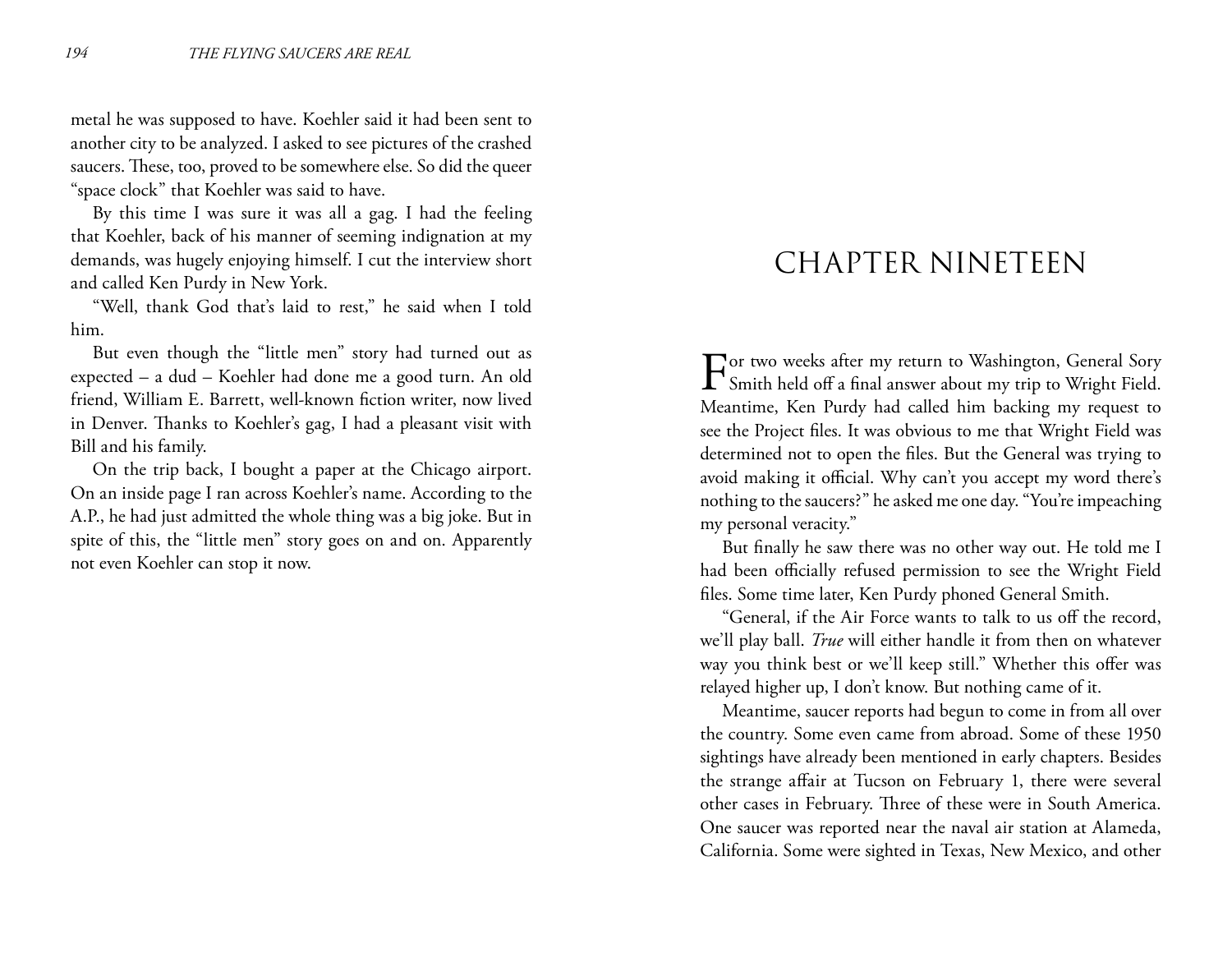parts of the Southwest.

In March, the wave of sightings reached such a height that the Air Force again denied the saucers' existence. This followed a report that a flying disk had crashed near Mexico City and that the wreckage had been viewed by U. S. Air Force officials.

Scores of Orangeburg, South Carolina, residents watched a disk that hovered over that city on March 10. It was described as silver-bright, turning slowly in the air before it disappeared. The day before this, residents of Van Nuys, California, saw a bright disk moving swiftly four hundred feet in the air. Seen through a telescope, it appeared to be fifty feet in diameter.

Disks were reported at numerous places in Mexico, including Guadalajara, Juárez, Mazatlán, and Durango. On the twelfth of March, the crew and passengers of an American Airlines ship saw a large gleaming disk high above Monterrey airport in Mexico. Captain W. R. Hunt, the senior airline pilot, watched the disk through a theodolite at the airport. This disk and most of the others seen in Mexico were similar in description to the one sighted at Dayton, Ohio, on March 8. This was the large metallic saucer that hovered high over Vandalia Airport, until Air Force and National Guard fighters raced up after it. The disk rose vertically into the sky at incredible speed, hovered a while longer, and then vanished.

Within twenty-four hours this mystery disk had been "identified" as the planet Venus. (It was broad daylight.) Newspapers quoted "trained astronomical officials in Dayton" as the source for this explanation.

Meanwhile the Mexican government newspaper, El Nacional, quoted "a famous and reputable astronomer" as saying the numerous disks reported over Mexico "carry visitors from Mars."

One of the strangest reports came from the naval air station at Dallas, Texas. It was about 11:30 A.M. on March 16 when CPO

Charles Lewis saw a disk streak up at a B-36 bomber. The disk appeared about 20 to 25 feet in diameter, Lewis reported. Racing at incredible speed, it shot up under the bomber, hung there for a second, then broke away at a 45-degree angle. Following this, it shot straight up into the air and disappeared.

Captain M. A. Nation, C. O. of the station, said it was "I the second report in ten days. On March 7, said Captain Nation, a tower control operator named C. E. Edmundson saw a similar disk flying so fast it was almost a blur. "He estimated its speed at three thousand to four thousand miles per hour," Captain Nation stated. "Of course, he had no instruments to compute the speed, so that's a pure estimate."

It was some time before this when I heard the first crazy rumor about the guided-missile display. This story, which had new details every time I heard it described the Air Force as refusing to let the Navy announce a new type of missile. According to the rumors, the Air Force was trying to prove its own missile far superior, to keep the Navy from invading its long-range bombing domain. Then the Army joined the pitched battle with still a third guided missile, according to the rumors.

And the flying disks? Army, Navy, and Air Force missiles, launched in droves all over the country to prove whose was the best? A public missile race, with the joint Chiefs of Staff to decide the winner! It seems fantastic that this theory would be believed by any intelligent person. In effect, it accuses the armed services of deliberate, criminal negligence, of endangering millions in the cities below.

I am convinced that some of these rumors led to at least one of the published guesses about our missile program. One widely publicized story stated that the flying saucers seen hurtling through our skies are actually two types of secret weapons. One, according to radio and newspaper accounts, is a disk that whizzes through space, halts suspended in the air, soars to 30,000 feet,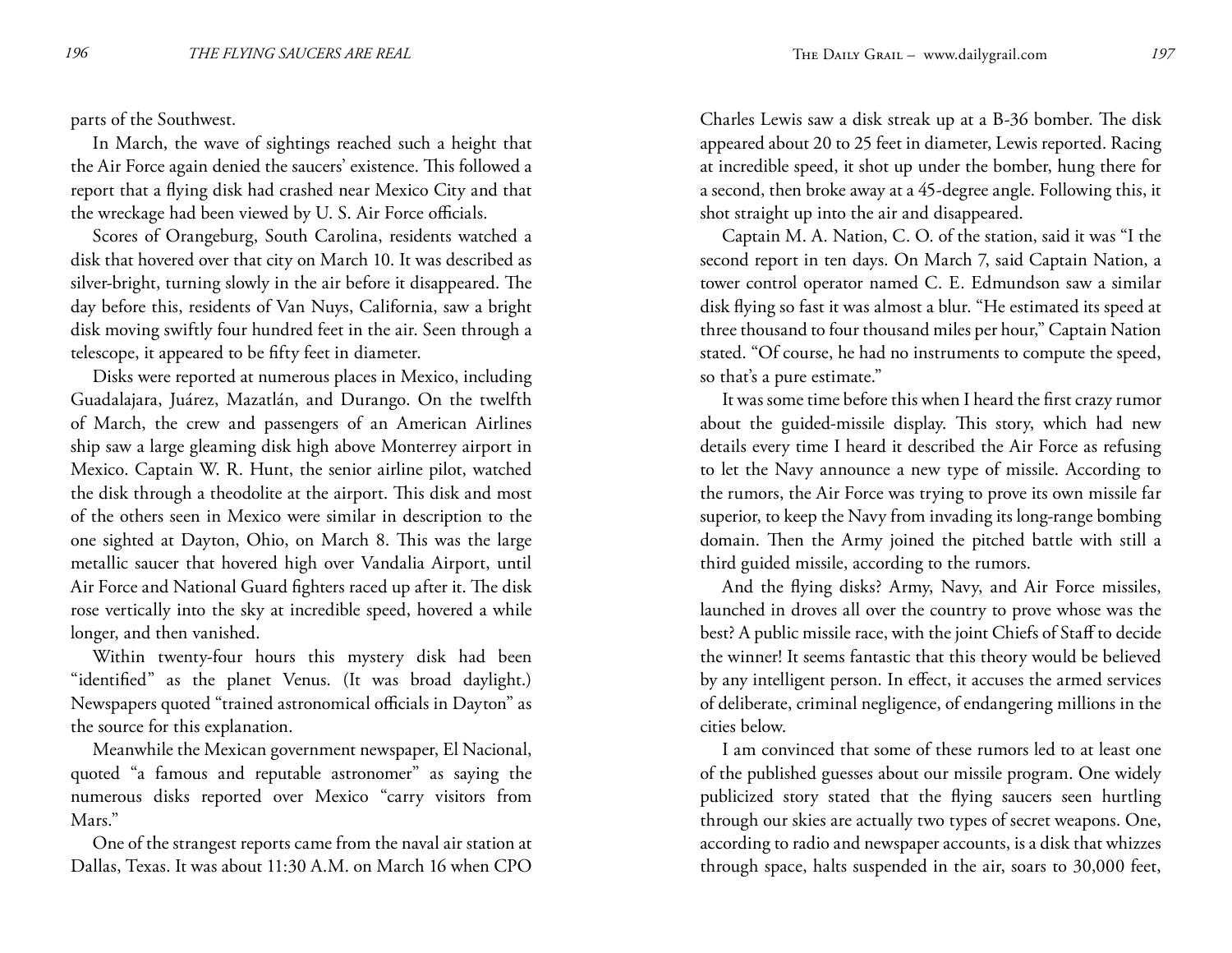drops to 1,000 feet, and then usually disintegrates in the air. These saucers, it was said, ranged from 20 inches to 250 feet in diameter. They were supposed to be pilotless – and harmless.

The second type was said to be a jet version of the Navy's circular airfoil "Flying Flapjack." It was credited with fantastic speed.

The "true disks," however, were mainly Air Force devices, according to the report. "Some are guided, others are not," said the radio commentator who released this story. "They can stay stationary, dash off to right or left, and move like lightning. But they are utterly harmless." In these "harmless" disks there was supposed to be an explosive charge that destroyed them in midair at a predetermined time.

Within a few days after this story was broadcast, the United States News and World Report declared that the saucers are real, and identified them as jet models of Navy "Flying Flapjacks." This magazine, which is not an official publication despite its name, mentioned the variable-direction jet principle that I had previously described in the *True* article.

These two flying-saucer "explanations" brought denials from the White House, the Navy, and the Air Force. The Air Force flatly declared that:

- None of the armed forces is conducting secret experiments with disk-shaped flying objects that could be a basis for the reported phenomena. •
- There is no evidence that the latter stem from the activities of any foreign nation. •

Before this, President Truman stated he knew nothing of any such objects being developed by the United States or any other nation.

The Navy denial came immediately after the first broadcast story. It ran:

*The Navy is not engaged in research or in flying any jetpowered, circular-shaped aircraft.*

The Navy added that one model of a pancake-shaped aircraft, called the Zimmerman Skimmer, was built but was never flown. However, a small, 3,000-pound scale model did fly and was under radio control during flight. This last device is now being rumored as the Navy's unpiloted "missile," said to have been launched over the country like the so-called "harmless" disks.

Even though all these accounts have been officially denied, many Americans may still believe they are true. I have no desire to criticize the authors of these stories; I believe that in following up certain guided-missile leads they were misled into accepting the conclusions they gave.

But these stories, particularly the accounts of huge unpiloted disks, may have planted certain fears in the public mind-fears that are completely unwarranted. For this reason, I have personally checked at Washington in regard to the dangers of unpiloted missiles. Here aye the facts I learned:

- Neither the Army, Navy, nor Air Force has at any time staged any guided-missile competition as rumored.
- No unpiloted missiles or remote-controlled experimental craft have been tested over American cities or heavily populated areas. •
- No unpiloted missile carrying dangerous explosives, •whether for destruction of the device or other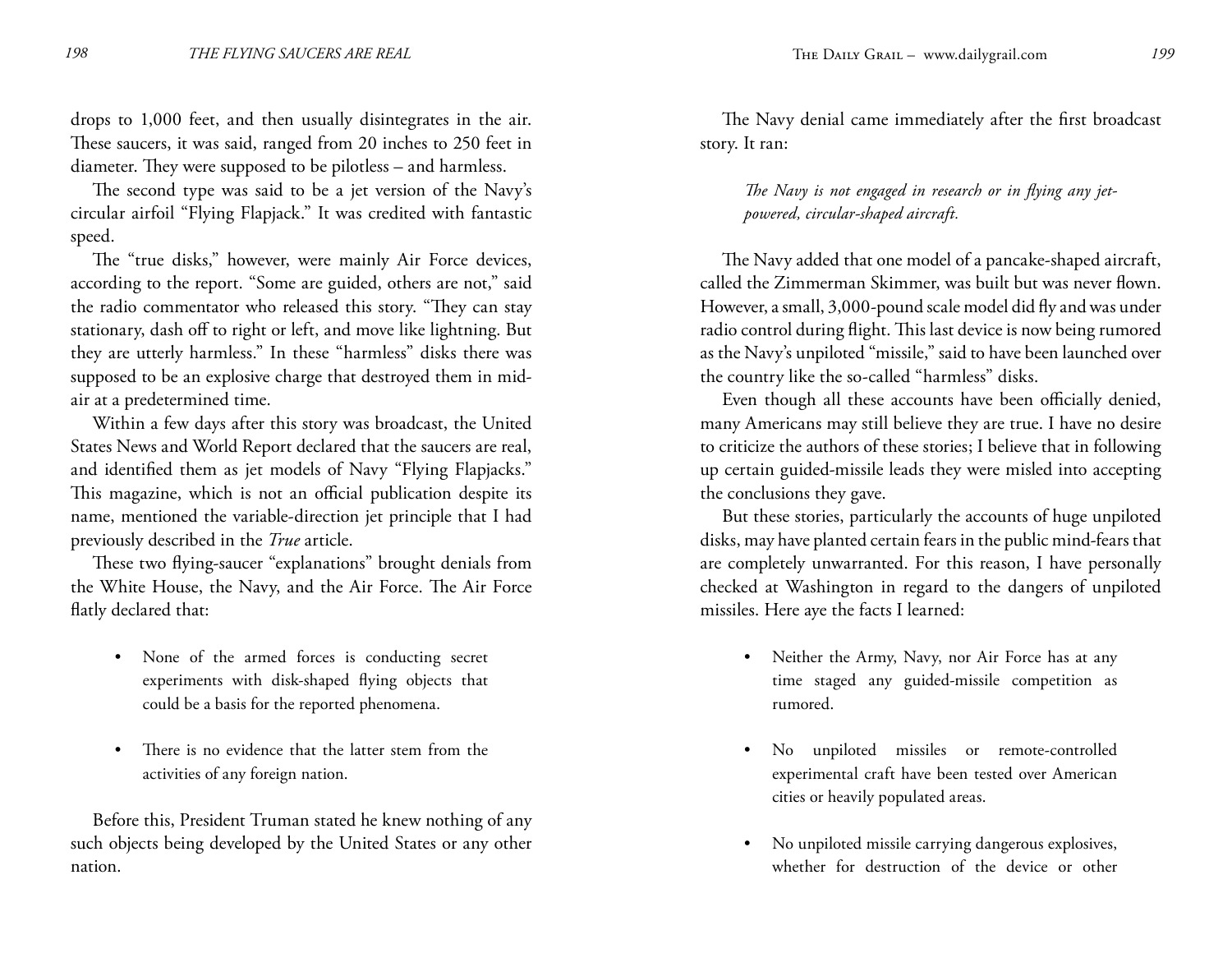purposes, has been deliberately launched or tested over heavily populated areas.

In regard to the so-called jet-propelled "Flying Flapjack," I have been assured by Admiral Calvin Bolster, of the Navy Bureau of Aeronautics, that this type of plane has never been produced. I concede that he might make this statement to conceal a secret development, but there is one fact of which every American can be certain: Neither this type, nor the radio-controlled smaller model, has been or will be flown or launched over areas where people would be endangered.

The three armed services are working on guided missiles. They are not risking American lives by launching such missiles at random across the United States. Although most of our guidedmissile projects are secret, it is possible to give certain facts about guided-missile developments in general.

The first successful long-range missiles were produced by the Germans. These were the buzz-bomb and. the V-2 rocket. But research in various other types was carried on during the war. Some of this was with oval and round types of airfoils. As already stated by Paul Redell, there is strong evidence that the disk-shaped foil resulted from German observations of either space ships or remote-control disk-shaped "observer units." All the Nazi space-exploration plans followed this discovery that we were being observed by a race from another planet.

After the end of World War II, the international guidedmissile race began, with the British, Russians, and ourselves as the chief contenders. Numerous types have been developed-winged bombs, small radar-guided projectiles launched from planes, and ground-to-plane plane-to-ground, and plane-to-plane missiles, equipped with target homing devices.

In certain recent types, the range can be stated as several hundred miles. So far as I have learned, after weeks of rechecking this point, not a single long-range missile has been identified as Russian.

Since this country is working closely with Great Britain on global defense problems, it is no violation of security to say that we have probably exchanged certain guided-missile information. In regard to the British long-range missile picture outlined to me by John Steele, I can state two major facts:

- The British have categorically denied testing such long-range missiles over American territory, where they might endanger American citizens. There is convincing evidence that they are telling the truth.
- There is no British missile now built, or planned, that could explain the objects seen by Captain Mantell, Chiles and Whitted, and witnesses in most of the major sightings. •

The preceding statement applies equally to American-built missiles. There is no experimental craft or guided missile even remotely considered in this country that would begin to approach the dimensions and performance of the space ships seen in these cases.

There is concrete evidence that the United States is as well advanced as any other nation in guided-missile development. Certain recent advances should place us in the lead, unless confidential reports on Soviet progress are completely wrong.

If American scientists and engineers can learn the source of the space ships' power and adapt it to our use, it may well be the means for ending the threat of war. The Soviet scientists are well aware of this; their research into cosmic rays and other natural forces has been redoubled since the flying-saucer reports of 1947.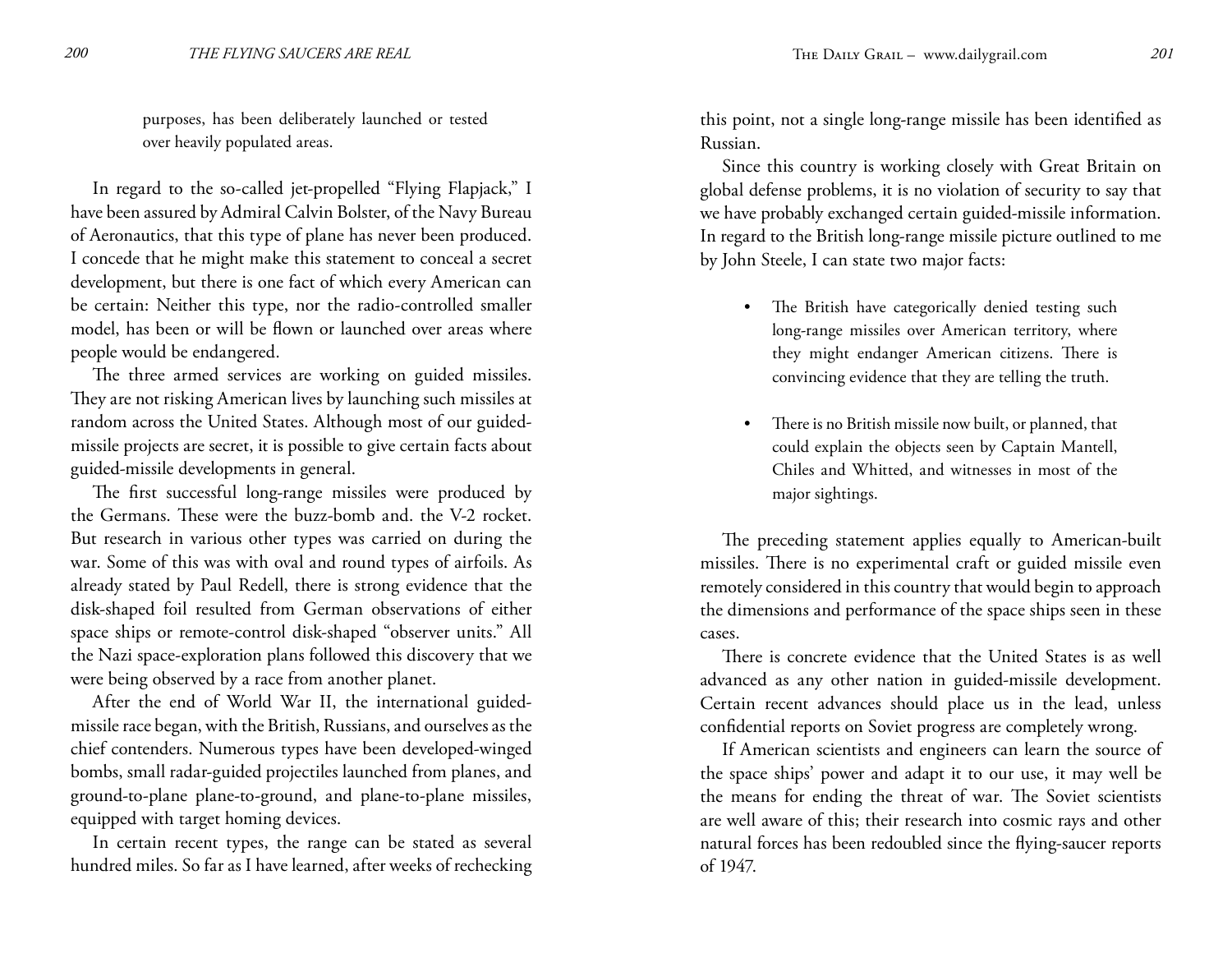The secret of the space ships' power is more important than even the hydrogen bomb. It may someday be the key to the fate of the world.

### CHAPTER TWENTY

After one year's investigation of the flying saucers and Air Force operations, I have come to the following conclusions:

- The Air Force was puzzled, and badly worried when the disks first were sighted in 1947. •
- The Air Force began to suspect the truth soon after Mantell's death – perhaps even before. •
- Project "Saucer" was set up to investigate and at the same time conceal from the public the truth about the saucers. •
- During the spring of 1949 this policy, which had been strictly maintained by Forrestal, underwent an abrupt change. On top-level orders, it was decided to let the facts gradually leak out, in order to prepare the American people. •
- This was the reason for the April 27, 1949, report, with its suggestions about space visitors. •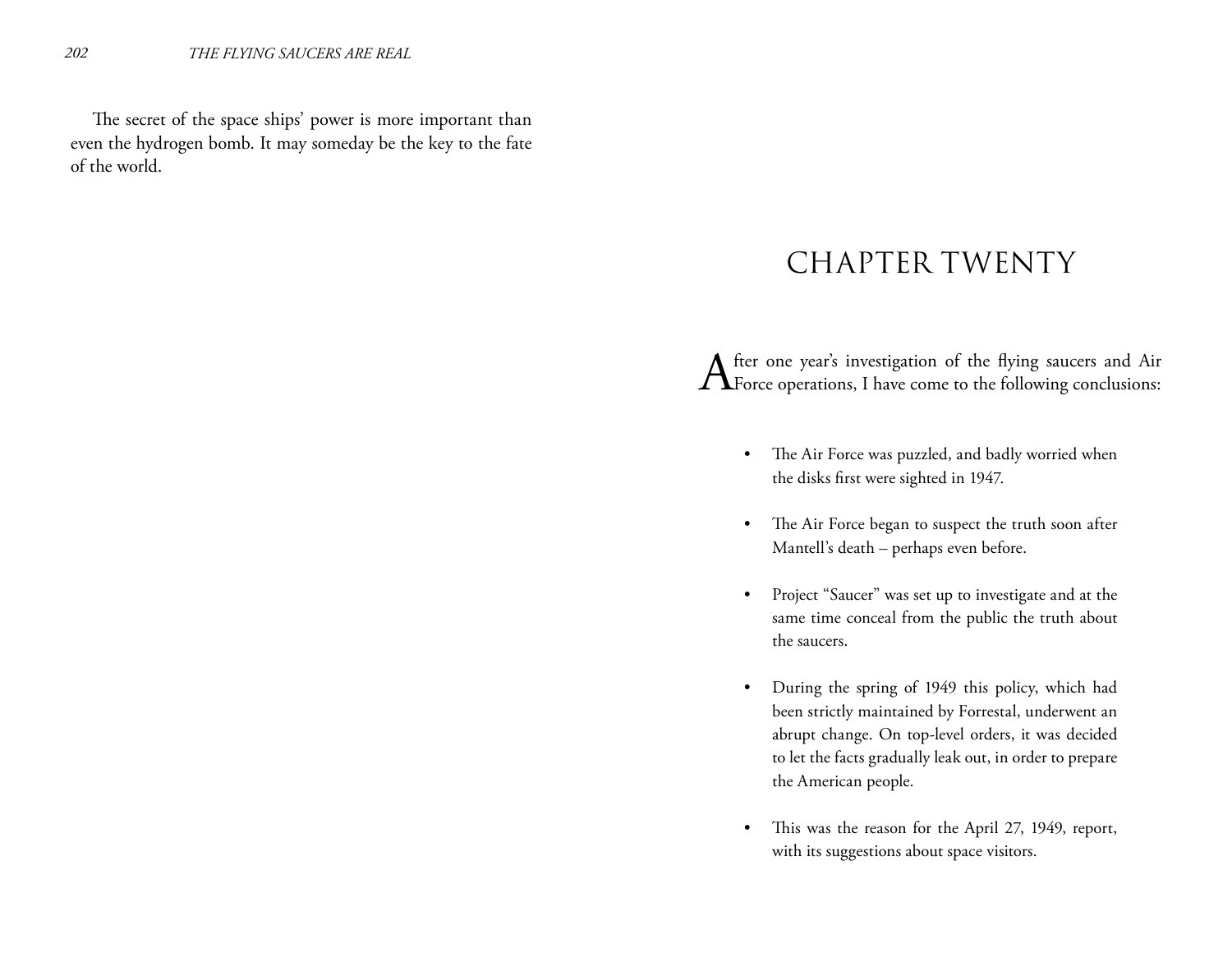- While I was preparing the article for the January 1950 issue of *True*, it had been considered in line with the general education program. But the unexpected public reaction was mistaken by the Air Force for hysteria, resulting in their hasty denial that the saucers existed. •
- Because the Air Force feared any closer analysis of the Mantell case, Major Boggs was instructed to publicize the Venus explanation. Although it had been denied, the Air Force knew that most people had forgotten this or had never known it. •
- Major Boggs, having stated this answer publicly (along with the other Chiles-Whitted and Gorman answers), was forced to stick to it, though he knew it was wrong and that the case summaries would prove it. •
- The case summaries were released to a small number of Washington newsmen, to continue planting the space-travel thought; this decision being made after True's reception proved to the Air Force that the public was better prepared than had been thought. •

In regard to the flying saucers themselves, I believe that in the majority of cases, space ships are the answer:

- The earth has been under periodic observation from another planet, or other planets, for at least two centuries. •
- This observation suddenly increased in 1947, following the series of A-bomb explosions begun in 1945. •

The observation, now intermittent, is part of a long-range survey and will continue indefinitely. No immediate attempt to contact the earth seems evident. There may be some unknown block to making contact, but it is more probable that the spacemen's plans are not complete. •

I believe that the Air Force is still investigating the saucer sightings, either through the Air Materiel Command or some other headquarters. It is possible that some Air Force officials still fear a panic when the truth is officially revealed. In that case, we may continue for a long time to see routine denials alternating with new suggestions of interplanetary travel.

The education problem is complicated by two imperative needs. We must try to learn as much as we can about the space ships' source of power, and at the same time try to prevent clues to this information from reaching an enemy on earth,

If censorship is suddenly imposed on all flying-saucer reports, this will be the chief reason. This would also help solve a minor problem where partial censorship now exists. A few test missiles launched from a southwest base have been seen by citizens at a distance from the proving grounds. In some cases, their reports have got into local papers, though the wire services did not carry them.

These missile tests are peculiarly different from the general run of flying-saucer reports. Contrasted with the Chiles-Whitted, Mantell, and other space-ship sightings, they stand out with a certain pattern, easy to recognize. News or radio reports of these tests might accidentally give an enemy clues to the type, speed, and range of this particular missile, once he learned the pattern. Periodic censorship, or even a complete blackout of sighting reports, may be enforced during the next year or so.

For the purposes mentioned, such action would be justified. But whenever such censorship is lifted, the complete truth about